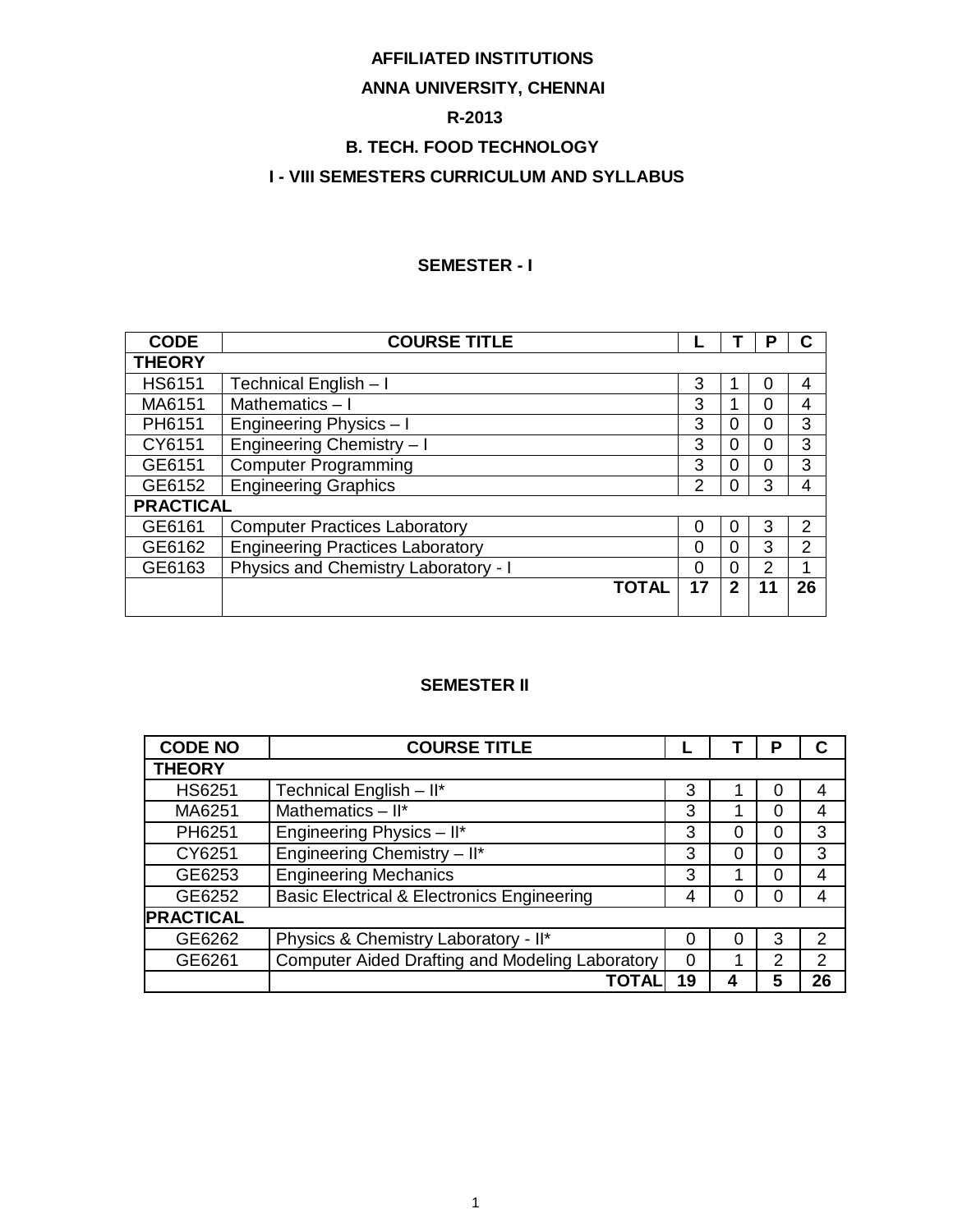## **SEMESTER III**

| <b>CODE NO</b>    | <b>COURSE TITLE</b>                          |    |   | o        | C  |
|-------------------|----------------------------------------------|----|---|----------|----|
| <b>THEORY</b>     |                                              |    |   |          |    |
| MA6351            | Transforms and Partial Differential Equation | 3  |   |          |    |
| FD6301            | <b>Principles of Chemical Engineering</b>    | 3  |   | $\Omega$ | 3  |
| FD6302            | <b>Food Process Calculations</b>             | 3  |   | 0        | 4  |
| FD6303            | Food Microbiology                            | 3  |   | 0        | 3  |
| FD6304            | <b>Fluid Mechanics</b>                       | 3  |   | ი        | 4  |
| FD6305            | <b>Food Chemistry</b>                        | 3  |   | O        | 3  |
| <b>PRACTICALS</b> |                                              |    |   |          |    |
| FD6311            | Food Microbiology Lab                        | 0  |   | 4        | 2  |
| FD6312            | <b>Food Chemistry Lab</b>                    | 0  |   | 4        | 2  |
|                   | TOTAL                                        | 18 | າ | ឧ        | 25 |

# **SEMESTER IV**

| <b>CODE NO</b>    | <b>COURSE TITLE</b>                           |    |   | P |    |
|-------------------|-----------------------------------------------|----|---|---|----|
| <b>THEORY</b>     |                                               |    |   |   |    |
| MA6468            | <b>Probability And Statistics</b>             | 3  |   |   | 4  |
| FD6401            | <b>Food Analysis</b>                          | 3  | Ⴖ |   | 3  |
| FD6402            | <b>Fundamentals of Heat and Mass Transfer</b> | 3  |   |   | 4  |
| FD6403            | Introduction to food Processing               | 3  | 0 |   | 3  |
| FD6404            | Thermodynamics                                | 3  | Ⴖ |   | 3  |
| FD6405            | Unit Operations for food Industries           | 3  |   |   | 3  |
| <b>PRACTICALS</b> |                                               |    |   |   |    |
| FD6411            | Food Analysis lab                             | 0  | O | 4 | 2  |
| FD6412            | <b>Chemical Engineering Lab</b>               | ი  | ∩ | 4 | 2  |
|                   | TOTAL                                         | 18 | 3 | 8 | 24 |

# **SEMESTER V**

| <b>CODE NO</b>    | <b>COURSE TITLE</b>                     |    |   | Р             | C             |
|-------------------|-----------------------------------------|----|---|---------------|---------------|
| <b>THEORY</b>     |                                         |    |   |               |               |
| FD6501            | Milling Technology for Food Materials   | 3  |   |               | 3             |
| BT6604            | <b>Chemical Reaction Engineering</b>    | 4  | 0 | O             | 4             |
| FD6502            | Refrigeration and Cold chain Management | 3  | O | O             | 3             |
| FD6503            | <b>Food Additives</b>                   | 3  | ი | O             | 3             |
| FD6504            | Food Processing and Preservation        | 3  | O | ∩             | 3             |
|                   | Electives I                             | 3  |   |               | 3             |
| <b>PRACTICALS</b> |                                         |    |   |               |               |
| FD6511            | Food Processing and Preservation Lab    | ∩  | O | 4             | $\mathcal{P}$ |
| FD6512            | <b>Food Production Analysis Lab</b>     | 0  | ი | 4             | $\mathcal{P}$ |
| FD6513            | <b>Technical Seminar</b>                | ∩  | 0 | $\mathcal{P}$ |               |
|                   | ΤΟΤΑΙ                                   | 18 |   | 10            | 24            |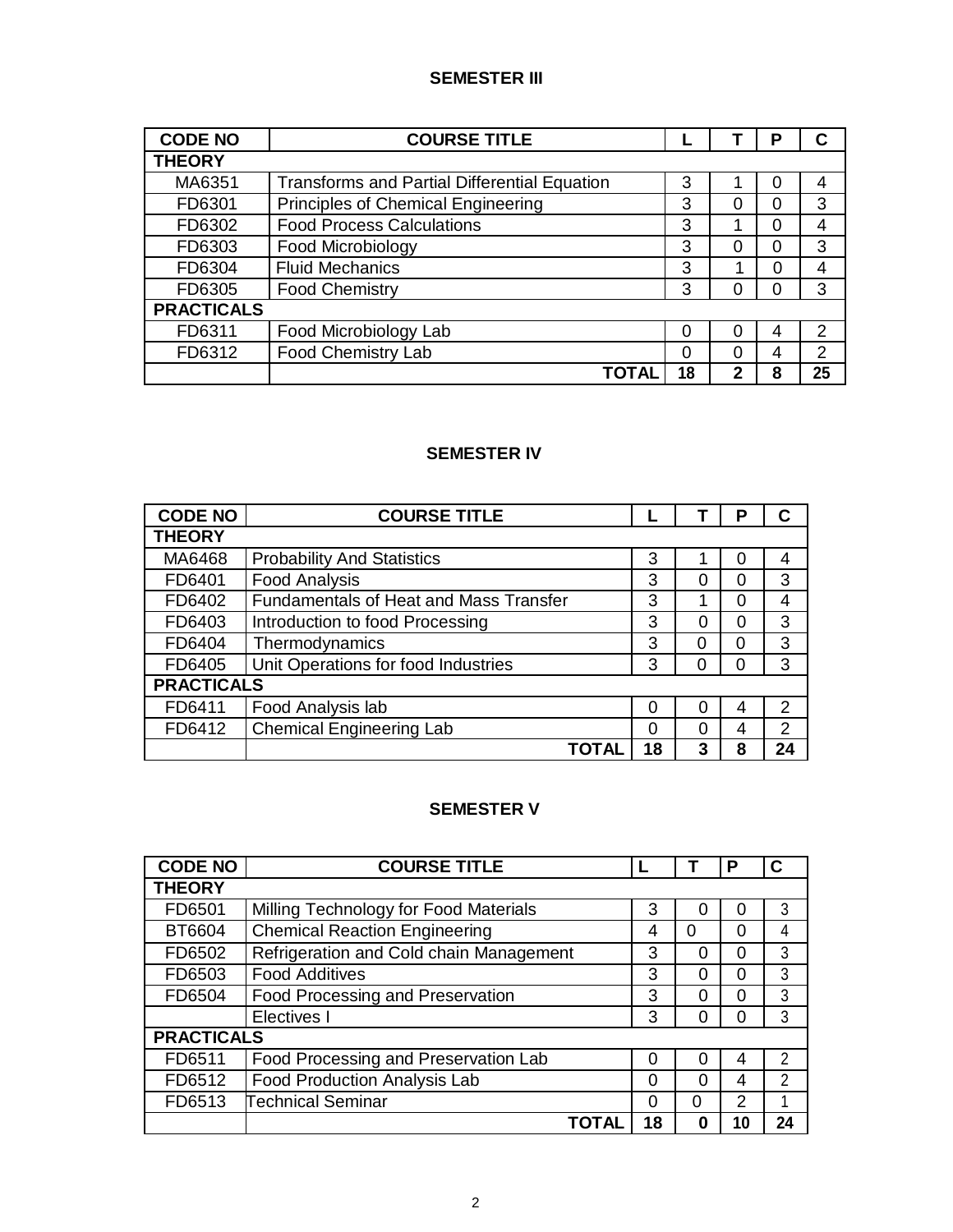#### **SEMESTER VI**

| <b>CODE NO</b>    | <b>COURSE TITLE</b>                             |    |   | Р  |               |
|-------------------|-------------------------------------------------|----|---|----|---------------|
| <b>THEORY</b>     |                                                 |    |   |    |               |
| FD6601            | <b>Biochemical Engineering</b>                  | 3  |   |    | 3             |
| FD6602            | <b>Baking and Confectionary Technology</b>      | 3  |   |    | 3             |
| GE6351            | <b>Environmental Science and Engineering</b>    | 3  | 0 | O  | 3             |
| FD6603            | Fruits and Vegetable Processing Technology      | 3  | O | O  | 3             |
| GE6757            | <b>Total Quality Management</b>                 | 3  |   | 0  | 3             |
| F <sub>2</sub>    | <b>Electives II</b>                             | 3  |   |    | 3             |
| <b>PRACTICALS</b> |                                                 |    |   |    |               |
| GE6674            | Communication and Soft Skills- Laboratory Based | 0  |   | 4  | 2             |
| FD6612            | <b>Bio Process Lab</b>                          | 0  | ∩ | 4  | $\mathcal{P}$ |
| FD6613            | Baking and Confectionary Technology Lab         | 0  |   | 4  | 2             |
|                   | TOTAL                                           | 18 |   | 12 | 24            |

# **SEMESTER VII**

| <b>CODE NO</b>    | <b>COURSE TITLE</b>                             |    |   | Р  |               |
|-------------------|-------------------------------------------------|----|---|----|---------------|
| <b>THEORY</b>     |                                                 |    |   |    |               |
| FD6701            | Genetic Engineering & Genetically Modified Food | 3  |   | O  | 3             |
| FD6702            | Meat, Fish and Poultry Process Technology       | 3  | ∩ | ი  | 3             |
| FD6703            | Dairy process Technology                        | 3  | ∩ | ი  | 3             |
| FD6704            | Creativity, Innovation and New Food product     |    |   |    |               |
|                   | development                                     | 3  | ∩ | U  | 3             |
| GE6075            | Professional Ethics in Engineering              | 3  | ∩ | n  | 3             |
|                   | Elective III                                    | 3  |   |    | 3             |
| <b>PRACTICALS</b> |                                                 |    |   |    |               |
| FD6711            | Skills for Food Product Design and Development  | 0  |   | 4  | $\mathcal{P}$ |
| FD6712            | Dairy process Technology Lab                    | 0  |   | 6  | 3             |
|                   | ΤΟΤΑΙ                                           | 18 | 0 | 10 | 23            |

# **SEMESTER VIII**

| <b>CODE NO</b>   | <b>COURSE TITLE</b> |   |    |    |
|------------------|---------------------|---|----|----|
| <b>THEORY</b>    |                     |   |    |    |
| FD6801           | Food Laws & Safety  | 3 |    | 3  |
|                  | Elective IV         | 3 |    | 3  |
| <b>PRACTICAL</b> |                     |   |    |    |
| FD6811           | <b>Project Work</b> |   | 12 | 6  |
|                  | <b>TOTAL</b>        |   |    | ィク |

**TOTAL NO OF CREDITS : 184**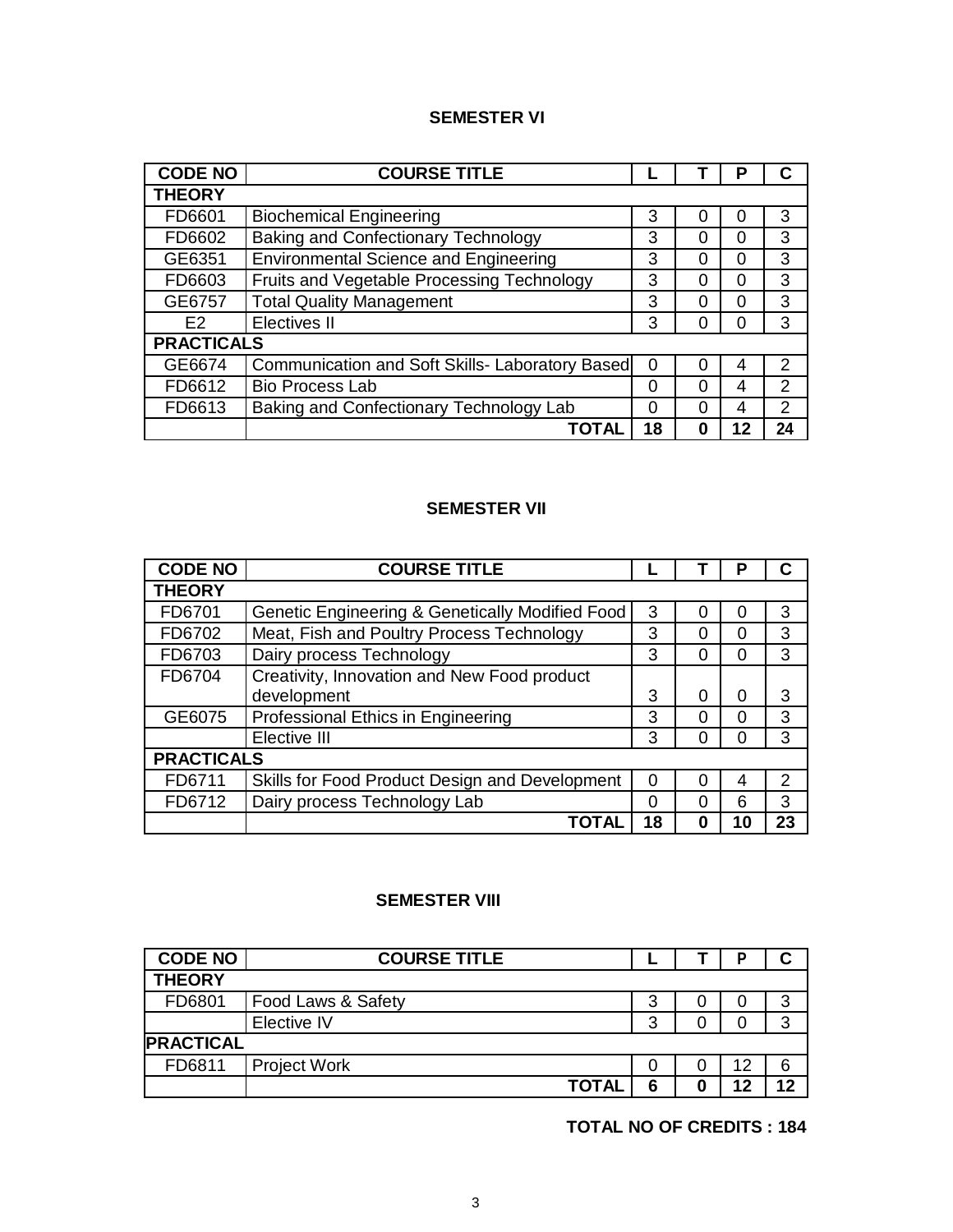# **LIST OF ELECTIVES FOR B.TECH. FOOD TECHNOLOGY PROGRAMME**

# **ELECTIVE I**

| <b>CODE NO</b> | <b>COURSE TITLE</b>                               |  |  |
|----------------|---------------------------------------------------|--|--|
| FD6001         | Biology and Chemistry of Food Flavours            |  |  |
| FD6002         | <b>Biologically Active Phytochemicals in Food</b> |  |  |
| <b>FD6003</b>  | Human Nutrition                                   |  |  |

# **ELECTIVE II**

| <b>CODE NO</b> | <b>COURSE TITLE</b>                         |  |  |
|----------------|---------------------------------------------|--|--|
| FD6004         | Process Economics and Industrial Management |  |  |
| FD6005         | <b>Functional Foods and Neutraceuticals</b> |  |  |
| FD6006         | Food Toxicology and Allergy                 |  |  |

# **ELECTIVE III**

| <b>CODE NO</b> | <b>COURSE TITLE</b>                   |  |                   |
|----------------|---------------------------------------|--|-------------------|
| FD6007         | Entrepreneurship                      |  | າ                 |
| FD6008         | <b>Traditional Foods</b>              |  | $\mathbf{\Omega}$ |
| FD6009         | Cereal, Pulse and Oil seed Technology |  | 2                 |
| GE6083         | <b>Disaster Management</b>            |  | ◠                 |

# **ELECTIVE IV**

| <b>CODE NO</b> | <b>COURSE TITLE</b>                  |   |  |   |
|----------------|--------------------------------------|---|--|---|
| FD6010         | <b>Food Process Equipment Design</b> |   |  | ົ |
| FD6011         | Food Packaging                       |   |  |   |
| FD6012         | Food safety Management systems       |   |  |   |
| GE6084         | Human Rights                         | ⌒ |  | ⌒ |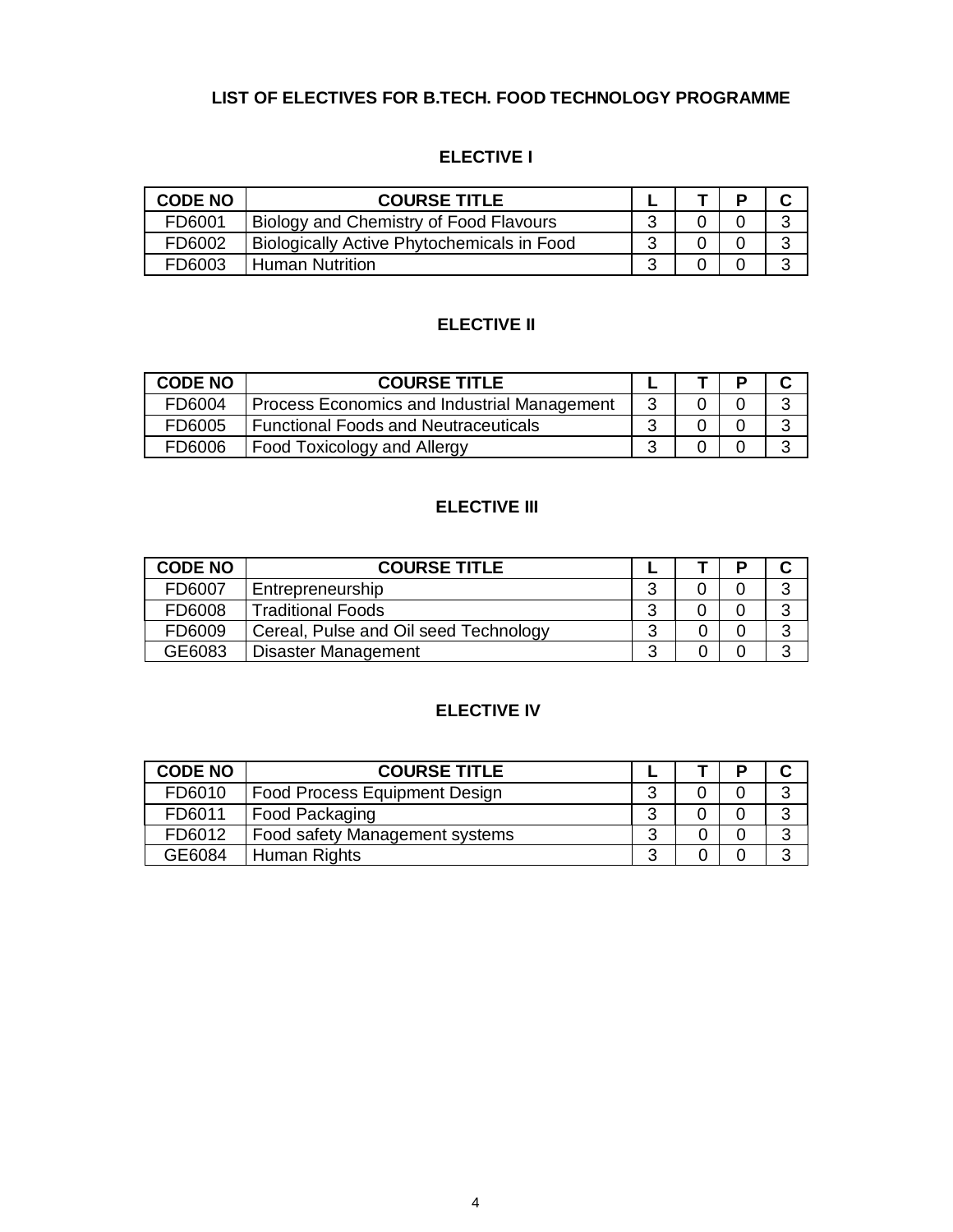#### **OBJECTIVES:**

- To enable learners of Engineering and Technology develop their basic communication skills in English.
- To emphasize specially the development of speaking skills amongst learners of Engineering and Technology.
- To ensure that learners use the electronic media such as internet and supplement the learning materials used in the classroom.
- To inculcate the habit of reading and writing leading to effective and efficient communication.

#### **UNIT I 9+3**

Listening - Introducing learners to GIE - Types of listening - Listening to audio (verbal & sounds); Speaking - Speaking about one's place, important festivals etc. – Introducing oneself, one's family / friend; Reading - Skimming a reading passage – Scanning for specific information - Note-making; Writing - Free writing on any given topic (My favourite place / Hobbies / School life, etc.) - Sentence completion - Autobiographical writing (writing about one's leisure time activities, hometown, etc.); Grammar - Prepositions - Reference words - Wh-questions - Tenses (Simple); Vocabulary - Word formation - Word expansion (root words / etymology); E-materials - Interactive exercises for Grammar & Vocabulary - Reading comprehension exercises - Listening to audio files and answering questions.

**UNIT II 9+3** Listening - Listening and responding to video lectures / talks; Speaking - Describing a simple process (filling a form, etc.) - Asking and answering questions - Telephone skills – Telephone etiquette; Reading – Critical reading - Finding key information in a given text - Sifting facts from opinions; Writing - Biographical writing (place, people) - Process descriptions (general/specific) - Definitions - Recommendations – Instructions; Grammar - Use of imperatives - Subject-verb agreement; Vocabulary - Compound words - Word Association (connotation); E-materials - Interactive exercises for Grammar and Vocabulary - Listening exercises with sample telephone conversations / lectures – Picture-based activities.

**UNIT III 9+3** Listening - Listening to specific task - focused audio tracks; Speaking - Role-play – Simulation - Group interaction - Speaking in formal situations (teachers, officials, foreigners); Reading - Reading and interpreting visual material; Writing - Jumbled sentences - Coherence and cohesion in writing - Channel conversion (flowchart into process) - Types of paragraph (cause and effect / compare and contrast / narrative / analytical) - Informal writing (letter/e-mail/blogs) - Paraphrasing; Grammar - Tenses (Past) - Use of sequence words - Adjectives; Vocabulary - Different forms and uses of words, Cause and effect words; E-materials - Interactive exercises for Grammar and Vocabulary - Excerpts from films related to the theme and follow up exercises - Pictures of flow charts and tables for interpretations.

### **UNIT IV 9+3**

Listening - Watching videos / documentaries and responding to questions based on them; Speaking - Responding to questions - Different forms of interviews - Speaking at different types of interviews; Reading - Making inference from the reading passage - Predicting the content of a reading passage; Writing - Interpreting visual materials (line graphs, pie charts etc.) - Essay writing – Different types of essays; Grammar - Adverbs – Tenses – future time reference; Vocabulary - Single word substitutes - Use of abbreviations and acronyms; E-materials - Interactive exercises for Grammar and Vocabulary - Sample interviews - film scenes - dialogue writing.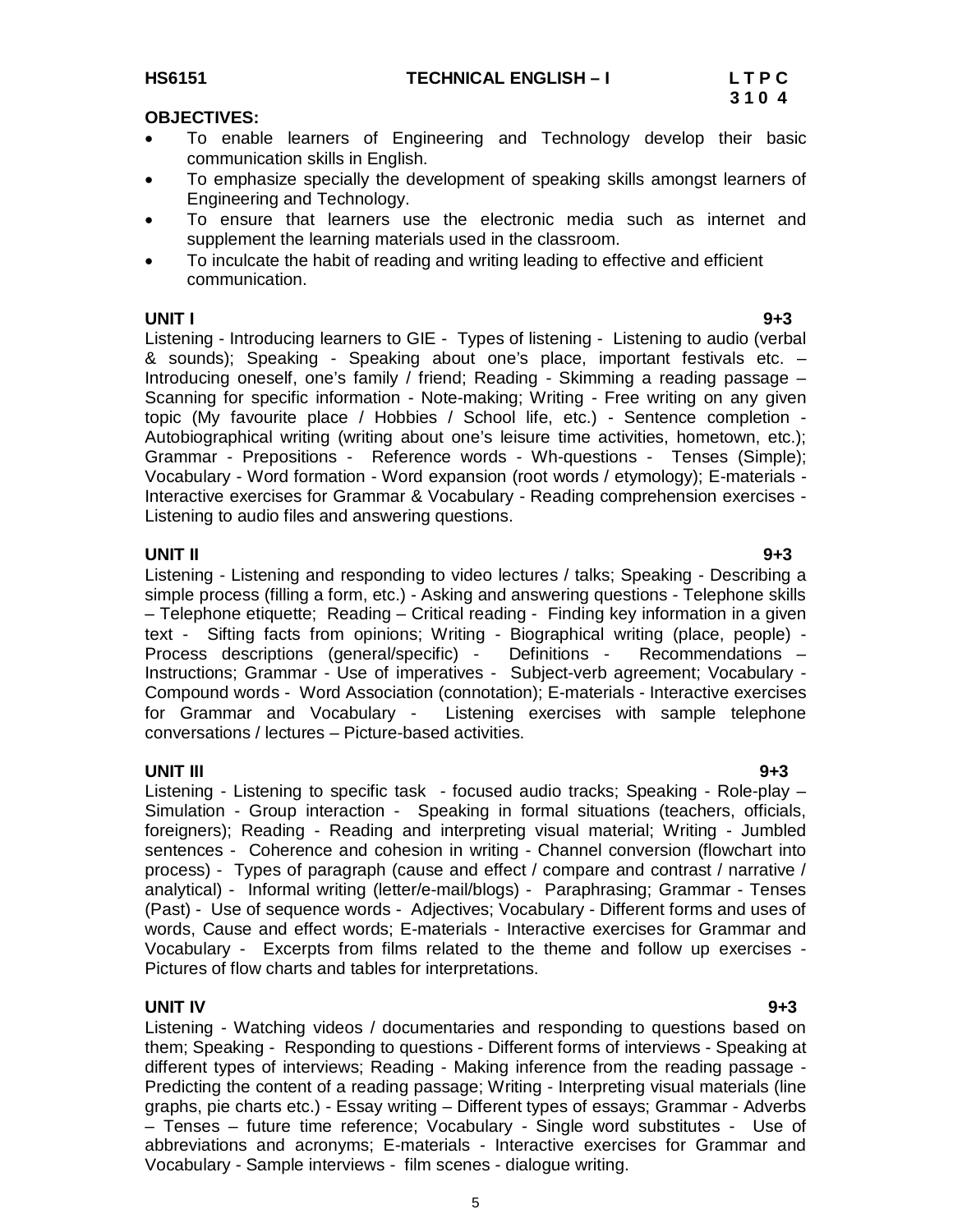# **UNIT V 9+3**

Listening - Listening to different accents, Listening to Speeches/Presentations, Listening to broadcast and telecast from Radio and TV; Speaking - Giving impromptu talks, Making presentations on given topics; Reading - Email communication - Reading the attachment files having a poem/joke/proverb - Sending their responses through email; Writing - Creative writing, Poster making; Grammar - Direct and indirect speech; Vocabulary - Lexical items (fixed / semi fixed expressions); E-materials - Interactive exercises for Grammar and Vocabulary - Sending emails with attachment – Audio / video excerpts of different accents - Interpreting posters.

# **TOTAL (L:45+T:15): 60 PERIODS**

## **OUTCOMES:**

Learners should be able to

- speak clearly, confidently, comprehensibly, and communicate with one or many listeners using appropriate communicative strategies.
- write cohesively and coherently and flawlessly avoiding grammatical errors, using a wide vocabulary range, organizing their ideas logically on a topic.
- read different genres of texts adopting various reading strategies.
- listen/view and comprehend different spoken discourses/excerpts in different accents

## **TEXTBOOKS:**

- 1. Department of English, Anna University. Mindscapes: English for Technologists and Engineers. Orient Blackswan, Chennai. 2012
- 2. Dhanavel, S.P. English and Communication Skills for Students of Science and Engineering. Orient Blackswan, Chennai. 2011

## **REFERENCES:**

- 1. Raman, Meenakshi & Sangeetha Sharma. Technical Communication: Principles and Practice. Oxford University Press, New Delhi. 2011.
- 2. Regional Institute of English. English for Engineers. Cambridge University Press, New Delhi. 2006.
- 3. Rizvi, Ashraf. M. Effective Technical Communication. Tata McGraw-Hill, New Delhi. 2005
- 4. Rutherford, Andrea. J Basic Communication Skills for Technology. Pearson, New Delhi. 2001.
- 5. Viswamohan, Aysha. English for Technical Communication. Tata McGraw-Hill, New Delhi. 2008.

#### **EXTENSIVE Reading (Not for Examination)**

1. Kalam, Abdul. Wings of Fire. Universities Press, Hyderabad. 1999.

#### **WEBSITES:**

- 1. http://www.usingenglish.com
- 2. http://www.uefap.com

#### **TEACHING METHODS:**

- Lectures
- Activities conducted individually, in pairs and in groups like self introduction, peer introduction, group poster making, grammar and vocabulary games, etc.
- **Discussions**
- Role play activities
- Short presentations
- Listening and viewing activities with follow up activities like discussion, filling up worksheets, writing exercises (using language lab wherever necessary/possible) etc.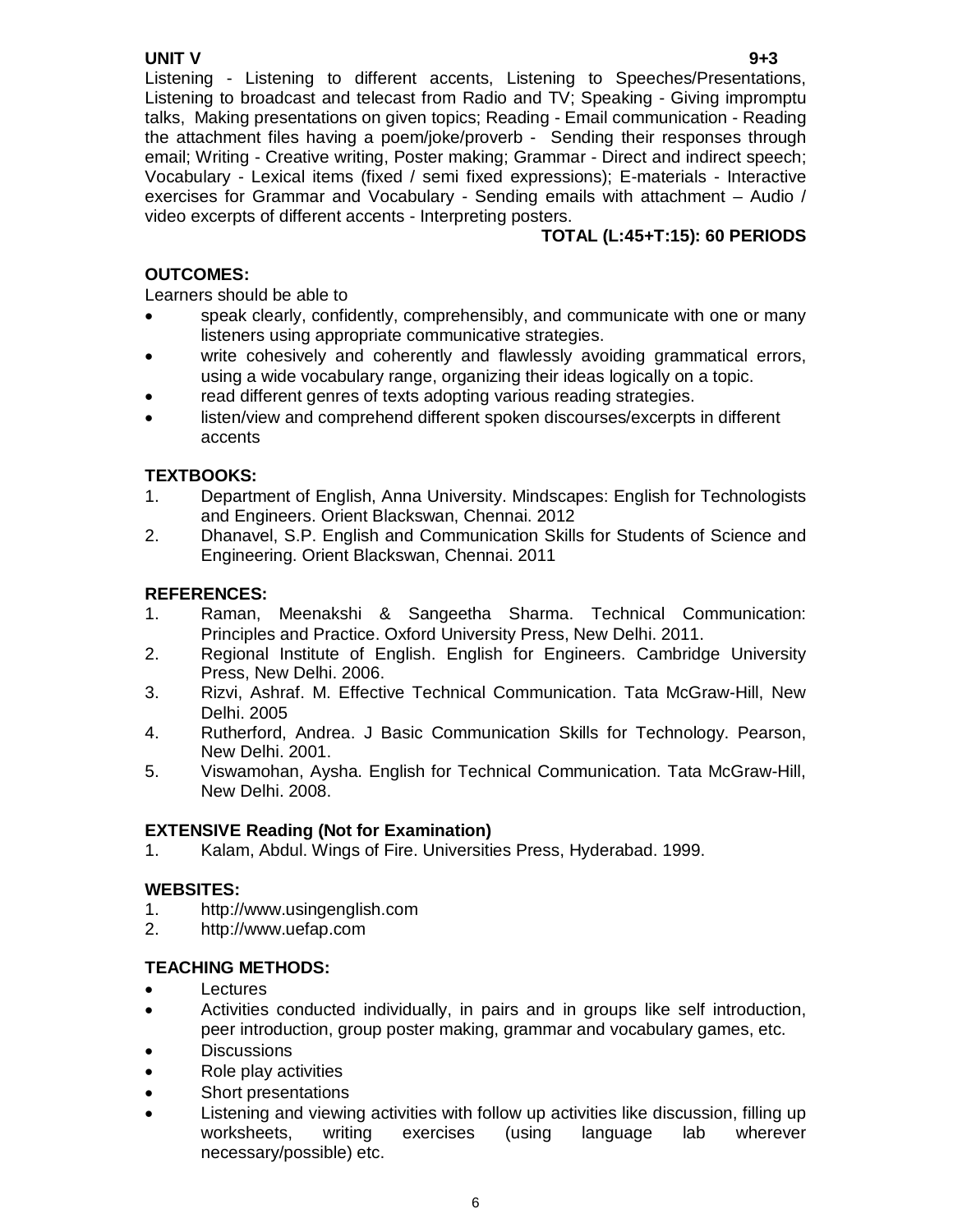#### **EVALUATION PATTERN:**

#### **Internal assessment: 20%**

3 tests of which two are pen and paper tests and the other is a combination of different modes of assessment like

- Project
- Assignment
- Reviews
- Creative writing
- Poster making, etc.

All the four skills are to be tested with equal weightage given to each.

- $\checkmark$  Speaking assessment: Individual speaking activities, Pair work activities like role play, Interview, Group discussions
- $\checkmark$  Reading assessment: Reading passages with comprehension questions graded from simple to complex, from direct to inferential
- $\checkmark$  Writing assessment: Writing paragraphs, essays etc. Writing should include grammar and vocabulary.
- $\checkmark$  Listening/Viewing assessment: Lectures, dialogues, film clippings with questions on verbal as well as audio/visual content.

#### **End Semester Examination: 80%**

#### **MA6151 MATHEMATICS – I LT P C**

# **3 1 0 4**

#### **OBJECTIVES:**

- To develop the use of matrix algebra techniques this is needed by engineers for practical applications.
- To make the student knowledgeable in the area of infinite series and their convergence so that he/ she will be familiar with limitations of using infinite series approximations for solutions arising in mathematical modeling.
- To familiarize the student with functions of several variables. This is needed in many branches of engineering.
- To introduce the concepts of improper integrals, Gamma, Beta and Error functions which are needed in engineering applications.
- To acquaint the student with mathematical tools needed in evaluating multiple integrals and their usage.

#### **UNIT I MATRICES 9+3**

Eigenvalues and Eigenvectors of a real matrix – Characteristic equation – Properties of eigenvalues and eigenvectors – Statement and applications of Cayley-Hamilton Theorem – Diagonalization of matrices – Reduction of a quadratic form to canonical form by orthogonal transformation – Nature of quadratic forms.

#### **UNIT II SEQUENCES AND SERIES 9+3**

Sequences: Definition and examples – Series: Types and Convergence – Series of positive terms – Tests of convergence: Comparison test, Integral test and D'Alembert's ratio test – Alternating series – Leibnitz's test – Series of positive and negative terms – Absolute and conditional convergence.

#### **UNIT III APPLICATIONS OF DIFFERENTIAL CALCULUS 9+3**

Curvature in Cartesian co-ordinates – Centre and radius of curvature – Circle of curvature – Evolutes – Envelopes - Evolute as envelope of normals.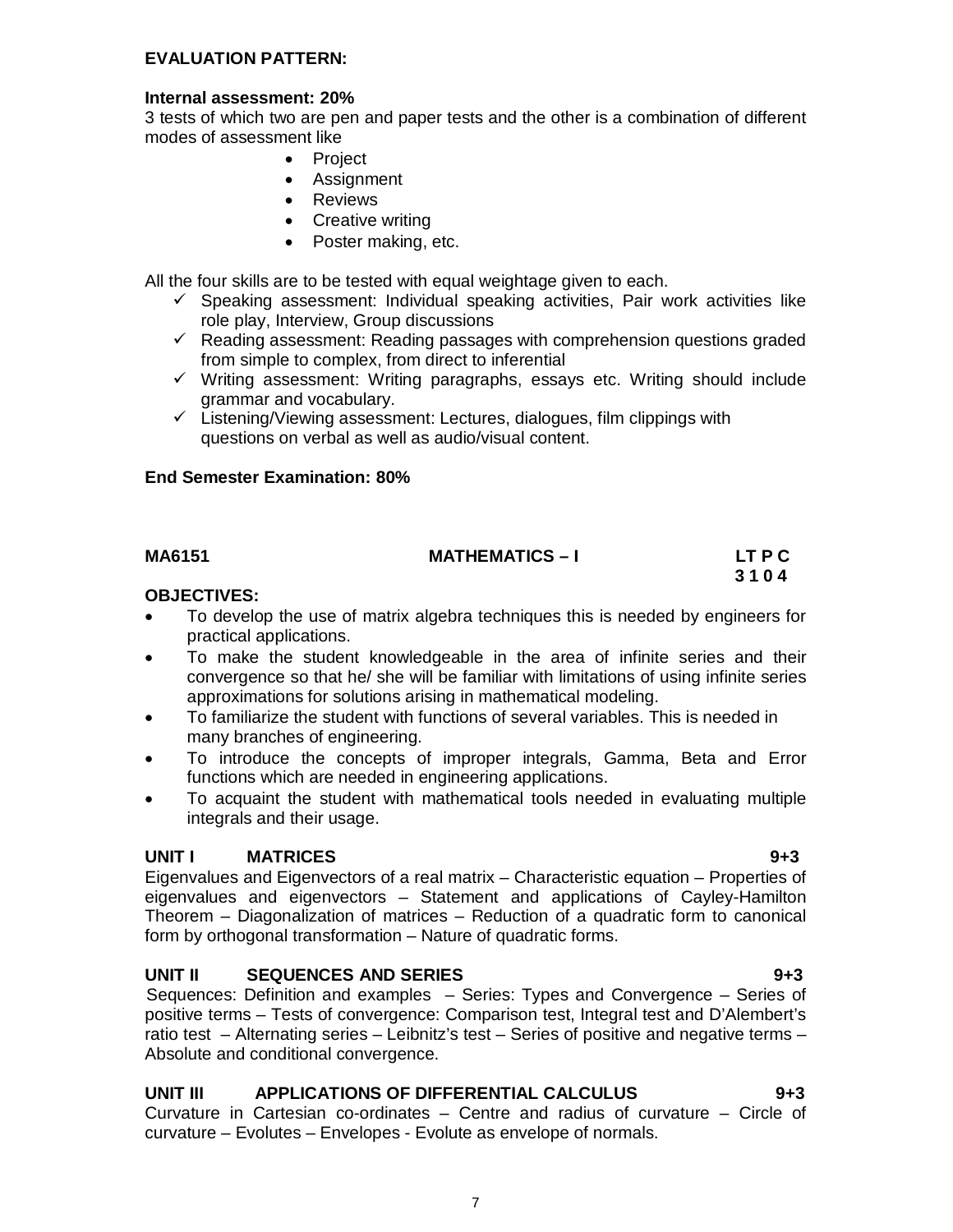# **UNIT IV DIFFERENTIAL CALCULUS OF SEVERAL VARIABLES 9+3**

Limits and Continuity – Partial derivatives – Total derivative – Differentiation of implicit functions – Jacobian and properties – Taylor's series for functions of two variables – Maxima and minima of functions of two variables – Lagrange's method of undetermined multipliers.

### **UNIT V MULTIPLE INTEGRALS 9+3**

Double integrals in cartesian and polar coordinates – Change of order of integration – Area enclosed by plane curves – Change of variables in double integrals – Area of a curved surface - Triple integrals – Volume of Solids. **TOTAL (L:45+T:15): 60 PERIODS**

### **OUTCOME:**

 This course equips students to have basic knowledge and understanding in one fields of materials, integral and differential calculus.

# **TEXT BOOKS:**

- 1. Bali N. P and Manish Goyal, "A Text book of Engineering Mathematics", Eighth Edition, Laxmi Publications Pvt Ltd., 2011.
- <sup>2.</sup> Grewal. B.S, "Higher Engineering Mathematics", 41<sup>st</sup> Edition, Khanna Publications, Delhi, 2011.

## **REFERENCES:**

- 1. Dass, H.K., and Er. Rajnish Verma," Higher Engineering Mathematics", S. Chand Private Ltd., 2011.
- 2. Glyn James, "Advanced Modern Engineering Mathematics", 3<sup>rd</sup> Edition, Pearson Education, 2012.
- 3. Peter V. O'Neil," Advanced Engineering Mathematics", 7th Edition, Cengage learning, 2012.
- 4. Ramana B.V, "Higher Engineering Mathematics", Tata McGraw Hill Publishing Company, New Delhi, 2008.
- 5. Sivarama Krishna Das P. and Rukmangadachari E., "Engineering Mathematics", Volume I, Second Edition, PEARSON Publishing, 2011.

# **PH6151 ENGINEERING PHYSICS – I L T P C**

# **3 0 0 3**

#### **OBJECTIVES:**

 To enhance the fundamental knowledge in Physics and its applications relevant to various streams of Engineering and Technology.

#### **UNIT I CRYSTAL PHYSICS 9**

Lattice – Unit cell – Bravais lattice – Lattice planes – Miller indices – d spacing in cubic lattice – Calculation of number of atoms per unit cell – Atomic radius – Coordination number – Packing factor for SC, BCC, FCC and HCP structures – Diamond and graphite structures (qualitative treatment) - Crystal growth techniques –solution, melt (Bridgman and Czochralski) and vapour growth techniques (qualitative)

#### **UNIT II PROPERTIES OF MATTER AND THERMAL PHYSICS 9**

Elasticity- Hooke's law - Relationship between three modulii of elasticity (qualitative) – stress -strain diagram – Poisson's ratio –Factors affecting elasticity –Bending moment – Depression of a cantilever –Young's modulus by uniform bending- I-shaped girders Modes of heat transfer- thermal conductivity- Newton's law of cooling - Linear heat flow – Lee's disc method – Radial heat flow – Rubber tube method – conduction through compound media (series and parallel)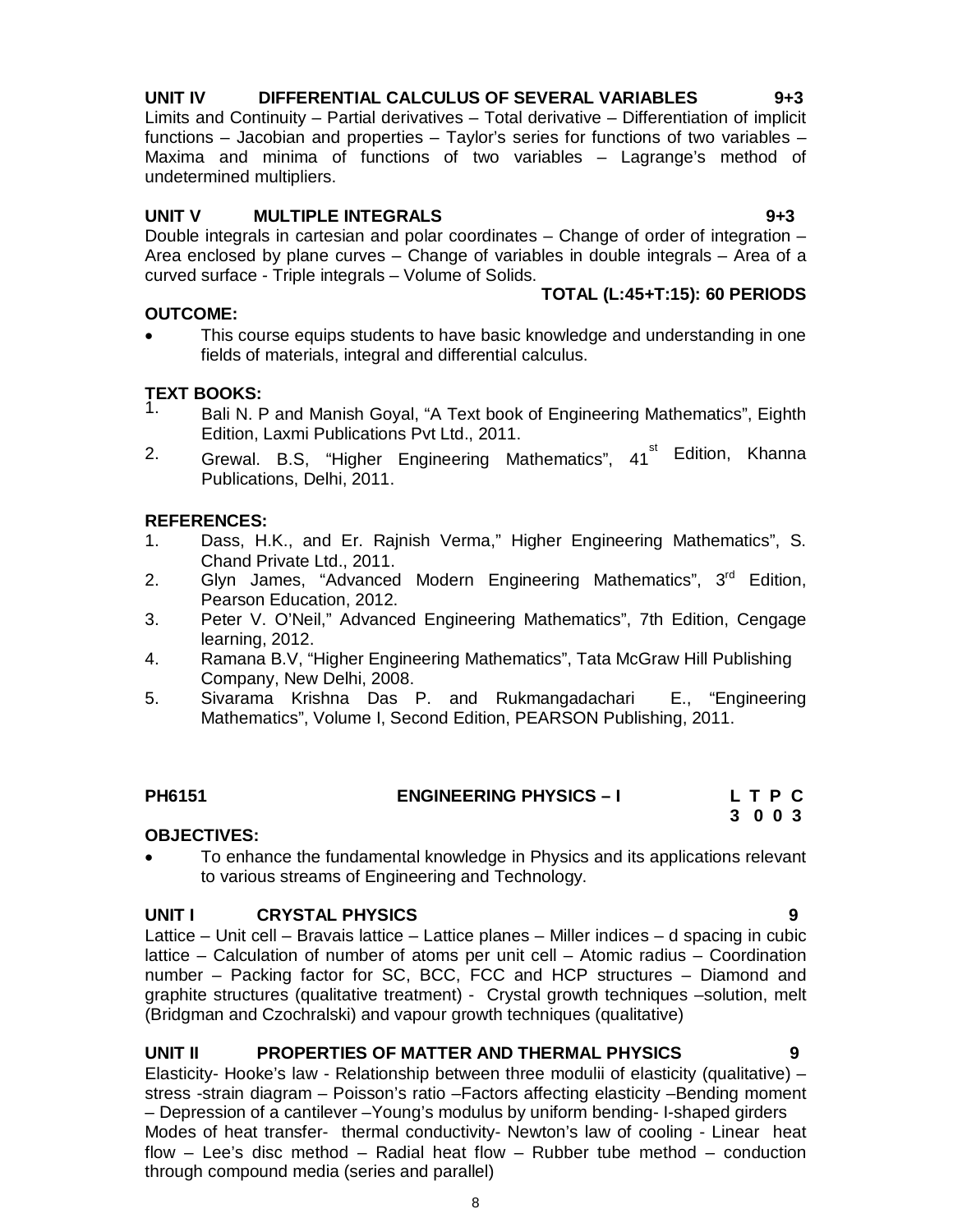### **UNIT III QUANTUM PHYSICS 9**

Black body radiation – Planck's theory (derivation) – Deduction of Wien's displacement law and Rayleigh – Jeans' Law from Planck's theory – Compton effect. Theory and experimental verification – Properties of Matter waves – G.P Thomson experiment - Schrödinger's wave equation – Time independent and time dependent equations – Physical significance of wave function – Particle in a one dimensional box - Electron microscope - Scanning electron microscope - Transmission electron microscope.

# **UNIT IV ACOUSTICS AND ULTRASONICS 9**

Classification of Sound- decibel- Weber–Fechner law – Sabine's formula- derivation using growth and decay method – Absorption Coefficient and its determination –factors affecting acoustics of buildings and their remedies.

Production of ultrasonics by magnetostriction and piezoelectric methods - acoustic grating -Non Destructive Testing – pulse echo system through transmission and reflection modes - A,B and C –scan displays, Medical applications - Sonogram

## **UNIT V PHOTONICS AND FIBRE OPTICS 9**

Spontaneous and stimulated emission- Population inversion -Einstein's A and B coefficients - derivation. Types of lasers  $-$  Nd:YAG, CO<sub>2</sub>, Semiconductor lasers (homojunction & heterojunction)- Industrial and Medical Applications.

Principle and propagation of light in optical fibres – Numerical aperture and Acceptance angle - Types of optical fibres (material, refractive index, mode) – attenuation, dispersion, bending - Fibre Optical Communication system (Block diagram) - Active and passive fibre sensors- Endoscope.

#### **TOTAL: 45 PERIODS**

#### **OUTCOME:**

 The students will have knowledge on the basics of physics related to properties of matter, optics, acoustics etc., and they will apply these fundamental principles to solve practical problems related to materials used for engineering applications.

#### **TEXT BOOKS:**

- 1. Arumugam M. Engineering Physics. Anuradha publishers, 2010
- 2. Gaur R.K. and Gupta S.L. Engineering Physics. Dhanpat Rai publishers, 2009
- 3. Mani Naidu S. Engineering Physics, Second Edition, PEARSON Publishing, 2011.

# **REFERENCES:**

- 1. Searls and Zemansky. University Physics, 2009
- 2. Mani P. Engineering Physics I. Dhanam Publications, 2011
- 3. Marikani A. Engineering Physics. PHI Learning Pvt., India, 2009
- 4. Palanisamy P.K. Engineering Physics. SCITECH Publications, 2011<br>5. Raiagopal K. Engineering Physics. PHI. New Delhi. 2011
- 5. Rajagopal K. Engineering Physics. PHI, New Delhi, 2011
- 6. Senthilkumar G. Engineering Physics I. VRB Publishers, 2011.

#### **CY6151 ENGINEERING CHEMISTRY - I LT P C**

 **3 0 0 3** 

### **OBJECTIVES:**

- To make the students conversant with basics of polymer chemistry.
- To make the student acquire sound knowledge of second law of thermodynamics and second law based derivations of importance in engineering applications in all disciplines.
- To acquaint the student with concepts of important photophysical and photochemical processes and spectroscopy.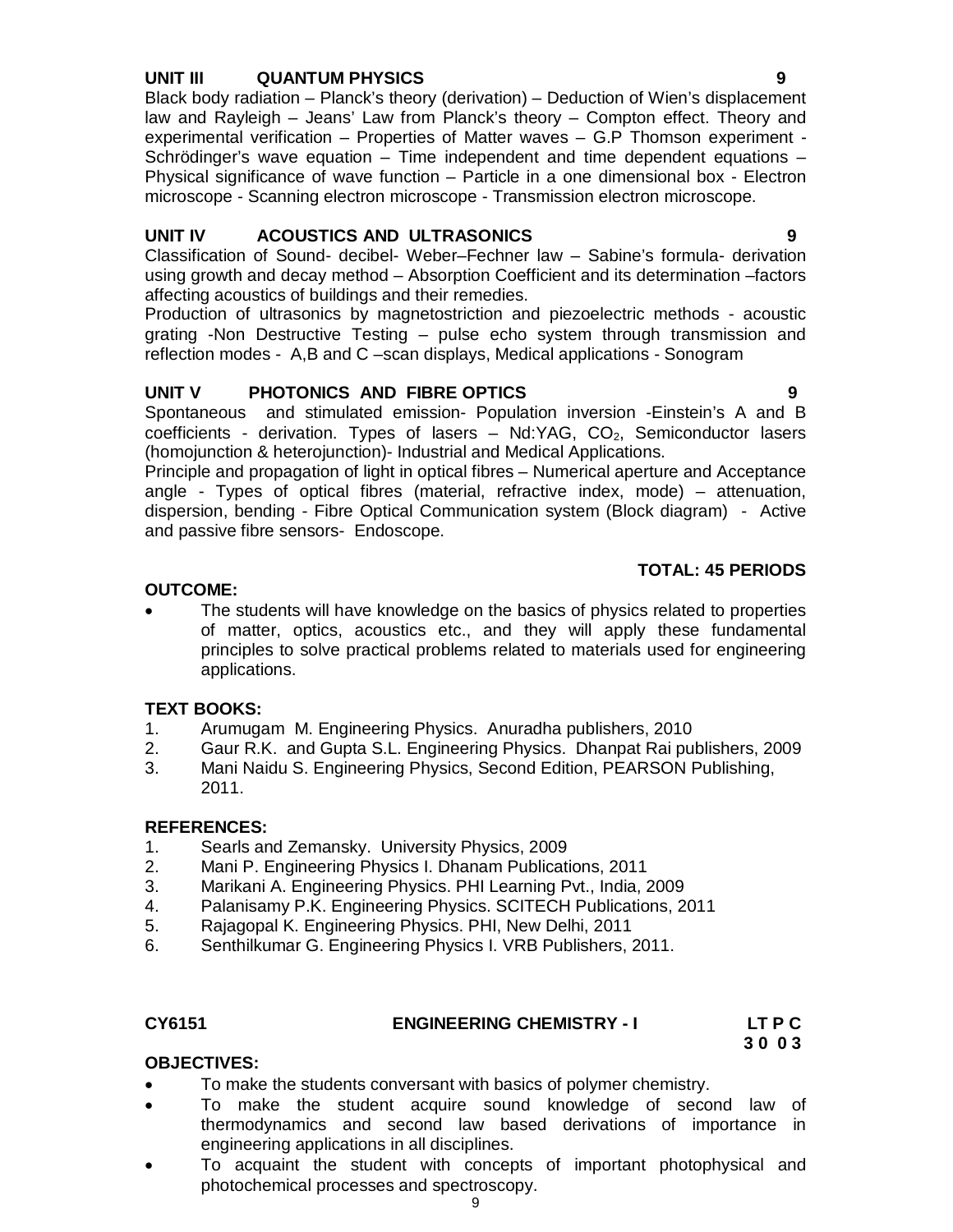- To develop an understanding of the basic concepts of phase rule and its applications to single and two component systems and appreciate the purpose and significance of alloys.
- To acquaint the students with the basics of nano materials, their properties and applications.

## **UNIT I** POLYMER CHEMISTRY **POLYMER CHEMISTRY**

Introduction: Classification of polymers – Natural and synthetic; Thermoplastic and Thermosetting. Functionality – Degree of polymerization. Types and mechanism of polymerization: Addition (Free Radical, cationic and anionic); condensation and copolymerization. Properties of polymers: Tg, Tacticity, Molecular weight – weight average, number average and polydispersity index. Techniques of polymerization: Bulk, emulsion, solution and suspension. Preparation, properties and uses of Nylon 6,6, and Epoxy resin.

#### **UNIT II CHEMICAL THERMODYNAMICS 9**

Terminology of thermodynamics - Second law: Entropy - entropy change for an ideal gas, reversible and irreversible processes; entropy of phase transitions; Clausius inequality. Free energy and work function: Helmholtz and Gibbs free energy functions (problems); Criteria of spontaneity; Gibbs-Helmholtz equation (problems); Clausius-Clapeyron equation; Maxwell relations – Van't Hoff isotherm and isochore(problems).

#### **UNIT III PHOTOCHEMISTRY AND SPECTROSCOPY 9**

Photochemistry: Laws of photochemistry - Grotthuss–Draper law, Stark–Einstein law and Lambert-Beer Law. Quantum efficiency – determination- Photo processes - Internal Conversion, Inter-system crossing, Fluorescence, Phosphorescence, Chemiluminescence and Photo-sensitization. Spectroscopy: Electromagnetic spectrum - Absorption of radiation – Electronic, Vibrational and rotational transitions. UV-visible and IR spectroscopy – principles, instrumentation (Block diagram only).

### **UNIT IV PHASE RULE AND ALLOYS 9**

Phase rule: Introduction, definition of terms with examples, One Component Systemwater system - Reduced phase rule - Two Component Systems- classification – leadsilver system, zinc-magnesium system. Alloys: Introduction- Definition- Properties of alloys- Significance of alloying, Functions and effect of alloying elements- Ferrous alloys- Nichrome and Stainless steel – heat treatment of steel; Non-ferrous alloys – brass and bronze.

#### **UNIT V NANOCHEMISTRY 9**

Basics - distinction between molecules, nanoparticles and bulk materials; sizedependent properties. Nanoparticles: nano cluster, nano rod, nanotube(CNT) and nanowire. Synthesis: precipitation, thermolysis, hydrothermal, solvothermal, electrode position, chemical vapour deposition, laser ablation; Properties and applications

#### **OUTCOME:**

 The knowledge gained on polymer chemistry, thermodynamics. spectroscopy, phase rule and nano materials will provide a strong platform to understand the concepts on these subjects for further learning.

#### **TEXT BOOKS:**

- 1. Jain P.C. and Monica Jain, "Engineering Chemistry", Dhanpat Rai Publishing Company (P) Ltd., New Delhi, 2010
- 2. Kannan P., Ravikrishnan A., "Engineering Chemistry", Sri Krishna Hi-tech Publishing Company Pvt. Ltd. Chennai, 2009

**TOTAL :45 PERIODS**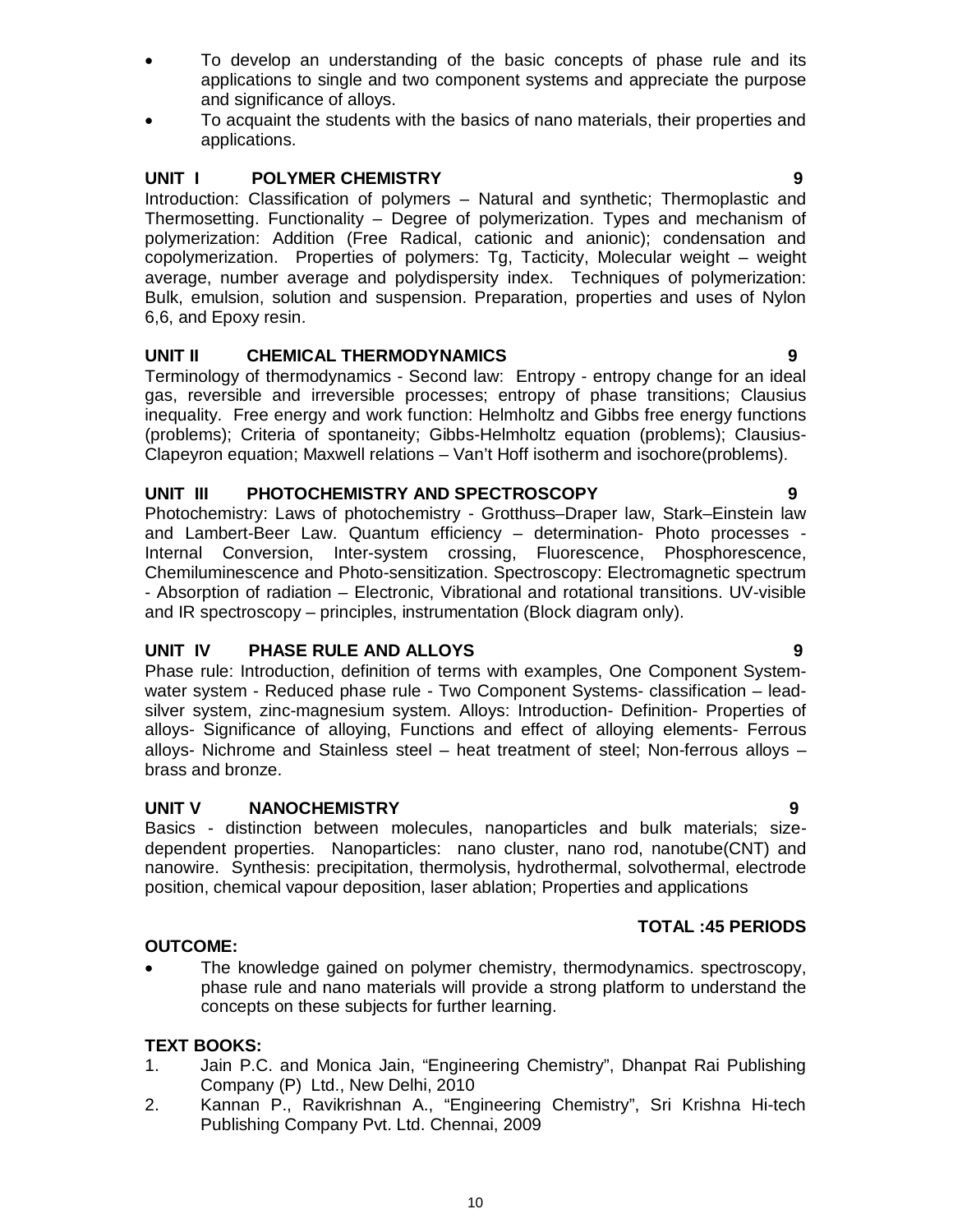#### **REFERENCES:**

- 1. Dara S.S, Umare S.S, "Engineering Chemistry", S. Chand & Company Ltd., New Delhi 2010
- 2. Sivasankar B., "Engineering Chemistry", Tata McGraw-Hill Publishing Company, Ltd., New Delhi, 2008.
- 3. Gowariker V.R. , Viswanathan N.V. and JayadevSreedhar, "Polymer Science", New Age International P (Ltd.,), Chennai, 2006.
- 4. Ozin G. A. and Arsenault A. C., "Nanochemistry: A Chemical Approach to Nanomaterials", RSC Publishing, 2005.

#### **GE6151 COMPUTER PROGRAMMING L T P C**

 **3 0 0 3** 

#### **OBJECTIVES:**

#### **The students should be made to:**

- Learn the organization of a digital computer.
- Be exposed to the number systems.
- Learn to think logically and write pseudo code or draw flow charts for problems.
- Be exposed to the syntax of C.
- Be familiar with programming in C.
- Learn to use arrays, strings, functions, pointers, structures and unions in C.

#### **UNIT I INTRODUCTION 8**

Generation and Classification of Computers- Basic Organization of a Computer – Number System – Binary – Decimal – Conversion – Problems. Need for logical analysis and thinking – Algorithm – Pseudo code – Flow Chart.

#### **UNIT II C PROGRAMMING BASICS** 10

Problem formulation – Problem Solving - Introduction to ' C' programming – fundamentals – structure of a 'C' program – compilation and linking processes – Constants, Variables – Data Types – Expressions using operators in 'C' – Managing Input and Output operations – Decision Making and Branching – Looping statements – solving simple scientific and statistical problems.

#### **UNIT III ARRAYS AND STRINGS 9**

Arrays – Initialization – Declaration – One dimensional and Two dimensional arrays. String- String operations – String Arrays. Simple programs- sorting- searching – matrix operations.

#### **UNIT IV FUNCTIONS AND POINTERS 9**

Function – definition of function – Declaration of function – Pass by value – Pass by reference – Recursion – Pointers - Definition – Initialization – Pointers arithmetic – Pointers and arrays- Example Problems.

#### **UNIT V STRUCTURES AND UNIONS 9**

Introduction – need for structure data type – structure definition – Structure declaration – Structure within a structure - Union - Programs using structures and Unions – Storage classes, Pre-processor directives.

#### **TOTAL: 45 PERIODS**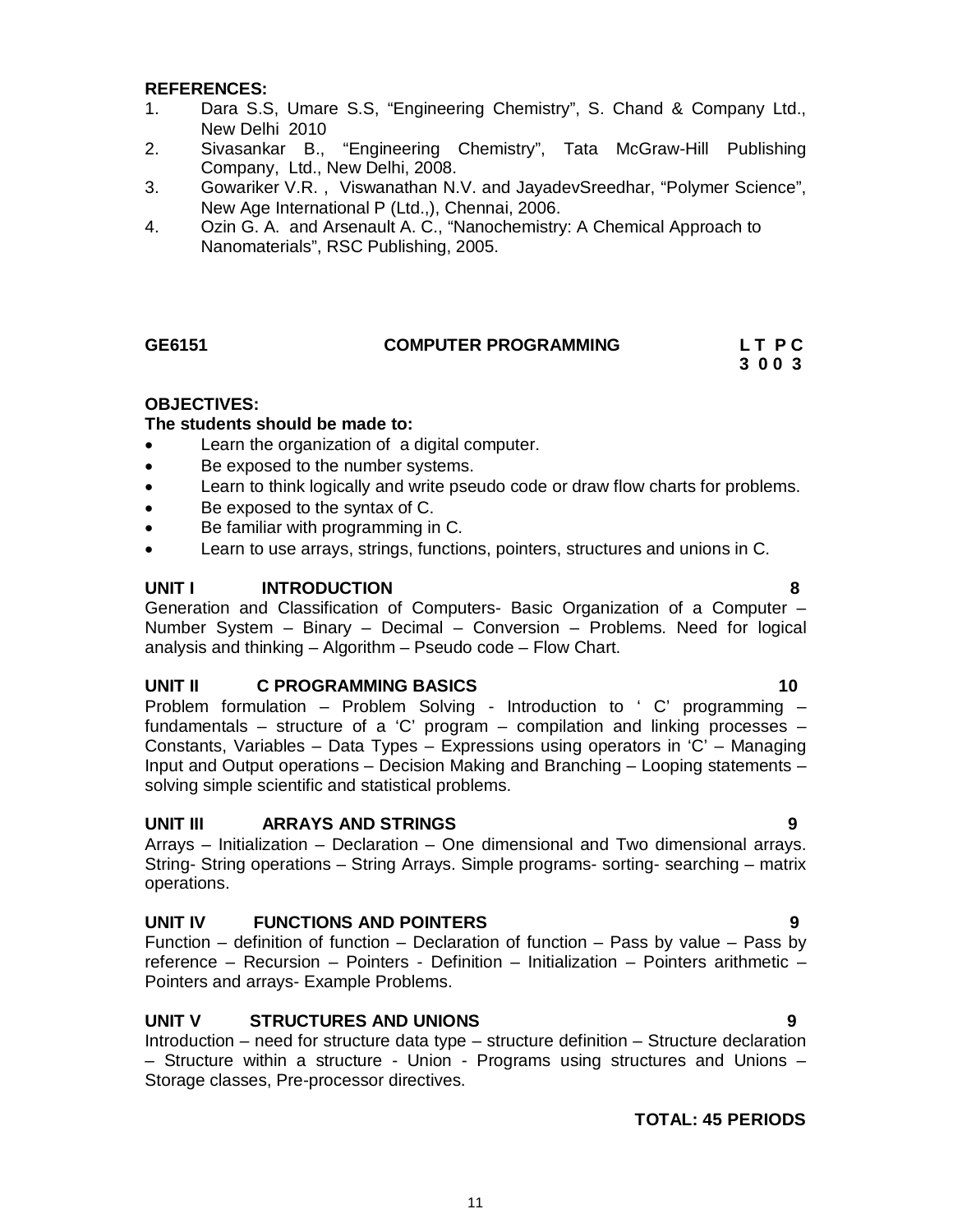## **OUTCOMES:**

At the end of the course, the student should be able to:

- Design C Programs for problems.
- Write and execute C programs for simple applications.

#### **TEXTBOOKS:**

- 1. Anita Goel and Ajay Mittal, "Computer Fundamentals and Programming in C", Dorling Kindersley (India) Pvt. Ltd., Pearson Education in South Asia, 2011.
- 2. Pradip Dey, Manas Ghosh, "Fundamentals of Computing and Programming in C", First Edition, Oxford University Press, 2009
- 3. Yashavant P. Kanetkar. " Let Us C", BPB Publications, 2011.

#### **REFERENCES:**

- 1. Byron S Gottfried, "Programming with C", Schaum's Outlines, Second Edition, Tata McGraw-Hill, 2006.
- 2. Dromey R.G., "How to Solve it by Computer", Pearson Education, Fourth Reprint, 2007.
- 3. Kernighan,B.W and Ritchie,D.M, "The C Programming language", Second Edition, Pearson Education, 2006.

## **GE6152 ENGINEERING GRAPHICS L T P C**

# **2 0 3 4**

#### **OBJECTIVES:**

- To develop in students, graphic skills for communication of concepts, ideas and design of Engineering products.
- To expose them to existing national standards related to technical drawings.

#### **CONCEPTS AND CONVENTIONS (Not for Examination) 1**

Importance of graphics in engineering applications – Use of drafting instruments – BIS conventions and specifications – Size, layout and folding of drawing sheets – Lettering and dimensioning.

#### **UNIT I PLANE CURVES AND FREE HAND SKETCHING 5+9**

Basic Geometrical constructions, Curves used in engineering practices: Conics – Construction of ellipse, parabola and hyperbola by eccentricity method – Construction of cycloid – construction of involutes of square and circle – Drawing of tangents and normal to the above curves, Scales: Construction of Diagonal and Vernier scales. Visualization concepts and Free Hand sketching: Visualization principles – Representation of Three Dimensional objects – Layout of views- Free hand sketching of multiple views from pictorial views of objects

#### **UNIT II PROJECTION OF POINTS, LINES AND PLANE SURFACES 5+9**

Orthographic projection- principles-Principal planes-First angle projection-projection of points. Projection of straight lines (only First angle projections) inclined to both the principal planes - Determination of true lengths and true inclinations by rotating line method and traces Projection of planes (polygonal and circular surfaces) inclined to both the principal planes by rotating object method.

12

#### UNIT III PROJECTION OF SOLIDS 549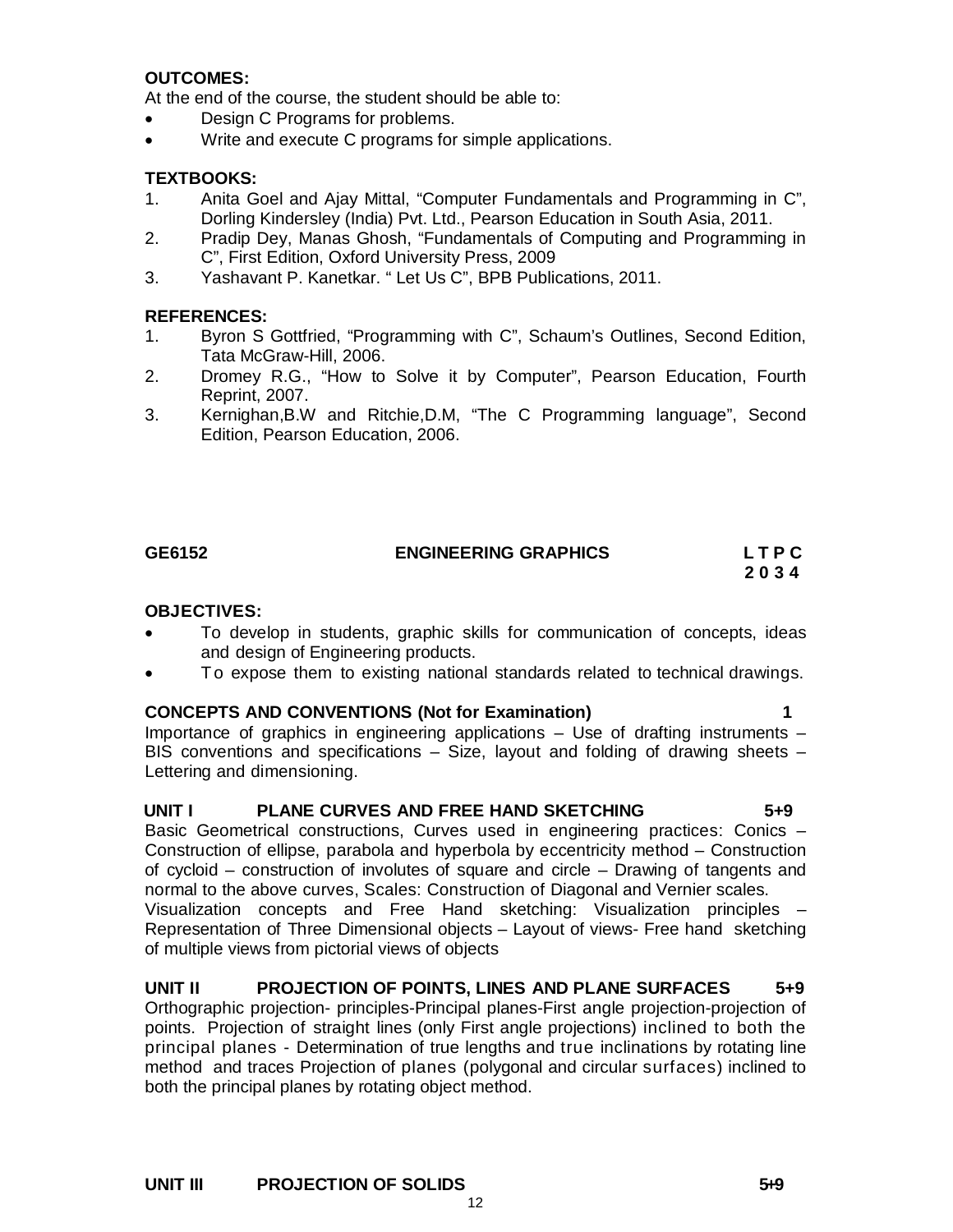Projection of simple solids like prisms, pyramids, cylinder, cone and truncated solids when the axis is inclined to one of the principal planes by rotating object method and auxiliary plane method.

### **UNIT IV PROJECTION OF SECTIONED SOLIDS AND DEVELOPMENT OF SURFACES** 5+9

Sectioning of above solids in simple vertical position when the cutting plane is inclined to the one of the principal planes and perpendicular to the other – obtaining true shape of section. Development of lateral surfaces of simple and sectioned solids – Prisms, pyramids cylinders and cones. Development of lateral surfaces of solids with cutouts and holes

# **UNIT V ISOMETRIC AND PERSPECTIVE PROJECTIONS 6 + 9**

Principles of isometric projection – isometric scale –Isometric projections of simple solids and truncated solids - Prisms, pyramids, cylinders, cones- combination of two solid objects in simple vertical positions and miscellaneous problems. Perspective projection of simple solids-Prisms, pyramids and cylinders by visual ray method .

# **COMPUTER AIDED DRAFTING (Demonstration Only) 3**

Introduction to drafting packages and demonstration of their use.

# **TOTAL: 75 PERIODS**

# **OUTCOMES:**

On Completion of the course the student will be able to

- perform free hand sketching of basic geometrical constructions and multiple views of objects.
- do orthographic projection of lines and plane surfaces.
- draw projections and solids and development of surfaces.
- prepare isometric and perspective sections of simple solids.
- demonstrate computer aided drafting.

# **TEXT BOOK:**

- 1. Bhatt N.D. and Panchal V.M., "Engineering Drawing", Charotar Publishing House,  $50<sup>th</sup>$ 
	- Edition, 2010.

# **REFERENCES:**

- 1. Gopalakrishna K.R., "Engineering Drawing" (Vol. I&II combined), Subhas Stores, Bangalore, 2007.
- 2. Luzzader, Warren.J. and Duff,John M., "Fundamentals of Engineering Drawing with an introduction to Interactive Computer Graphics for Design and Production, Eastern Economy Edition, Prentice Hall of India Pvt. Ltd, New Delhi, 2005.
- 3. Shah M.B., and Rana B.C., "Engineering Drawing", Pearson,  $2^{nd}$  Edition, 2009.
- 4. Venugopal K. and Prabhu Raja V., "Engineering Graphics", New Age International (P) Limited, 2008.
- 5. Natrajan K.V., "A text book of Engineering Graphics", Dhanalakshmi Publishers, Chennai, 2009.
- 6. Basant Agarwal and Agarwal C.M., "Engineering Drawing", Tata McGraw Hill Publishing Company Limited, New Delhi, 2008.

# **Publication of Bureau of Indian Standards**:

- 1. IS 10711 2001: Technical products Documentation Size and lay out of drawing sheets.
- 2. IS 9609 (Parts 0 & 1) 2001: Technical products Documentation Lettering.
- 3. IS 10714 (Part 20) 2001 & SP 46 2003: Lines for technical drawings.
- 4. IS 11669 1986 & SP 46 2003: Dimensioning of Technical Drawings.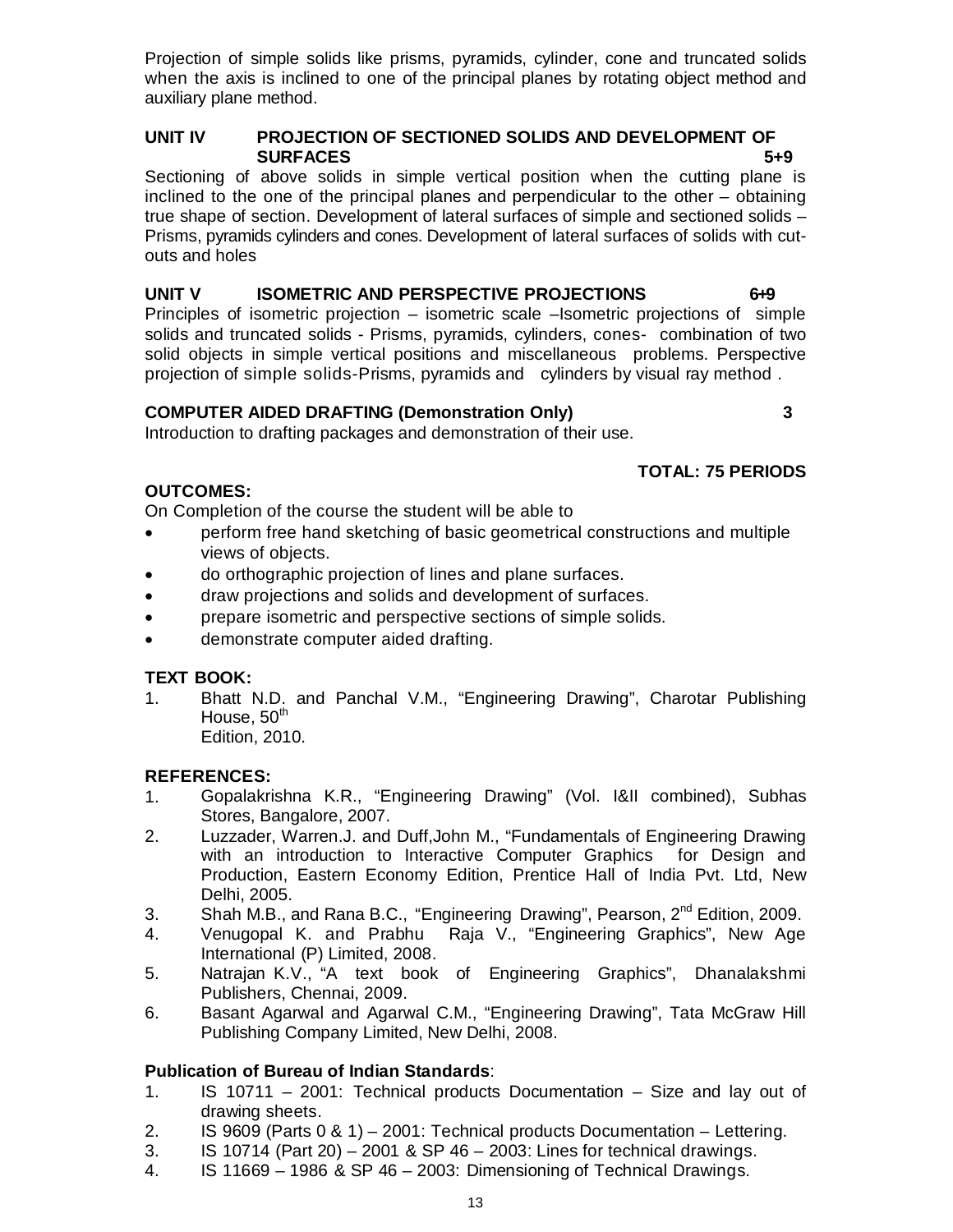#### **Special points applicable to University Examinations on Engineering Graphics:**

- 1. There will be five questions, each of either or type covering all units of the syllabus.
- 2. All questions will carry equal marks of 20 each making a total of 100.
- 3. The answer paper shall consist of drawing sheets of A3 size only. The students will be permitted to use appropriate scale to fit solution within A3 size.
- 4. The examination will be conducted in appropriate sessions on the same day

### **GE6161 COMPUTER PRACTICES LABORATORY LT P C 0 0 3 2**

 **TOTAL : 45 PERIODS**

#### **OBJECTIVES:**

# **The student should be made to:**

- Be familiar with the use of Office software.
- Be exposed to presentation and visualization tools.
- Be exposed to problem solving techniques and flow charts.
- Be familiar with programming in C.
- Learn to use Arrays, strings, functions, structures and unions.

#### **LIST OF EXPERIMENTS:**

- 1. Search, generate, manipulate data using MS office/ Open Office<br>2. Presentation and Visualization graphs. charts. 2D. 3D
- 2. Presentation and Visualization graphs, charts, 2D, 3D
- 3. Problem formulation, Problem Solving and Flowcharts
- 4. C Programming using Simple statements and expressions
- 5. Scientific problem solving using decision making and looping.
- 6. Simple programming for one dimensional and two dimensional arrays.<br>7. Solving problems using String functions
- 7. Solving problems using String functions
- 8. Programs with user defined functions Includes Parameter Passing
- 9. Program using Recursive Function and conversion from given program to flow chart.
- 10. Program using structures and unions.

#### **OUTCOMES:**

# **At the end of the course, the student should be able to:**

- Apply good programming design methods for program development.
- Design and implement C programs for simple applications.
- Develop recursive programs.

#### **LIST OF EQUIPMENTS FOR A BATCH OF 30 STUDENTS:**

Standalone desktops with C compiler 30 Nos.

(or)

Server with C compiler supporting 30 terminals or more.

#### **GE6162 ENGINEERING PRACTICES LABORATORY LT P C**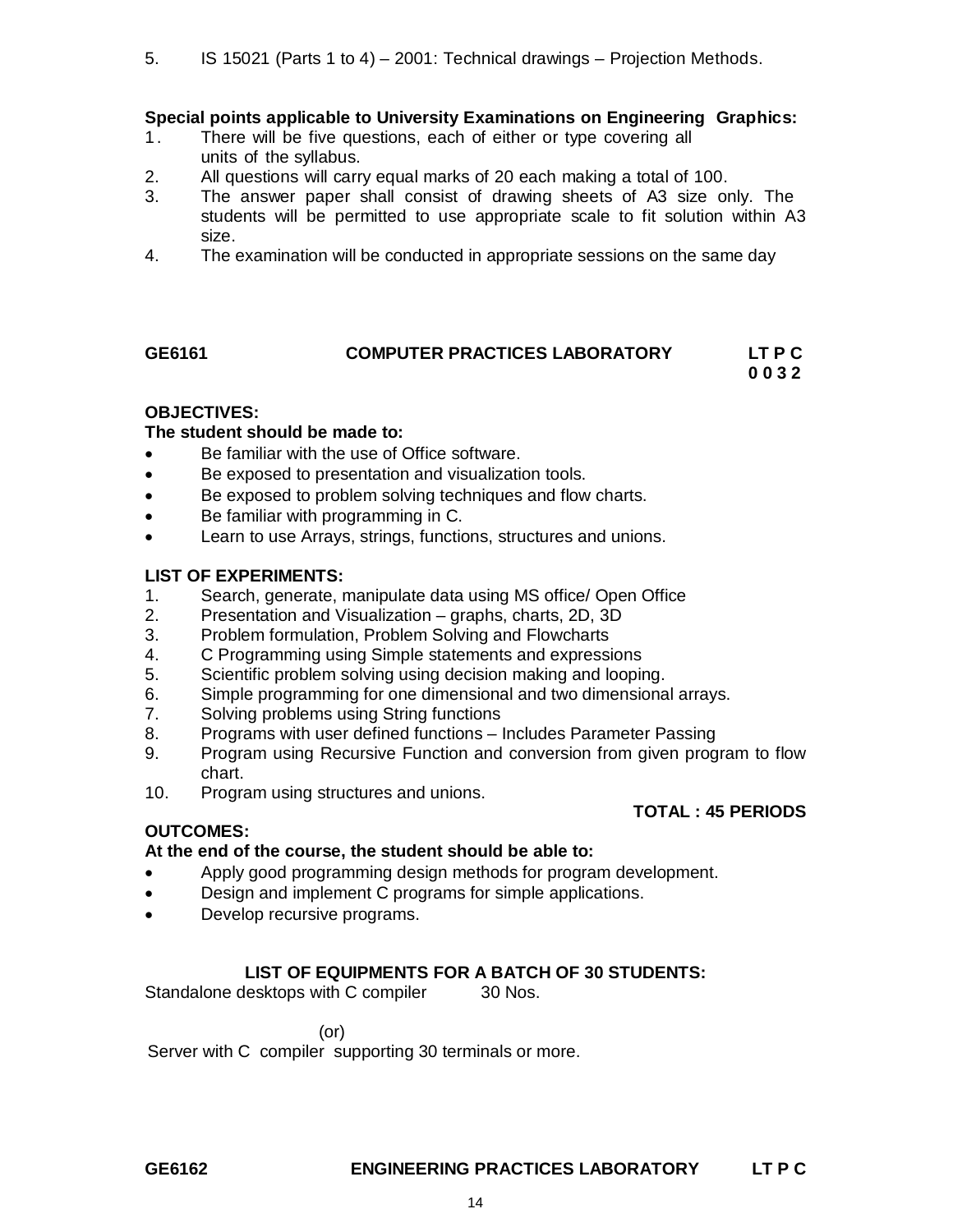#### **OBJECTIVES:**

 To provide exposure to the students with hands on experience on various basic engineering practices in Civil, Mechanical, Electrical and Electronics Engineering.

#### **GROUP A (CIVIL & MECHANICAL)**

#### **I CIVIL ENGINEERING PRACTICE 9**

#### **Buildings:**

(a) Study of plumbing and carpentry components of residential and industrial buildings. Safety aspects.

#### **Plumbing Works**:

(a) Study of pipeline joints, its location and functions: valves, taps, couplings, unions, reducers, elbows in household fittings.

(b) Study of pipe connections requirements for pumps and turbines.

(c) Preparation of plumbing line sketches for water supply and sewage works.

(d) Hands-on-exercise:

Basic pipe connections – Mixed pipe material connection – Pipe connections with different joining components.

(e) Demonstration of plumbing requirements of high-rise buildings.

#### **Carpentry using Power Tools only:**

- (a) Study of the joints in roofs, doors, windows and furniture.
- (b) Hands-on-exercise:

Wood work, joints by sawing, planing and cutting.

#### **II MECHANICAL ENGINEERING PRACTICE 13** 13

#### **Welding:**

(a) Preparation of arc welding of butt joints, lap joints and tee joints.

(b) Gas welding practice

#### **Basic Machining:**

- (a) Simple Turning and Taper turning
- (b) Drilling Practice

#### **Sheet Metal Work:**

- (a) Forming & Bending:
- (b) Model making Trays, funnels, etc.
- (c) Different type of joints.

#### **Machine assembly practice:**

- (a) Study of centrifugal pump
- (b) Study of air conditioner

#### **Demonstration on:**

- (a) Smithy operations, upsetting, swaging, setting down and bending. Example –
	- Exercise Production of hexagonal headed bolt.
- (b) Foundry operations like mould preparation for gear and step cone pulley.
- (c) Fitting Exercises Preparation of square fitting and vee fitting models.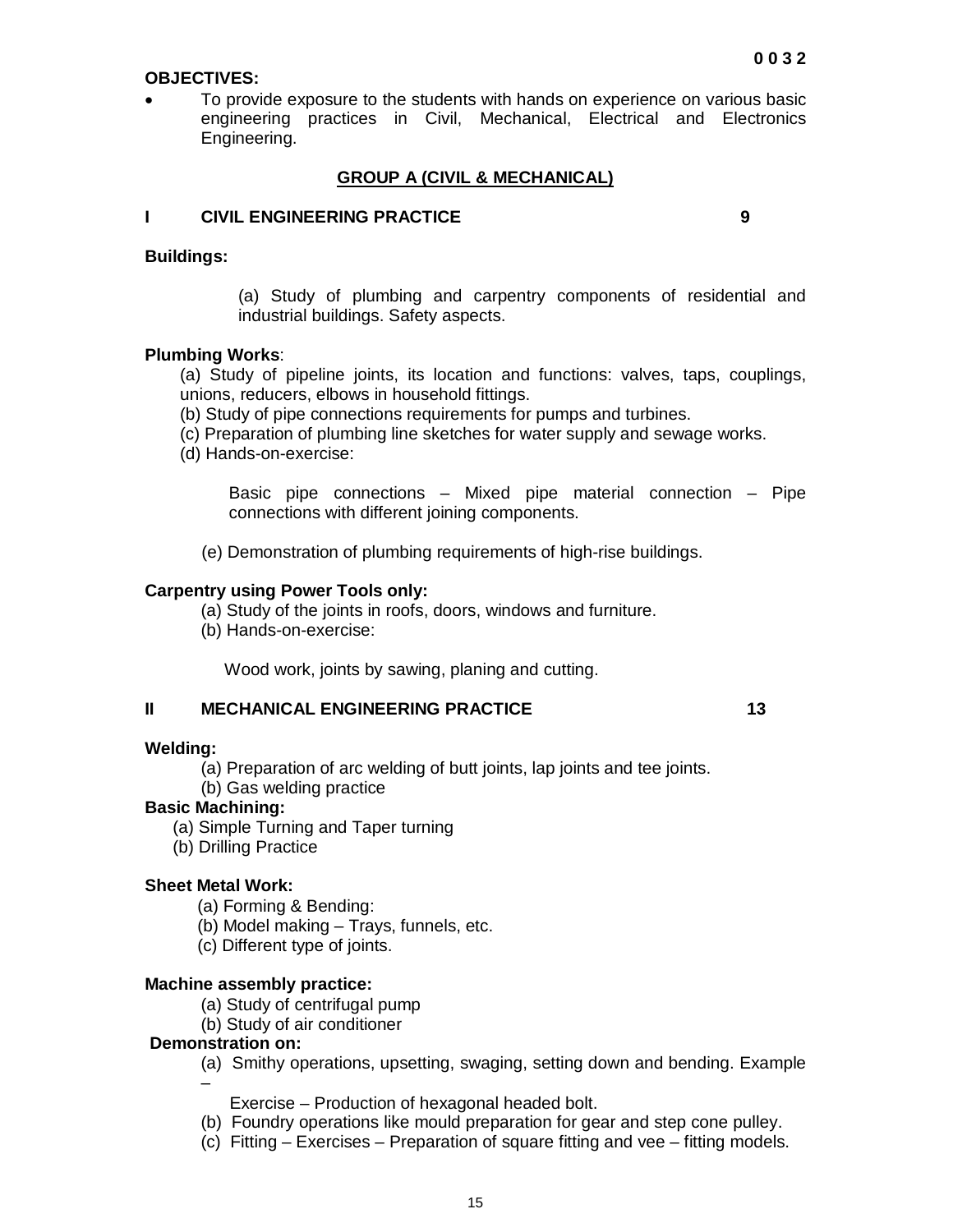## **GROUP B (ELECTRICAL & ELECTRONICS)**

## **III ELECTRICAL ENGINEERING PRACTICE**

**10** 

1. Residential house wiring using switches, fuse, indicator, lamp and energy meter.

- 2. Fluorescent lamp wiring.
- 3. Stair case wiring
- 4. Measurement of electrical quantities voltage, current, power & power factor in RLC circuit.
- 5. Measurement of energy using single phase energy meter.
- 6. Measurement of resistance to earth of an electrical equipment.

## **IV ELECTRONICS ENGINEERING PRACTICE**

- **13**
- 1. Study of Electronic components and equipments Resistor, colour coding measurement of AC signal parameter (peak-peak, rms period, frequency) using

CR.

- 2. Study of logic gates AND, OR, EOR and NOT.
- 3. Generation of Clock Signal.
- 4. Soldering practice Components Devices and Circuits Using general purpose

PCB.

5. Measurement of ripple factor of HWR and FWR.

## **OUTCOMES:**

## **TOTAL: 45 PERIODS**

- ability to fabricate carpentry components and pipe connections including plumbing works.
- ability to use welding equipments to join the structures.
- ability to fabricate electrical and electronics circuits.

# **REFERENCES:**

1. Jeyachandran K., Natarajan S. & Balasubramanian S., "A Primer on Engineering

Practices Laboratory", Anuradha Publications, 2007.

- 2. Jeyapoovan T., Saravanapandian M. & Pranitha S., "Engineering Practices Lab Manual", Vikas Puplishing House Pvt.Ltd, 2006.
- 3. Bawa H.S., "Workshop Practice", Tata McGraw Hill Publishing Company Limited, 2007.
- 4. Rajendra Prasad A. & Sarma P.M.M.S., "Workshop Practice", Sree Sai Publication, 2002.
- 5. Kannaiah P. & Narayana K.L., "Manual on Workshop Practice", Scitech Publications, 1999.

# **LIST OF EQUIPMENT FOR A BATCH OF 30 STUDENTS:**

#### **CIVIL**

| 1. Assorted components for plumbing consisting of metallic pipes,   |          |
|---------------------------------------------------------------------|----------|
| plastic pipes, flexible pipes, couplings, unions, elbows, plugs and |          |
| other fittings.                                                     | 15 Sets. |
| 2. Carpentry vice (fitted to work bench)                            | 15 Nos.  |
| 3. Standard woodworking tools                                       | 15 Sets. |
| 4. Models of industrial trusses, door joints, furniture joints      | 5 each   |
| 5. Power Tools: (a) Rotary Hammer                                   | 2 Nos    |
| (b) Demolition Hammer                                               | 2 Nos    |
|                                                                     |          |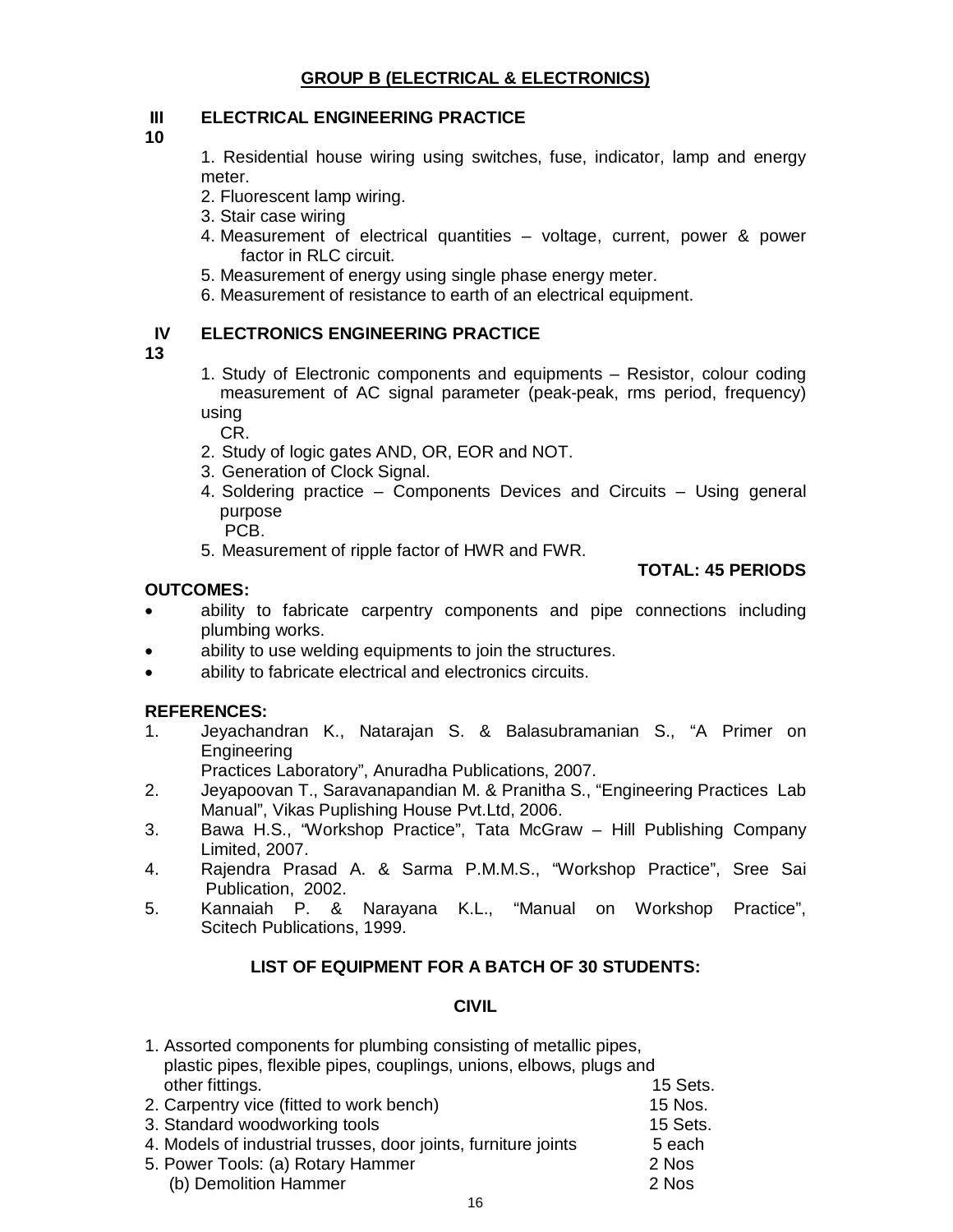| (c) Circular Saw          | 2 Nos |
|---------------------------|-------|
| (d) Planer                | 2 Nos |
| (e) Hand Drilling Machine | 2 Nos |
| (f) Jigsaw                | 2 Nos |

#### **MECHANICAL**

| 1. Arc welding transformer with cables and holders<br>2. Welding booth with exhaust facility | 5 Nos.<br>5 Nos. |
|----------------------------------------------------------------------------------------------|------------------|
| 3. Welding accessories like welding shield, chipping hammer,<br>wire brush, etc.             | 5 Sets.          |
| 4. Oxygen and acetylene gas cylinders, blow pipe and other<br>welding outfit.                | 2 Nos.           |
| 5. Centre lathe                                                                              | 2 Nos.           |
| 6. Hearth furnace, anvil and smithy tools                                                    | 2 Sets.          |
| 7. Moulding table, foundry tools                                                             | 2 Sets.          |
| 8. Power Tool: Angle Grinder                                                                 | 2 Nos            |
| 9. Study-purpose items: centrifugal pump, air-conditioner                                    | One each.        |

#### **ELECTRICAL**

| 1. Assorted electrical components for house wiring                         | 15 Sets |
|----------------------------------------------------------------------------|---------|
| 2. Electrical measuring instruments                                        | 10 Sets |
| 3. Study purpose items: Iron box, fan and regulator, emergency lamp 1 each |         |
| 4. Megger (250V/500V)                                                      | 1 No.   |
| 5. Power Tools: (a) Range Finder                                           | 2 Nos   |
| (b) Digital Live-wire detector                                             | 2 Nos   |

#### **ELECTRONICS**

| 1. Soldering guns                                              | 10 Nos. |
|----------------------------------------------------------------|---------|
| 2. Assorted electronic components for making circuits          | 50 Nos. |
| 3. Small PCBs                                                  | 10 Nos. |
| 4. Multimeters                                                 | 10 Nos. |
| 5. Study purpose items: Telephone, FM radio, low-voltage power |         |
| supply                                                         |         |

# GE6163 PHYSICS AND CHEMISTRY LABORATORY – I LT P C<br>0 0 2 1

 **0 0 2 1**

#### **PHYSICS LABORATORY – I**

#### **OBJECTIVES:**

 To introduce different experiments to test basic understanding of physics concepts applied in optics, thermal physics and properties of matter.

#### **LIST OF EXPERIMENTS**

(Any FIVE Experiments)

- 1. (a) Determination of Wavelength, and particle size using Laser (b) Determination of acceptance angle in an optical fiber.
- 2. Determination of velocity of sound and compressibility of liquid Ultrasonic interferometer.
- 3. Determination of wavelength of mercury spectrum spectrometer grating
- 4. Determination of thermal conductivity of a bad conductor Lee's Disc method.
- 5. Determination of Young's modulus by Non uniform bending method

 6. Determination of specific resistance of a given coil of wire – Carey Foster's Bridge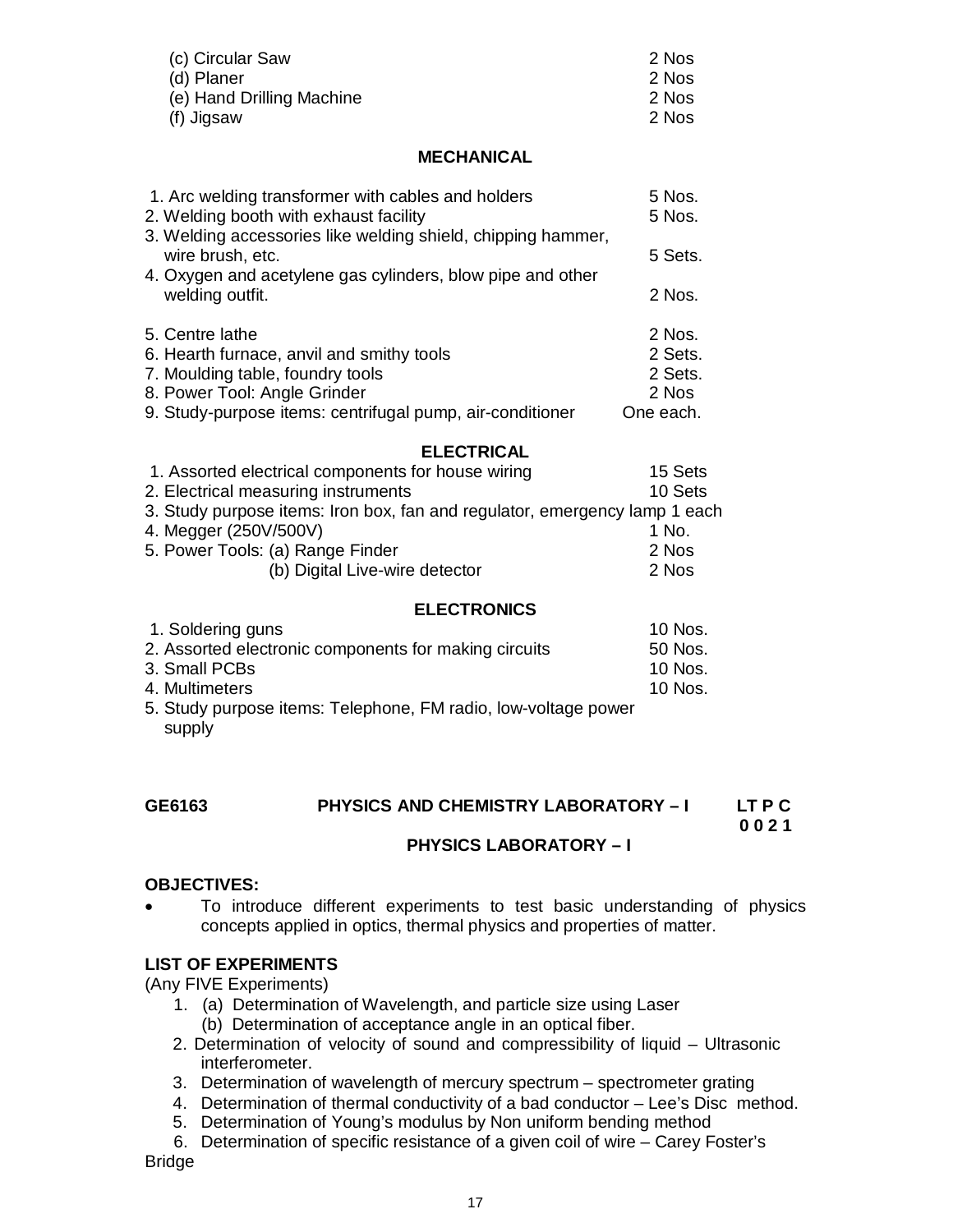#### **OUTCOME:**

 The hands on exercises undergone by the students will help them to apply physics principles of optics and thermal physics to evaluate engineering properties of materials.

#### **LIST OF EQUIPMENT FOR A BATCH OF 30 STUDENTS:**

- 1. Diode laser, lycopodium powder, glass plate, optical fiber.
- 2. Ultrasonic interferometer
- 3. Spectrometer, mercury lamp, grating
- 4. Lee's Disc experimental set up
- 5. Traveling microscope, meter scale, knife edge, weights
- 6. Carey foster's bridge set up (vernier Caliper, Screw gauge, reading lens are required for most of the experiments)

#### **CHEMISTRY LABORATORY- I**

#### **OBJECTIVES:**

- To make the student to acquire practical skills in the determination of water quality parameters through volumetric and instrumental analysis.
- To acquaint the students with the determination of molecular weight of a polymer by vacometry.

#### **LIST OF EXPERIMENTS**

(Any FIVE Experiments)

- 1 Determination of DO content of water sample by Winkler's method.
- 2 Determination of chloride content of water sample by argentometric method.
- 3 Determination of strength of given hydrochloric acid using pH meter.
- 4 Determination of strength of acids in a mixture using conductivity meter.
- 5 Estimation of iron content of the water sample using spectrophotometer. (1,10- phenanthroline / thiocyanate method).
- 6 Determination of molecular weight of polyvinylalcohol using Ostwald viscometer.
- 7 Conductometric titration of strong acid vs strong base.

#### **TOTAL: 30 PERIODS**

#### **OUTCOME:**

 The students will be outfitted with hands-on knowledge in the quantitative chemical analysis of water quality related parameters.

#### **REFERENCES:**

- 1. Daniel R. Palleros, "Experimental organic chemistry" John Wiley & Sons, Inc., New York 2001.
- 2. Furniss B.S. Hannaford A.J, Smith P.W.G and Tatchel A.R., "Vogel's Textbook of practical organic chemistry", LBS Singapore 1994.
- 3. Jeffery G.H., Bassett J., Mendham J.and Denny vogel's R.C, "Text book of quantitative analysis chemical analysis", ELBS 5th Edn. Longman, Singapore publishers, Singapore, 1996.
- 4. Kolthoff I.M., Sandell E.B. et al. "Quantitative chemical analysis", Mcmillan, Madras 1980.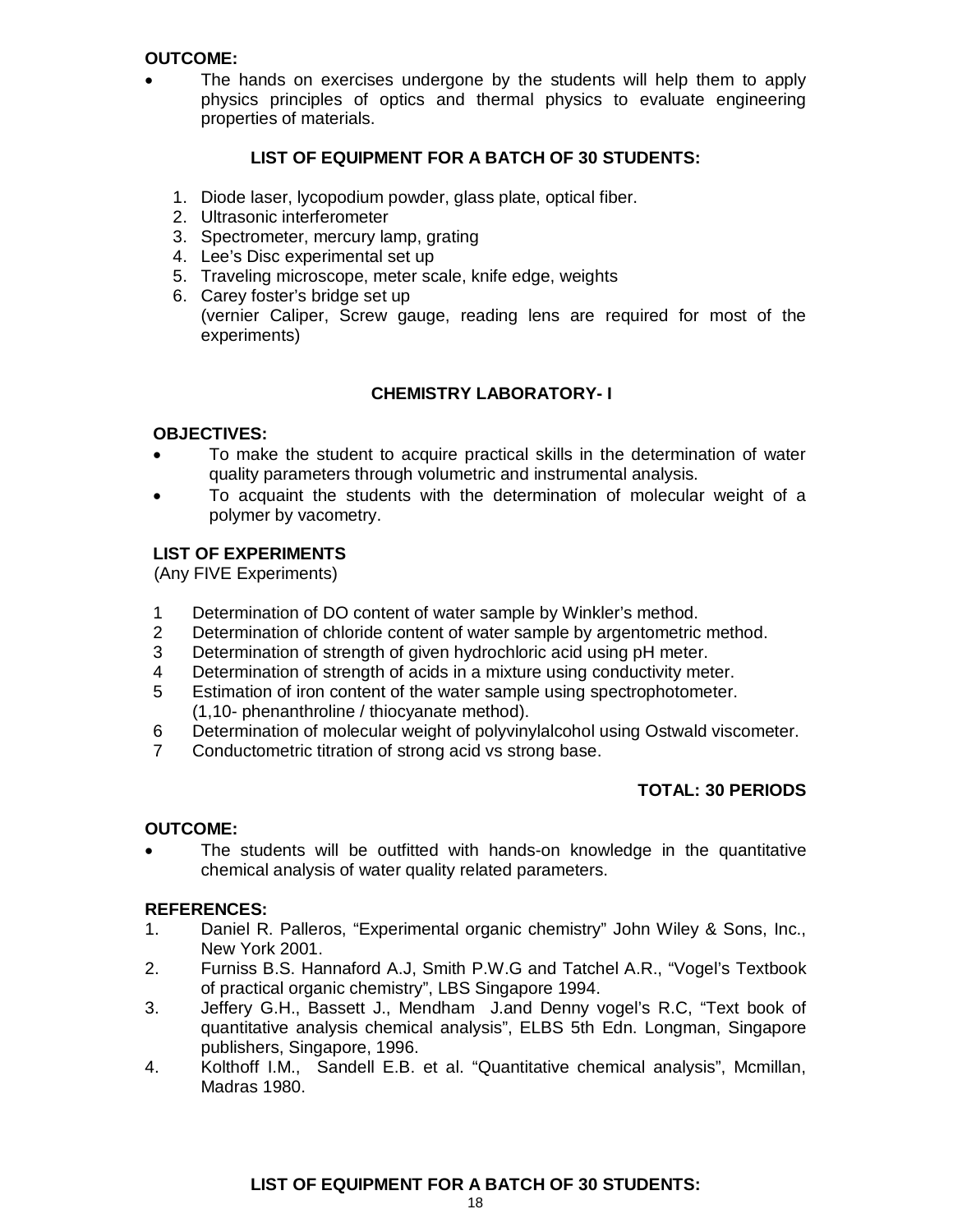| 1. Iodine flask       |   | 30 Nos |
|-----------------------|---|--------|
| 2. pH meter           | - | 5 Nos  |
| 3. Conductivity meter | ÷ | 5 Nos  |
| 4. Spectrophotometer  |   | 5 Nos  |
| 5. Ostwald Viscometer |   | 10 Nos |

**Common Apparatus : Pipette, Burette, conical flask, percelain tile, dropper (each 30 Nos.)**

| <b>HS6251</b> | <b>TECHNICAL ENGLISH II</b> | LTPC |  |  |
|---------------|-----------------------------|------|--|--|
|               |                             | 3104 |  |  |

#### **OBJECTIVES:**

- To make learners acquire listening and speaking skills in both formal and informal contexts.
- To help them develop their reading skills by familiarizing them with different types of reading strategies.
- To equip them with writing skills needed for academic as well as workplace contexts.
- To make them acquire language skills at their own pace by using e-materials and language lab components.

#### **UNIT I 9+3**

Listening - Listening to informal conversations and participating; Speaking - Opening a conversation (greetings, comments on topics like weather) - Turn taking - Closing a conversation (excuses, general wish, positive comment, thanks); Reading - Developing analytical skills, Deductive and inductive reasoning - Extensive reading; Writing - Effective use of SMS for sending short notes and messages - Using 'emoticons' as symbols in email messages; Grammar - Regular and irregular verbs - Active and passive voice; Vocabulary - Homonyms (e.g. 'can') - Homophones (e.g. 'some', 'sum'); E-materials - Interactive exercise on Grammar and vocabulary – blogging; Language Lab - Listening to different types of conversation and answering questions.

#### **UNIT II 9+3**

Listening - Listening to situation based dialogues; Speaking - Conversation practice in real life situations, asking for directions (using polite expressions), giving directions (using imperative sentences), Purchasing goods from a shop, Discussing various aspects of a film (they have already seen) or a book (they have already read); Reading - Reading a short story or an article from newspaper, Critical reading, Comprehension skills; Writing - Writing a review / summary of a story / article, Personal letter (Inviting your friend to a function, congratulating someone for his / her success, thanking one's friends / relatives); Grammar - modal verbs, Purpose expressions; Vocabulary - Phrasal verbs and their meanings, Using phrasal verbs in sentences; E-materials - Interactive exercises on Grammar and vocabulary, Extensive reading activity (reading stories / novels), Posting reviews in blogs - Language Lab - Dialogues (Fill up exercises), Recording students' dialogues.

#### **UNIT III 9+3**

Listening - Listening to the conversation - Understanding the structure of conversations; Speaking - Conversation skills with a sense of stress, intonation, pronunciation and meaning - Seeking information – expressing feelings (affection, anger, regret, etc.); Reading - Speed reading – reading passages with time limit - Skimming; Writing - Minutes of meeting – format and practice in the preparation of minutes - Writing summary after reading articles from journals - Format for journal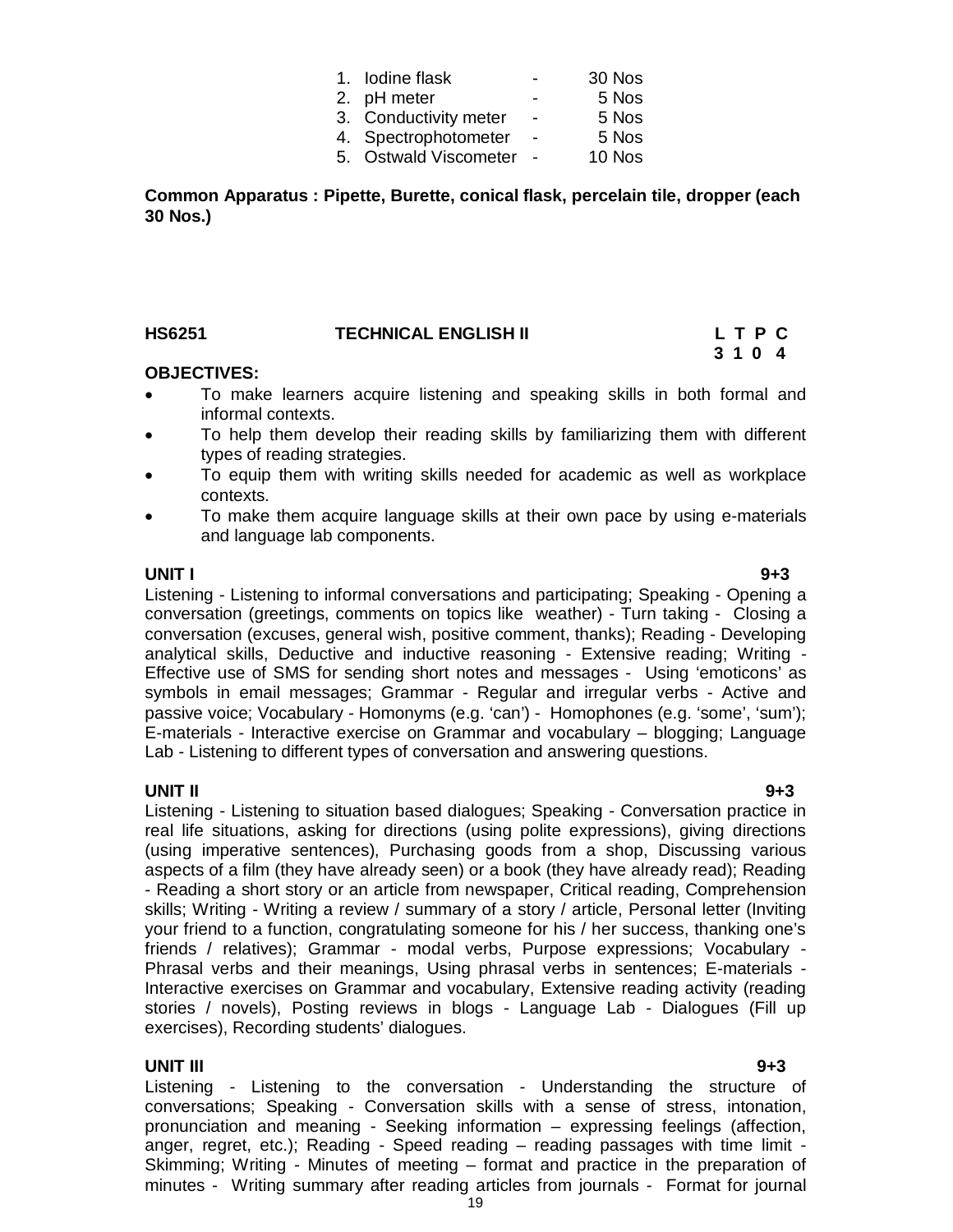articles – elements of technical articles (abstract, introduction, methodology, results, discussion, conclusion, appendices, references) - Writing strategies; Grammar - Conditional clauses - Cause and effect expressions; Vocabulary - Words used as nouns and verbs without any change in the spelling (e.g. 'rock', 'train', 'ring'); Ematerials - Interactive exercise on Grammar and vocabulary - Speed Reading practice exercises; Language Lab - Intonation practice using EFLU and RIE materials – Attending a meeting and writing minutes.

**UNIT IV 9+3** Listening - Listening to a telephone conversation, Viewing model interviews (face-toface, telephonic and video conferencing); Speaking - Role play practice in telephone skills - listening and responding, -asking questions, -note taking – passing on messages, Role play and mock interview for grasping interview skills; Reading - Reading the job advertisements and the profile of the company concerned – scanning; Writing - Applying for a job – cover letter - résumé preparation – vision, mission and goals of the candidate; Grammar - Numerical expressions - Connectives (discourse markers); Vocabulary - Idioms and their meanings – using idioms in sentences; Ematerials - Interactive exercises on Grammar and Vocabulary - Different forms of résumés- Filling up a résumé / cover letter; Language Lab - Telephonic interview – recording the responses - e-résumé writing.

#### **UNIT V 9+3**

Listening - Viewing a model group discussion and reviewing the performance of each participant - Identifying the characteristics of a good listener; Speaking - Group discussion skills – initiating the discussion – exchanging suggestions and proposals – expressing dissent/agreement – assertiveness in expressing opinions – mind mapping technique; Reading - Note making skills – making notes from books, or any form of written materials - Intensive reading; Writing – Checklist - Types of reports – Feasibility / Project report – report format – recommendations / suggestions – interpretation of data (using charts for effective presentation); Grammar - Use of clauses; Vocabulary – Collocation; E-materials - Interactive grammar and vocabulary exercises - Sample GD - Pictures for discussion, Interactive grammar and vocabulary exercises; Language Lab - Different models of group discussion.

# **TOTAL (L:45+T:15): 60 PERIODS**

#### **OUTCOMES:**

Learners should be able to

- speak convincingly, express their opinions clearly, initiate a discussion, negotiate, argue using appropriate communicative strategies.
- write effectively and persuasively and produce different types of writing such as narration, description, exposition and argument as well as creative, critical, analytical and evaluative writing.
- read different genres of texts, infer implied meanings and critically analyse and evaluate them for ideas as well as for method of presentation.
- listen/view and comprehend different spoken excerpts critically and infer unspoken and implied meanings.

#### **TEXTBOOKS:**

- 1. Department of English, Anna University. Mindscapes: English for Technologists and Engineers. Orient Blackswan, Chennai. 2012
- 2. Dhanavel, S.P. English and Communication Skills for Students of Science and Engineering. Orient Blackswan, Chennai. 2011

#### **REFERENCES:**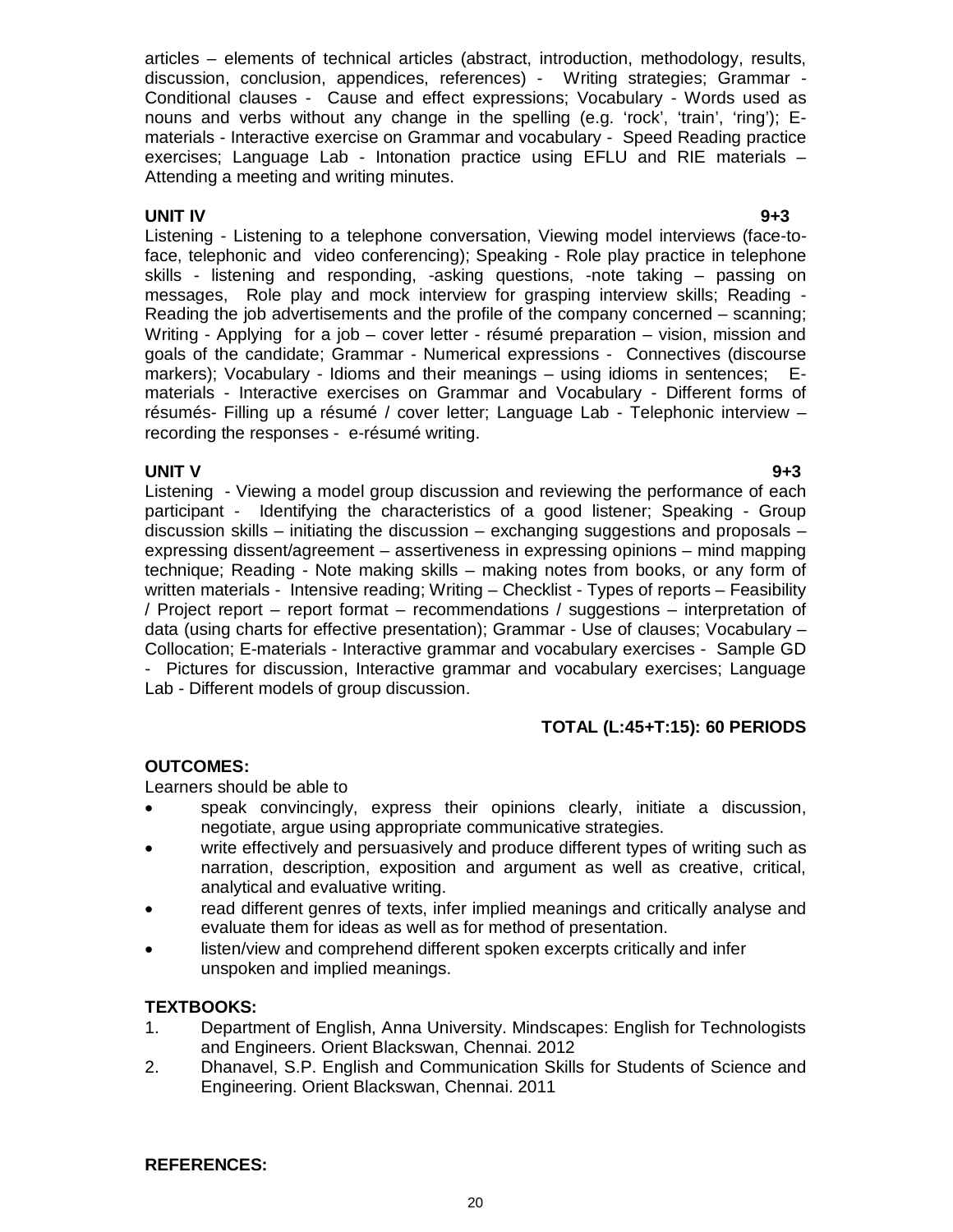- 1. Anderson, Paul V. Technical Communication: A Reader-Centered Approach. Cengage. New Delhi. 2008
- 2. Muralikrishna, & Sunita Mishra. Communication Skills for Engineers. Pearson, New Delhi. 2011
- 3. Riordan, Daniel. G. Technical Communication. Cengage Learning, New Delhi. 2005
- 4. Sharma, Sangeetha & Binod Mishra. Communication Skills for Engineers and Scientists. PHI Learning, New Delhi. 2009
- 5. Smith-Worthington, Darlene & Sue Jefferson. Technical Writing for Success. Cengage, Mason USA. 2007

### **EXTENSIVE Reading (Not for Examination)**

1. Khera, Shiv. You can Win. Macmillan, Delhi. 1998.

#### **Websites**

- 1. http://www.englishclub.com
- 2. http://owl.english.purdue.edu

## **TEACHING METHODS:**

- **Lectures**
- Activities conducted individually, in pairs and in groups like individual writing and presentations, group discussions, interviews, reporting, etc
- Long presentations using visual aids
- Listening and viewing activities with follow up activities like discussions, filling up worksheets, writing exercises (using language lab wherever necessary/possible) etc
- Projects like group reports, mock interviews etc using a combination of two or more of the language skills

### **EVALUATION PATTERN:**

#### **Internal assessment: 20%**

3 tests of which two are pen and paper tests and the other is a combination of different modes of assessment like

- Project
- **•** Assignment
- Report
- Creative writing, etc.

All the four skills are to be tested with equal weightage given to each.

- $\checkmark$  Speaking assessment: Individual presentations, Group discussions
- $\checkmark$  Reading assessment: Reading passages with comprehension questions graded following Bloom's taxonomy
- $\checkmark$  Writing assessment: Writing essays, CVs, reports etc. Writing should include grammar and vocabulary.
- $\checkmark$  Listening/Viewing assessment: Lectures, dialogues, film clippings with questions on verbal as well as audio/visual content graded following Bloom's taxonomy.

#### **End Semester Examination: 80%**

#### **MA6251 MATHEMATICS – II L T P C**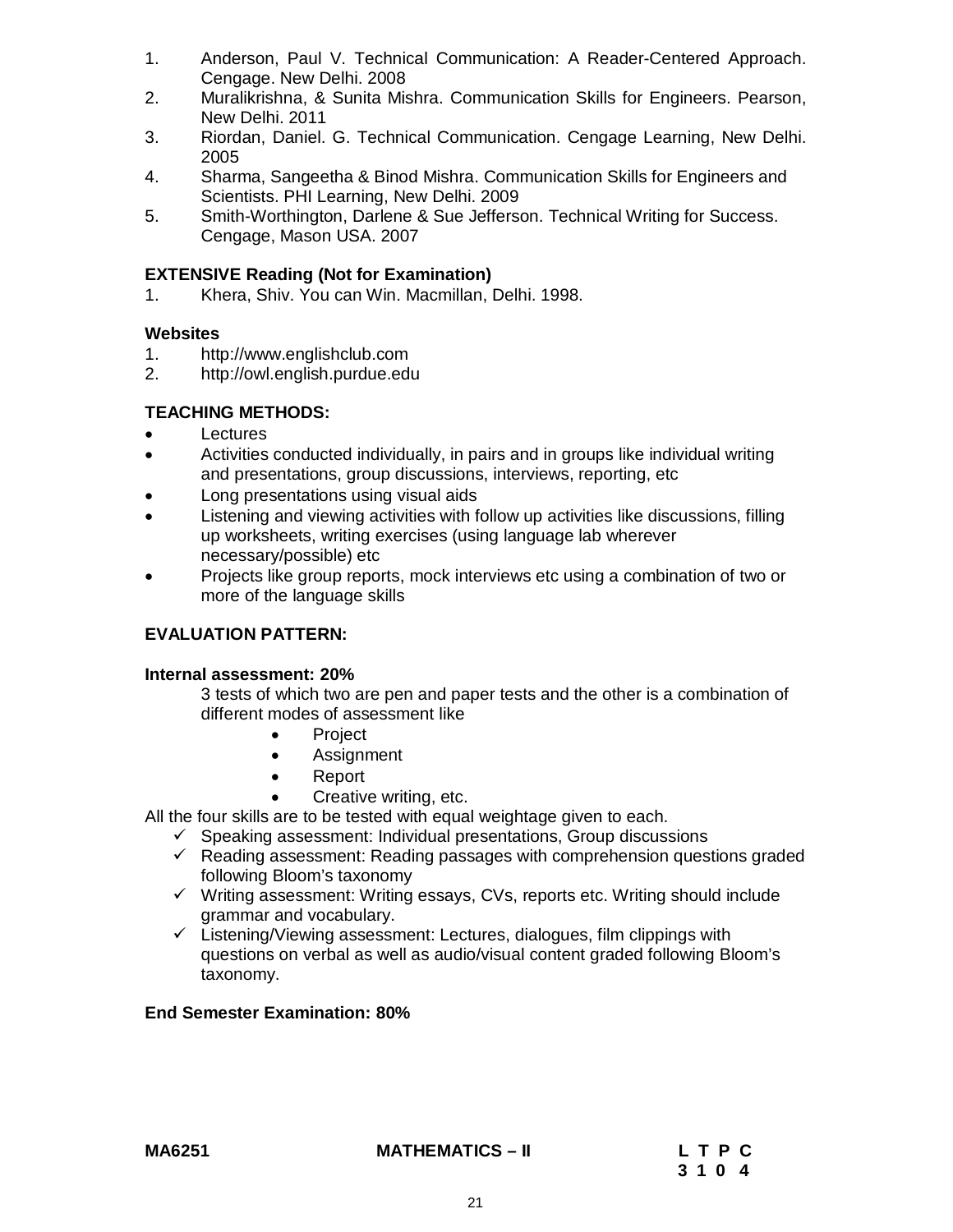#### **OBJECTIVES:**

- To make the student acquire sound knowledge of techniques in solving ordinary differential equations that model engineering problems.
- To acquaint the student with the concepts of vector calculus needed for problems in all engineering disciplines.
- To develop an understanding of the standard techniques of complex variable theory so as to enable the student to apply them with confidence, in application areas such as heat conduction, elasticity, fluid dynamics and flow the of electric current.
- To make the student appreciate the purpose of using transforms to create a new domain in which it is easier to handle the problem that is being investigated.

#### **UNIT I VECTOR CALCULUS 9+3**

Gradient, divergence and curl – Directional derivative – Irrotational and solenoidal vector fields – Vector integration – Green's theorem in a plane, Gauss divergence theorem and Stokes' theorem (excluding proofs) – Simple applications involving cubes and rectangular parallelopipeds.

#### **UNIT II ORDINARY DIFFERENTIAL EQUATIONS 9+3**

Higher order linear differential equations with constant coefficients – Method of variation of parameters – Cauchy's and Legendre's linear equations – Simultaneous first order linear equations with constant coefficients.

#### **UNIT III LAPLACE TRANSFORM 9+3**

Laplace transform – Sufficient condition for existence – Transform of elementary functions – Basic properties – Transforms of derivatives and integrals of functions - Derivatives and integrals of transforms - Transforms of unit step function and impulse functions – Transform of periodic functions. Inverse Laplace transform -Statement of Convolution theorem – Initial and final value theorems – Solution of linear ODE of second order with constant coefficients using Laplace transformation techniques.

#### **UNIT IV ANALYTIC FUNCTIONS 9+3**

Functions of a complex variable – Analytic functions: Necessary conditions – Cauchy-Riemann equations and sufficient conditions (excluding proofs) – Harmonic and orthogonal properties of analytic function – Harmonic conjugate – Construction of analytic functions – Conformal mapping:  $w = z+k$ , kz,  $1/z$ ,  $z^2$ ,  $e^z$  and bilinear transformation.

#### **UNIT V COMPLEX INTEGRATION 9+3**

Complex integration – Statement and applications of Cauchy's integral theorem and Cauchy's integral formula – Taylor's and Laurent's series expansions – Singular points – Residues – Cauchy's residue theorem – Evaluation of real definite integrals as contour integrals around unit circle and semi-circle (excluding poles on the real axis).

#### **TOTAL (L:45+T:15): 60 PERIODS**

#### **OUTCOMES:**

 The subject helps the students to develop the fundamentals and basic concepts in vector calculus, ODE, Laplace transform and complex functions. Students will be able to solve problems related to engineering applications by using these techniques.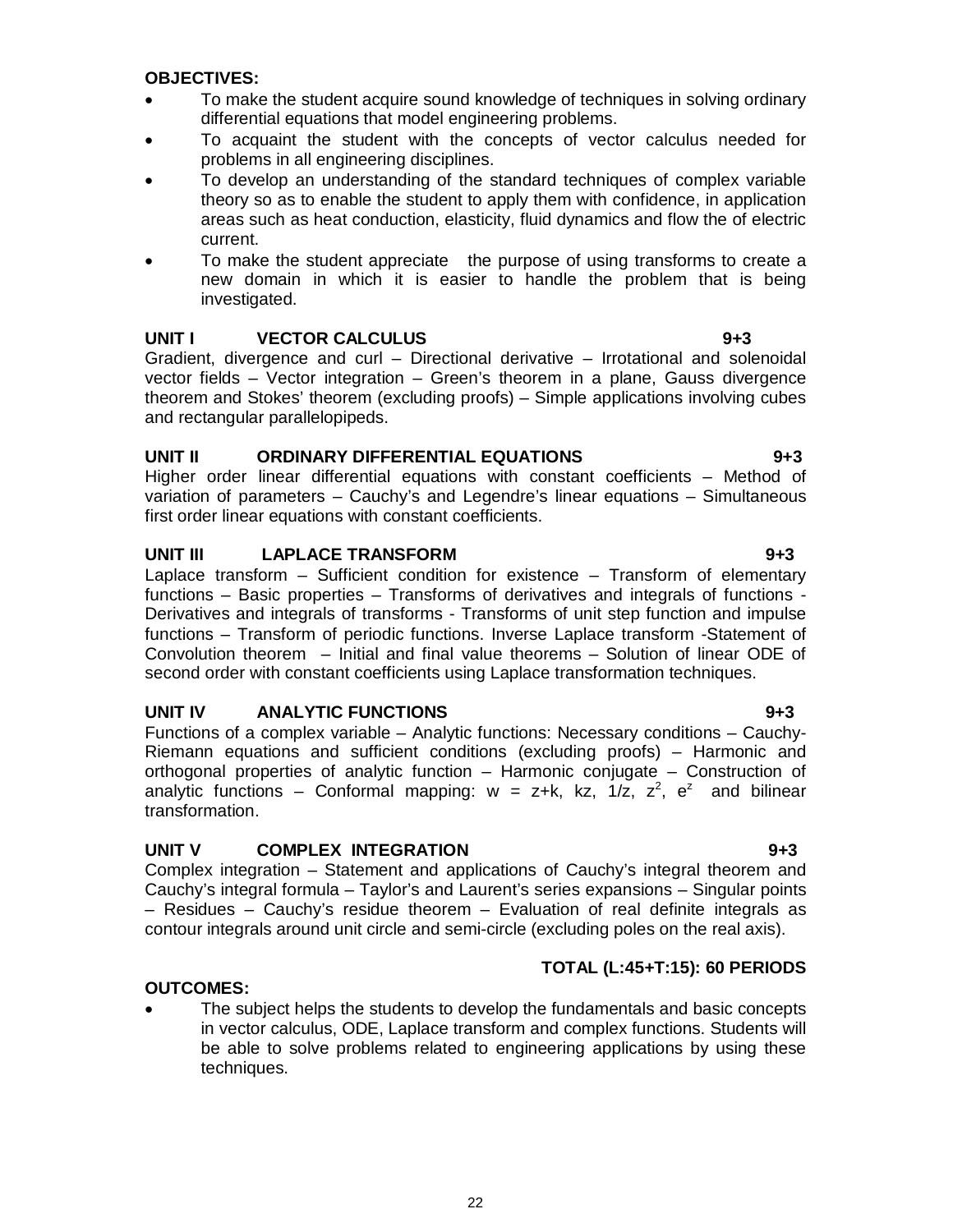### **TEXT BOOKS:**

- 1. Bali N. P and Manish Goyal, "A Text book of Engineering Mathematics", Eighth Edition, Laxmi Publications Pvt Ltd.,2011.
- 2. Grewal. B.S, "Higher Engineering Mathematics", 41<sup>st</sup> Edition, Khanna Publications, Delhi, 2011.

### **REFERENCES:**

- 1. Dass, H.K., and Er. Rajnish Verma," Higher Engineering Mathematics", S. Chand Private Ltd., 2011
- 2. Glyn James, "Advanced Modern Engineering Mathematics", 3<sup>rd</sup> Edition, Pearson Education, 2012.
- 3. Peter V. O'Neil," Advanced Engineering Mathematics", 7th Edition, Cengage learning, 2012.
- 4. Ramana B.V, "Higher Engineering Mathematics", Tata McGraw Hill Publishing Company, New Delhi, 2008.
- 5. Sivarama Krishna Das P. and Rukmangadachari E., "Engineering Mathematics" Volume II, Second Edition, PEARSON Publishing, 2011.

| <b>PH6251</b> | <b>ENGINEERING PHYSICS - II</b> | L T P C |
|---------------|---------------------------------|---------|
|               |                                 | 3 0 0 3 |

#### **OBJECTIVES:**

• To enrich the understanding of various types of materials and their applications in engineering and technology.

#### **UNIT I CONDUCTING MATERIALS 9**

Conductors – classical free electron theory of metals – Electrical and thermal conductivity – Wiedemann – Franz law – Lorentz number – Draw backs of classical theory – Quantum theory – Fermi distribution function – Effect of temperature on Fermi Function – Density of energy states – carrier concentration in metals.

#### **UNIT II SEMICONDUCTING MATERIALS 9**

Intrinsic semiconductor – carrier concentration derivation – Fermi level – Variation of Fermi level with temperature – electrical conductivity – band gap determination – compound semiconductors -direct and indirect band gap- derivation of carrier concentration in n-type and p-type semiconductor – variation of Fermi level with temperature and impurity concentration –– Hall effect –Determination of Hall coefficient – Applications.

#### **UNIT III MAGNETIC AND SUPERCONDUCTING MATERIALS 9**

Origin of magnetic moment – Bohr magneton – comparison of Dia, Para and Ferro magnetism – Domain theory – Hysteresis – soft and hard magnetic materials – antiferromagnetic materials – Ferrites and its applications

Superconductivity: properties – Type I and Type II superconductors – BCS theory of superconductivity(Qualitative) - High  $T_c$  superconductors – Applications of superconductors – SQUID, cryotron, magnetic levitation.

#### **UNIT IV DIELECTRIC MATERIALS 9**

Electrical susceptibility – dielectric constant – electronic, ionic, orientational and space charge polarization – frequency and temperature dependence of polarisation – internal field – Claussius – Mosotti relation (derivation) – dielectric loss – dielectric breakdown – uses of dielectric materials (capacitor and transformer) – ferroelectricity and applications.

23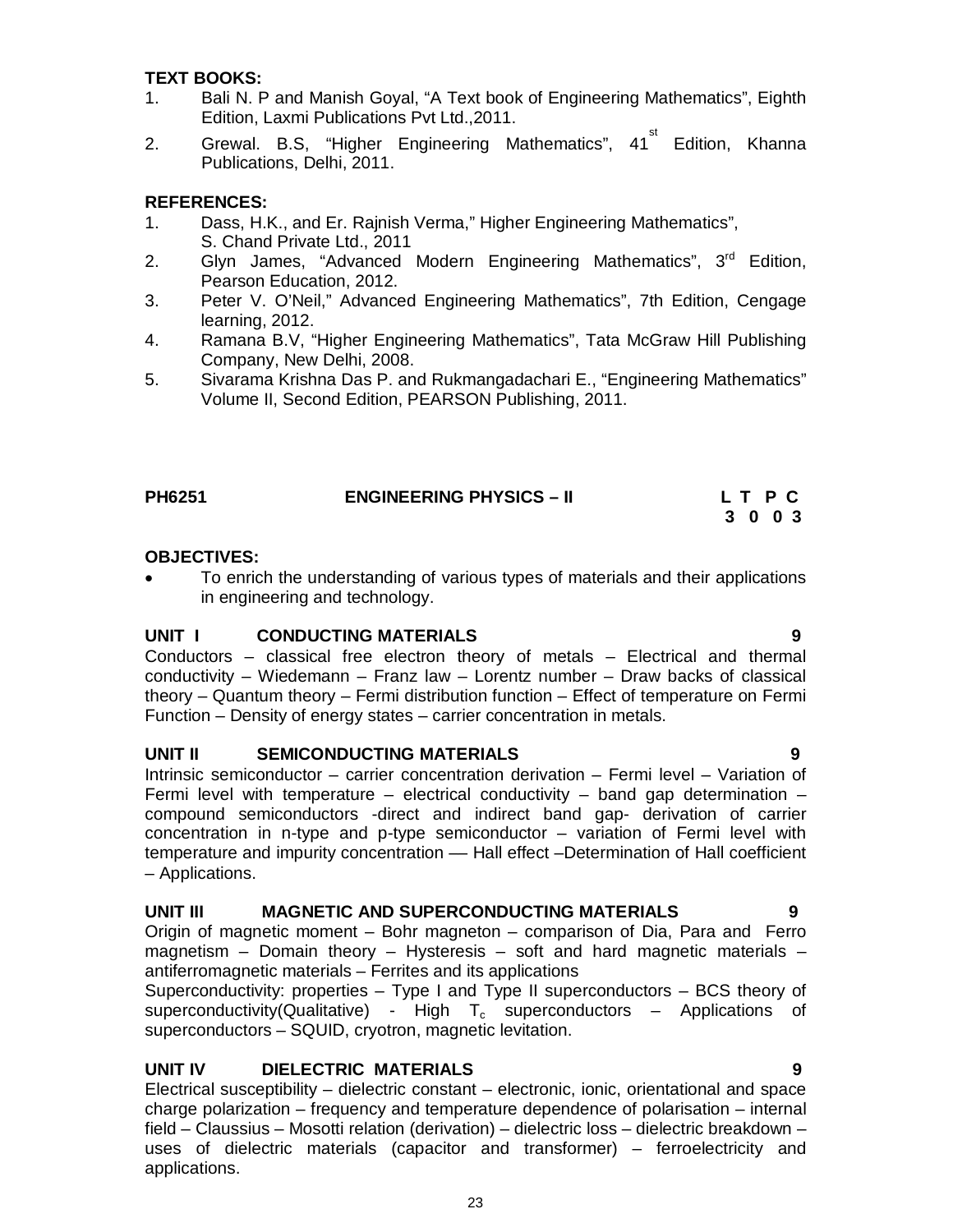# **UNIT V ADVANCED ENGINEERING MATERIALS 9**

Metallic glasses: preparation, properties and applications. Shape memory alloys (SMA): Characteristics, properties of NiTi alloy, application, Nanomaterials– Preparation -pulsed laser deposition – chemical vapour deposition – Applications – NLO materials –Birefringence- optical Kerr effect – Classification of Biomaterials and its applications

### **OUTCOMES:**

 The students will have the knowledge on physics of materials and that knowledge will be used by them in different engineering and technology applications.

# **TEXT BOOKS:**

- 1. Arumugam M., Materials Science. Anuradha publishers, 2010
- 2. Pillai S.O., Solid State Physics. New Age International(P) Ltd., publishers, 2009

#### **REFERENCES:**

- 1. Palanisamy P.K. Materials Science. SCITECH Publishers, 2011
- 2. Senthilkumar G. Engineering Physics II. VRB Publishers, 2011
- 3. Mani P. Engineering Physics II. Dhanam Publications, 2011
- 4. Marikani A. Engineering Physics. PHI Learning Pvt., India, 2009

| CY6251 | <b>ENGINEERING CHEMISTRY - II</b> | L T P C |  |  |
|--------|-----------------------------------|---------|--|--|
|        |                                   | 3003    |  |  |

#### **OBJECTIVES:**

- To make the students conversant with boiler feed water requirements, related problems and water treatment techniques.
- Principles of electrochemical reactions, redox reactions in corrosion of materials and methods for corrosion prevention and protection of materials.
- Principles and generation of energy in batteries, nuclear reactors, solar cells, wind mills and fuel cells.
- Preparation, properties and applications of engineering materials.
- Types of fuels, calorific value calculations, manufacture of solid, liquid and gaseous fuels.

#### **UNIT I WATER TECHNOLOGY 9**

Introduction to boiler feed water-requirements-formation of deposits in steam boilers and heat exchangers- disadvantages (wastage of fuels, decrease in efficiency, boiler explosion) prevention of scale formation -softening of hard water -external treatment zeolite and demineralization - internal treatment- boiler compounds (phosphate, calgon, carbonate, colloidal) - caustic embrittlement -boiler corrosion-priming and foamingdesalination of brackish water –reverse osmosis.

### **UNIT II ELECTROCHEMISTRY AND CORROSION 9**

Electrochemical cell - redox reaction, electrode potential- origin of electrode potentialoxidation potential- reduction potential, measurement and applications electrochemical series and its significance - Nernst equation (derivation and problems). Corrosion- causes- factors- types-chemical, electrochemical corrosion (galvanic, differential aeration), corrosion control - material selection and design aspects electrochemical protection – sacrificial anode method and impressed current cathodic method. Paints- constituents and function. Electroplating of Copper and electroless plating of nickel.

# **UNIT III ENERGY SOURCES 9**

24 Introduction- nuclear energy- nuclear fission- controlled nuclear fission- nuclear fusion-

**TOTAL: 45 PERIODS**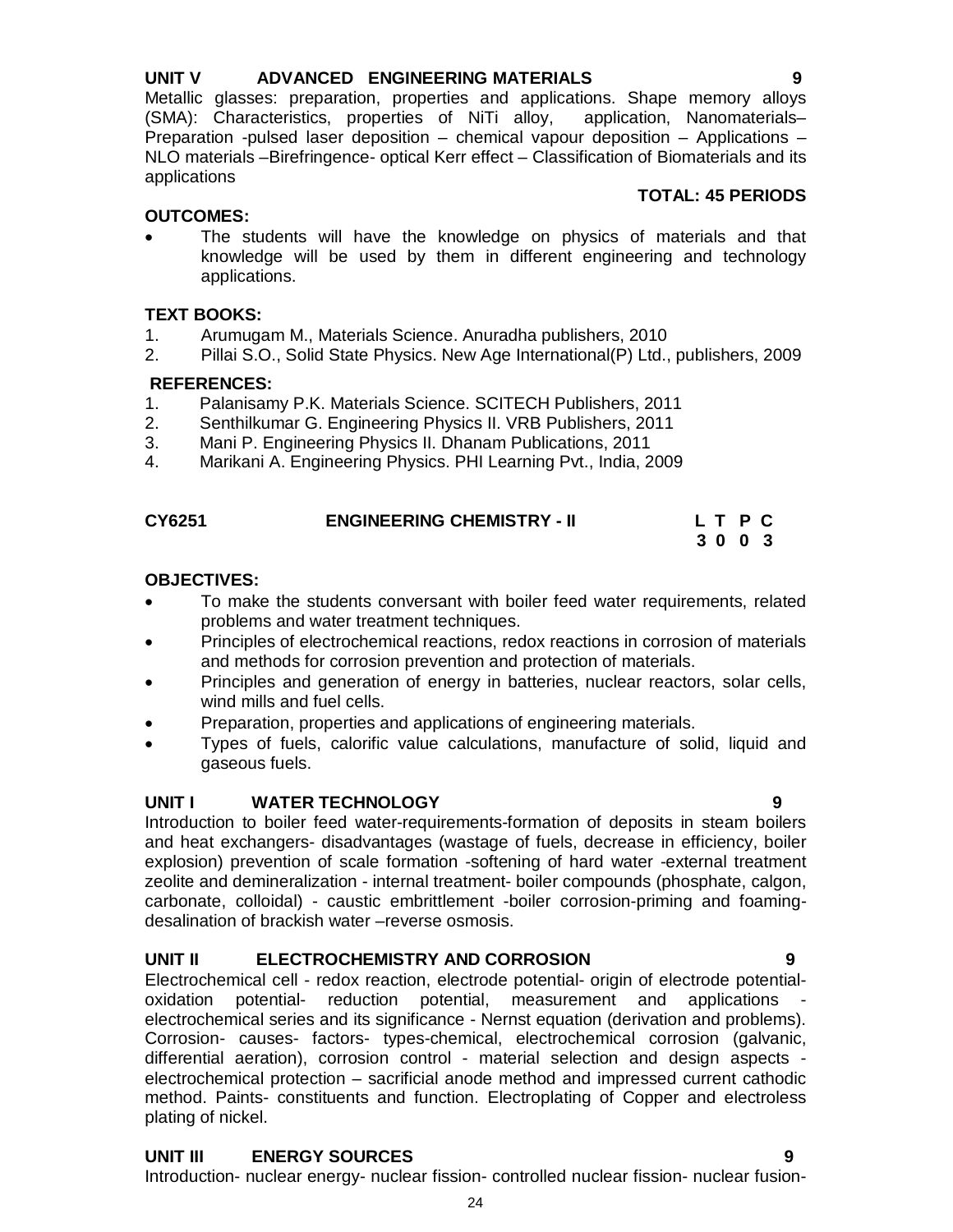differences between nuclear fission and fusion- nuclear chain reactions- nuclear reactor power generator- classification of nuclear reactor- light water reactor- breeder reactor- solar energy conversion- solar cells- wind energy. Batteries and fuel cells:Types of batteries- alkaline battery- lead storage battery- nickel-cadmium batterylithium battery- fuel cell  $H_2$ -O<sub>2</sub> fuel cell- applications.

## **UNIT IV ENGINEERING MATERIALS 9**

Abrasives: definition, classification or types, grinding wheel, abrasive paper and cloth. Refractories: definition, characteristics, classification, properties – refractoriness and RUL, dimensional stability, thermal spalling, thermal expansion, porosity; Manufacture of alumina, magnesite and silicon carbide, Portland cement- manufacture and properties - setting and hardening of cement, special cement- waterproof and white cement–properties and uses. Glass - manufacture, types, properties and uses.

# **UNIT V FUELS AND COMBUSTION 9**

Fuel: Introduction- classification of fuels- calorific value- higher and lower calorific values- coal- analysis of coal (proximate and ultimate)- carbonization- manufacture of metallurgical coke (Otto Hoffmann method) - petroleum- manufacture of synthetic petrol (Bergius process)- knocking- octane number - diesel oil- cetane number - natural gas- compressed natural gas(CNG)- liquefied petroleum gases(LPG)- producer gaswater gas. Power alcohol and bio diesel. Combustion of fuels: introduction- theoretical calculation of calorific value- calculation of stoichiometry of fuel and air ratio- ignition temperature- explosive range - flue gas analysis (ORSAT Method).

# **TOTAL: 45 PERIODS**

## **OUTCOMES:**

 The knowledge gained on engineering materials, fuels, energy sources and water treatment techniques will facilitate better understanding of engineering processes and applications for further learning.

# **TEXT BOOKS:**

- 1. Vairam S, Kalyani P and SubaRamesh.,"Engineering Chemistry"., Wiley India PvtLtd.,New Delhi., 2011
- 2. DaraS.S,UmareS.S."Engineering Chemistry", S. Chand & Company Ltd., New Delhi , 2010

#### **REFERENCES:**

- 1 Kannan P. and Ravikrishnan A., "Engineering Chemistry", Sri Krishna Hi-tech Publishing Company Pvt. Ltd. Chennai, 2009
- 2. AshimaSrivastava and Janhavi N N., "Concepts of Engineering Chemistry", ACME Learning Private Limited., New Delhi., 2010.
- 3. RenuBapna and Renu Gupta., "Engineering Chemistry", Macmillan India Publisher Ltd., 2010.
- 4 Pahari A and Chauhan B., "Engineering Chemistry"., Firewall Media., New Delhi., 2010

| GE6253 | <b>ENGINEERING MECHANICS</b> | L T P C |
|--------|------------------------------|---------|
|        |                              | 3104    |

#### **OBJECTIVES:**

 To develop capacity to predict the effect of force and motion in the course of carrying out the design functions of engineering.

#### **UNIT I BASICS AND STATICS OF PARTICLES 12**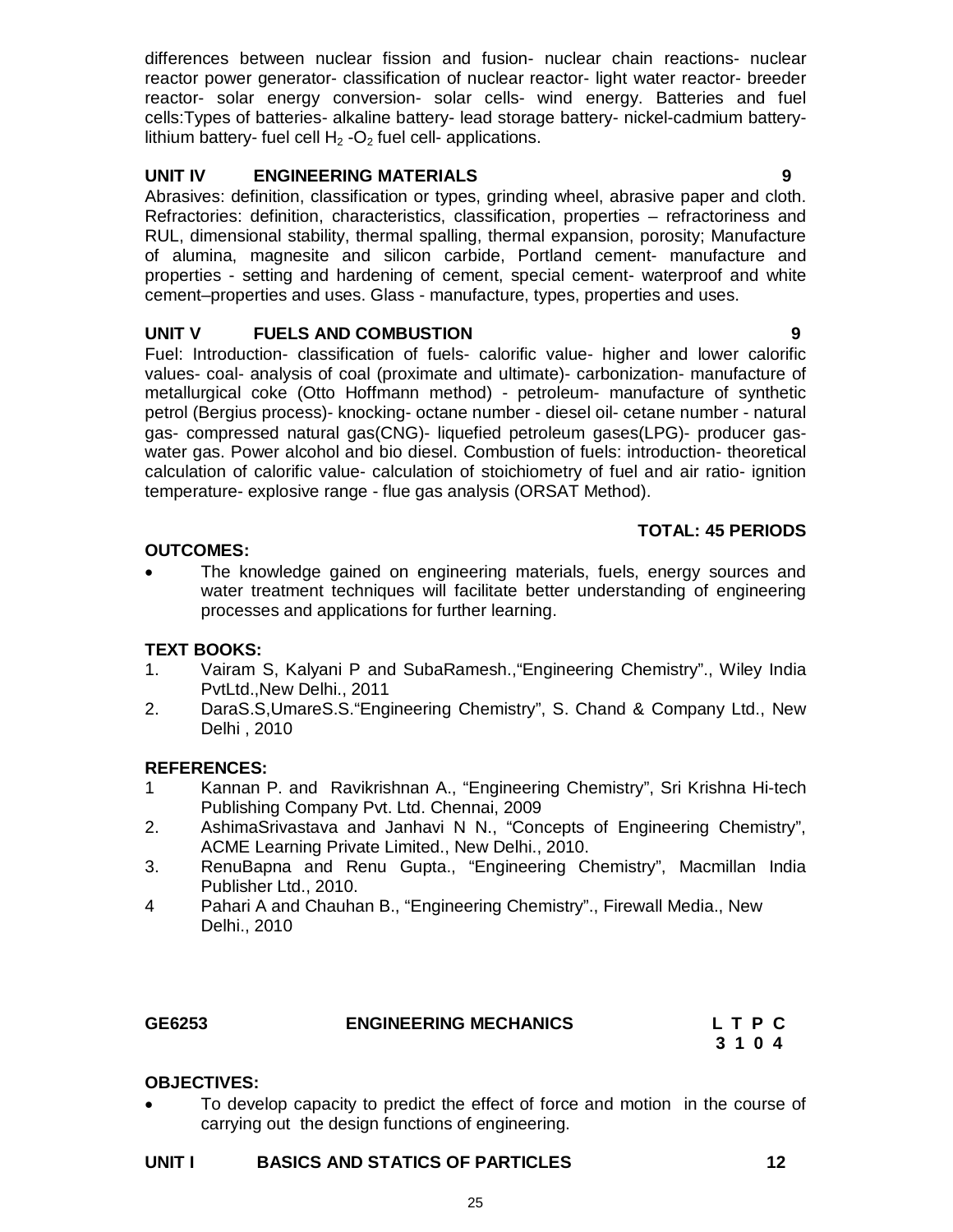Introduction – Units and Dimensions – Laws of Mechanics – Lami's theorem, Parallelogram and triangular Law of forces – Vectorial representation of forces – Vector operations of forces -additions, subtraction, dot product, cross product – Coplanar Forces – rectangular components – Equilibrium of a particle – Forces in space – Equilibrium of a particle in space – Equivalent systems of forces – Principle of transmissibility .

# **UNIT II EQUILIBRIUM OF RIGID BODIES 12**

Free body diagram – Types of supports –Action and reaction forces –stable equilibrium – Moments and Couples – Moment of a force about a point and about an axis – Vectorial representation of moments and couples – Scalar components of a moment – Varignon's theorem – Single equivalent force -Equilibrium of Rigid bodies in two dimensions – Equilibrium of Rigid bodies in three dimensions

## **UNIT III PROPERTIES OF SURFACES AND SOLIDS 12**

Centroids and centre of mass– Centroids of lines and areas - Rectangular, circular, triangular areas by integration – T section, I section, - Angle section, Hollow section by using standard formula –Theorems of Pappus - Area moments of inertia of plane areas – Rectangular, circular, triangular areas by integration –  $T$  section, I section, Angle section, Hollow section by using standard formula – Parallel axis theorem and perpendicular axis theorem –Principal moments of inertia of plane areas – Principal axes of inertia-Mass moment of inertia –mass moment of inertia for prismatic, cylindrical and spherical solids from first principle – Relation to area moments of inertia.

#### **UNIT IV DYNAMICS OF PARTICLES 12**

Displacements, Velocity and acceleration, their relationship – Relative motion – Curvilinear motion - Newton's laws of motion – Work Energy Equation– Impulse and Momentum – Impact of elastic bodies.

# UNIT V FRICTION AND ELEMENTS OF RIGID BODY DYNAMICS 12

Friction force – Laws of sliding friction – equilibrium analysis of simple systems with sliding friction –wedge friction-. Rolling resistance -Translation and Rotation of Rigid Bodies – Velocity and acceleration – General Plane motion of simple rigid bodies such as cylinder, disc/wheel and sphere. **TOTAL : 60 PERIODS**

#### **OUTCOMES:**

- ability to explain the differential principles applies to solve engineering problems dealing with force, displacement, velocity and acceleration.
- ability to analyse the forces in any structures.
- ability to solve rigid body subjected to dynamic forces.

#### **TEXT BOOKS:**

- 1. Beer, F.P and Johnston Jr. E.R., "Vector Mechanics for Engineers (In SI Units): Statics and Dynamics", 8<sup>th</sup> Edition, Tata McGraw-Hill Publishing company, New Delhi (2004).
- 2. Vela Murali, "Engineering Mechanics", Oxford University Press (2010)

# **REFERENCES:**

- 1. Hibbeller, R.C and Ashok Gupta, "Engineering Mechanics: Statics and Dynamics", 11<sup>th</sup> Edition, Pearson Education 2010.
- 2. Irving H. Shames and Krishna Mohana Rao. G., "Engineering Mechanics Statics and Dynamics",  $4<sup>th</sup>$  Edition, Pearson Education 2006.
- 3. Meriam J.L. and Kraige L.G., " Engineering Mechanics- Statics Volume 1, Dynamics- Volume 2", Third Edition, John Wiley & Sons,1993.
- 4. Rajasekaran S and Sankarasubramanian G., "Engineering Mechanics Statics and Dynamics", 3rd Edition, Vikas Publishing House Pvt. Ltd., 2005.
- 5. Bhavikatti, S.S and Rajashekarappa, K.G., "Engineering Mechanics", New Age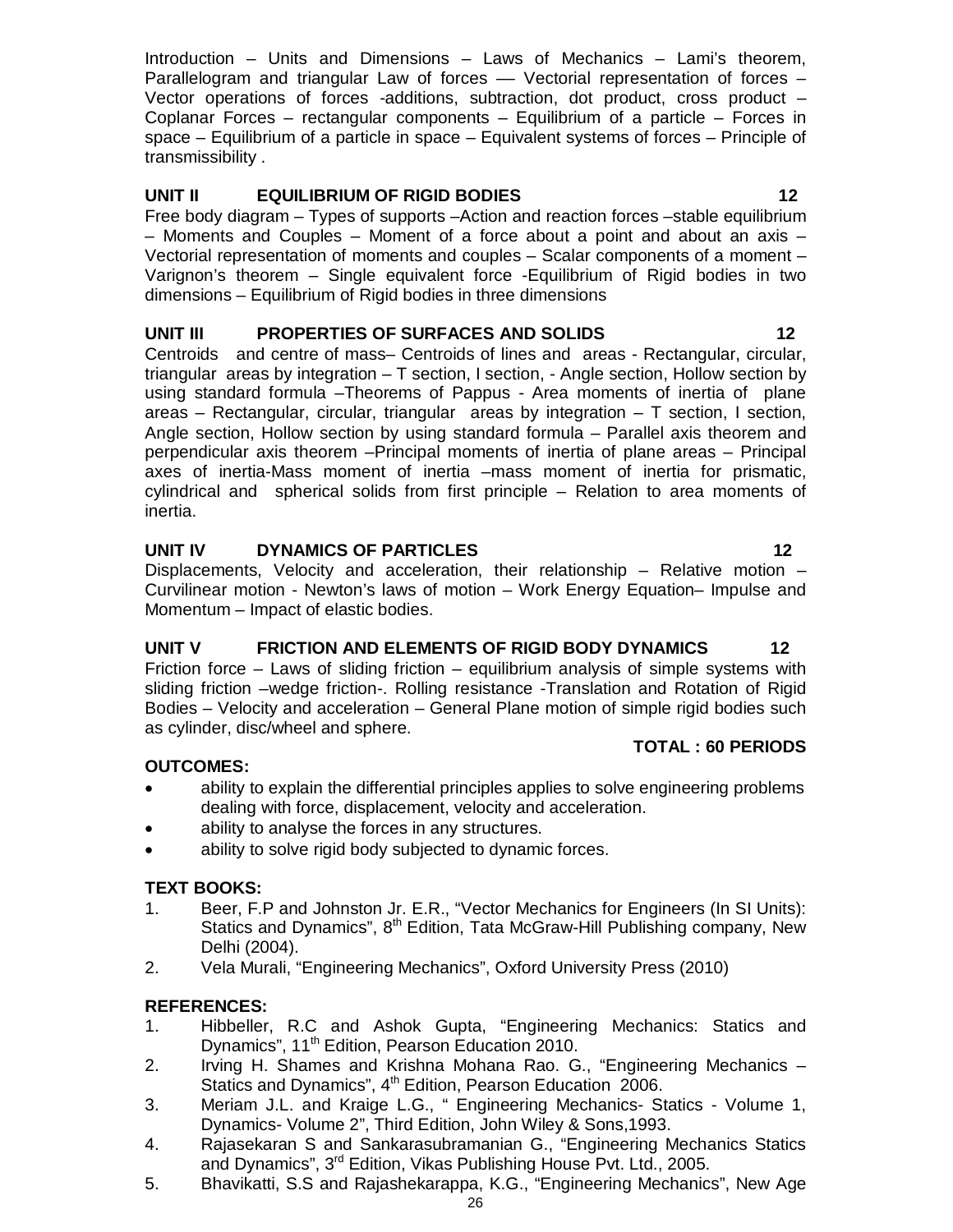International (P) Limited Publishers, 1998.

6. Kumar, K.L., "Engineering Mechanics", 3rd Revised Edition, Tata McGraw-Hill Publishing company, New Delhi 2008.

#### **GE6252 BASIC ELECTRICAL AND ELECTRONICS ENGINEERING L T P C 4 0 0 4**

# **OBJECTIVES:**

- To explain the basic theorems used in Electrical circuits and the different components and function of electrical machines.
- To explain the fundamentals of semiconductor and applications.
- To explain the principles of digital electronics
- To impart knowledge of communication.

#### **UNIT I ELECTRICAL CIRCUITS & MEASURMENTS 12**

Ohm's Law – Kirchoff's Laws – Steady State Solution of DC Circuits – Introduction to AC Circuits – Waveforms and RMS Value – Power and Power factor – Single Phase and Three Phase Balanced Circuits.

Operating Principles of Moving Coil and Moving Iron Instruments (Ammeters and Voltmeters), Dynamometer type Watt meters and Energy meters.

#### **UNIT II ELECTRICAL MECHANICS 12**

Construction, Principle of Operation, Basic Equations and Applications of DC Generators, DC Motors, Single Phase Transformer, single phase induction Motor.

#### **UNIT III SEMICONDUCTOR DEVICES AND APPLICATIONS 12**

Characteristics of PN Junction Diode – Zener Effect – Zener Diode and its Characteristics – Half wave and Full wave Rectifiers – Voltage Regulation. Bipolar Junction Transistor – CB, CE, CC Configurations and Characteristics – Elementary Treatment of Small Signal Amplifier.

#### **UNIT IV DIGITAL ELECTRONICS 12**

Binary Number System – Logic Gates – Boolean Algebra – Half and Full Adders – Flip-Flops – Registers and Counters – A/D and D/A Conversion (single concepts)

#### **UNIT V FUNDAMENTALS OF COMMUNICATION ENGINEERING 12**

Types of Signals: Analog and Digital Signals – Modulation and Demodulation: Principles of Amplitude and Frequency Modulations.

Communication Systems: Radio, TV, Fax, Microwave, Satellite and Optical Fibre (Block Diagram Approach only).

#### **OUTCOMES:**

- ability to identify the electrical components explain the characteristics of electrical machines.
- ability to identify electronics components and use of them to design circuits.

#### **TEXT BOOKS:**

- 1. Mittle N., "Basic Electrical Engineering", Tata McGraw Hill Edition, New Delhi, 1990.
- 2. Sedha R.S., "Applied Electronics", S. Chand & Co., 2006.

#### **REFERENCES:**

1. Muthusubramanian R, Salivahanan S and Muraleedharan K A, "Basic Electrical, Electronics and Computer Engineering", Tata McGraw Hill, Second Edition, 2006.

**TOTAL: 60 PERIODS**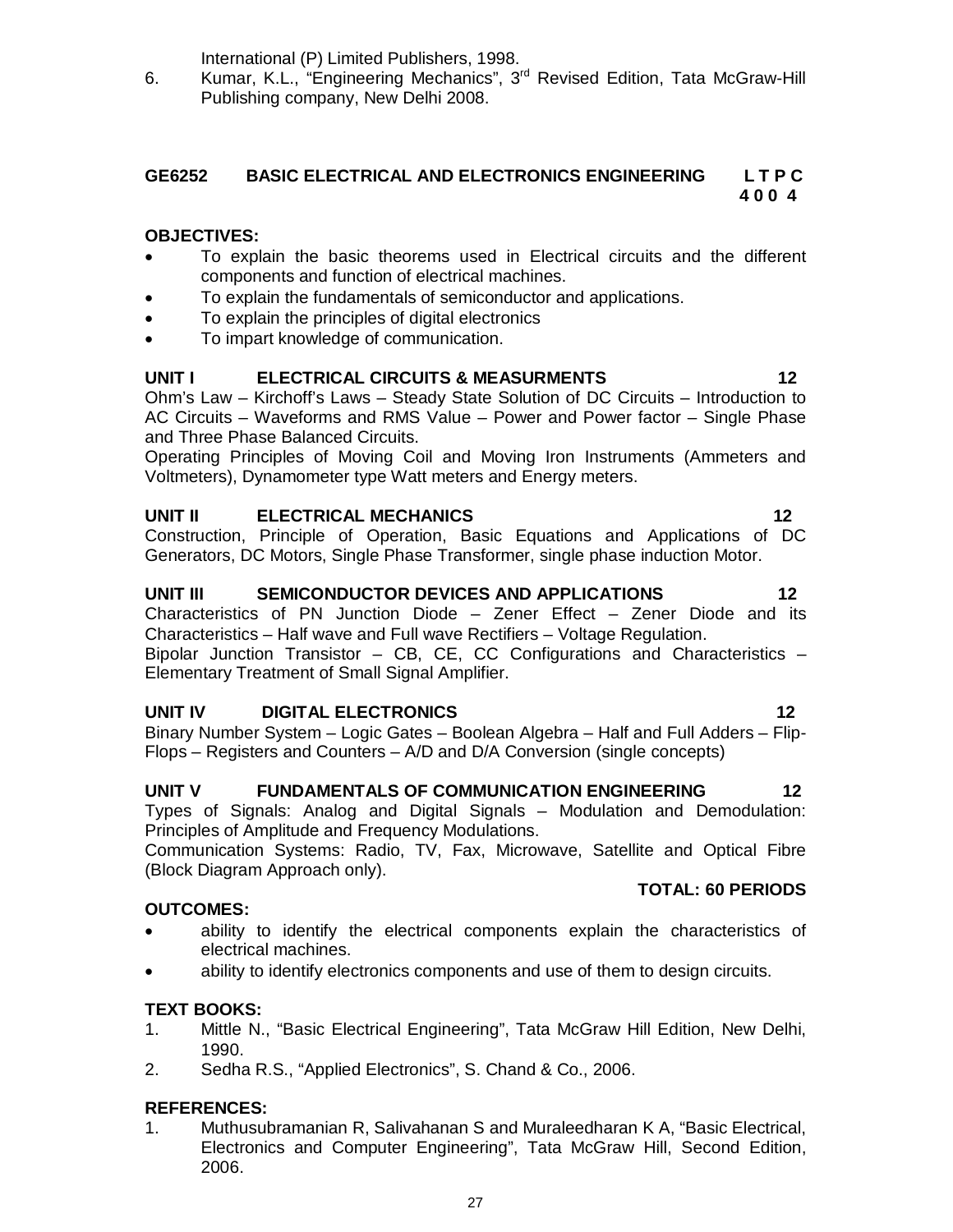- 2. Nagsarkar T K and Sukhija M S, "Basics of Electrical Engineering", Oxford press 2005.
- 3. Mehta V K, "Principles of Electronics", S.Chand & Company Ltd, 1994.
- 4. Mahmood Nahvi and Joseph A. Edminister, "Electric Circuits", Schaum' Outline Series, McGraw Hill, 2002.
- 5. Premkumar N, "Basic Electrical Engineering", Anuradha Publishers, 2003.

# **GE6262 PHYSICS AND CHEMISTRY LABORATORY – II L T P C**

### **0 0 2 1**

#### **PHYSICS LABORATORY – II**

# **OBJECTIVES:**

 To introduce different experiments to test basic understanding of physics concepts applied in optics, thermal physics and properties of matter.

# **LIST OF EXPERIMENTS**

## **(Any FIVE Experiments)**

- 1. Determination of Young's modulus by uniform bending method<br>2. Determination of band gap of a semiconductor
- Determination of band gap of a semiconductor
- 3. Determination of Coefficient of viscosity of a liquid –Poiseuille's method
- 4. Determination of Dispersive power of a prism Spectrometer
- 5. Determination of thickness of a thin wire Air wedge method
- 6. Determination of Rigidity modulus Torsion pendulum

#### **OUTCOMES:**

• The students will have the ability to test materials by using their knowledge of applied physics principles in optics and properties of matter.

# **LIST OF EQUIPMENT FOR A BATCH OF 30 STUDENTS:**

- 1. Traveling microscope, meter scale, Knife edge, weights
- 2. Band gap experimental set up
- 3. Burette, Capillary tube, rubber tube, stop clock, beaker and weighing balance
- 4. spectrometer, prism, sodium vapour lamp.
- 5. Air-wedge experimental set up.
- 6. Torsion pendulum set up.
	- a. (vernier Caliper, Screw gauge, reading lens are required for most of the experiments)

# **CHEMISTRY LABORATORY - II**

#### **OBJECTIVES:**

 To make the student acquire practical skills in the wet chemical and instrumental methods for quantitative estimation of hardness, alkalinity, metal ion content, corrosion in metals and cement analysis.

#### **LIST OF EXPERIMENTS**

# **(Any FIVE Experiments)**

- 1 Determination of alkalinity in water sample
- 2 Determination of total, temporary & permanent hardness of water by EDTA method
- 3 Estimation of copper content of the given solution by EDTA method
- 4 Estimation of iron content of the given solution using potentiometer
- 5 Estimation of sodium present in water using flame photometer
- 6 Corrosion experiment weight loss method
- 7 Conductometric precipitation titration using BaCl<sub>2</sub> and Na<sub>2</sub>SO<sub>4</sub>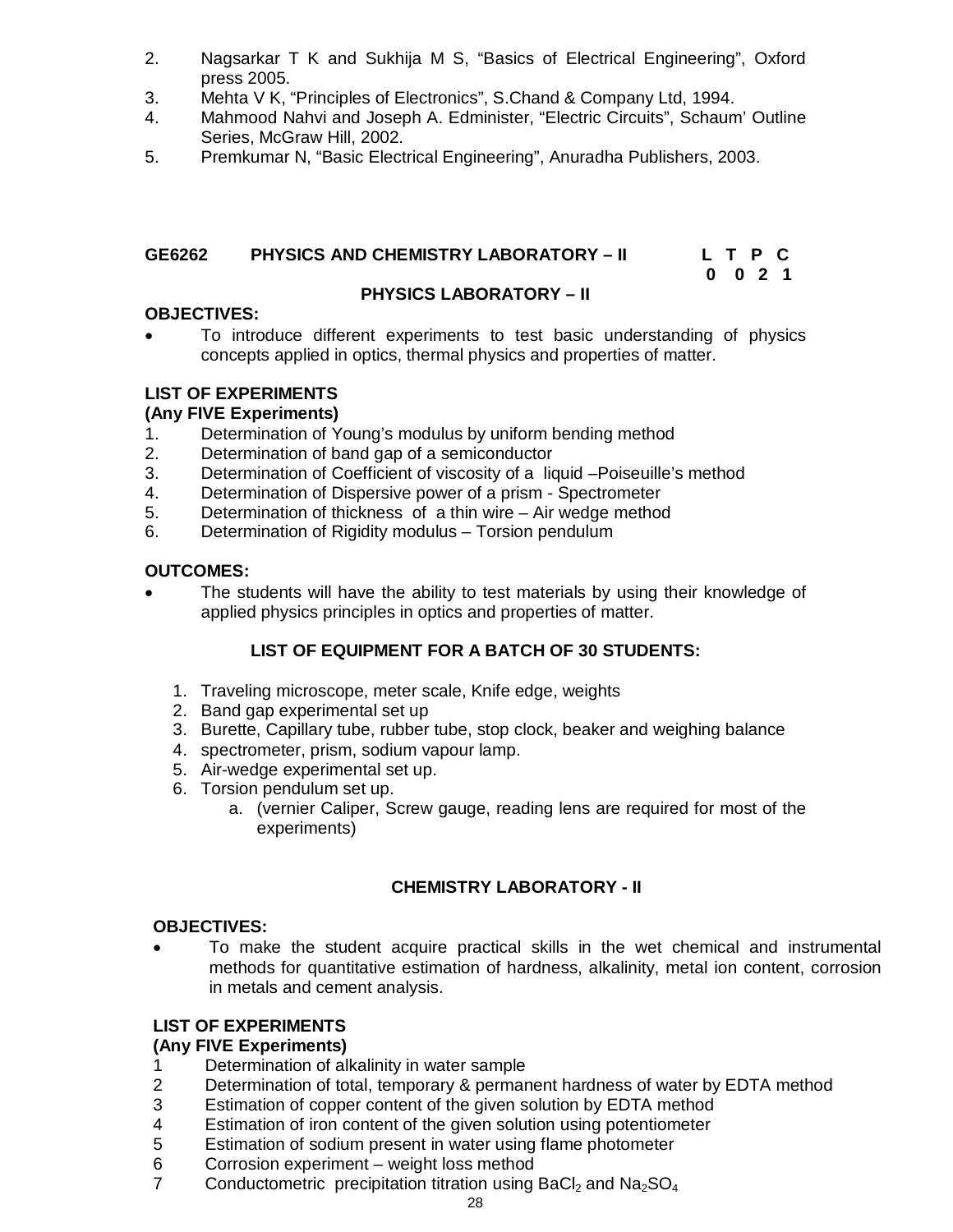8 Determination of CaO in Cement.

#### **TOTAL: 30 PERIODS**

#### **OUTCOMES:**

 The students will be conversant with hands-on knowledge in the quantitative chemical analysis of water quality related parameters, corrosion measurement and cement analysis.

## **REFERENCES:**

- 1. Daniel R. Palleros, "Experimental organic chemistry" John Wiley & Sons, Inc., New York, 2001.
- 2. Furniss B.S. Hannaford A.J, Smith P.W.G and Tatchel A.R., "Vogel's Textbook of practical organic chemistry, LBS Singapore ,1994.
- 3. Jeffery G.H, Bassett J., Mendham J. and Denny R.C., "Vogel's Text book of quantitative analysis chemical analysis", ELBS 5th Edn. Longman, Singapore publishers, Singapore, 1996.
- 4. Kolthoff I.M. and Sandell E.B. et al. Quantitative chemical analysis, McMillan, Madras 1980
- **Laboratory classes on alternate weeks for Physics and Chemistry.**

## **LIST OF EQUIPMENT FOR A BATCH OF 30 STUDENTS:**

| 1. Potentiometer      | $\overline{\phantom{a}}$ | 5 Nos |
|-----------------------|--------------------------|-------|
| 2. Flame photo meter  | $\overline{\phantom{a}}$ | 5 Nos |
| 3. Weighing Balance   | $\overline{\phantom{a}}$ | 5 Nos |
| 4. Conductivity meter | $\overline{\phantom{0}}$ | 5 Nos |

**Common Apparatus : Pipette, Burette, conical flask, percelain tile, dropper (30 Nos each)**

#### **GE6261 COMPUTER AIDED DRAFTING AND MODELING LABORATORY L T P C 0 1 2 2**

#### **LIST OF EXERCISES USING SOFTWARE CAPABLE OF DRAFTING AND MODELING**

- 1. Study of capabilities of software for Drafting and Modeling Coordinate systems (absolute, relative, polar, etc.) – Creation of simple figures like polygon and general multi-line figures.
- 2. Drawing of a Title Block with necessary text and projection symbol.
- 3. Drawing of curves like parabola, spiral, involute using Bspline or cubic spline.
- 4. Drawing of front view and top view of simple solids like prism, pyramid, cylinder, cone, etc, and dimensioning.
- 5. Drawing front view, top view and side view of objects from the given pictorial views (eg. V-block, Base of a mixie, Simple stool, Objects with hole and curves).
- 6. Drawing of a plan of residential building ( Two bed rooms, kitchen, hall, etc.)
- 7. Drawing of a simple steel truss.
- 8. Drawing sectional views of prism, pyramid, cylinder, cone, etc,
- 9. Drawing isometric projection of simple objects.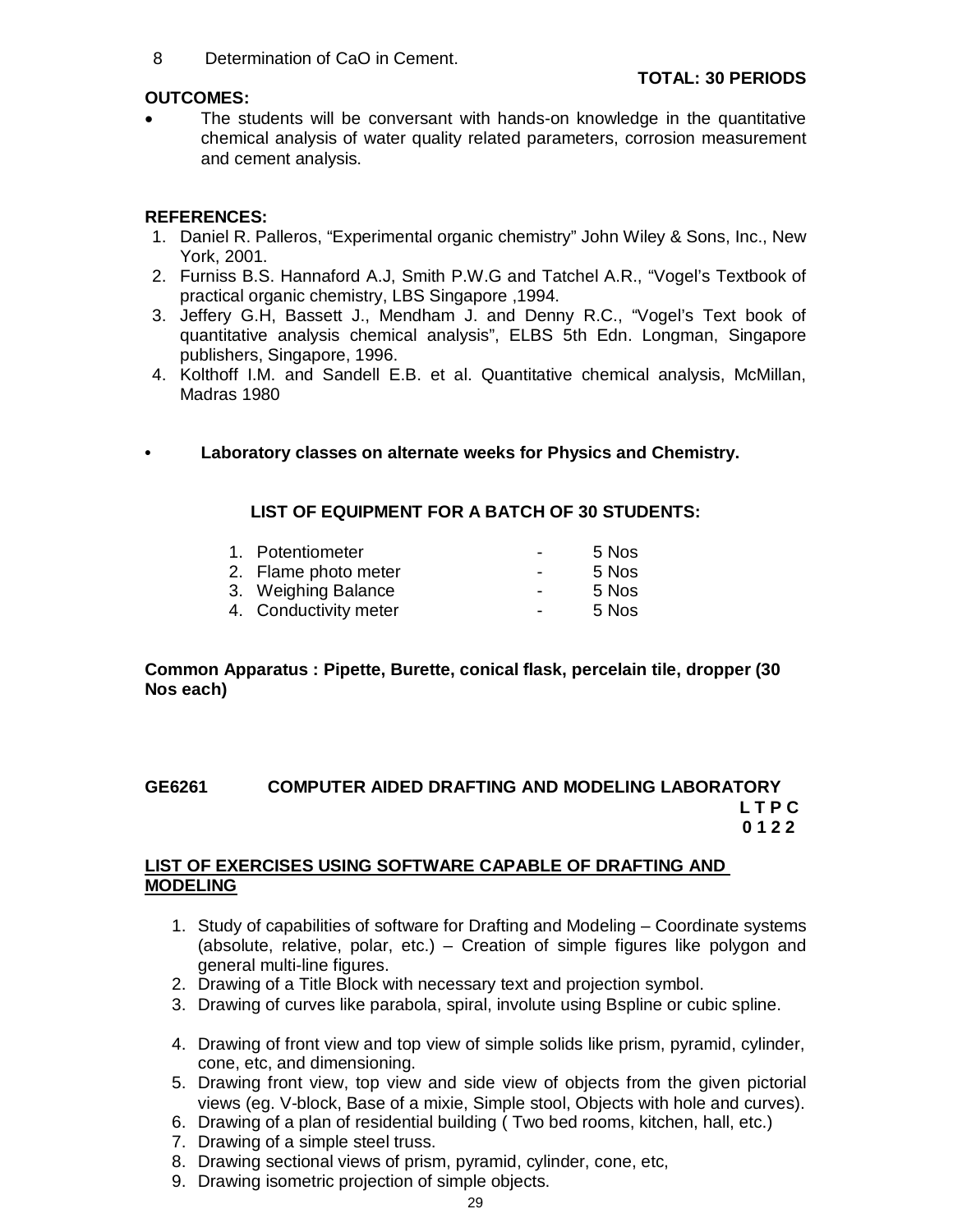10.Creation of 3-D models of simple objects and obtaining 2-D multi-view drawings from 3-D model.

#### **NOTE: PLOTTING OF DRAWINGS MUST BE MADE FOR EACH EXERCISE AND ATTACHED TO THE RECORDS WRITTEN BY STUDENTS. LIST OF EQUIPMENTS FOR A BATCH OF 30 STUDENTS:**

- 1. Pentium IV computer or better hardware, with suitable graphics facility 30 No.
- 2. Licensed software for Drafting and Modeling. 30 Licenses
- 3. Laser Printer or Plotter to print / plot drawings 2 No.

#### **MA6351 TRANSFORMS AND PARTIAL DIFFERENTIAL**  EQUATIONS LTPC

#### **OBJECTIVES**

To facilitate the understanding of the mathematical principles on transforms and partial differtial equations and to cultivate the art of formulating physical problems in the language of mathematics.

 **3 1 0 4**

# **UNIT I PARTIAL DIFFERENTIAL EQUATIONS 9 + 3**

Formation of partial differential equations – Singular integrals -- Solutions of standard types of first order partial differential equations - Lagrange's linear equation -- Linear partial differential equations of second and higher order with constant coefficients of both homogeneous and non-homogeneous types.

#### **UNIT II FOURIER SERIES 9 + 3**

Dirichlet's conditions – General Fourier series – Odd and even functions – Half range sine series – Half range cosine series – Complex form of Fourier series – Parseval's identity – Harmonic analysis.

**UNIT III APPLICATIONS OF PARTIAL DIFFERENTIAL EQUATIONS 9 + 3** Classification of PDE – Method of separation of variables - Solutions of one dimensional wave equation – One dimensional equation of heat conduction  $-$  Steady state solution of two dimensional equation of heat conduction (excluding insulated edges).

#### **UNIT IV FOURIER TRANSFORMS 9 + 3**

Statement of Fourier integral theorem – Fourier transform pair – Fourier sine and cosine transforms – Properties – Transforms of simple functions – Convolution theorem – Parseval's identity.

# **UNIT V Z - TRANSFORMS AND DIFFERENCE EQUATIONS 9 + 3**

Z- transforms - Elementary properties – Inverse Z - transform (using partial fraction and residues) – Convolution theorem - Formation of difference equations – Solution of difference equations using

Z - transform.

# **TOTAL (L:45+T:15): 60 PERIODS**

# **OUTCOMES:**

- To introduce Fourier series analysis which is central to many applications in engineering apart from its use in solving boundary value problems.
- To acquaint the student with Fourier transform techniques used in wide variety of situations.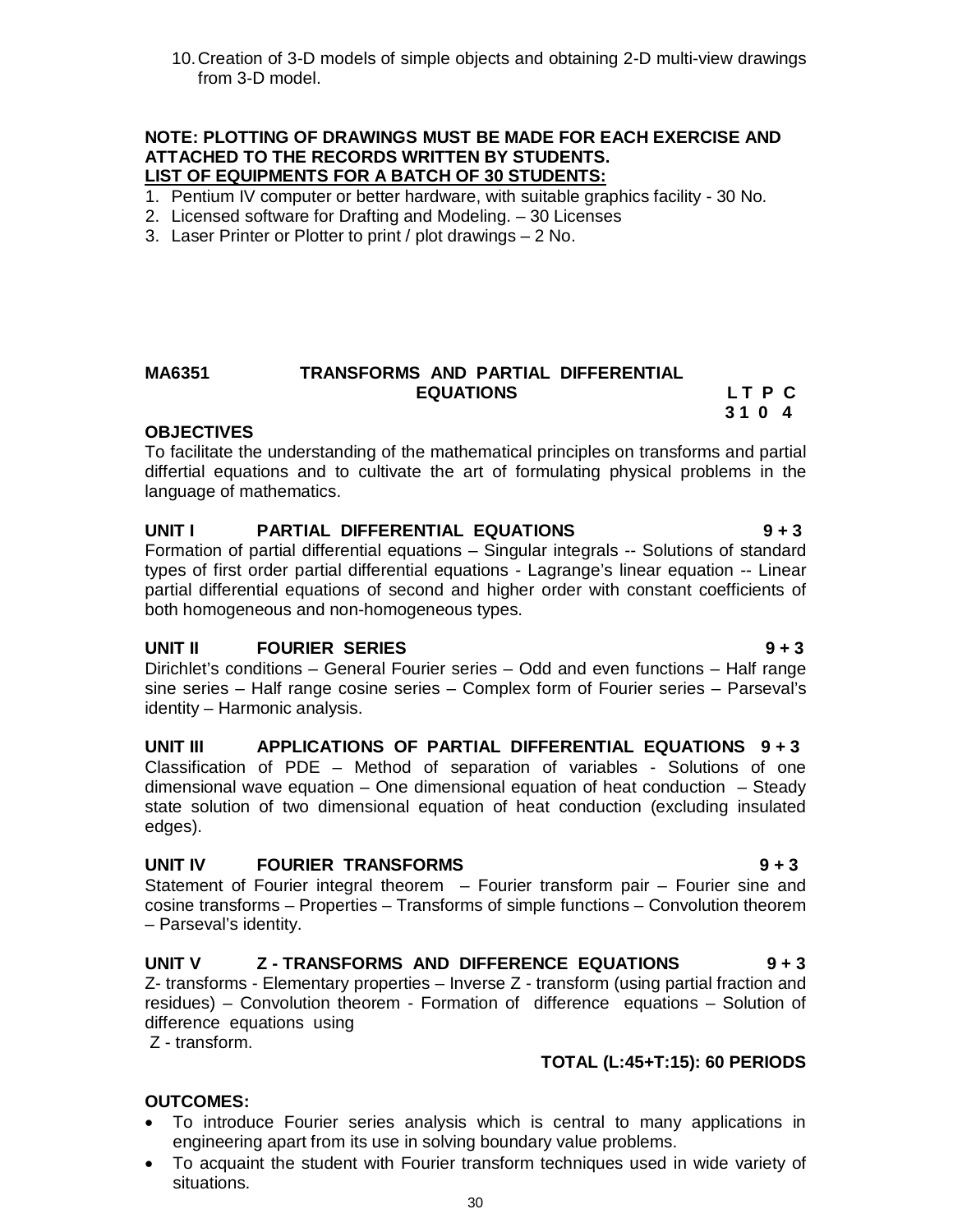To introduce the effective mathematical tools for the solutions of partial differential equations that model several physical processes and to develop Ztransform techniques for discrete time systems.

# **TEXT BOOKS:**

- 1. Veerarajan. T., "Transforms and Partial Differential Equations", Tata McGraw Hill Education Pvt. Ltd., New Delhi, Second reprint, 2012.
- 2. Grewal. B.S., "Higher Engineering Mathematics"*,* 42nd Edition, Khanna Publishers, Delhi, 2012.
- 3. Narayanan.S., Manicavachagom Pillay.T.K and Ramanaiah.G "Advanced Mathematics for Engineering Students" Vol. II & III, S.Viswanathan Publishers Pvt Ltd. 1998.

## **REFERENCES:**

- 1. Bali.N.P and Manish Goyal, "A Textbook of Engineering Mathematics",  $7<sup>th</sup>$  Edition, Laxmi Publications Pvt Ltd , 2007.
- 2. Ramana.B.V., "Higher Engineering Mathematics"*,* Tata Mc-GrawHill Publishing Company Limited, NewDelhi, 2008.
- 3. Glyn James, "Advanced Modern Engineering Mathematics", 3<sup>rd</sup> Edition, Pearson Education, 2007.
- 4. Erwin Kreyszig, "Advanced Engineering Mathematics"*,* 8 th Edition, Wiley India, 2007.
- 5. Ray Wylie. C and Barrett.L.C, "Advanced Engineering Mathematics" Tata Mc Graw Hill Education Pvt Ltd, Sixth Edition, New Delhi, 2012.
- 6. Datta.K.B., "Mathematical Methods of Science and Engineering", Cengage Learning India Pvt Ltd, Delhi, 2013.

| <b>FD6301</b> | <b>PRINCIPLES OF CHEMICAL ENGINEERING</b> | LTPC |
|---------------|-------------------------------------------|------|
|               |                                           | 3003 |

#### **AIM**

To understand the principles of Process calculations.

To understand principles of fluid mechanics and its application.

#### **OBJECTIVES**

To perform calculations pertaining to processes and operations. To apply fluid mechanics principles to applied problems.

#### **UNIT I BASIC PRINCIPLES OF STOICHIOMETRY 9**

Importance of material balance and energy balance in a process Industry-Dimensions, Units, conversion factors and their use –Data sources, Humidity and applications.

#### **UNIT II UNIT OPERATIONS 9**

Introduction to size reduction - Size Separation – Drying - Evaporation, Distillation – Basic concept and equipment used in the operations.

# **UNIT III UNIT PROCESS 9**

Overview of Food Processing Principles – Processing of Agro Products – Fundamentals of Biosynthesis – Introduction to Bioreactors, Freezing – Drying – Salting process.

31

#### **UNIT IV FLUID MECHANICS 9**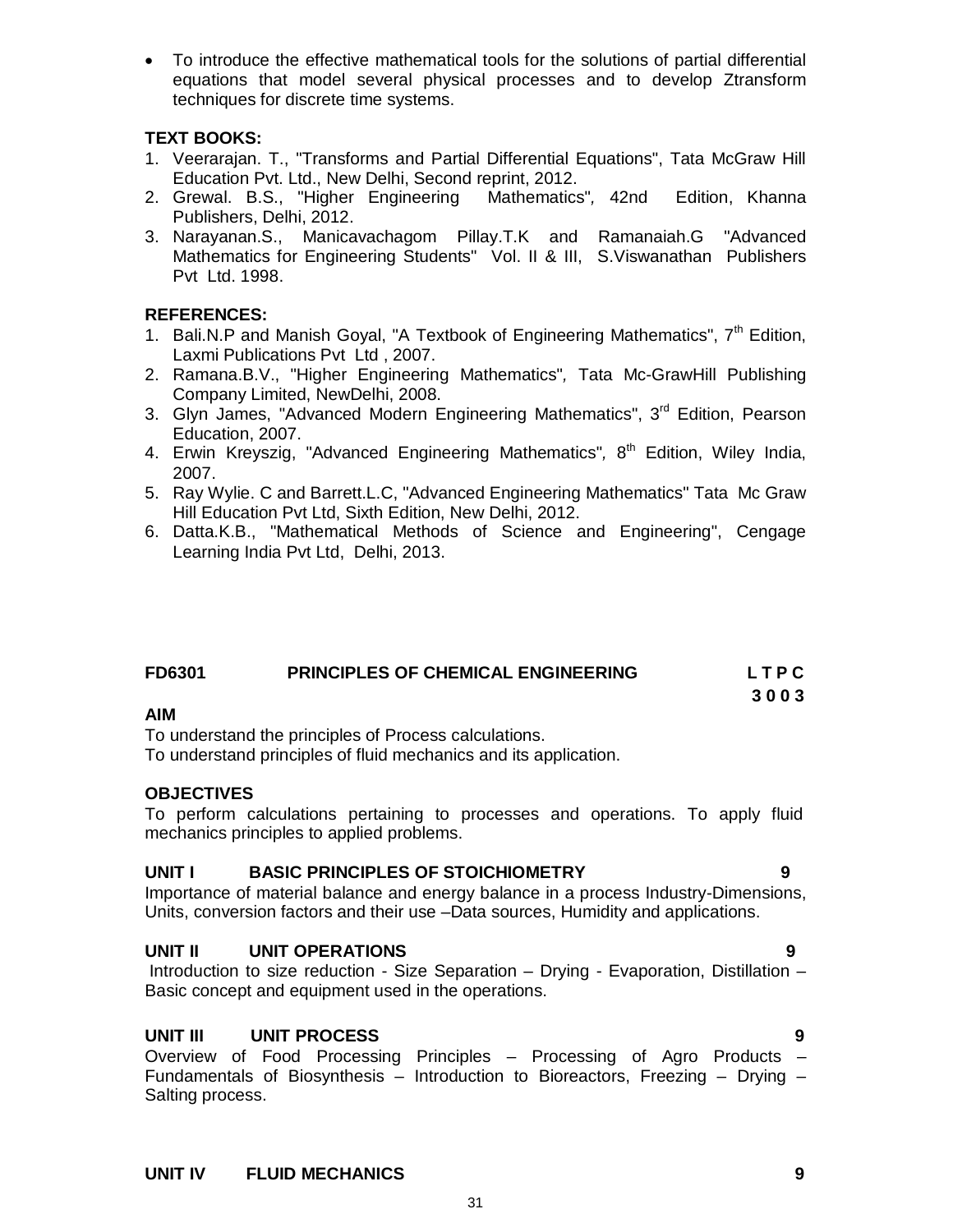Fluid – properties – compressible, incompressible fluids, Newtonian and Non Newtonian Fluids, Fluid statics for compressible & incompressible fluids-Static pressure-application to pressure measurement, gravity settling, Fluid Flow phenomena – through pipes and other devices – pressure drop calculations. Pressure measuring devices.

# **UNIT V AGITATION FLOW THROUGH PACKINGS, FLUIDZATION, FLUID TRANSPORT 9**

Agitation – power requirement, Flow in packed columns, flow in fluidization columns, settling phenomena, Flow measurement, pumping of liquids and gases – equipments.

# **TOTAL: 45 PERIODS**

# **TEXT BOOKS**

- 1. McCabe, W.L., J.C. Smith and P.Harriot "Unit Operations of Chemical Engineering", 6<sup>th</sup> Edition, Mc Graw Hill, 2001.
- 2. Bhatt, B.I. and S.M. Vora "Stoichiometry (SI Units)", 3<sup>rd</sup> Edition, Tata McGraw- Hill. 1996.

# **REFERENCES**

- 1. Himmelblau, D.M. "Basic Principles and Calculations in Chemical Engineering", 6<sup>th</sup>Edition, PHI, 2006.
- 2. Geankoplis, C.J. "Transport Processes and Separation Process Principles", 4<sup>th</sup> Edition, PHI, 2006.
- 3. Foust, A.S. etal., " Principles of Unit Operations", 2<sup>nd</sup> Edition, John Wiley & Sons, 1999.
- 4. Narayanan, K.V. and Lakshmi Kutty "Stoichiometry and Process Calculations", PHI, 2006.
- 5. Coulson, J.M. and etal. "Coulson & Richardson's Chemical Engineering",  $6<sup>th</sup>$ Edition, Vol. I & II, Butterworth – Heinman / Elsevier, 2004.

#### **FD6302 FOOD PROCESS CALCULATIONS L T P C 3 1 0 4**

# **OBJECTIVE**

To make them understand different types of laws of chemistry of materials and alsoprepare the students to accurately calculate the stoichiometric relations between the materials involved in the unit operation process

### **UNIT – I 9+3**

**Units and Dimensions:** Basic and derived units, use of model units in calculations, Methods of expression, compositions of mixture and solutions. Ideal and real gas laws – Gas constant - calculations of pressure, volume and temperature using ideal gas law.

#### **UNIT – II 9+3**

**Fundamental Calculations and Humidity:** Use of partial pressure and pure component volume ingas calculations, applications of real gas relationship in gas calculation. Calculation of absolute humidity, molal humidity, relative humidity and percentage humidity - Use of humidity in condensation and drying - Humidity chart, dew point.

**UNIT – III 9+3**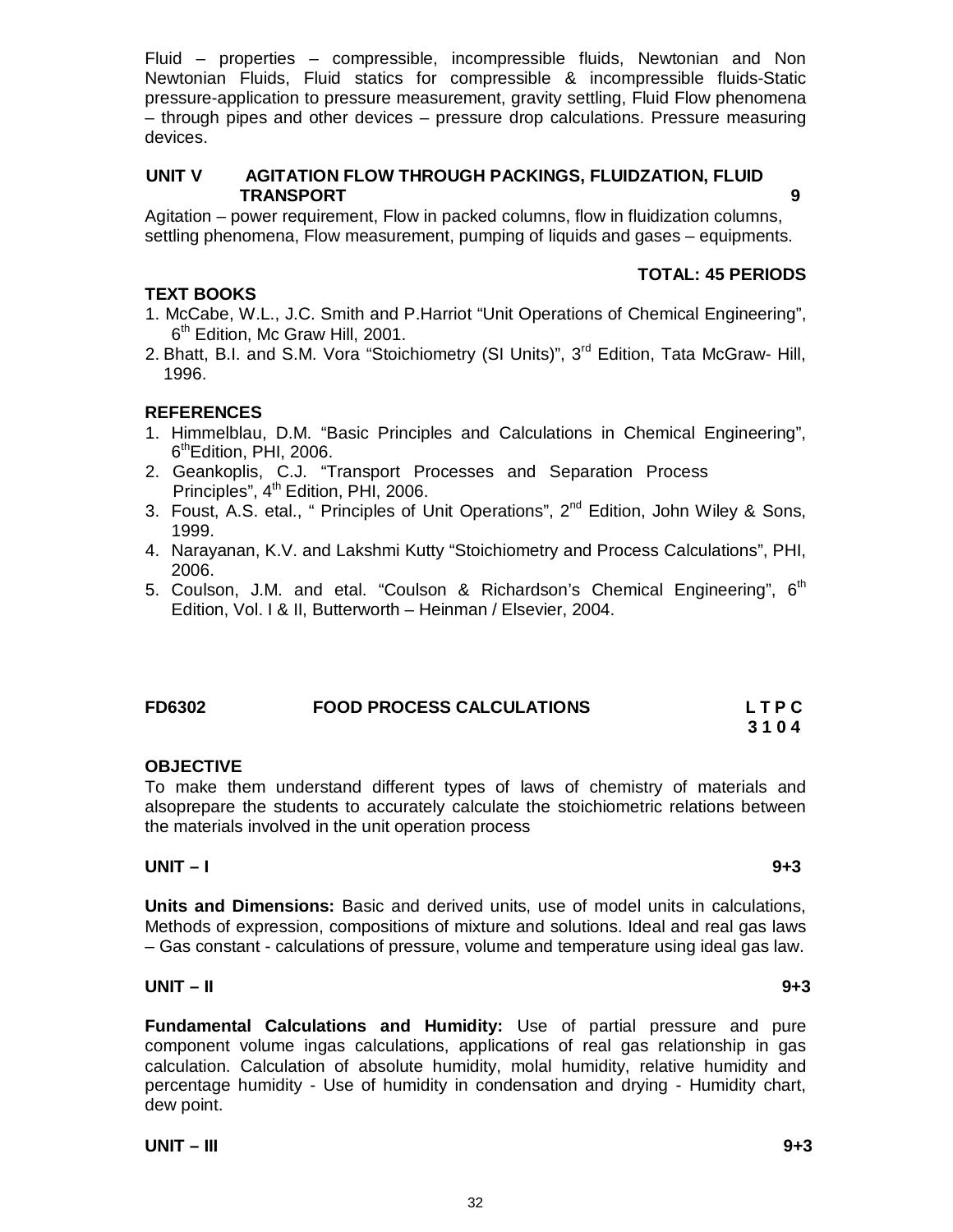**Material Balance:** Stoichiometric principles, Application of material balance to unit operations likedistillation, evaporation, crystallization, drying, extraction, Leaching.

**Combustion:** Determination of Composition by Orsat analysis of products of combustion of solid,liquid and gas fuels - Calculation of excess air.

#### **UNIT – IV 9+3**

**Energy Balance:** Heat capacity of solids, liquids, gases and solutions, use of mean heat capacity inheat calculations, problems involving sensible heat and latent heats, evaluation of enthalpy.

**UNIT – V 9+3 Enthalpy Changes:** Standard heat of reaction, heats of formation, combustion, solution, mixing etc.,calculation of standard heat of reaction - Effect of pressure and temperature on heat of reaction - Energy balance for systems without chemical reaction.

## **TOTAL : 60 PERIODS**

(Use of Psychometric chart is permitted in the examination)

#### **TEXT BOOKS**

- 1. Bhatt, B.L and Vora, S.M., —Stoichiometry<sup>[1]</sup>, Third Edition, McGraw-Hill, New York, 1996.
- 2. Gavhane, K.A —Introduction to Process Calculations (Stoichiometery) Nirali Prakashan Publications, Pune, 2006.

#### **REFERENCES**

- 1. Venkataramani, V. and Anantharaman, N., —Process Calculations<sup>[1]</sup>, Prentice Hall of India, New Delhi, 2003.
- 2. Himmelblau, D.M., —Basic Principles and Calculations in Chemical Engineering $\Box$ , Sixth Edition, Prentice Hall India, New Delhi, 2003.

# **FD6303 FOOD MICROBIOLOGY L T P C**

# **3 0 0 3**

#### **AIM**

The course aims to develop the knowledge of students in the basic area of Food Microbiology. This is necessary for effective understanding of food processing and technology subjects as well as food safety. This course will enable students to appreciate the role of microbes in food spoilage, preservation of foods and food borne infections.

#### **OBJECTIVES**

On completion of the course the students are expected to

• Be able to understand and identify the various microbes associated with foods and food groups.

• Be able to understand and identify the role of these microbes in food spoilage, food preservation.Understand the role of pathogens in food borne infections.

• Understand the methods used to detect pathogens in foods.

#### **UNIT I MICROBES - STRUCTURE AND MULTIPLICATION 9**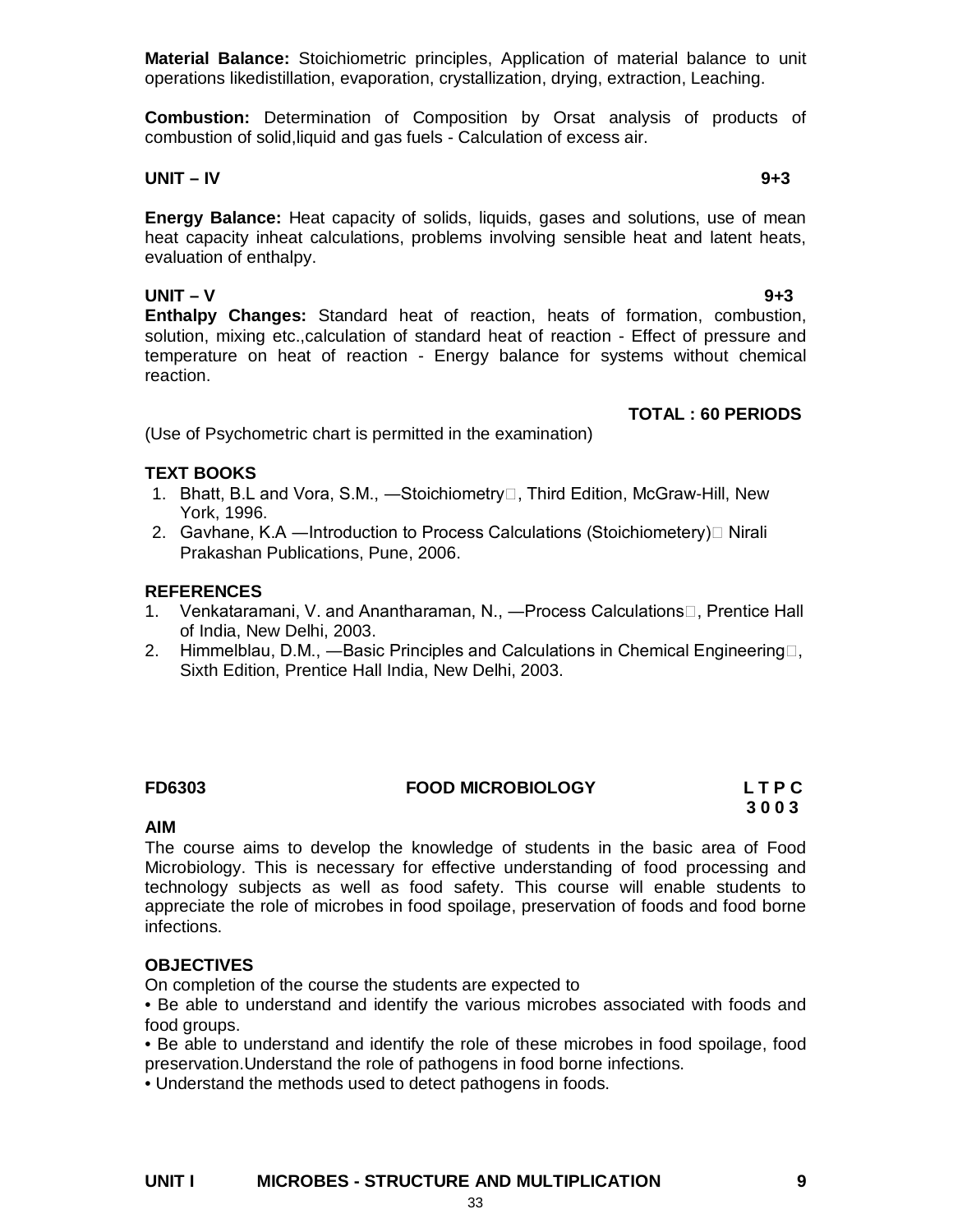Basics of microbial existence; history of microbiology, classification and nomenclature of microorganisms, microscopic examination of microorganisms, light and electron microscopy; principles of different staining techniques like gram staining, acid fast, capsular staining, flagellar staining.

Structural organization and multiplication of bacteria, viruses, algae and fungi; **Nutritional** 

requirements of bacteria; different media used for bacterial culture; growth curve and different methods to quantify bacterial growth; aerobic and anaerobic bioenergetics and utilization of energy for biosynthesis of important molecules.

#### **UNIT II ROLE OF MICROBES IN SPOILAGE OF FOODS AND FOOD BORNE ILLNESS 9**

Factors affecting spoilage of foods, Microbial flora associated with various food groupstheir spoilage potential. Microbiological spoilage problems associated with typical food products.

Food borne infections and food poisoning, Microbial toxins - types, Gram Negative and Gram positive food borne pathogens – Salmonella, Coliforms, E. coli, Shigella, Vibrio cholerae, Staphylococcus aureus; Clostridium botulinum; Lysteria monocytogenes Toxigenic algae and fungi; Food borne viruses; helminths, nematodes and protozoa.

# **UNIT III MICROBES IN FOOD FERMENTATIONS 9**

Microbes of importance in food fermentations, – Homo & hetero-fermentative bacteria, yeasts & fungi; Biochemistry of fermentations – pathways involved, Lactic acid bacteria fermentation and starter cultures, Alcoholic fermentations -Yeast fermentations characteristics and strain selection, Fungal fermentations. Microbes associated with typical food fermentations- yoghurt, cheese, fermented milks, breads, idli, soy products, fermented vegetables and meats.

#### **UNIT IV MICROBIAL AGENTS OF FOOD BORNE ILLNESS 9**

Food borne infections and food poisoning, Microbial toxins - types, Gram Negative and Gram positive food borne pathogens – Salmonella, Coliforms, E. coli, Shigella, Vibrio cholerae, Staphylococcus aureus; Clostridium botulinum; Lysteria monocytogenes Toxigenic algae and fungi; Food borne viruses; helminths, nematodes and protozoa.

# **UNIT V MICROBIAL EXAMINATION OF FOODS 9**

Detection & Enumeration of microbes in foods; Indicator organisms and microbiological criteria; Rapid and automated microbial methods - development and impact on the detection of food borne pathogens; Detection methods for E. coli, Staphylococci, Yersinia, Campylobacter, B. cereus, Cl. botulimum & Salmonella, Listeria monocytogenes Norwalk virus, Rotavirus, Hepatitis A virus from food samples.

#### **TOTAL : 45 PERIODS**

#### **TEXT BOOKS**

- 1. Vijaya Ramesh "Food Microbiology". MJP Publishers, 2007
- 2. Jay, J.M. "Modern Food Microbiology". 4th Edition. CBS Publishers, 2003
- 3. Adams, M.R and M.O. Moss. "Food Microbiology". New Age International, 2002

#### **REFERENCES**

- 1. Pawsey, R.K. "Case Studies in Food Microbiology for Food Safety and Quality". The Royal Society of Chemistry, 2001.
- 2. Forsythe, S.J. "The Microbiology of Safe Food". Blackwell Science, 2000.
- 3. Harrigan, W.F. "Laboratory Methods in Food Microbiology" 3rd Edition, Academic Press.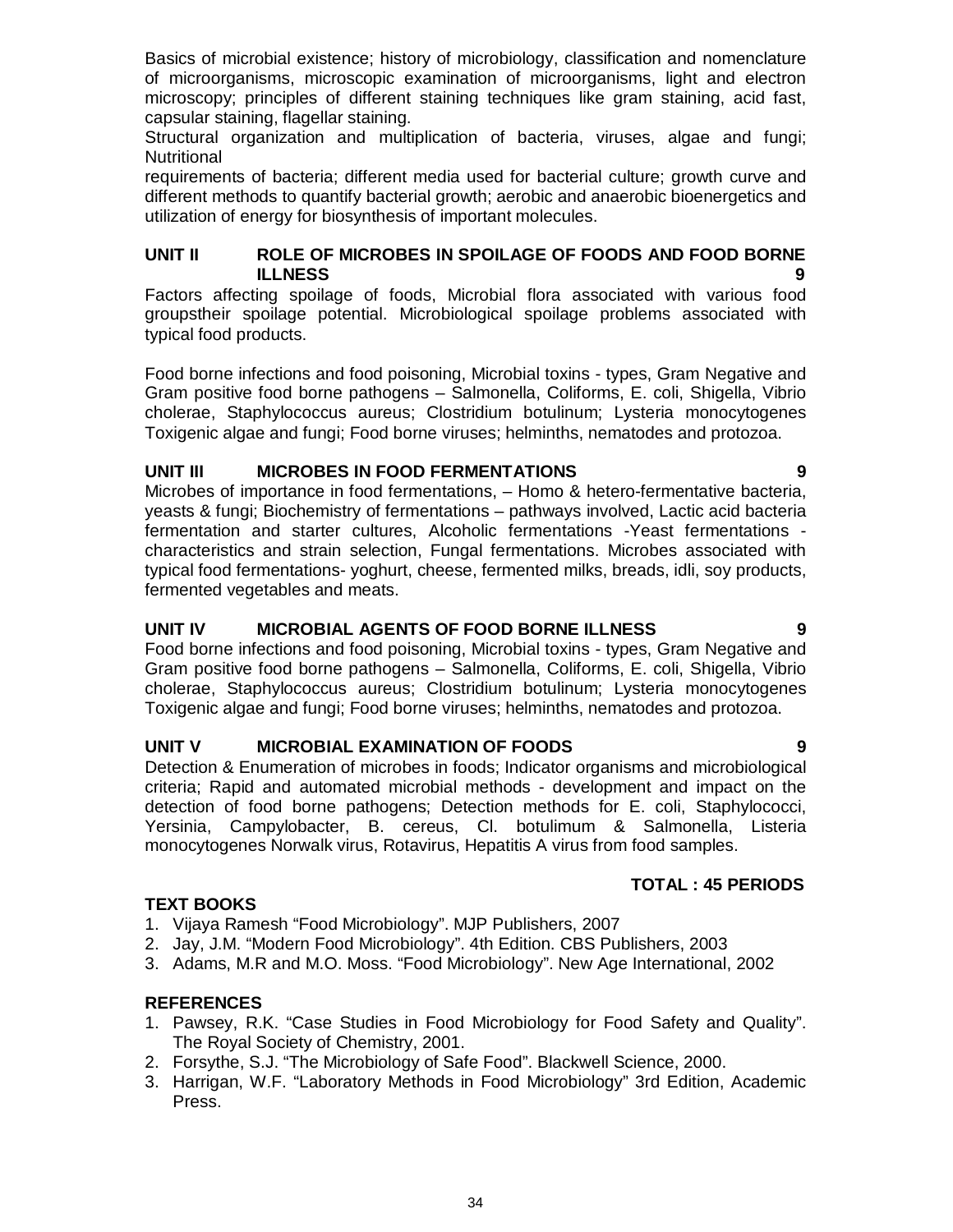### **FD6304 FLUID MECHANICS L T P C**

#### **UNIT I INTRODUCTION 9**

Fluid – definition, distinction between solid and fluid - Units and dimensions - Properties of fluids - density, specific weight, specific volume, specific gravity, temperature, viscosity, compressibility,vapour pressure, capillary and surface. Properties of velocity field -thermodynamic properties of a fluid - viscosity and other secondary properties - basic flow analysis techniques flow patterns.

#### **UNIT II PRESSURE DISTRIBUTION IN A FLUID 9**

Pressure and pressure gradient - equilibrium of fluid element - hydrostatic pressure distributions - applications to manometry - Hydrostatic forces on planed and curved submerged surfaces - laws of buoyancy and stability; Considerations for bodies in floatation.

#### **UNIT III INTEGRAL RELATIONS FOR A CONTROL VOLUME 9**

Basic laws of fluid mechanics, concept of system and control volume concept - The Reynold's transport theorem - continuity equation - the linear momentum equation - the angular momentum theorem - steady flow energy equation - friction less flow - Bernoulli equation - relation between the Bernoulli and steady flow energy equation.

#### **UNIT IV DIMENSIONAL ANALYSIS AND SIMILITUDE 9**

The principle of dimensional homogeneity - the Pi-theorem - non-dimensional action of the basic equations -similitude - relationship between dimensional analysis and similitude - use of dimensional analysis for scale up studies.

#### **UNIT V FLOW MEASUREMENT AND COMPRESSIBLE FLOW 9**

Constant and variable head meters - classification of pumps - performance curves, compressors and its efficiency; Adiabatic and isoentropic flow with the area changes, shock waves, operation of convergence and divergence nozzles, compressible duct flow with friction.

#### **TOTAL : 45 PERIODS**

# **TEXT BOOKS**

- 1. Streeter, V.L., and Wylie, E.B., "Fluid Mechanics", McGraw-Hill, 1983.
- 2. Kumar, K.L., "Engineering Fluid Mechanics", 7<sup>th</sup> Edition. Eurasia Publishing, 1995.
- 3. Bansal, R.K., "Fluid Mechanics and Hydraulics Machines".  $5<sup>th</sup>$  Edition. Laxmi Publications, 1995.
- 4. Vasandani, V.P., "Hydraulic Machines Theory and Design", Khanna Publishers, 1992.

# **FD6305 FOOD CHEMISTRY L T P C**

**3 0 0 3**

#### **AIM**

The course aims to develop the knowledge of students in the basic area of Food Chemistry. This is necessary for effective understanding of food processing and technology subjects. This course will enable students to appreciate the similarities and complexities of the chemical components in foods.

#### **OBJECTIVES**

On completion of the course the students are expected to

- Be able to understand and identify the various food groups; the nutrient components (macro and micro), proximate composition.
- Be able to understand and identify the non-nutritive components in food,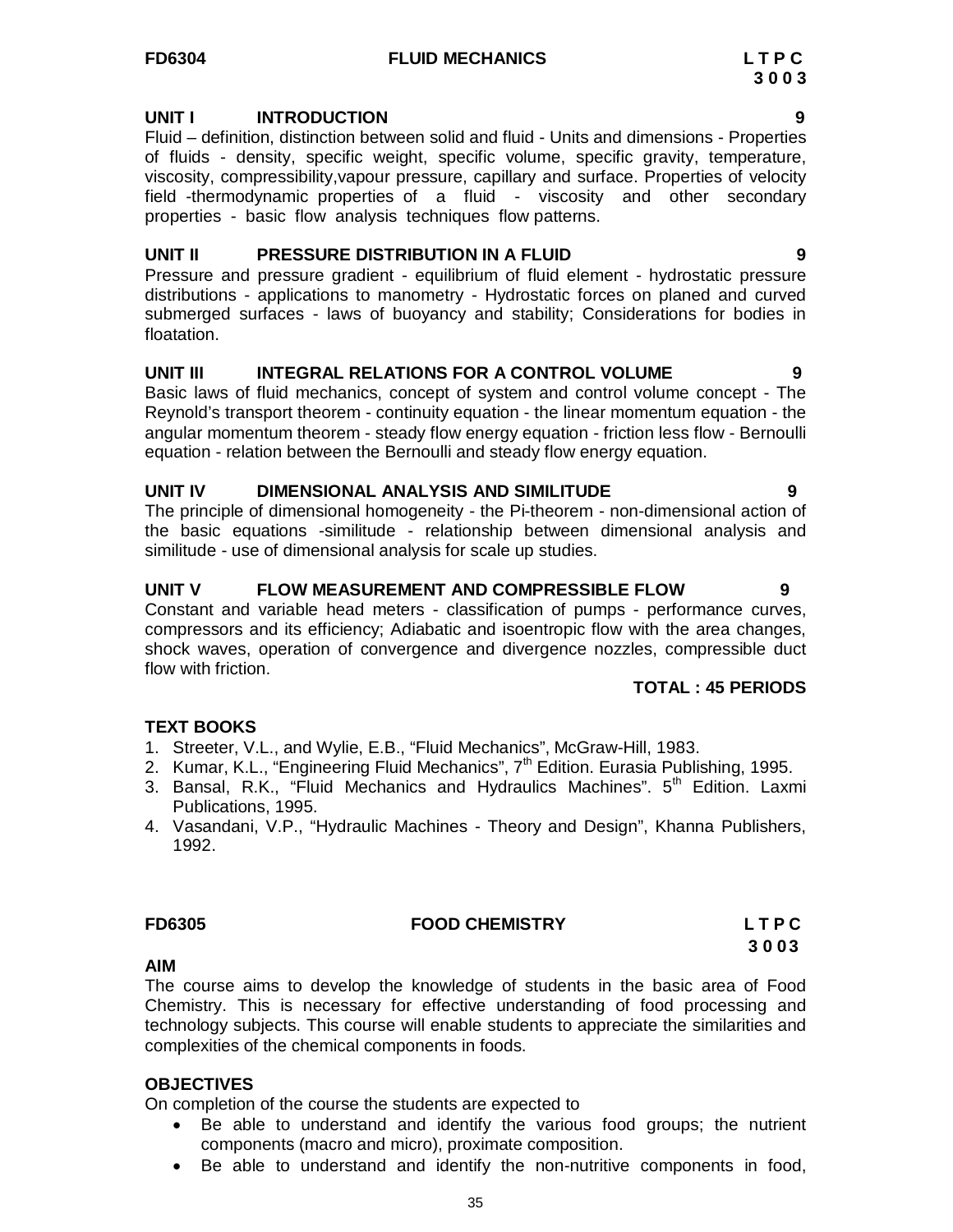naturally present.

- Understand and use effectively, food composition tables and databases.
- Grasp the functional role of food components and their interaction in food products in terms of colour, flavour, texture and nutrient composition

# **UNIT I CARBOHYDRATES 9**

Simple Sugars: mono and disaccharides, Hygroscopcity & solubility, optical rotation, mutarotation; sensory properties-sweetness index, caramelization, Maillard reaction; Glucose syrup, high fructose corn syrup, Dextrose Equivalent, Degree of polmerisation; Sugar alcohols; Oligosaccharides: structure, nomenclature, occurrence, uses in foods. Polysaccharides: Starch- amylose and amylopectin- properties, thickening & gelatinization, modified starches, resistant starch, Dextrins and dextrans, Starch hydrolsates – Malto dextrins and dextrins; Pectins, gums & seaweeds- gel formation & viscosity. Fiber- Cellulose & hemicellulose; Food sources, functional role and uses in foods.

# **UNIT II PROTEINS 9**

Review of protein structure & conformation; Properties & reactions of proteins in food systems: Dissociation, optical activity, solubility, hydration, swelling, foam formation & stabilization, gel formation, emulsifying effect, thickening & binding, amino acids in Maillard reaction, denaturation; Food enzymes ; Texturized proteins; Food sources, functional role and uses in foods.

# **UNIT III LIPIDS 9**

Review of structure, composition & nomenclature of fats. Non-glyceride components in fats & oils; Properties of fats & oils: crystal formation, polymorphism, melting points, plasticity, isomerisation, unsaturation; Modification of fats: hydrogenation- cis and trans isomers, interesterification, acetylation, winterization; Hydrolytic rancidity & oxidative rancidity; radiolysis Shortening power of fats, tenderization, emulsification, fryingsmoke point, auto oxidation, polymerization; Fat replacements; Food sources, functional role and uses in foods

# **UNIT IV WATER**

# **A. WATER 2**

Chemistry, physical properties, free bound & entrapped water, water activity. Drinking water,

mineral water, water hardness, water quality for food processing

# **B. MINERALS & VITAMINS 1**

Mineral & vitamin content of foods- Food and Pharmaceutical grades; stability & degradation

in foods.

# **C.COLOUR, FLAVOUR & AROMA COMPONENTS 6**

Naturally occurring colours, acids, other flavour & aroma components present in herbs, spices, coffee, tea, cocoa, fruits, vegetables & fermented products; Synthetic Colours and Natuarally similar /artificial flavours, Threshold values, off flavours & food taints.

# **D. OTHER COMPONENTS 4**

Naturally occurring toxic substances, protease inhibitors, bioactive components: phytates, polyphenols, saponins, phytoestrogens etc.

# **UNIT V FOOD GROUPS & COMPOSITION 5**

Food groups, proximate composition, food composition tables- uses, food composition data bases.

# **TEXT BOOKS**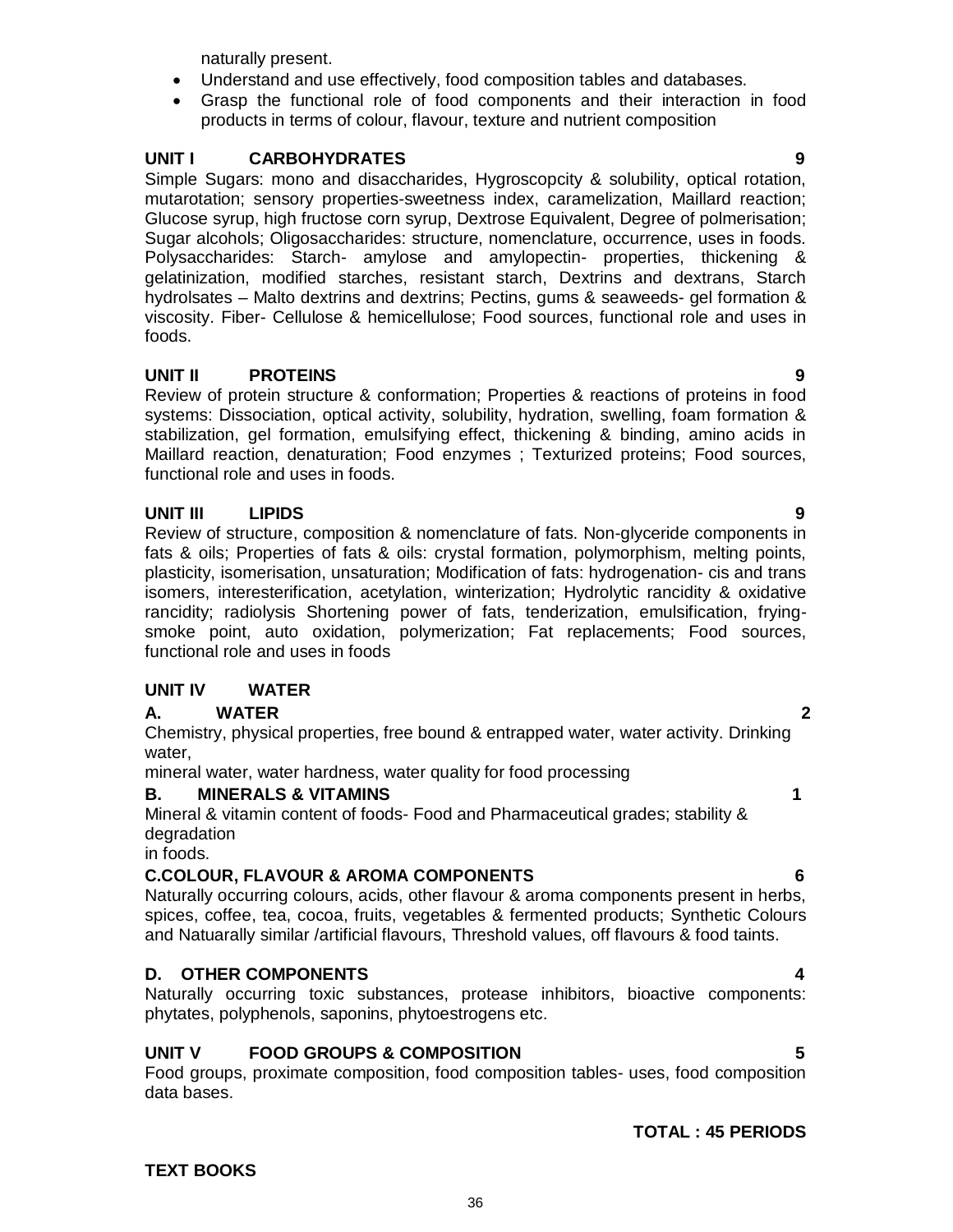- 1. Chopra, H.K. and P.S. Panesar. " Food Chemistry". Narosa, 2010.
- 2. Meyer, Lillian Hoagland. " Food Chemistry". CBS Publishers, 1987.
- 3. Deman, John M. "Principles of Food Chemistry". 3<sup>rd</sup> Edition. Springer, 1999.
- 4. Vaclavik, V. A. and Christian E. W. "Essentials of Food Science". 2<sup>nd</sup> Edition, Kluwer-Academic, Springer, 2003.

#### **REFERENCES**

- 1. Gopalan C., B.V. Rama Sastri, and S.C. Balasubramanian S. C. "Nutritive Value of Indian Foods". NIN, ICMR, 2004.
- 2. Damodaran, S., K.L. Parkin and O.R. Fennema. "Fennema's Food Chemistry". 4<sup>th</sup> Edition, CRC Press, 2008
- 3. Belitz, H.-D, Grosch W and Schieberle P. "Food Chemistry", 3<sup>rd</sup> Rev. Edition, Springer-Verlag, 2004.
- 4. Walstra, P. " Physical Chemistry of Foods". Marcel Dekker Inc. 2003.
- 5. Owusu-Apenten, Richard. "Introduction to Food Chemistry". CRC Press, 2005.

# **FD6311 FOOD MICROBIOLOGY LAB L T P C 0 0 4 2**

#### **OBJECTIVES**

- Enable students to understand the methods of isolating and characterizing various microbes associated with foods and food groups.
- Enable students to understand and use various microbiological techniques for the study of foods.
- Understand the methods used to detect pathogens in foods.

#### **LAB EXPERIMENTS:**

1. Introduction, Laboratory Safety, Use of Equipment; Sterilization Techniques; **Culture** 

Media-Types and Use; Preparation of Nutrient broth and agar

2. Culture Techniques, Isolation and Preservation of Cultures- Broth: flask, test tubes;

Solid: Pour plates, streak plates, slants, stabs

3. Microscopy – Working and care of Microscope; Microscopic Methods in the Study of

Microorganisms; Staining Techniques- Simple, Differential- Gram's Staining

- 4. Quantification of Microbes: Sampling and Serial Dilution; Bacterial count in food products TVC
- 5. Microbiological quality of water (MPN)
- 6. Microbiological quality of milk
- 7. Enumeration of Lactic acid bacteria from fermented foods
- 8. Yeast & Mould count from fruits
- 9. Enumeration of spores from pepper
- 10. Inhibitory effect of spices on microbial load in fish & flesh foods
- 11. Enumeration & Isolation of E. colifrom processed meat/chicken
- 12. Thermal destruction of microbes: TDT & TDP
- 13. Enumeration & Isolation of Staphylococcifrom ready to eat street foods
- 14. Effect of cleaning and disinfection on microbial load

| <b>EQUIPMENT</b>         |   |
|--------------------------|---|
| Autocalve                |   |
| Hot Air Oven             |   |
| Incubators               | 2 |
| <b>Light Microscopes</b> | 4 |
| <b>Incubator Shaker</b>  |   |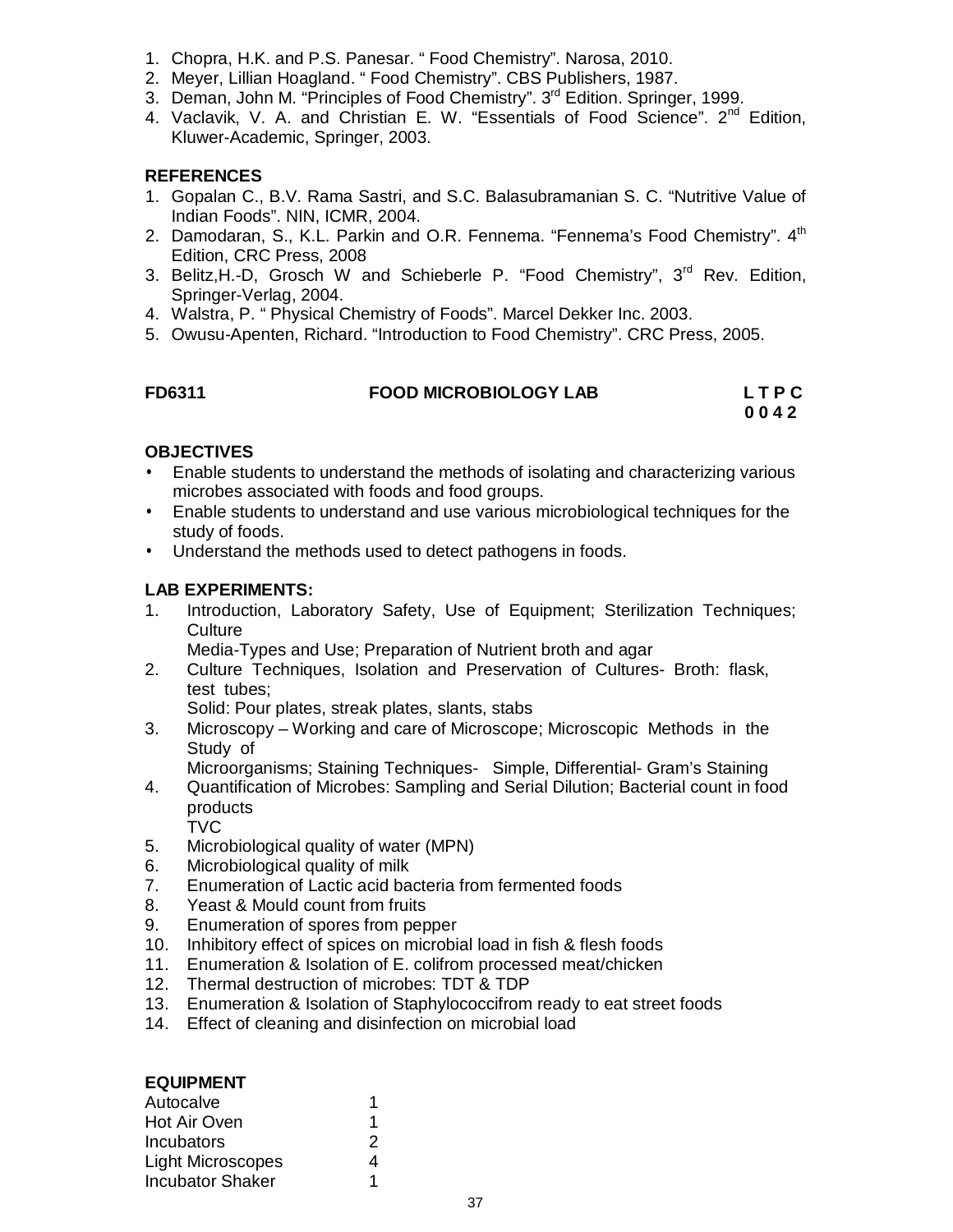Colorimeter 2 Lamina Flow Chamber 2 Glassware, Chemicals, Media as required

# **TOTAL : 60 PERIODS**

### **REFERENCE**

1. Harrigan, W.F. "Laboratory Methods in Food Microbiology" Academic Press, 2011

#### **FD6312 FOOD CHEMISTRY LAB L T P C**

 **0 0 4 2**

#### **AIM**

To learn and understand the principles behind the qualitative and quantitative estimation of biomolecules (proteins, carbohydrates, lipids, metabolites etc.,) and laboratory analysis of the same.

#### **EXPERIMENTS**

- 1. Preparation and measurement of pH of standard buffers (phosphate, carbonate, borate, TRIS etc.)
- 2. Qualitative analysis of carbohydrates
- 3. Quantitativeanalysis of carbohydrates (Benedict,DNS method)
- 4. Enzymatic hydrolysis of glycogen by α and β amylase
- 5. Quantitativeanalysis of proteins (Lowry, Bradford, UV method)
- 6. Qualitative analysis of lipids (triglycerides, cholesterol, phospholipids etc.)<br>7. Estimation of Viscosity and refractive index of foods
- Estimation of Viscosity and refractive index of foods
- 8. Specificgravity and Oxidative rancidity of fat and oils
- 9. Enzymatic Browning in foods
- 10. Iso-electric precipitation of casein, Effect of rennin on milk proteins
- 11. Gelling properties of starch
- 12. Acid hydrolysis and action of salivary amylase on starch
- 13. Enzymatic hydrolysis of sucrose and measurement of optical rotation.

#### **TOTAL: 60 PERIODS**

#### **REFERENCES**

- 1. Plummer, D.T. "Introduction of Practical Biochemistry" 3<sup>rd</sup> Edition. Tata McGraw-Hill, 1987.
- 2. Wilson, Keith and John Walker "Principles and Techniques of Biochemistry and Molecular Biology ".6<sup>th</sup> Edition.Cambridge University Press, 2006.
- 3. Segel, Irwin H. "Biochemical Calculations : How to solve Mathematical Problem in General Biochemistry" . 2nd Edition. John wiley, 2006.
- 4. Weaver, C.M, and J.R. Daniel. "The Food Chemistry Laboratory A Manual for Experimental Foods, Dietetics & Food Scientists." 2<sup>nd</sup> Edition, CRC Press, 2005.

#### **MA6468 PROBABILITY AND STATISTICS L T P C**

**3 1 0 4**

#### **AIM**

This course aims at providing the required skill to apply the statistical tools in engineering problems.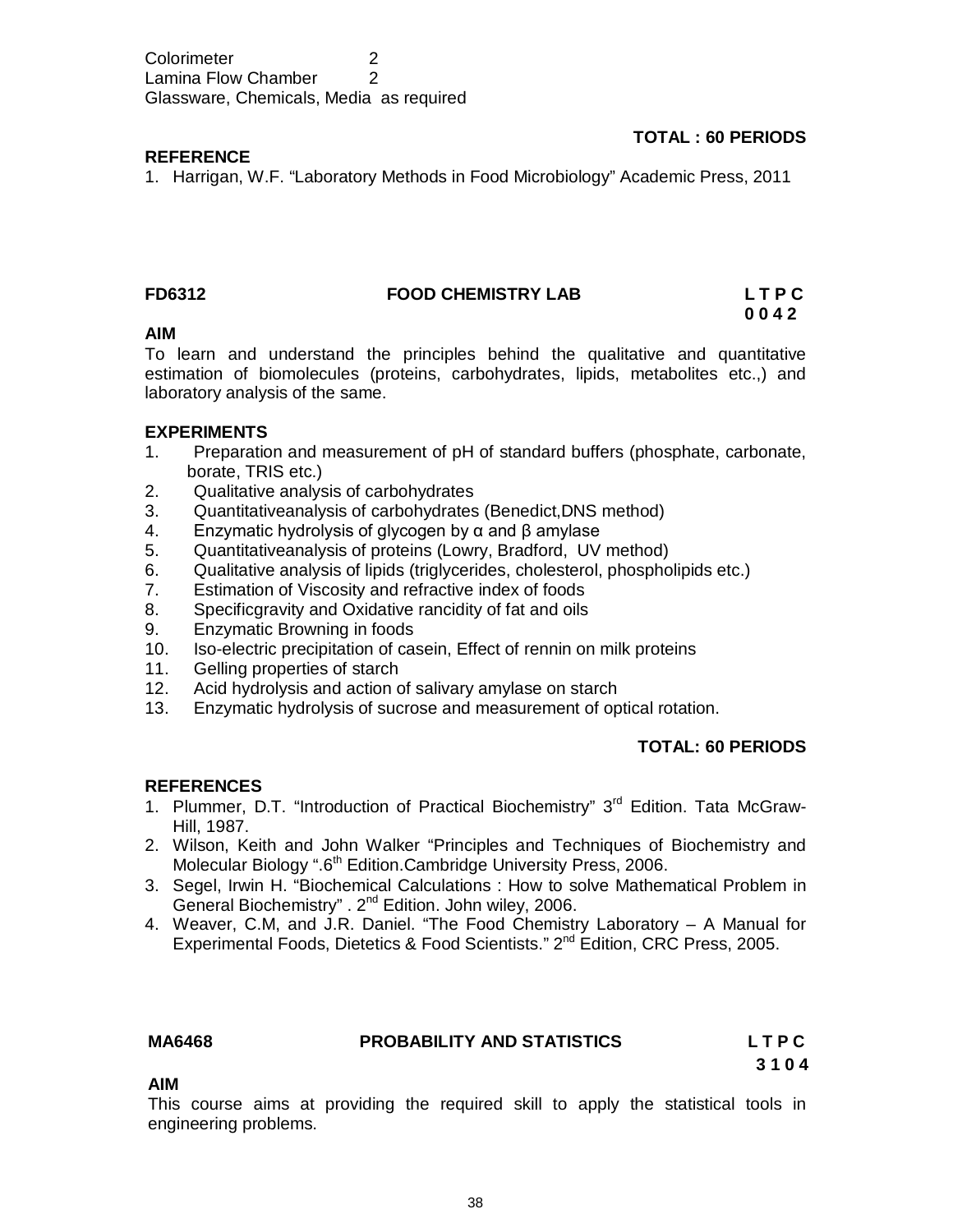#### **OBJECTIVES**

The students will have a fundamental knowledge of the concepts of probability. Have knowledge of standard distributions which can describe real life phenomenon. Have the notion of sampling distributions and statistical techniques used in management problems.

#### **UNIT I RANDOM VARIABLES 9 + 3**

Discrete and Continuous random variables – Moments – Moment generating functions – Binomial, Poisson, Geometric, Uniform, Exponential, Gamma, Weibull and Normal distributions - Functions of a random variable.

#### **UNIT II TWO-DIMENSIONAL RANDOM VARIABLES 9 + 3**

Joint distributions – Marginal and Conditional distributions – Covariance – correlation and Linear regression – Transformation of random variables – Central limit theorem (for limit theorem (for independent and identically distributed random variables).

**UNIT III TESTING OF HYPOTHESIS 9 + 3**

Sampling distributions - Tests for single mean, proportion, Difference of means (large and small samples) – Tests for single variance and equality of variances –  $\chi^2$ -test for goodness of fit – Independence of attributes – Non-parametric tests: Test for Randomness and Rank-sum test (Wilcoxon test).

#### **UNIT IV DESIGN OF EXPERIMENTS 9 + 3**

Completely randomized design  $-$  Randomized block design  $-$  Latin square design -  $2<sup>2</sup>$  factorial design.

## **UNIT V STATISTICAL QUALITY CONTROL 9 + 3**

Control charts for measurements (=and R charts) – Control charts for attributes (p, c and np charts) – Tolerance limits - Acceptance sampling.

# **TOTAL : 60 PERIODS**

#### **TEXT BOOKS**

- 1. Milton, J. S. and Arnold, J.C., "Introduction to Probability and Statistics", Tata 4<sup>th</sup>Edition, McGraw Hill, 2007.
- 2. Johnson, R.A. and Gupta, C.B., "Miller and Freund's Probability and Statistics for Engineers", 7th Edition, Pearson Education, Asia, 2007.

#### **REFERENCES**

- 1. Devore, J.L., "Probability and Statistics for Engineering and the Sciences", 7<sup>th</sup> Edition Thomson Brooks/Cole, 2008.
- 2. Walpole, R.E., Myers, R.H., Myers, S.L. and Ye, K., "Probability and Statistics for Engineers and Scientists", 8<sup>th</sup> Edition. Pearson Education, Asia, 2007.
- 3. Ross, S.M., "Introduction to Probability and Statistics for Engineers and Scientists," 3<sup>rd</sup> Edition, Elsevier, 2004.
- 4. Spiegel, M.R., Schiller, J. and Srinivasan, R.A., "Schaum's Outline of Theory and Problems of Probability and Statistics", Tata McGraw- Hill, 2004.

#### **FD6401 FOOD ANALYSIS L T P C**

**3 0 0 3**

#### **AIM**

To expose the students to the principles, methods and techniques of chemical and instrumental methods of food analysis.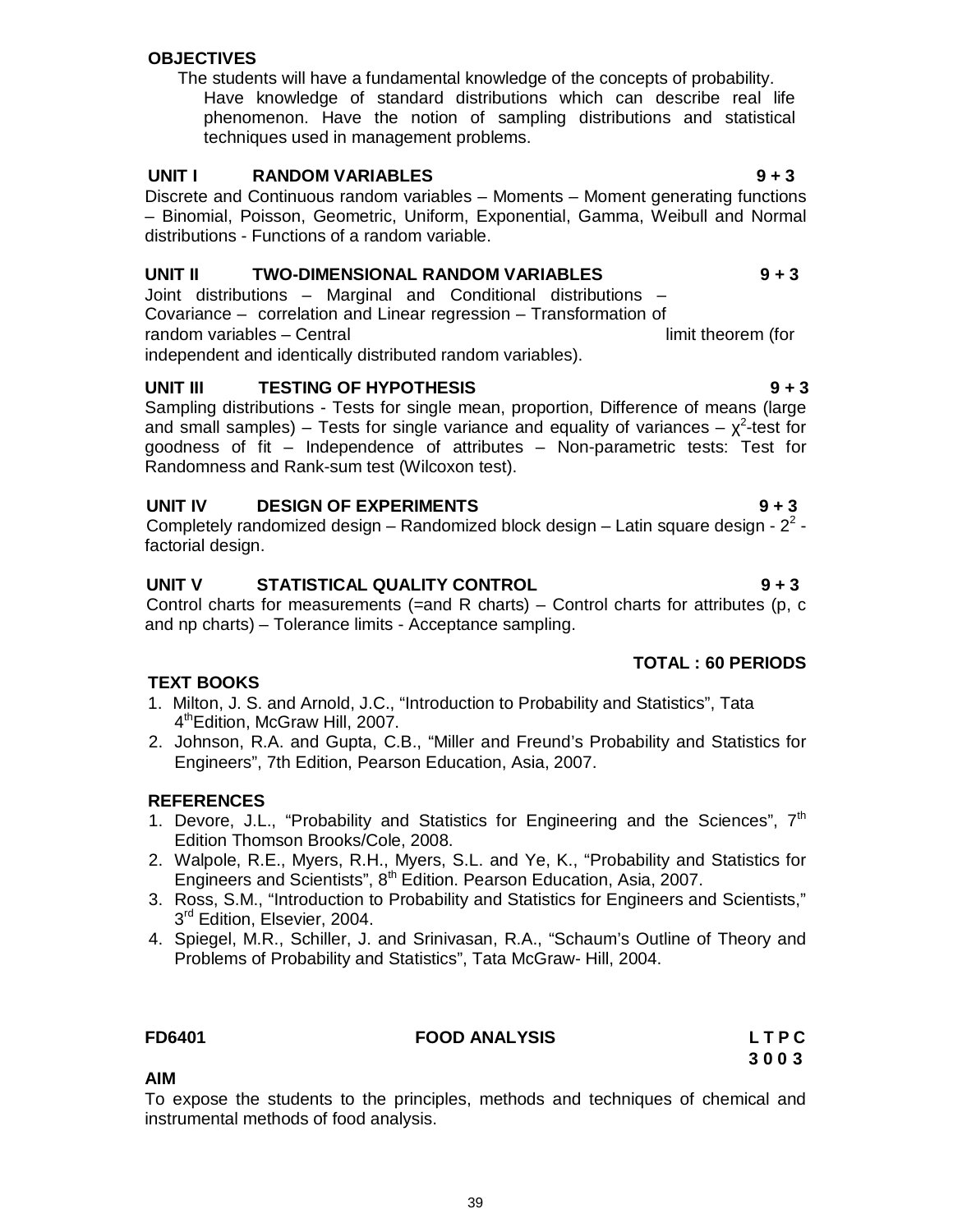#### **OBJECTIVE**

- To understand the principles behind analytical techniques in food analysis.
- To know the methods of selecting appropriate techniques in the analysis of food products.
- Appreciate the role of food analysis in food standards and regulations for the manufacture and the sale of food products and food quality control in food industries.
- To familiarize with the current state of knowledge in food analysis.

#### **PREREQUISITE**

Basic knowledge in chemistry, physics and food chemistry.

### **UNIT I INTRODUCTION 10**

Introduction, food regulations and standards; sampling methods, and sample preparation for analysis; statistical evaluation of analytical data.General methods of food analysis- Moisture determination by different methods; ash analysis-different methods; titrable acidity in foods; determination of crude fiber and dietary fibre.

## **UNIT II LIPIDS, PROTEINS AND CARBOHYDRATE ANALYSIS 10**

Analysis of oils and fats for physical and chemical parameters and quality standards, protein analysis by different techniques; analysis of carbohydrates by different techniques.

#### **UNIT III SPECTROSCOPIC TECHNIQUES 10**

Basic principles; application of UV-Visible spectrophotometer in the analysis of food additives; IR Spectroscopy in online determination of components of food- FT-IR tintometer in color intensity determination; application of Atomic Absorption Spectrophotometer and ICP-AES in analysis of mineral elements and fluorimeter in vitamin analysis.

#### **UNIT IV CHROMATOGRAPHIC TECHNIQUES 10**

Basic principles; application of paper chromatography and TLC in food analysis; detection of adulterants in foods; Column chromatography for purification analysis- Ion exchange and affinity chromatography; HPLC and GC in food analysis; Significance of MS detectors in HPLC and GC; FAME analysis in oils and fats.

# **UNIT V ELECTROPHORESIS, REFRACTOMETRY AND POLARIMETRY 5**

Basic principles; application of the electrophoresis in food analysis; Brixs value of fruit juices; total soluble solids in fruit products; Refractive indices of oils and fats; specific rotations of sugars; Estimation of simple sugars and disaccharides by polarimeter.

#### **TOTAL: 45 PERIODS**

#### **TEXT BOOKS**

- 1. Pomeranz, Yeshajahu. "Food Analysis : Theory and Practice". 3<sup>rd</sup> Edition. Aspen Publishers / Springer, 2000.
- 2. Kirk, R.S. and R. Sawyer "Pearson's Composition and Analysis of Food".  $9<sup>th</sup>$ Edition. Longman,
- 3. Nielsen, S. Suzanne. "Food Analysis". 3rd Edition. Springer, 2003.

#### **REFERENCES**

- 1. Otles, Semih. "Methods of Analysis of Food Components and Additives". CRC Press, 2005.
- 2. Nollet, Leo M.L. "Hand Book of Food Analysis"  $2^{nd}$  Rev. Edition. Vol. I, II & III, Marcel & Dekker, 2004.
- 3. Nollet, Leo M.L. " Food Analysis by HPLC". 2<sup>nd</sup> Rev. Edition, Marcel & Dekker, 2000
- 4. Otles, Semih. "Handbook of Food Analysis Instruments". CRC Press, 2009.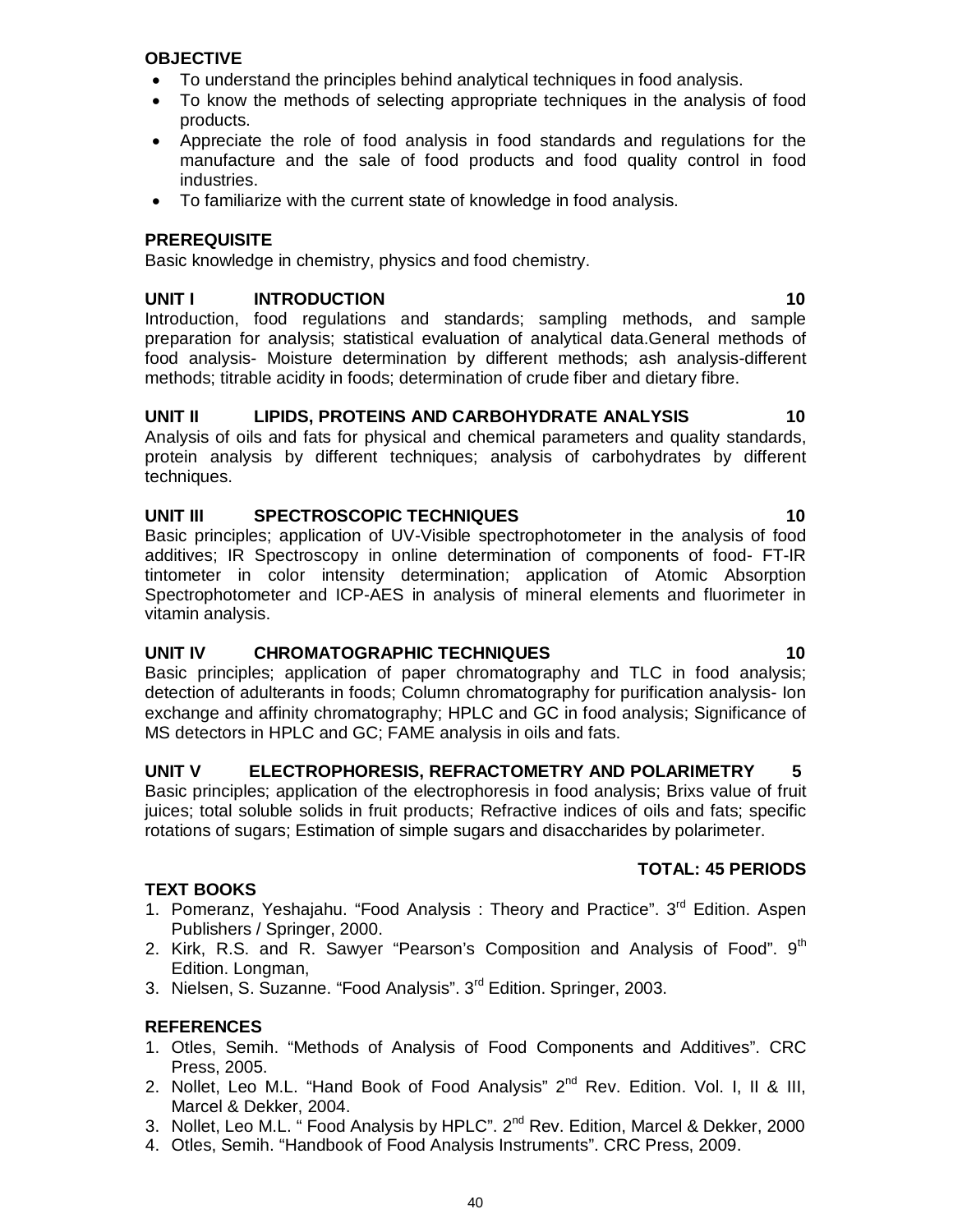# **FD6402 FUNDAMENTALS OF HEAT AND MASS TRANSFER L T P C**

(Common for Food and Pharmaceutical Technology) **3 1 0 3**

# To understand the principles and applications of heat and mass transfer operations.

# **OBJECTIVES**

**AIM**

To understand and apply the principles in heat transfer phenomena To understand and apply the principles in mass transfer phenomena To design heat and mass transfer equipments.

# **UNIT I HEAT TRANSFER 11**

Phenomena of heat transfer by conduction-concept of heat conduction resistances – application of heat conduction in series – heat transfer coefficient –heat convection phenomena- application for different situations –combined conduction and convectionoverall heat transfer coefficient –application to design of heat exchangers- Principles of radiation heat transfer – Laws in radiation- View factor concepts – application.

# **UNIT II DIFFUSION & MASS TRANSFER COEFFICIENTS 8**

Diffusion in Mass Transfer –gas, liq, solid diffusion and mass transfer-Diffusion in biological solutions-measurement of diffusion Coefficients – concept of mass transfer Coefficients-application for different situations.

# **UNIT III ABSORPTION 9**

Interphase mass transfer and overall mass transfer Coefficients – Absorption equipments-Hydraulics of Packed Absorbers-Process Design of Packed Absorbers-Concept of height of transfer units and number of transfer units in design.

#### **UNIT IV DISTILLATION 9**

Vapour Liquid equilibrium and distillation-simple Distillation, Steam distillation, Flash distillation-Staged distillation Column-Design by Mc Cabe-Thiele method-Enthalpy-Concentration diagrams and use in Distillation Column design.

# **UNIT V LIQUID EXTRACTION & LEACHING 8**

Principles of liq-extraction-Equilibrium –staged extraction calculation – continuous extraction equipments. Principles of Leaching –equilibrium-staged leaching – Leaching equipments. Principles of adsorption -Design of packed adsorber.

#### **TEXT BOOKS**

- 1. Treybal, R.E. "Mass-Transfer Operations" 3<sup>rd</sup> Edition, McGraw-Hill, 1981.
- 2. Dutta, Binay, K. "Principles of Mass Transfer and Separation Process", PHI, 2007.
- 3. Nag, P.M. "Heat and Mass Transfer", 2<sup>nd</sup> Edition, Tata McGraw-Hill, 2007.
- 4. Geankoplis, C.J. "Transport Processes and Separation Process Principles (Includes unit Operations)  $4<sup>th</sup>$  Edition, PHI, 2003.

#### **REFERENCES**

- 1. Coulson, J.M. and etal. "Coulson & Richardson's Chemical Engineering", 6<sup>th</sup> Edition, Vol. I & II, Butterworth – Heinman (an imprint of Elsevier), 2004
- 2. McCabe, W.L., J.C. Smith and P.Harriot "Unit Operations of Chemical Engineering", 6<sup>th</sup> Edition, Mc Graw Hill, 2003.

**TOTAL: 45 PERIODS**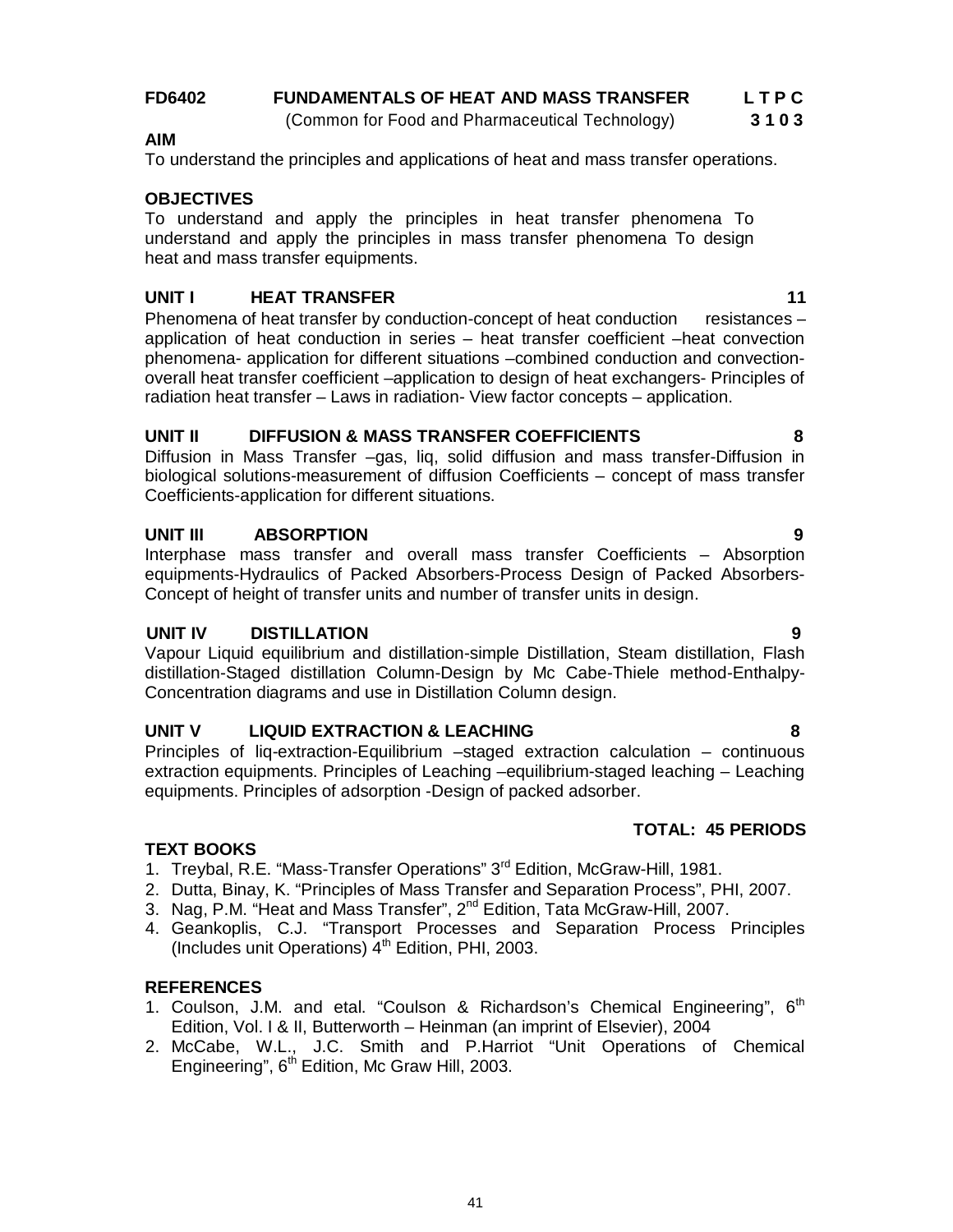#### **AIM**

The course aims to introduce the students to the area of Food Processing. This is necessary for effective understanding of a detailed study of food processing and technology subjects. This course will enable students to appreciate the importance of food processing with respect to the producer, manufacturer and consumer.

### **OBJECTIVES**

On completion of the course the students are expected to

- Be aware of the different methods applied to processing foods.
- Be able to understand the significance of food processing and the role of food and beverage industries in the supply of foods.

# **UNIT I PROCESSING OF FOOD AND ITS IMPORTANCE 9**

Source of food - food of plant, animal and microbial origin; different foods and groups of foods as raw materials for processing – cereals, pulses, grains, vegetables and fruits, milk and animal foods, sea weeds, algae, oil seeds & fats, sugars, tea, coffee, cocoa, spices and condiments, additives; need and significance of processing these foods

#### UNIT II METHODS OF FOOD HANDLING AND STORAGE

Nature of harvested crop, plant and animal; storage of raw materials and products using low temperature, refrigerated gas storage of foods, gas packed refrigerated foods, sub atmospheric storage, Gas atmospheric storage of meat, grains, seeds and flour, roots and tubers; freezing of raw and processed foods.

## **UNIT III LARGE-SCALE FOOD PROCESSING 12**

Milling of grains and pulses; edible oil extraction; Pasteurisation of milk and yoghurt; canning and bottling of foods; drying – Traditional and modern methods of drying, Dehydration of fruits, vegetables, milk, animal products etc.; preservation by use of acid, sugar and salt; Pickling and curing with microorganisms, use of salt, and microbial fermentation; frying, baking, extrusion cooking, snack foods.

#### **UNIT IV FOOD WASTES IN VARIOUS PROCESSES 6**

Waste disposal-solid and liquid waste; rodent and insect control; use of pesticides; ETP; selecting and installing necessary equipment.

#### **UNIT V FOOD HYGIENE 9**

Food related hazards – Biological hazards – physical hazards – microbiological considerations in foods. Food adulteration – definition, common food adulterants, contamination with toxic metals, pesticides and insecticides; Safety in food procurement, storage handling and preparation; Relationship of microbes to sanitation, Public health hazards due to contaminatedwater and food; Personnel hygiene; Training & Education for safe methods of handling and processing food; sterilization and disinfection of manufacturing plant; use of sanitizers, detergents, heat, chemicals, Cleaning of equipment and premises.

#### **TOTAL : 45 PERIODS**

#### **TEXT BOOKS**

- 1. Karnal, Marcus and D.B. Lund "Physical Principles of Food Preservation". Rutledge, 2003.
- 2. VanGarde, S.J. and Woodburn. M "Food Preservation and Safety Principles and Practice". Surbhi Publications, 2001.
- 3. Sivasankar, B. "Food Processing & Preservation", Prentice Hall of India, 2002.
- 4. Khetarpaul, Neelam, "Food Processing and Preservation", Daya Publications, 2005.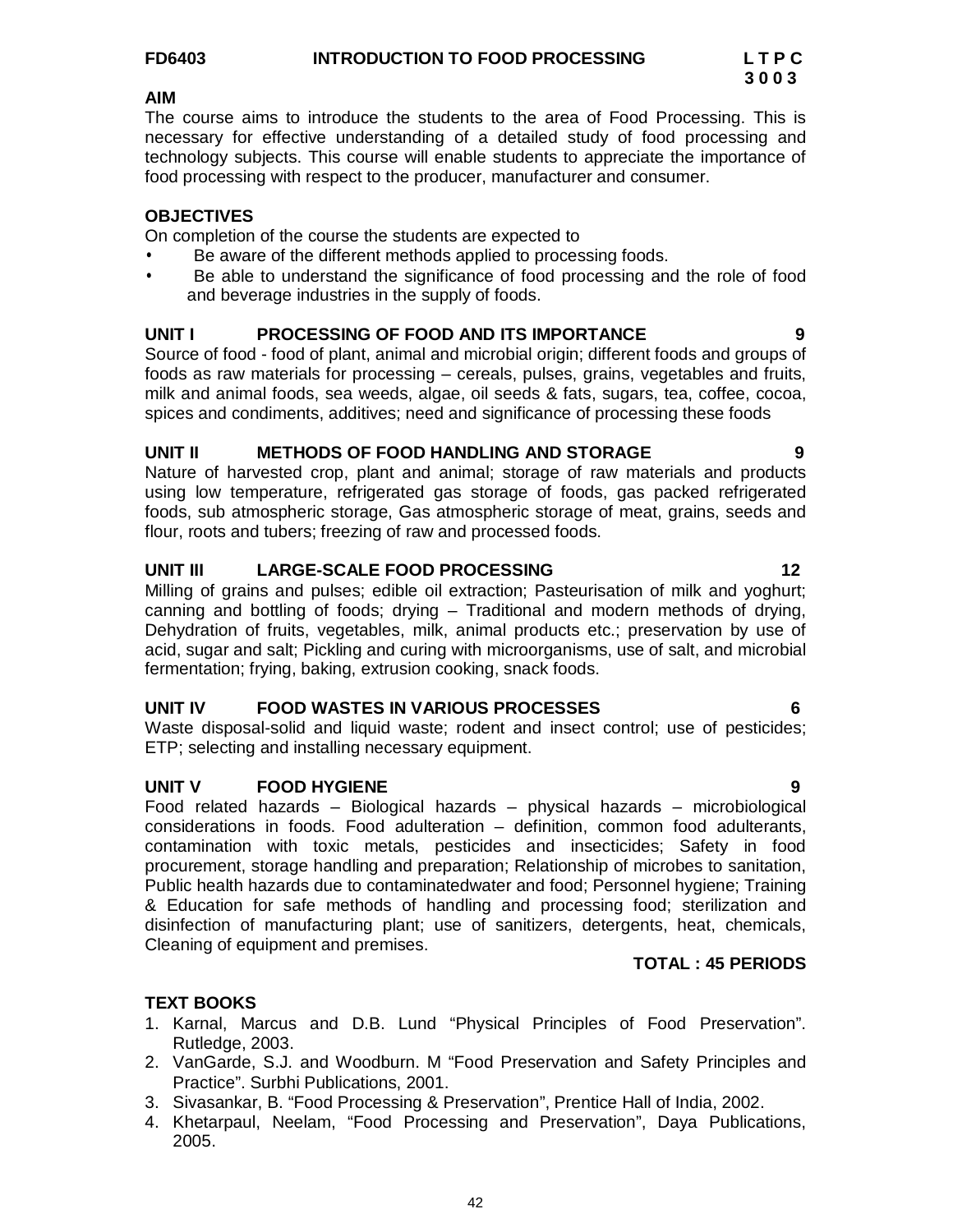#### **FD6404 THERMODYNAMICS L T P C**

#### **UNIT I THERMODYNAMIC LAW AND PROPERTIES OF FLUIDS 9**

First Law of thermodynamics, a generalized balance equation and conserved quantities, Volumetric properties of fluids exhibiting non ideal behavior; residual properties; estimation of thermodynamic properties using equations of state; calculations involving actual property exchanges; Maxwell's relations and applications.

#### UNIT II SOLUTION THERMODYNAMICS

Partial molar properties; concepts of chemical potential and fugacity; ideal and nonideal solutions; concepts and applications of excess properties of mixtures; activity coefficient; composition models; Gibbs Duhem equation.

#### **UNIT III PHASE EQUILIBRIA 9**

Criteria for phase equilibria; VLE calculations for binary and multi component systems; liquid liquid equilibria and solid-solid equilibria.

#### **UNIT IV CHEMICAL REACTION EQUILIBRIA 9**

Equilibrium criteria for homogeneous chemical reactions; evaluation of equilibrium constant; effect of temperature and pressure on equilibrium constant; calculation of equilibrium conversion and yields for single and multiple reactions.

#### **UNIT V THERMODYNAMIC DESCRIPTION OF MICROBIAL GROWTH AND PRODUCT FORMATION 9**

Thermodynamics of microbial growth stoichiometry thermodynamics of maintenance, Calculation of the Operational Stoichiometry of a growth process at Different growth rates,Including Heat using the Herbert –Pirt Relation for Electron Donor, thermodynamics and stoichiometry of Product Formation

### **TOTAL : 45 PERIODS**

#### **TEXT BOOKS**

- 1. Smith J.M., Van Ness H.C., and Abbot M.M. "Introduction to Chemical Engineering Thermodynamics", 6th Edition. Tata McGraw-Hill, 2003.
- 2. Narayanan K.V. "A Text Book of Chemical Engineering Thermodynamics", PHI, 2003.
- 3. Christiana D. Smolke, " The Metabolic Pathway Engineering Handbook Fundamentals", CRC Press Taylor & Francis Group, 2010.

#### **REFERENCE**

1. Sandler S.I. "Chemical and Engineering Thermodynamics", John Wiley,1989.

# **FD6405 UNIT OPERATIONS FOR FOOD INDUSTRIES L T P C**

**3 0 0 3**

#### **AIM**

To understand the principles involved in separation methods.

#### **OBJECTIVES**

To understand Principles of separation methods used in the process industry. To appreciate different equipments developed for separation.

#### **UNIT I SIZE REDUCTION 9**

Characterisation of solid particles – Mixing of solids – equipments – storage of solids – size reduction of solids – Crushing, grinding Cutting-Power requirements-equipments-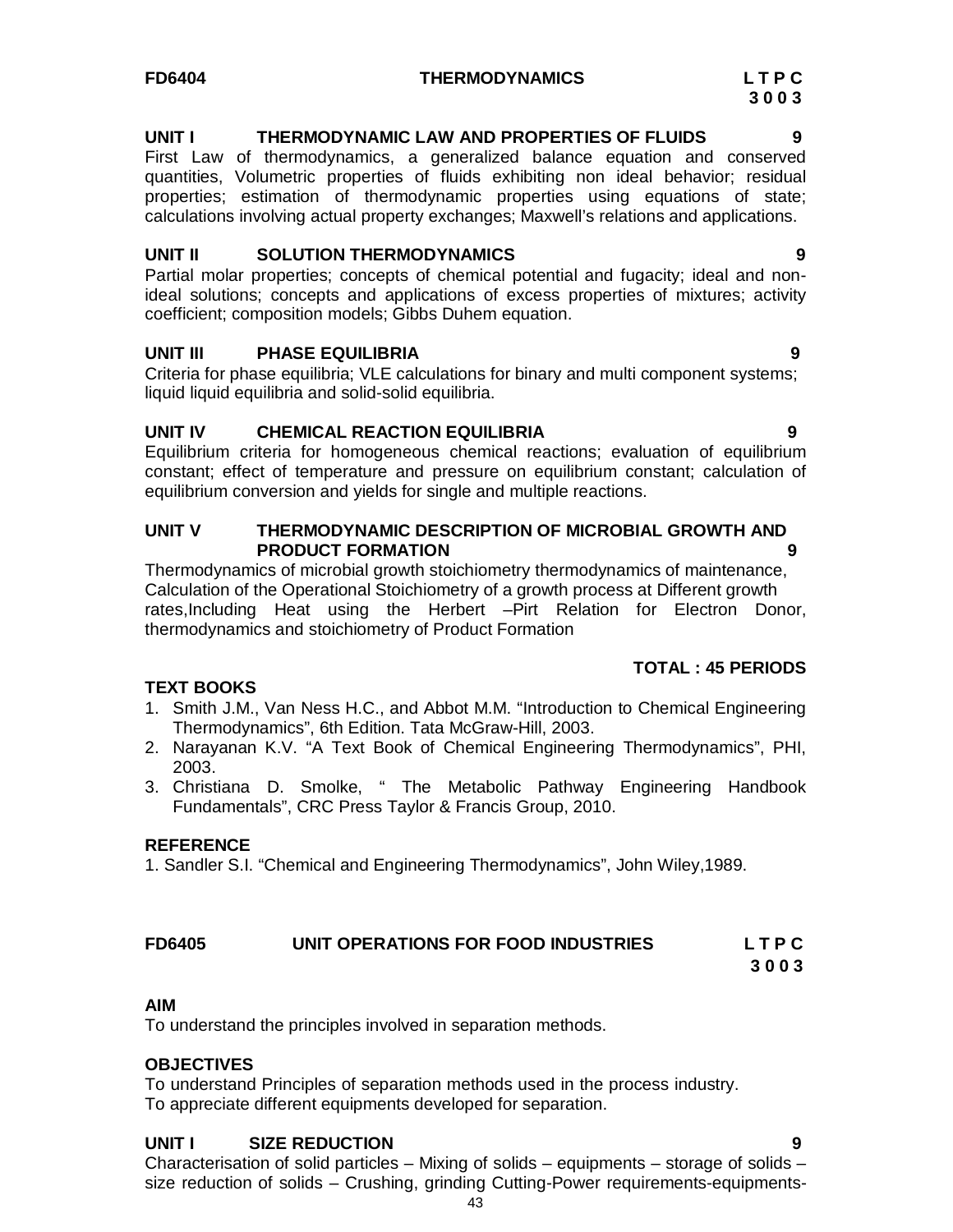size enlargement.

### **UNIT II FLUID – SOLID SEPARATION 9**

Separation of solids & suspension from gas medium-screening- settling- Principles and equipments-classification-clarification.

# **UNIT III FILTRATION 9**

Filtration – Principles –Equipments-Centrifugal filtration-Principles- equipments – Centrifugal separation of immiscible liquids.

## **UNIT IV MEMBRANE SEPARATION 9**

Cross flow filtration- Membranes –Ultrafiltration-Microfiltration-Concentration Polarisation - operation and equipments.

## **UNIT V DRYING & CRYSTALLISATION 9**

Principles of Drying – Drying equipments Principles of Crystallisation- crystallization equipments.

#### **TOTAL : 45 PERIODS**

# **TEXT BOOKS**

- 1. Geankoplis, C.J. "Transport Processes and Separation Process Principles", 4<sup>th</sup> Edition, Prentice Hall, 2003.
- 2. McCabe W.L., Smith J.C. "Unit Operations in Chemical Engineering",  $7<sup>th</sup>$  Edition, McGraw – Hill Int., 2001,

#### **REFERENCE**

1. Richardson, J.E. etal., "Coulson & Richardson's Chemical Engineering" Vol.2 (Praticle Technology & Separation Processes")  $5<sup>th</sup>$  Edition, Butterworth – Heinemann / Elsevier, 2003.

# **FD6411 FOOD ANALYSIS LAB L T P C**

#### **AIM**

Analysis of foods and food products for chemical components, compliance to standards; detection of adulterants in foods.

Examination of typical food products including

- a) Tea, coffee and cocoa,
- b) Milk and milk products,
- c) Edible oils and fats
- d) Cereal and cereal products
- e) Non alcoholic beverages and drinks
- f) Spices and condiments
- g) Bakery, confectionery products,
- h) Sugars and sweetening agents.

# **TOTAL : 60 PERIODS**

**0 0 4 2**

# **LAB EXPERIMENTS**

- 1. Precision and validity in an experiment using absorption spectroscopy.
- 2. Validating Lambert-Beer's law using  $KMnO<sub>4</sub>$
- 3. UV spectra of nucleic acids.
- 4. Determination of moisture in spices powder by distillation method and Hot air oven method.
- 5. pH, conductivity, TDS and hardness of water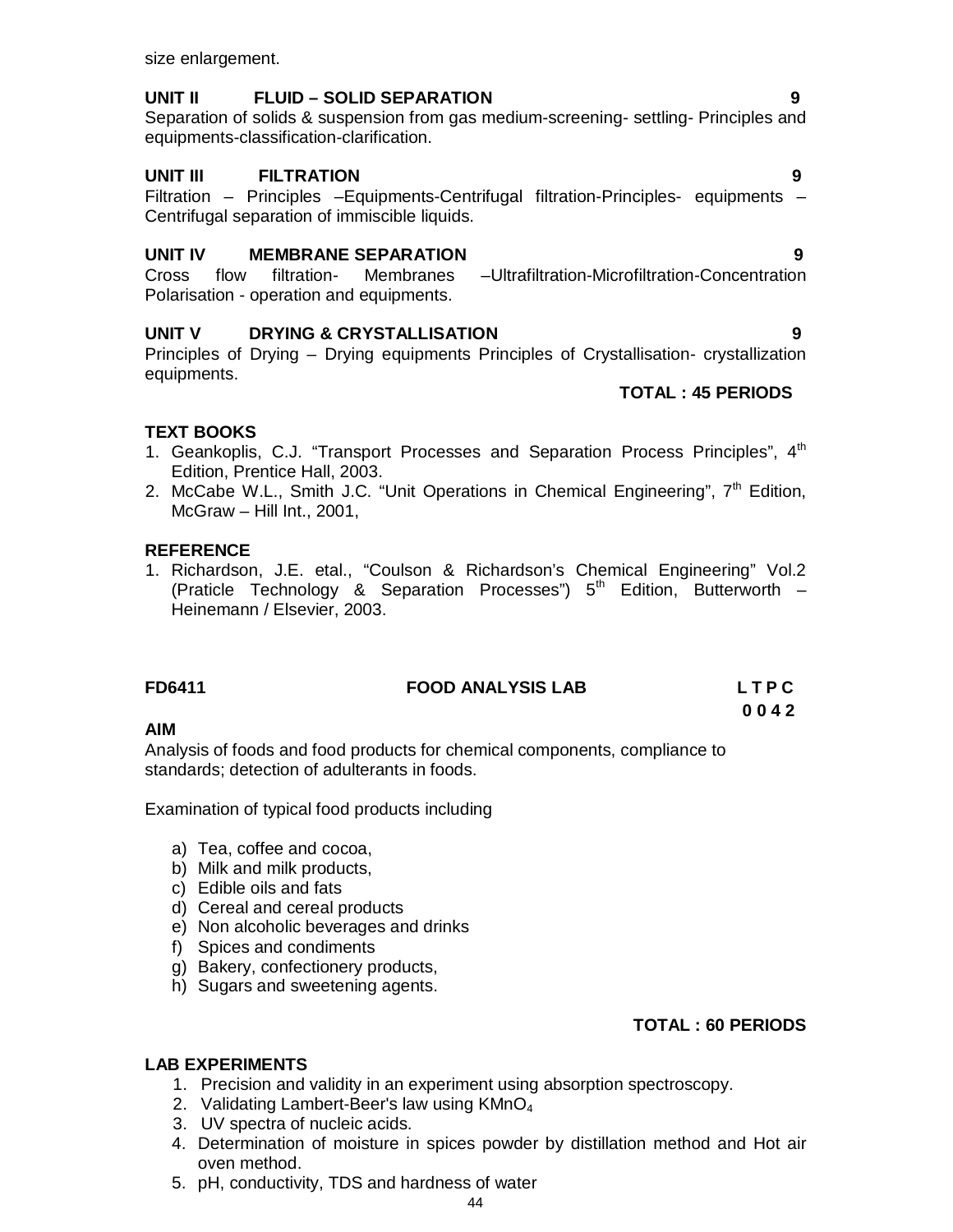- 6. Determination of Peroxide Value, Acid value and free fatty acid in edible oils.
- 7. Isolation and identification of synthetic food colors in sweets, confectionery, beverages by Chromatography and Spectrophotometry..
- 8. Determination of total fat in liquid milk.
- 9. Determination of soluble and insoluble fibre in foods.
- 10.Determination of protein content in ice cream
- 11.Detection of adulterants in edible oil and ghee.
- 12.Detection of oil soluble color in spices powder by TLC.
- 13. Chromatography analysis using column chromatography.

#### **TEXTBOOKS**

- 1. Skoog, D.A. etal. "Principles of Instrumental Analysis",  $5<sup>th</sup>$  Edition, Thomson / Brooks – Cole,1998.
- 2. Braun, R.D. "Introduction to Instrumental Analysis", Pharma Book Syndicate, 1987.
- 3. Willard, H.H. etal. "Instrumental Methods of Analysis",  $7<sup>th</sup>$  Edition, CBS, 1986.
- 4. Ewing, G.W. "Instrumental Methods of Chemical Analysis", 5<sup>th</sup> Edition, McGraw-Hill, 1985.

### **FD6412 CHEMICAL ENGINEERING LAB L T P C**

(Common for IBT, Food and Pharmaceutical Technology) **0 0 4 2**

- 1. Flow measurement a) Arifice meter b) Venturimeter, c) Rotameter
- 2. Pressure drop flow in pipes
- 3. Pressure drop in flow through packed column
- 4. Pressure drop in flow through fluidized beds
- 5. Charcteristics of centrifuge pump
- 6. Flate and frame filter press
- 7. Filteration in leaf filter
- 8. Heat transfer characteristics in heat exchanger
- 9. Simple and steam distillation
- 10. HETP in packed distillation
- 11. Ternary equilibrium in liquid-liquid extraction
- 12. Adsorption isotherm
- 13. Drying characteristics in a pan dryer

#### **TOTAL : 60 PERIODS**

#### **TEXT BOOKS**

- 1. McCabe, W.L., J.C. Smith and P.Harriot "Unit Operations of Chemical Engineering", 6<sup>th</sup> Edition, Mc Graw Hill, 2001.
- 2. Geankoplis, C.J. "Transport Processes and Separation process Principles", 4<sup>th</sup> Edition, PHI, 2006.

#### **FD6501 MILLING TECHNOLOGY FOR FOOD MATERIALS L T P C**

**3 0 0 3**

#### **UNIT I GRAIN PROPERTIES 9**

Importance of grains and cereals - definitions, Grain structure, Physicochemicalproperties of grains and its nutritional value. Storage of cereal grains in relation to maintaining grain quality – types of storage structures.

45

#### **UNIT II MILLING OF RICE 9**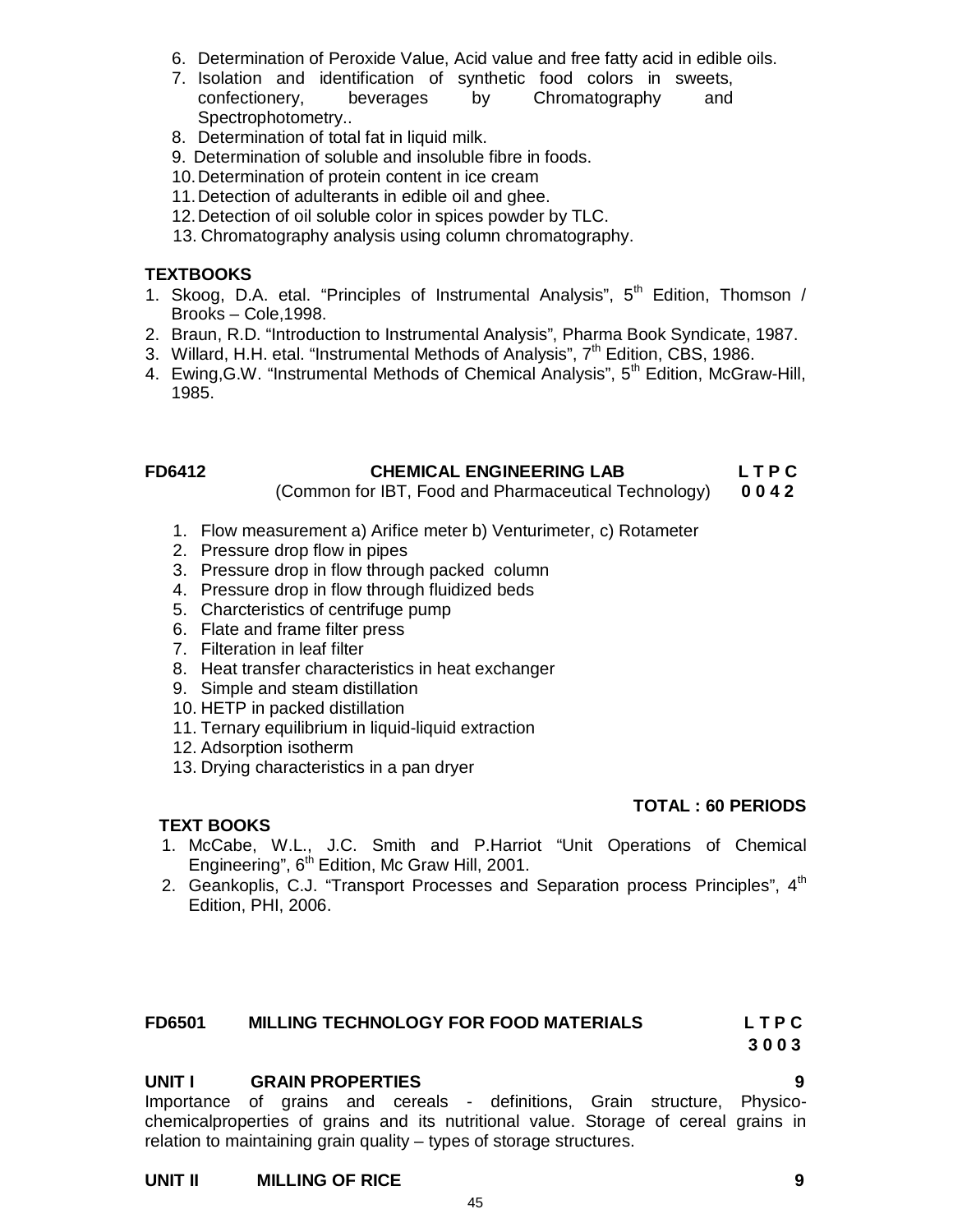Physio –chemical changes during Parboiling and effects of qualities of rice.Methods of Parboiling, Milling, Shellers, Paddy Separator, Whitener, Polisher, Grader, and modern rice mill.Byproducts from rice milling and waste utilization.

Rice milling flow sheet.Explanation of steps in milling operations - Cleaning,Parboiling-

# **UNIT III MILLING PROCESS OF WHEAT 9**

Wheat milling flow sheet. Explanation of steps in milling, Cleaning Principles of Parboiling of wheat- Methods of Parboiling, Sifters, De-stoners, Roller milling - Break rolls, and reduction rolls, Sifting and purifying, plan sifters. Bran separation.Efficiency of milling process.By products from wheat milling and waste utilization.

**Milling of Corn:** Corn–types. Dry and wet milling of corn–flow sheet and explanation, Byproducts from corn milling, corn starch, corn syrup, corn flakes. Waste utilization.

# **UNIT IV MILLING OF PULSES 9**

Importance of legumes. Milling and processing of Legumes- Methods of milling ofpulses. Processing methods- dehulling losses and effect of dehulling on nutritive value. Grading methods, Cooking quality.

# **UNIT V MILLING OF OIL SEEDS 9**

Oil seed processing- natural sources of oil. Physio-chemical properties,mechanical extraction - Oil processing machinery, solvent extraction, factors influencing extraction, types of solvents. Refining of oil, hydrogenation, winterization, changes during storage. Oil seed flour concentrates and isolate.

# **TOTAL : 45 PERIODS**

# **TEXT BOOKS**

- 1. Chakraverty, A. Post Harvest Technology of Cereals, Pulses and Oil Seeds $\Box$ , Third Edition,
- 2. Oxford & IBH publishing & Co., New Delhi, 2000. Sahay, K.M. and Singh. K.K. ―Unit operations of Agricultural Processing, Vikas Publishing House, New Delhi, 1996.

# **REFERENCES**

- 1. Kulp K and Pont J G, —Handbook of Cereal Science and Technology<sup>[1]</sup>, Second Edition, Chips Ltd. USA, 2000.
- 2. Khader, Vijaya and Vimala, V., —Grain Quality and Processing $\Box$ , Agrotech Publishing, Udaipur, 2007.
- 3. Harry Lawson. Food Oils and Fats, Technology, Utilization and Nutrition□, CBS Publishers and Distributors, New Delhi, 1997.

# **BT6604 CHEMICAL REACTION ENGINEERING L T P C**

# **OBJECTIVES:**

- To impart the knowledge of reaction rate theories and reaction mechanisms to derive expressions for rate equations mass and energy balances.
- To provide a core foundation for the analysis and design of chemical reactors.

#### **UNIT I SCOPE OF CHEMICAL KINETICS & CHEMICAL REACTION ENGINEERING 12**

 **4 0 0 4**

Broad outline of chemical reactors; rate equations; concentration and temperature dependence; development of rate equations for different homogeneous reactions. Industrial scale reactors.

# **UNIT II** IDEAL REACTORS 12

Isothermal batch, flow, semi-batch reactors; performance equations for single reactors; multiple reactor systems; multiple reactions.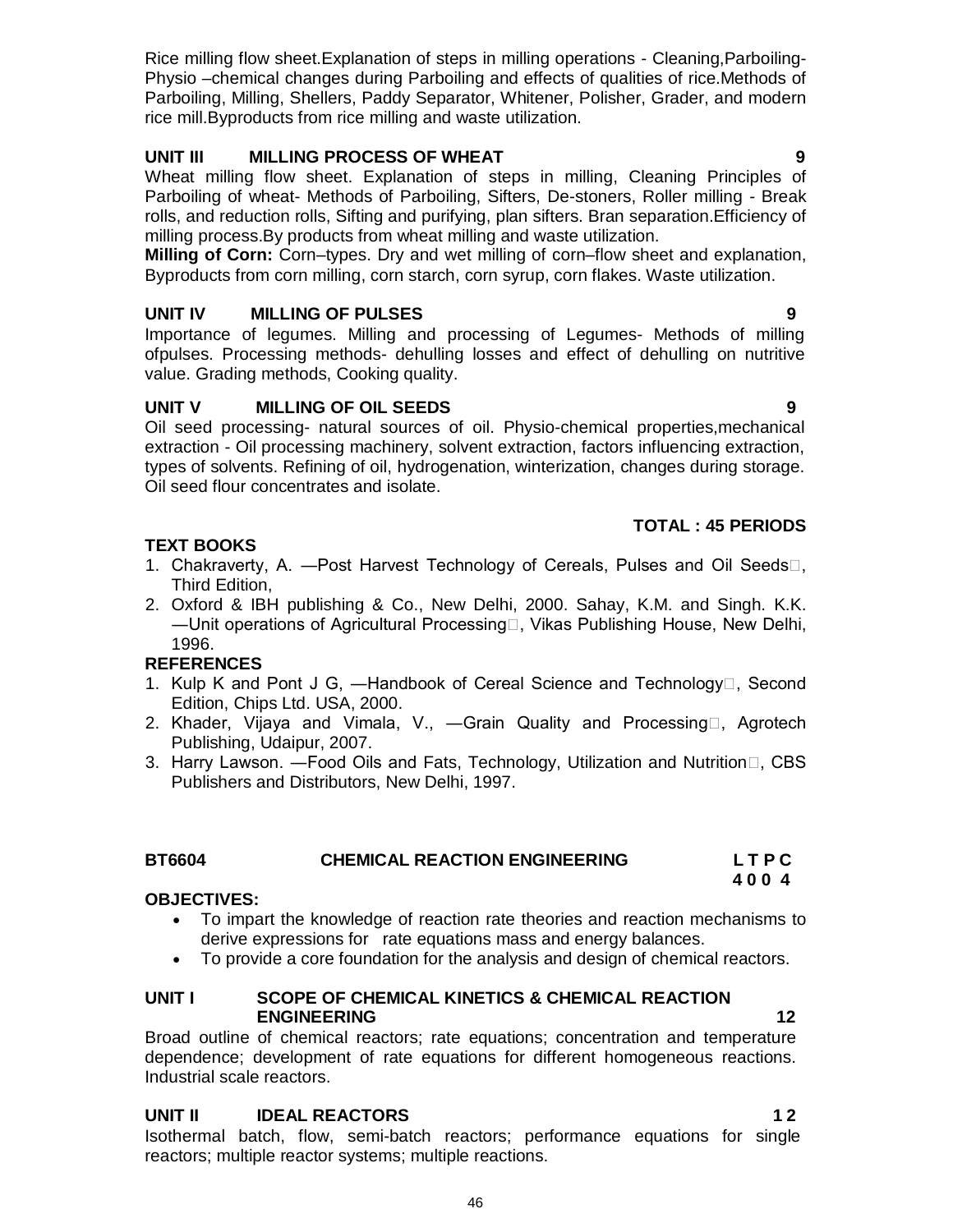Micro organisms and their growth phases; response of micro organisms; Inactivation mechanism during Chilling and freezing; Rapid freezing and slow thawing;Categories (groups) of Organisms in respect of their ability to survivor under Cold / Chilling environment; Cold show proteins and cold shock response. Thawing techniques, microbial quality of thawed foods.

#### **UNIT III PRINCIPLES AND METHODS OF REFRIGERATION 9**

Concepts of systems and surrounding; meaning of refrigeration; Types of refrigeration; vapour compression-the refrigerating cycle, capacity, COPetc; Power consumption , efficiency factors; Refrigeration cycle as a series of thermodynamics processes

#### **UNIT III IDEAL FLOW AND NON IDEAL FLOW 12**

RTD in non-ideal flow; non-ideal flow models; reactor performance with non-ideal flow.

#### **UNIT IV GAS-SOLID, GAS-LIQUID REACTIONS 12**

Resistances and rate equations; heterogeneous catalysis; reactions steps; resistances and rate equations.

#### **UNIT V FIXED BED AND FLUID BED REACTORS 12**

G/L reactions on solid catalysis; trickle bed, slurry reactors; three phasefluidized beds; reactors for fluid-fluid reactions; tank reactors.

## **TOTAL : 60 PERIODS**

Upon completion of this course, the student would be able

- To design and conduct an experimental investigation in order to determine rate equations.
- To demonstrate an ability to solve material and energy balances in order to analyze the performance of a reactor.
- To demonstrate an experimental data using standard statistical methods to establish quantitative results.
- To design a reactor for bio based products to achieve production and yield specifications.

#### **TEXT BOOKS:**

**OUTCOMES:**

- 1. Levenspiel O. Chemical Reaction Engineering. 3rd Edition. John Wiley.1999.
- 2. Fogler H.S. Elements Of Chemical Reaction Engineering. Prentice Hall India.2002

#### **REFERENCE:**

1. Missen R.W., Mims C.A., Saville B.A. Introduction To Chemical Reaction Engineering and Kinetics. John Wiley.1999

#### **FD6502 REFRIGERATION AND COLD CHAIN L T P C 3 0 0 3**

#### **UNIT I MEANING AND IMPORTANCE OF COLD CHAIN, CHART 9**

What is cold chain? Need for the chain for chilled / frozen food item, various links of the chain; importance of shelf- life; just – in-time delivereies; Temperature limits;-in various countries- Europe, US, Australia etc; Chilling and freezing;- Chilling injury, cook-chilling systems; cold –shortening; PPP and TTT concepts; Temperature monitoring; -Critical temperatures; Temperature –time indicators(TTI); Time –temperature –correlation-the kinetic approach, effective temperature; Transportation regulations; Role of packaging in cold chain

– MAS, MAP, CAS, CAP etc; Thaw indicators.

# **UNIT II MICRO ORGANISMS AND THE COLD CHAIN 9**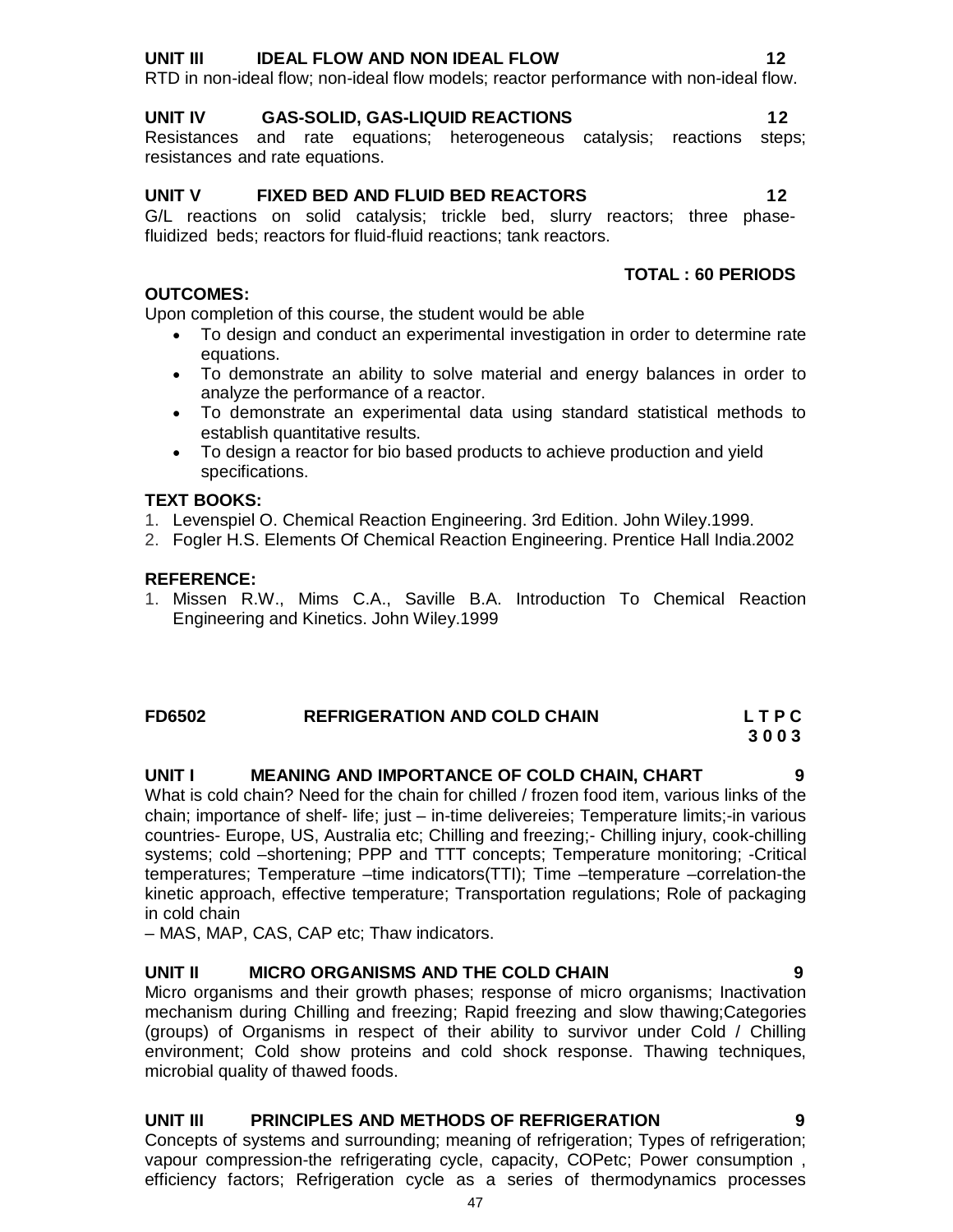refrigeration cycle; COP, capacity – in vapour absorption refrigeration; comparative study between the above types of refrigeration; Types of regrigeratants -their advantages / disadvantages; Refrigeration load demands and their calculation; closed cycle air refrigeration (CCAR); Cryogenic refrigeration; Freezing time – their prediction models, etc. Types freezer; - Blast freezer, Cryogenic tunnel freezer, spiral freezer, fluidized – bed freezer, Tumbling & rotary tunnel freezer, etc; Choosing the right freezer.

## **UNIT IV SHELF – LIFE OF FOOD PRODUCTS 9**

Defining overall Shelf-life, remaining shelf life in the context of Chilled & Frozen foods; - Deterioration modes of food items; Models of quality deteriroration- Kinetic model; shelf-life model; Q10/q10 model; TTT model for the remaining shelf – life; General procedure for shelf –life testing – the 11 steps procedure.

Storage of frozen foods; - Basic design requirements of storage to uphold the shelf –life – size , insulation, entry –exit position, palletization, proper aisk-space for aircirculation, automatic door –closing, proper lighting, temperature monitoring and recording facility; stacking systems, emergency exits, material handling devices like fork-lifts, pallet trucks, etc floor heaters, vapour barriers, etc.

# **UNIT V HAZARD ANALYSIS CRITICAL CONTROL POINTS (HACCP) 9**

Definition; Purpose; origins of HACCP; Developing the HACCP plan; Preliminary stepsthe five –step process-HACCP team assembly, Defining the product and its usage; Constructing the flow diagrams; On-Site confirmation of flow diagram, etc. The 7-point HACCP system: - conducting a hazard analysis; Identifying CCPs; Establishing limits for each CCp; Estabilishing monitoring procedure for critical limits; Corrective actions to be eatablished; Procedures-setting for verification; Establish documentation and record maintaining.

Top-Management Commitment & involvement; Tranining of personnel; Implementation and integrating HACCP system with ISO, TQM, etc.

# **TOTAL : 45 PERIODS**

# **TEXT BOOKS**

1. Anand, M.L. " Refrigeration& Air-Conditioning".Asian Books Pvt., Ltd., 2002.

2. Sun, Da-Wen. " Advances in Food Refrigeration". Leatherhead Publishing, 2001.

3. Kennedy, Christopher J. "Managing Frozen Foods". CRC / Woodhead Publishing, 2000. 2.James, S.J. and C. James. " Meat Refrigeration". CRC / Woodhead Publishing, 2002.

5. Stringer, Mike and C. Dennis. "Chilled Foods: A Comprehensive Guide". 2<sup>nd</sup> Edition, CRC / Woodhead Publishing, 2002.

#### **REFERENCES**

- 1. Evans, Judith. "Frozen Food Science and Technology". Wiley-Blackwell , 2008.
- 2. Hui, Y.H. etal., " Handbook of Frozen Foods". Marcel Dekker, 2004.

# **FD6503 FOOD ADDITIVES L T P C**

**3 0 0 3**

#### **AIM**

To expose the students to the use of different chemical additives in foods during food processing and preservation.

#### **OBJECTIVES**

- To understand the principles of chemical preservation of foods.
- To understand the role of different food additives in the processing of different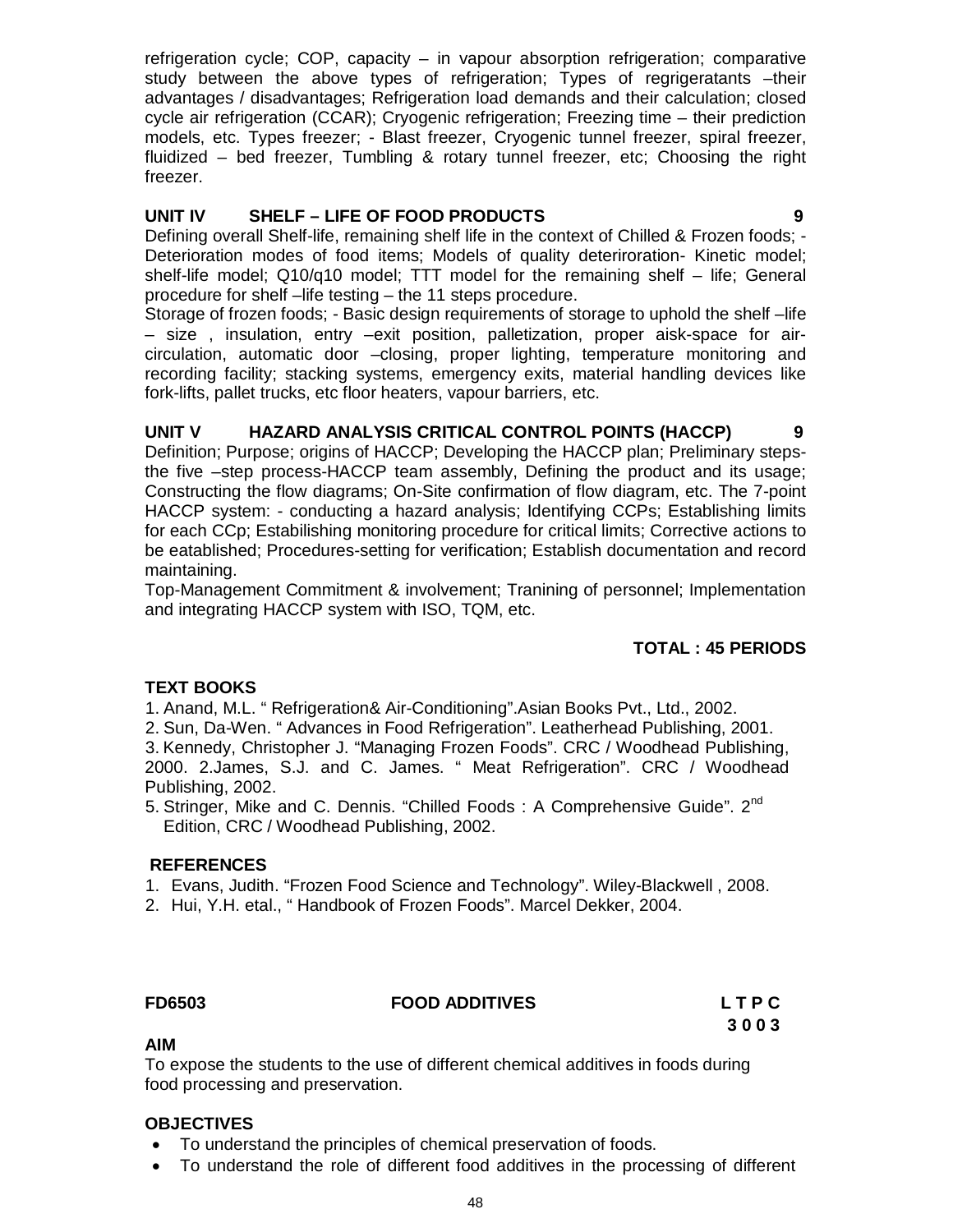foods and their specific functions in improving the shelf life, quality, texture and other physical and sensory characteristics of foods.

 To know the regulations and the monitoring agencies involved in controlling the safer use of additives in foods

# **UNIT I FOOD ADDITIVES 9**

Definition; their function in food processing and preservation. Preservatives – definition; natural preservatives; chemical preservatives; acidulants and low pH – organic acids and esters; sulphur dioxide and its salts; nitrites; antibiotics; surface preservation. Permitted preservatives in foods – Antioxidants; natural and chemical antioxidants; mechanism of antioxidant function; primary and secondary antioxidants; sequestrants; selection and application of antioxidants in foods; evaluation of antioxidant effectiveness – permitted antioxidants in foods.

# **UNIT II FOOD COLORS 9**

Natural and synthetic colors; fake colors; inorganic pigments; application of colors in food industry; restriction on the use of colors in foods.Flavoring agents – concept of flavors in foods; natural flavors; nature identical flavors; artificial flavoring substances; restrictions on the use of flavoring agents in foods.

# **UNIT III EMULSIFIERS AND STABILIZERS 9**

Definition; properties; HLB value; function of emulsifiers and stabilizers in foods; permitted emulsifiers and stabilizers used in foods; polyols – physical and chemical properties of polyols, application in food industry, permitted polyols in foods.

# **UNIT IV SWEETENERS 9**

Natural and chemical sweeteners; nutritive and non-nutritive sweeteners; chemical structure & sweetness; saccharine, acesulfame K, aspartame, sucrolose; restriction on the use of sweeteners in foods; Food acids – their function and application in foods; permitted food acids; nutritive additives; enrichment of foods.

# **UNIT V FOOD SAFETY 9**

Food – Safety in the use of food additives in foods; regulations and monitoring agencies; toxicological evaluation of additives; interaction of additives with food ingredients.

# **TOTAL : 45 PERIODS**

# **TEXT BOOK**

1. Mahindru, S.N. "Food Additives: Characteristics, Detection and Estimation". Tata McGraw-Hill, 2000.

# **REFERENCES**

- 1. Brennen, Alfred Larry. "Food Additives". 2<sup>nd</sup> Edition, CRC Press,
- 2. Clydesdale, Fergus M. "Food Additives- Toxicology Regulation and Properties". CRC Press,
- 3. Emerton, Victoria, "Food Colours". Blackwell Publishing, 2008.
- 4. Wilson, Rachel. "Sweeteners" Blackwell Publising, 2007.
- 5. Hutchings, John B. "Food Color and Appearance". Aspen Publication,1999.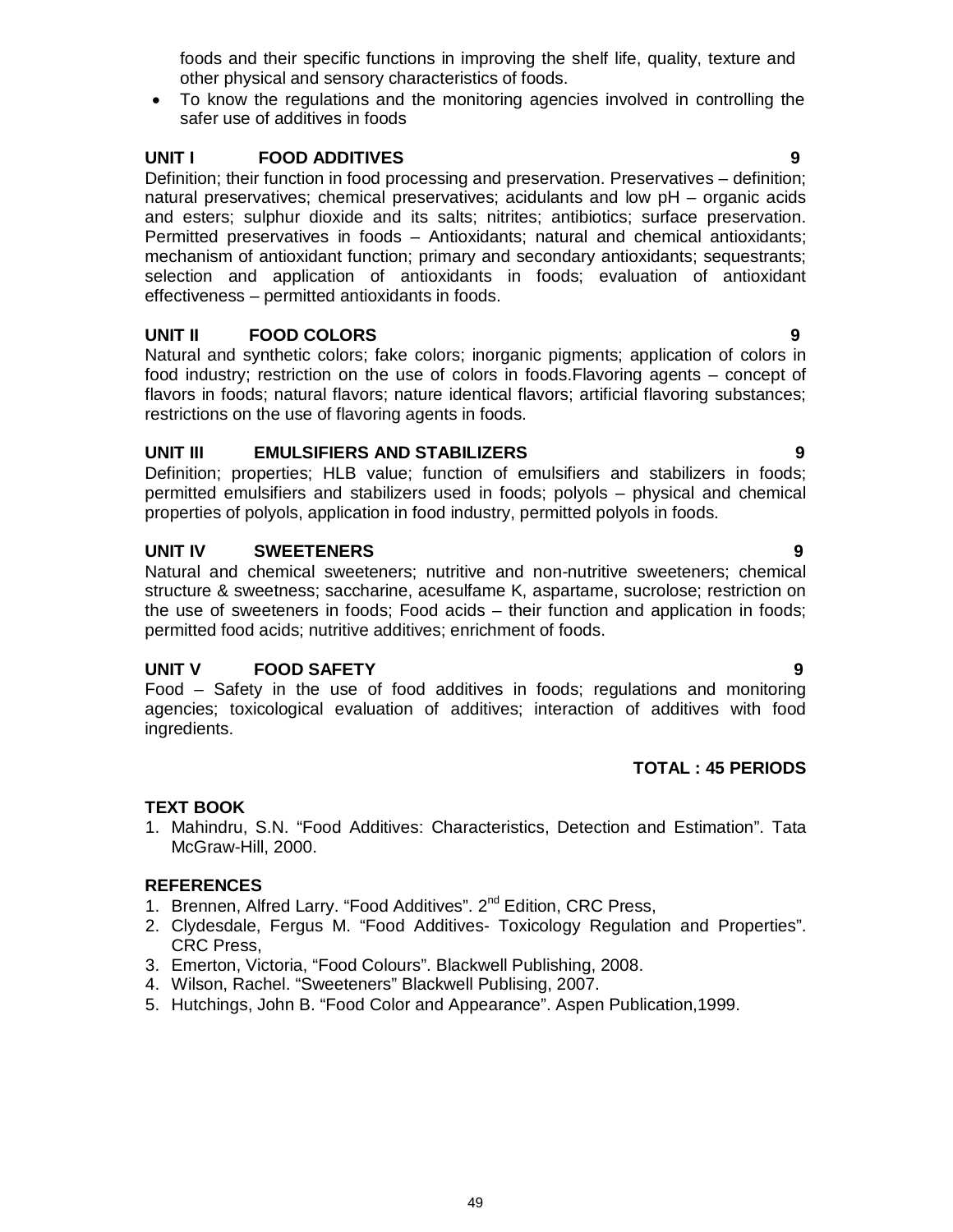#### **FD6504 FOOD PROCESSING AND PRESERVATION L T P C**

# **3 0 0 3**

### **AIM**

To expose the students to the principles and different methods of food processing and preservation.

#### **OBJECTIVES**

- To understand the principles of food processing and preservation.
- To understand the role of different methods the processing of different foods and their impact on the shelf life, quality, and other physical and sensory characteristics of foods.
- To familiarize with the recent methods of minimal processing of foods To understand the materials and types of packaging for foods

## **UNIT I PRINCIPLES OF MASS AND ENERGY BALANCE 9**

Transport phenomena with respect to foods; Factors affecting heat and mass transfer; Study of heat transfer and its application in the design of thermal processes and freezing. Thermal processing; calculation of process time temperature-schedules.

# **UNIT II CANNING OF FOOD PRODUCTS 9**

Newer methods of thermal processing; batch and continuous; application of infra-red microwaves; ohmic heating; control of water activity; preservation by concentration and dehydration; osmotic methods.

## **UNIT III DRYING PROCESS FOR TYPICAL FOODS 9**

Rate of drying for food products; design parameters of different type of dryers; properties of air-water mixtures. Psychrometric chart, freezing and cold storage.freeze concentration, dehydro-freezing, freeze drying, IQF; calculation of refrigeration load, design of freezers and cold storages.

#### **UNIT IV NON-THERMAL METHODS 9**

(SUPER CRITICAL)Chemical preservatives, preservation by ionizing radiations, ultrasonics, high pressure, fermentation, curing, pickling, smoking, membrane technology. Hurdle technology,

#### **UNIT V FOOD PACKAGING 9**

Basic packaging materials, types of packaging, packaging design, packaging for different types of foods, retort pouch packing, costs of packaging and recycling of materials.

# **TOTAL : 45 PERIODS**

# **TEXT BOOKS**

- 1. Sivasankar, B. "Food Processing and Preservation". Prentice Hall of India, 2002.
- 2. Desrosier, N.W. and Desrosier, J.N. "The Technology of Food Preservation", 4<sup>th</sup> Edition, CBS, 1987.
- 3. Khetarpaul, Neelam. "Food Processing and Preservation." Daya Publications, 2005
- 4. Singh, M.K. "Food Preservation" Discovery Publishing, 2007.
- 5. Fellows, P.J. "Food Processing Technology : Principles and Practice". 2<sup>nd</sup> Edition, CRC Wood Head Publishing, 2000.
- 6. Gopala Rao, Chandra. "Essentials of Food Process Engineering". B.S. Publications, 2006.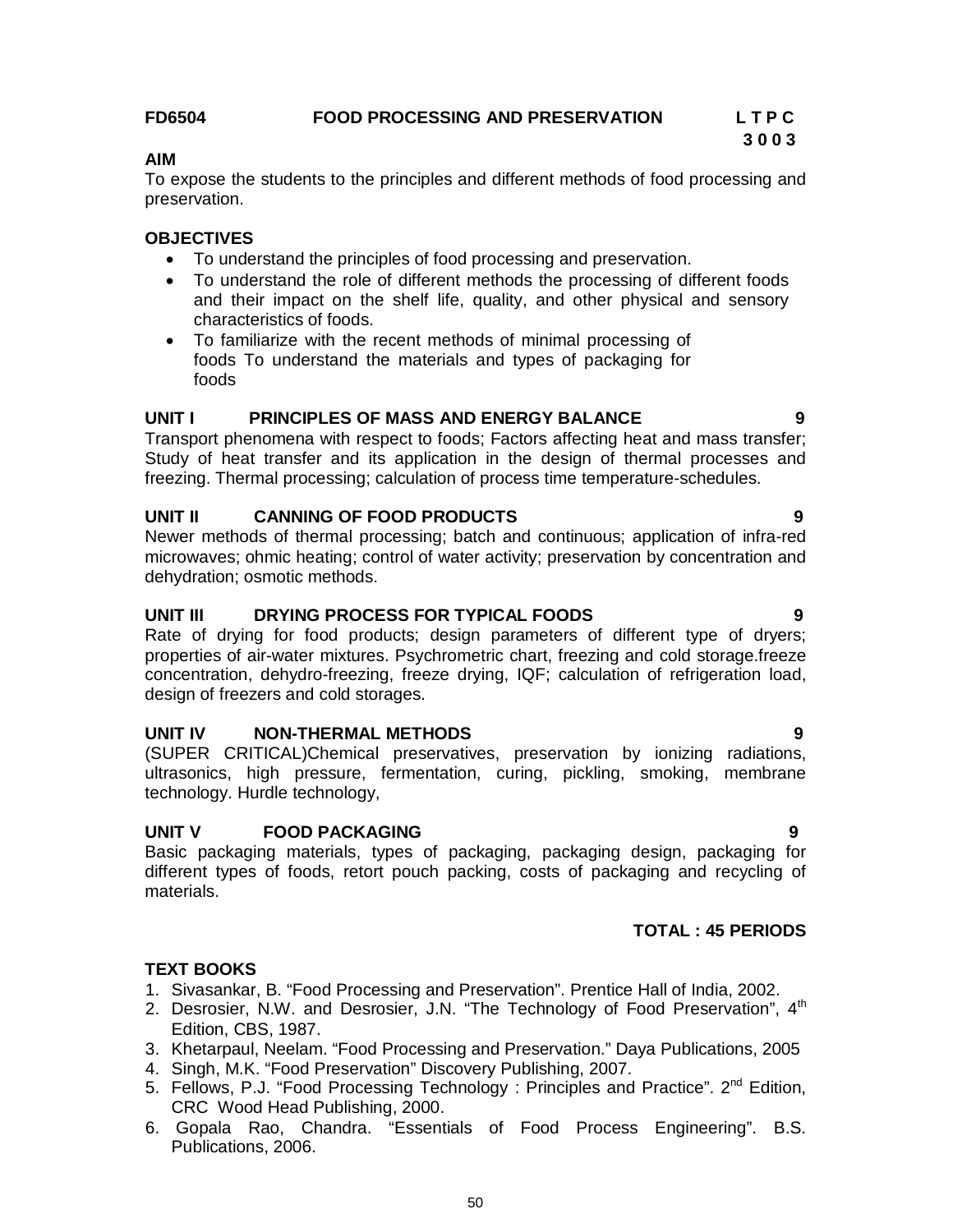#### **REFERENCES**

- 1. Rahman, M. Shafiur. "Handbook of Food Preservation". Marcel & Dekker, 2006.
- 2. Zeuthen, Peter and Bogh-Sarensen, Leif. "Food Preservation Techniques". CRC / Wood Head Publishing, 2003.
- 3. Ranganna, S. "Handbook of Canning and Aseptic Packaging". Tata McGraw-Hill, 2000.

# **FD6511 FOOD PROCESSING AND PRESERVATION LAB L T P C**

#### **0 0 4 2 OBJECTIVES**

To develop skills related to

- Preservation of foods
- Use of various techniques and additives for food processing and Preservation

## **EXPERIMENTS**

- 1. Refrigeration and Freezing of vegetables and fruits
- 2. Drying of vegetables and fruits with and without additives Drying rate studies including, constant rate and falling rate periods and the effects of various factors on them.
- 3. Osmotic drying of foods with salt and sugar.
- 4. Canning & bottling of vegetable and fruit products
- 5. Filtration and concentration of fruit juices
- 6. Production of extruded products.
- 7. Spray drying of juices/milk
- 8. Pasteurization of milk<br>9. Retort processing of fo
- Retort processing of foods
- 10. Baking of cakes plain cakes, sponge cakes, cup cake quality characteristics; Effect of varying ingredients – emulsifiers, fat, sugar gums and processing conditions
- 11. Preparation of custard, puddings, mousse, flan, pie, tarts, doughnuts, biscuits
- 12. Baking of Bread role of ingredients & processing
- 13. Candies, toffees, fudges, pralines & brittles Sugar crystallization & inhibition of crystal formation & soft centered sweets
- 14. Chocolates role of ingredients and processing

#### **REFERENCES**

#### **TOTAL : 60 PERIODS**

- 1. Rahman, M.S. "Handbook of Food Preservation", Marcel Dekker, 1999.
- 2. Ranganna, S. "Handbook of Canning and Aseptic Packaging" Vol. I, II & III, Tata McGraw – Hill, New Delhi, 2000
- 3. Pandey, H. et al., "Experiments in Food Process Engineering". CBS Publishers, 2004.

#### **FD6512 FOOD PRODUCTION ANALYSIS LAB L T P C**

**0 0 4 2**

Analysis of food products for food additives, contaminants, nutrients and compliance to standards.

#### **LAB EXPERIMENTS**

- 1. Studying the expansion characteristics of snack foods on frying.
- 2. Rancidity test for fried foods to assess primary and secondary oxidative products.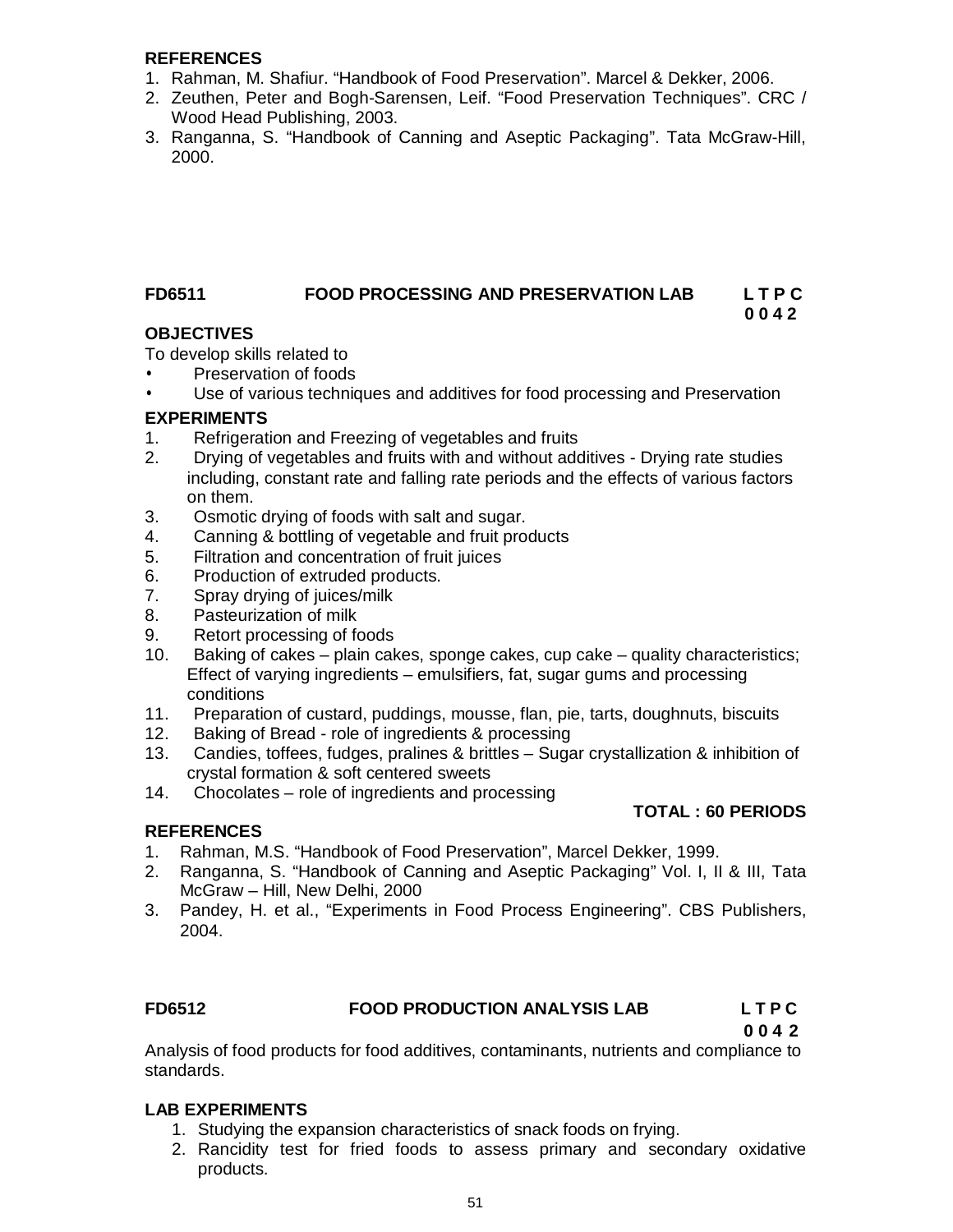- 3. Determination of Vitamin C in fruit juices.
- 4. Estimation of synthetic Food color in sweets, confectioneries and beverages.
- 5. Determination of Iron content in foods.
- 6. Determination of Iodine content in iodized salt.
- 7. Detection of Annatto color in table butter.
- 8. Determination of Lead in spices powder.
- 9. Detection of added MSG in foods.
- 10. Detection of sulphur-di-oxide in foods.
- 11. Detection of anti oxidant in foods.
- 12. Detection of certain emulsifiers and stabilizers in foods.

#### **TOTAL : 60 PERIODS**

#### **FD6601 BIOCHEMICAL ENGINEERING L T P C 3 0 0 3**

#### **UNIT I** INTRODUCTION TO ENZYMES 9

Classification of enzymes. Mechanisms of enzyme action; concept of active site and energetics of enzyme substrate complex formation; specificity of enzyme action; principles of catalysis – collision theory, transition state theory; role of entropy in catalysis.

#### **UNIT II KINETICS OF ENZYME ACTION 9**

Kinetics of single substrate reactions; estimation of Michelis – Menten parameters, multisubstrate reactions- mechanisms and kinetics; turnover number; types of inhibition & models –substrate, product. Allosteric regulation of enzymes, Monod changeux wyman model, ph and temperature effect on enzymes & deactivation kinetics.

#### **UNIT III ENZYME IMMOBILIZATION 6**

Physical and chemical techniques for enzyme immobilization – adsorption, matrix entrapment, encapsulation, cross-linking, covalent binding etc., - examples, advantages and disadvantages.

#### **UNIT IV OVERVIEW OF FERMENTATION PROCESSES 9**

Overview of fermentation industry, general requirements of fermentation processes, basic configuration of fermentor and ancillaries, main parameters to be monitored and controlled in fermentation processes.

#### **UNIT V RAW MATERIALS AND MEDIA DESIGN FOR FERMENTATION PROCESS 12**

Criteria for good medium, medium requirements for fermentation processes, carbon, nitrogen, minerals, vitamins and other complex nutrients, oxygen requirements, medium formulation of optimal growth and product formation, examples of simple and complex media, design of various commercial media for industrial fermentations – medium optimization methods

#### **TOTAL : 45 PERIODS**

#### **TEXT BOOKS**

- 1. Bailey, J.E. and Ollis, D.F. "Biochemical Engineering Fundamentals", 2nd Edition, McGraw-Hill, 1986.
- 2. Blanch, H.W. and D.S. Clark "Biochemical Engineering", Marcal Dekker, Inc., 1997.
- 3. Lee, James M. "Biochemical Engineering", Prentice Hall, 1992.

#### **REFERENCES**

- 1. Palmer, Trevor "Enzymes : Biochemistry, Biotechnology, Clinical Chemistry", Affiliated East-West Press Pvt. Ltd., 2004.
- 2. Stanbury, P.F., A. Whitaker and S.J. Hall "Principles of Fermentation Technology", 2<sup>nd</sup> Edition, Butterworth – Heinemann (an imprint of Elsevier), 1995.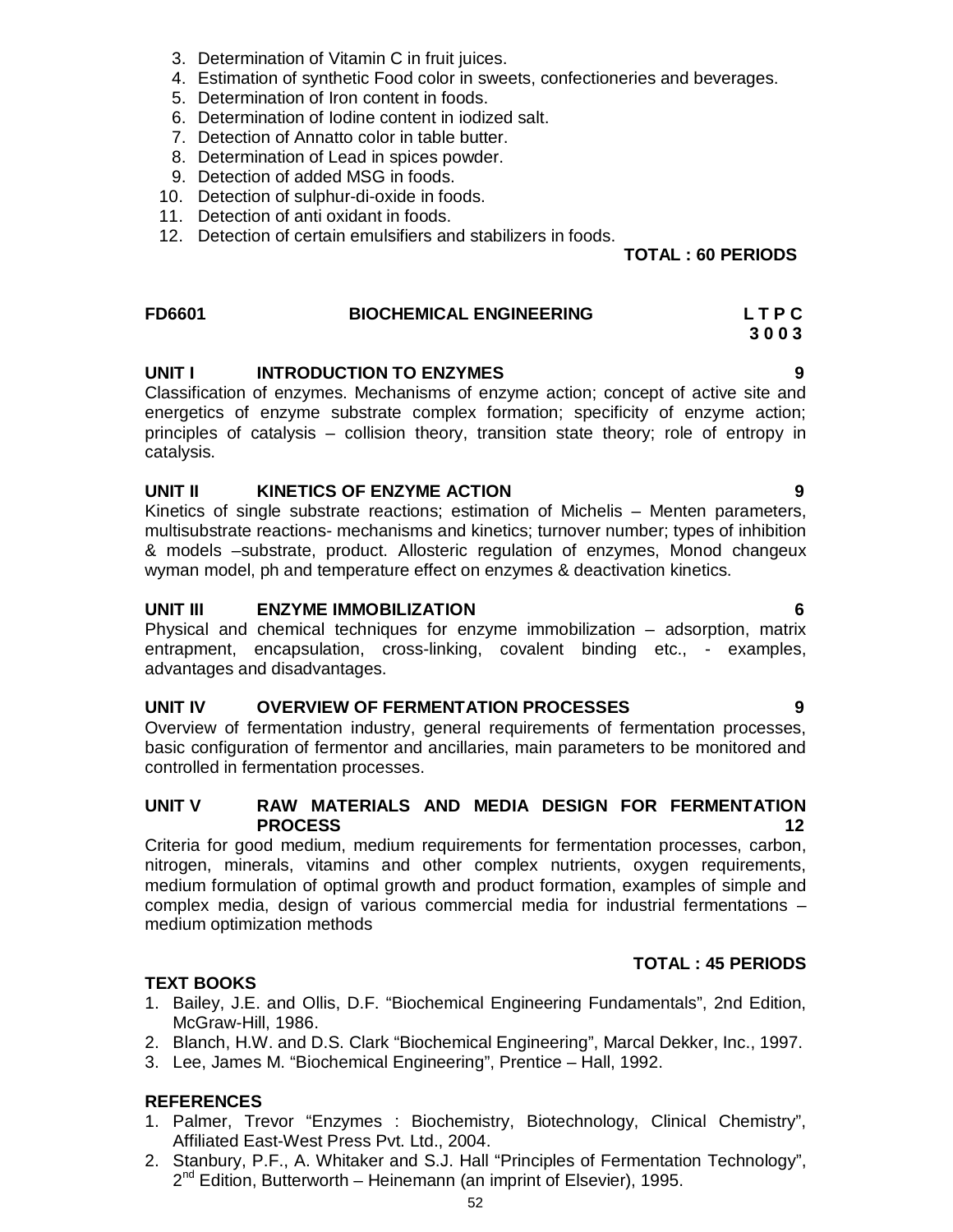- 3. Wiseman, Alan "Handbook of Enzyme Biotechnology", 3rd Edition, Ellis Harwood Publications, 1999.
- 4. 4.Hartmeier, Winfried "Immobilized Biocatalysts : An Introduction", Springer Verlag, 1986

#### **FD6602 BAKING AND CONFECTIONERY TECHNOLOGY L T P C 3 0 0 3**

# **UNIT I INTRODUCTION TO BAKING 9**

Classification of bakery products. Bakery ingredients and their functions-Essential ingredients: Flour, yeast and sour dough, water, salt- Other ingredients: Sugar, color, flavor, fat, milk, milk powder and bread improvers. Leaveners and yeast foods. Shortenings, emulsifiers and antioxidants.

## **UNIT II EQUIPMENTS 9**

Introduction to utensils and equipments used in bakery industry with their purpose.Bulk handling of ingredients- Dough mixing and mixers, Dividing, rounding, sheeting, and laminating- Fermentation enclosures and brew equipment - Ovens and Slicers. Rheology of dough-Farinograph, Amylograph, Alveograph, and Extensiograph.

## **UNIT III BREAD MAKING PROCESS 9**

The Chemistry of Dough Development. Bread making methods- Straightdough/bulk fermentation - Sponge and dough- Activated dough development- Chorley wood bread process- Dough retarding and freezing-emergency No time process. Advantages and disadvantages of various methods of bread-making. Characteristics of good bread**:** Internal characters; external characters. Bread defects/faults and remedies. Spoilage of bread-Causes, detection and prevention.

#### **UNIT IV BAKERY PRODUCTS 9**

Production of cakes and cookies/biscuits. Types of biscuit dough's –Developeddough, short dough's, semi-sweet, enzyme modified dough's and batters. Cake making: Ingredients and their function Structure builders. Tenderizers, moisteners and flavor enhancers. Production process for Wafers- type of flour, raising agents and maturing. Other miscellaneous products- puff pastry, chemically leavened. Problems of baking.

#### **UNIT V CONFECTIONERY PRODUCTS 9**

Definition, importance of sugar confectionery. General technical aspects ofindustrial sugar confectionery manufacture - compositional effects. Manufacture methods of high boiled sweets: - Ingredients -.prevention of recrystalization and stickiness Types of confectionery products- Caramel, Toffee and Fudge and other confections-: ingredients - Formulation - Processing method- Quality control- Aerated confectionery-Methods of aeration- Manufacturing process- Chemistry of Hydrocolloids, Hydrocolloid pretreatment Processes -product quality parameters, faults and corrective measures.Spoilage of confectionery products.

#### **TOTAL : 45 PERIODS**

# **TEXT BOOKS**

- 1. Matz, Samuel A., —Bakery Technology and Engineering , Third Edition, Chapman & Hall, London.
- 2. Cauvain, Stanley P, and Young, Linda S.,  $-$ Technology of Bread Making $\Box$ , Second Edition Aspen publication. Maryland, 1999

#### **REFERENCES**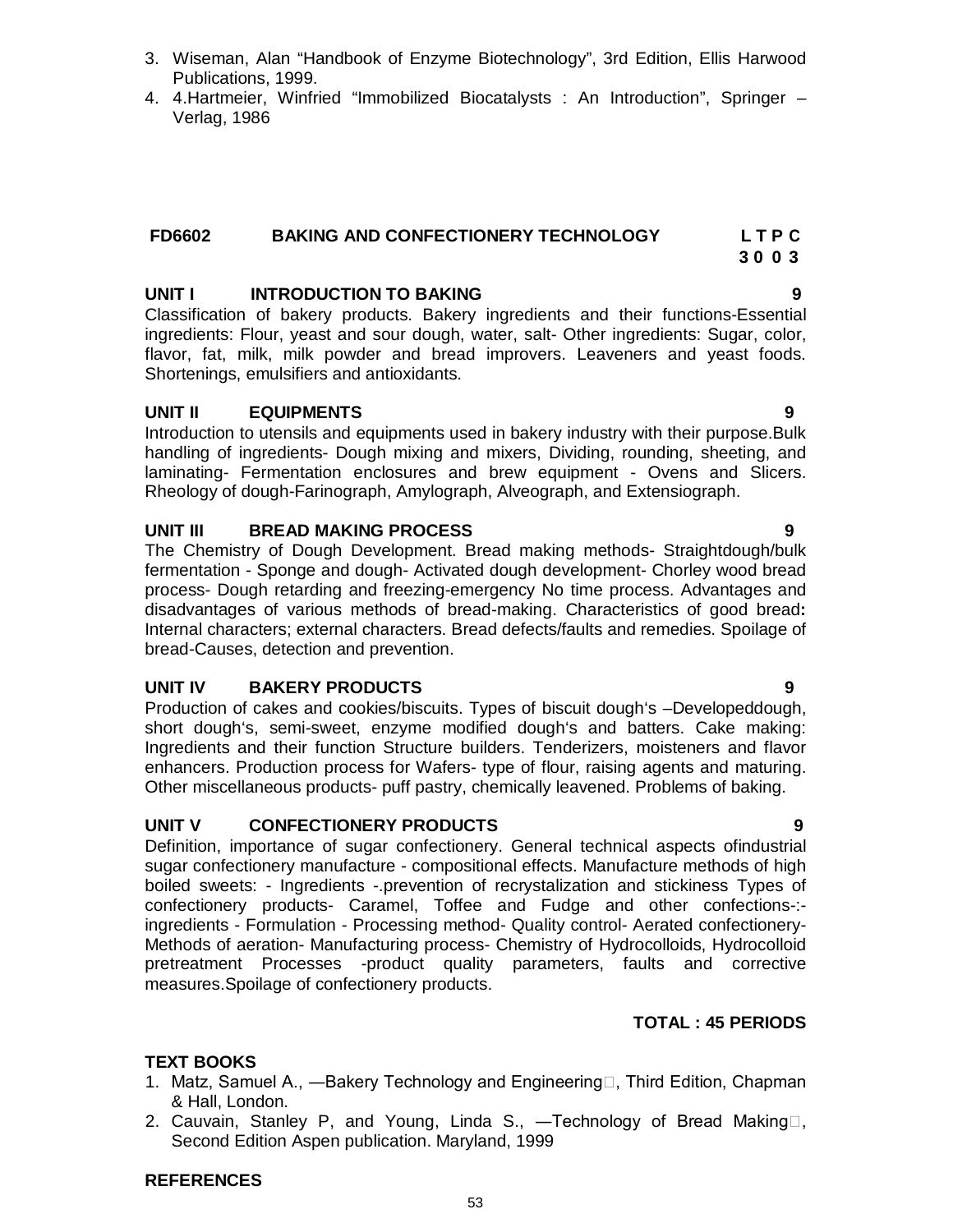1. Edwards W.P. — Science of bakery products $\Box$ , Published by The Royal Society of

2. Samuel A. Matz., -Equipment for Bakers<sup>[1]</sup>, Pan Tech International Publication.

## **GE6351 ENVIRONMENTAL SCIENCE AND ENGINEERING L T P C**

**3 0 0 3**

#### **AIM**

The aim of this course is to create awareness in every engineering graduate about the importance of environment, the effect of technology on the environment and ecological balance and make them sensitive to the environment problems in every professional Enœdeavour that they participates.

#### **OBJECTIVE**

Chemistry, UK,2007

1988.

At the end of this course the student is expected to understand what constitutes the environment, what are precious resources in the environment, how to conserve these resources, what is the role of a human being in maintaining a clean environment and useful environment for the future generations and how to maintain ecological balance and preserve bio-diversity.The role of government and non-government organization in environment managements.

#### **UNIT I ENVIRONMENT, ECOSYSTEMS AND BIODIVERSITY 14**

Definition, scope and importance of environment – need for public awareness - concept of an ecosystem – structure and function of an ecosystem – producers, consumers and decomposers – energy flow in the ecosystem – ecological succession – food chains, food webs and ecological pyramids – Introduction, types, characteristic features, structure and function of the (a) forest ecosystem (b) grassland ecosystem (c) desert ecosystem (d) aquatic ecosystems (ponds, streams, lakes, rivers, oceans, estuaries) – Introduction to biodiversity definition: genetic, species and ecosystem diversity – biogeographical classification of India – value of biodiversity: consumptive use, productive use, social, ethical, aesthetic and option values – Biodiversity at global, national and local levels – India as a mega-diversity nation – hot-spots of biodiversity – threats to biodiversity: habitat loss, poaching of wildlife, man-wildlife conflicts – endangered and endemic species of India – conservation of biodiversity: In-situ and exsitu conservation of biodiversity.

Field study of common plants, insects, birds

Field study of simple ecosystems – pond, river, hill slopes, etc.

#### **UNIT II ENVIRONMENTAL POLLUTION 8**

Definition – causes, effects and control measures of: (a) Air pollution (b) Water pollution (c) Soil pollution (d) Marine pollution (e) Noise pollution (f) Thermal pollution (g) Nuclear hazards – solid waste management: causes, effects and control measures of municipal solid wastes – role of an individual in prevention of pollution – pollution case studies – disaster management: floods, earthquake, cyclone and landslides. Field study of local polluted site – Urban / Rural / Industrial / Agricultural.

#### **UNIT III NATURAL RESOURCES 10**

Forest resources: Use and over-exploitation, deforestation, case studies- timber extraction, mining, dams and their effects on forests and tribal people – Water resources: Use and over-utilization of surface and ground water, floods, drought, conflicts over water, dams-benefits and problems – Mineral resources: Use and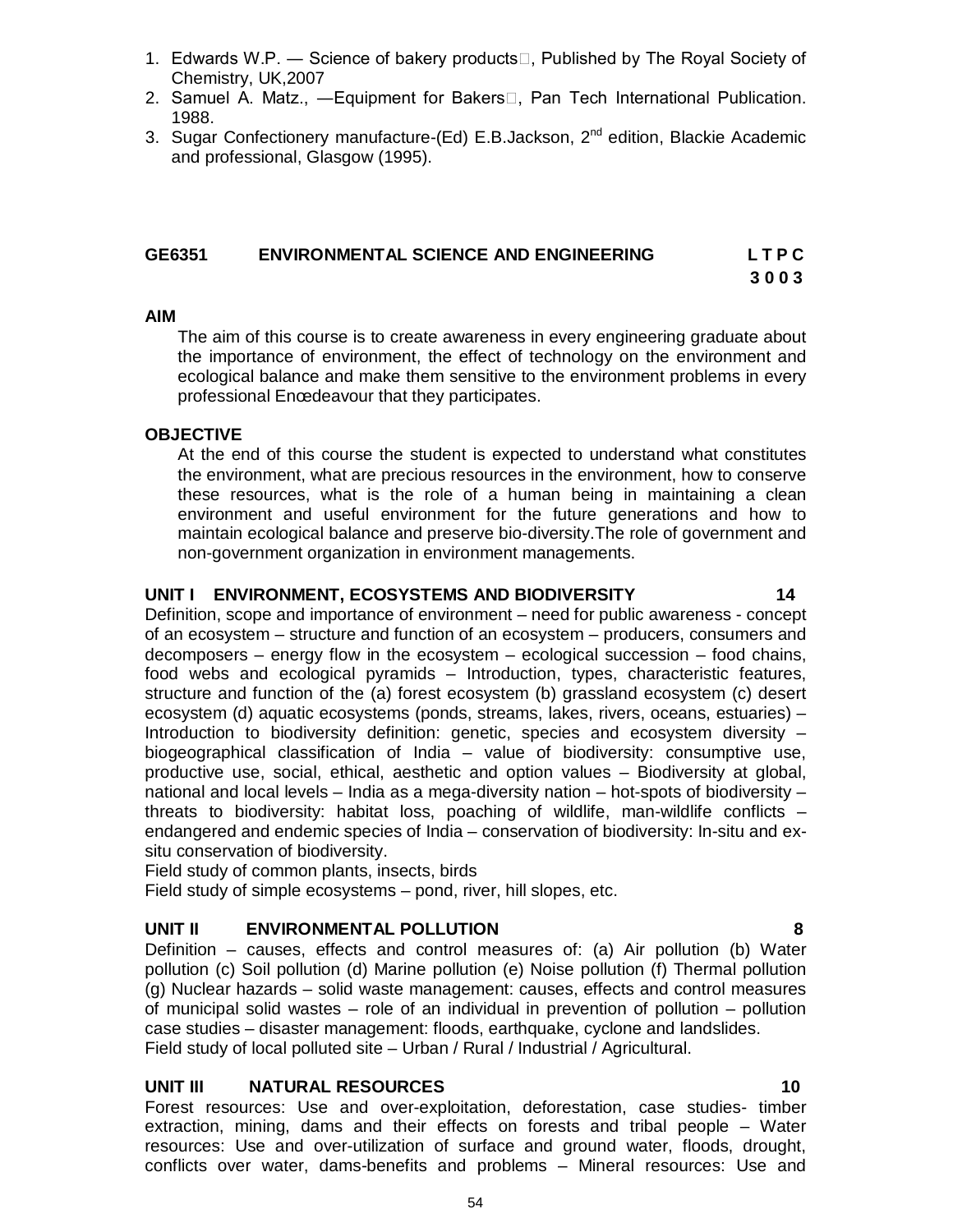exploitation, environmental effects of extracting and using mineral resources, case studies – Food resources: World food problems, changes caused by agriculture and overgrazing, effects of modern agriculture, fertilizer-pesticide problems, water logging, salinity, case studies – Energy resources: Growing energy needs, renewable and non renewable energy sources, use of alternate energy sources. case studies – Land resources: Land as a resource, land degradation, man induced landslides, soil erosion and desertification – role of an individual in conservation of natural resources – Equitable use of resources for sustainable lifestyles.

Field study of local area to document environmental assets – river / forest / grassland / hill / mountain.

#### **UNIT IV SOCIAL ISSUES AND THE ENVIRONMENT 7**

From unsustainable to sustainable development – urban problems related to energy – water conservation, rain water harvesting, watershed management – resettlement and rehabilitation of people; its problems and concerns, case studies – role of nongovernmental organization- environmental ethics: Issues and possible solutions – climate change, global warming, acid rain, ozone layer depletion, nuclear accidents and holocaust, case studies. – wasteland reclamation – consumerism and waste products – environment protection act – Air (Prevention and Control of Pollution) act – Water (Prevention and control of Pollution) act

– Wildlife protection act – Forest conservation act – enforcement machinery involved in environmental legislation- central and state pollution control boards- Public awareness.

#### **UNIT V HUMAN POPULATION AND THE ENVIRONMENT 6**

Population growth, variation among nations – population explosion – family welfare programme – environment and human health – human rights – value education – HIV / AIDS – women and child welfare – role of information technology in environment and human health – Case studies.

#### **TOTAL : 45 PERIODS**

#### **TEXT BOOKS:**

- 1. Gilbert M.Masters, 'Introduction to Environmental Engineering and Science', 2<sup>nd</sup> edition, Pearson Education (2004).
- 2. Benny Joseph, 'Environmental Science and Engineering', Tata McGraw-Hill,NewDelhi, (2006).

#### **REFERENCES BOOKS:**

- 1. R.K. Trivedi, 'Handbook of Environmental Laws, Rules, Guidelines, Compliances and Standards', Vol. I and II, Enviro Media.
- 2. Cunningham, W.P. Cooper, T.H. Gorhani, 'Environmental Encyclopedia', Jaico Publ., House, Mumbai, 2001.
- 3. Dharmendra S. Sengar, 'Environmental law', Prentice hall of India PVT LTD, New Delhi, 2007.
- 4. Rajagopalan, R, 'Environmental Studies-From Crisis to Cure', Oxford University Press (2005)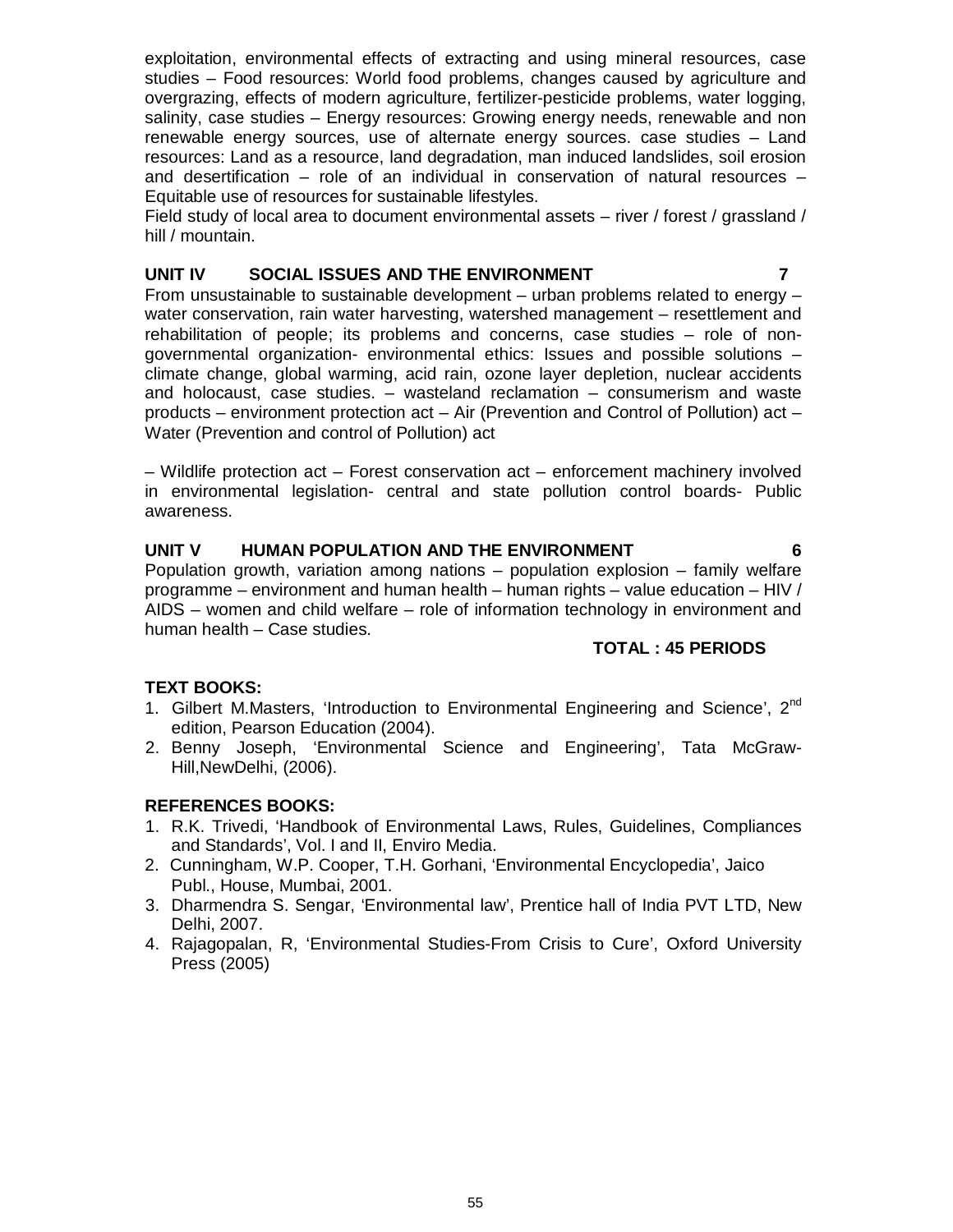# **3 0 0 3**

#### **AIM**

The course aims to develop the knowledge of students in the area of vegetable and fruit processing and technology. This course will enable students to appreciate the application of scientific principles in the processing of these materials.

# **OBJECTIVES**

On completion of the course the students are expected to

Be able to understand and identify the specific processing technologies used for vegetables and fruits and the various products derived from these materials.

Understand the application of scientific principles in the processing technologies specific to the materials.

Grasp the changes in the composition of foods with respect to the type of processing technology used.

# **UNIT I BASIC AGRICULTURAL ASPECTS OF VEGETABLES AND FRUITS 8**

Ability to identify all commercially important fruits and vegetables with their names in important Indian languages, important regions, season, basic aspects of cultivation, harvest ( Good Agricultural practices) permitted pesticides and stages of application, yield

## **UNIT II FRESH FRUITS AND VEGETABLES 8**

Climatic and non climatic fruits, ripening process, phytonutrients in fruits and vegetables; Handling, transportation , controlled atmosphere ripening process, grading, cleaning, pretreatments, modified atmosphere packaging, chilling.

# **UNIT III FREEZING & DEHYDRATION OF FRUITS AND VEGETABLES 12**

General pre processing, different freezing methods and equipments, problems associated with specific fruits and vegetables; Dehydration – General pre processing, different methods of drying including sun, tray, spray drying and low temperature, osmotic dehydration and other modern methods; Indian Food Regulation and Quality assurance.

# **UNIT IV CANNING, PUREES AND JUICES 12**

Canning- General pre processing, specific or salient points in fruits and vegetables like – Blanching, exhausting, processing conditions; Indian Food Regulation and Quality assurance Fruit Juice / pulp/ Nectar/Drinks, concentrates – General and specific processing, different packing including aseptic. Indian Food Regulation and Quality assurance Vegetable

General and specific processing, different packing including aseptic

Purees/paste Indian

Food Regulation and Quality assurance

# **UNIT V FRUIT AND VEGETABLE PRODUCTS 5**

Ready to eat vegetable products, Jams/Marmalades, Squashes/cordials, Ketchup/sauces, Chutneys, Fruit Bar, Soup powders, Candied Fruits, Natural colors, Fruit and Vegetable Fibres- General and specific processing, different packing including aseptic. Indian Food Regulation and Quality assurance

# **TOTAL : 45 PERIODS**

# **TEXT BOOKS**

- 1. Singh, R. Paul and D.R. Heldman. "Introduction to Food Engineering".  $4<sup>th</sup>$  Edition, Academic Press/ Elsevier, 2009.
- 2. Gopala Rao, Chandra. "Essentials of Food Process Engineering". B.S. Publications,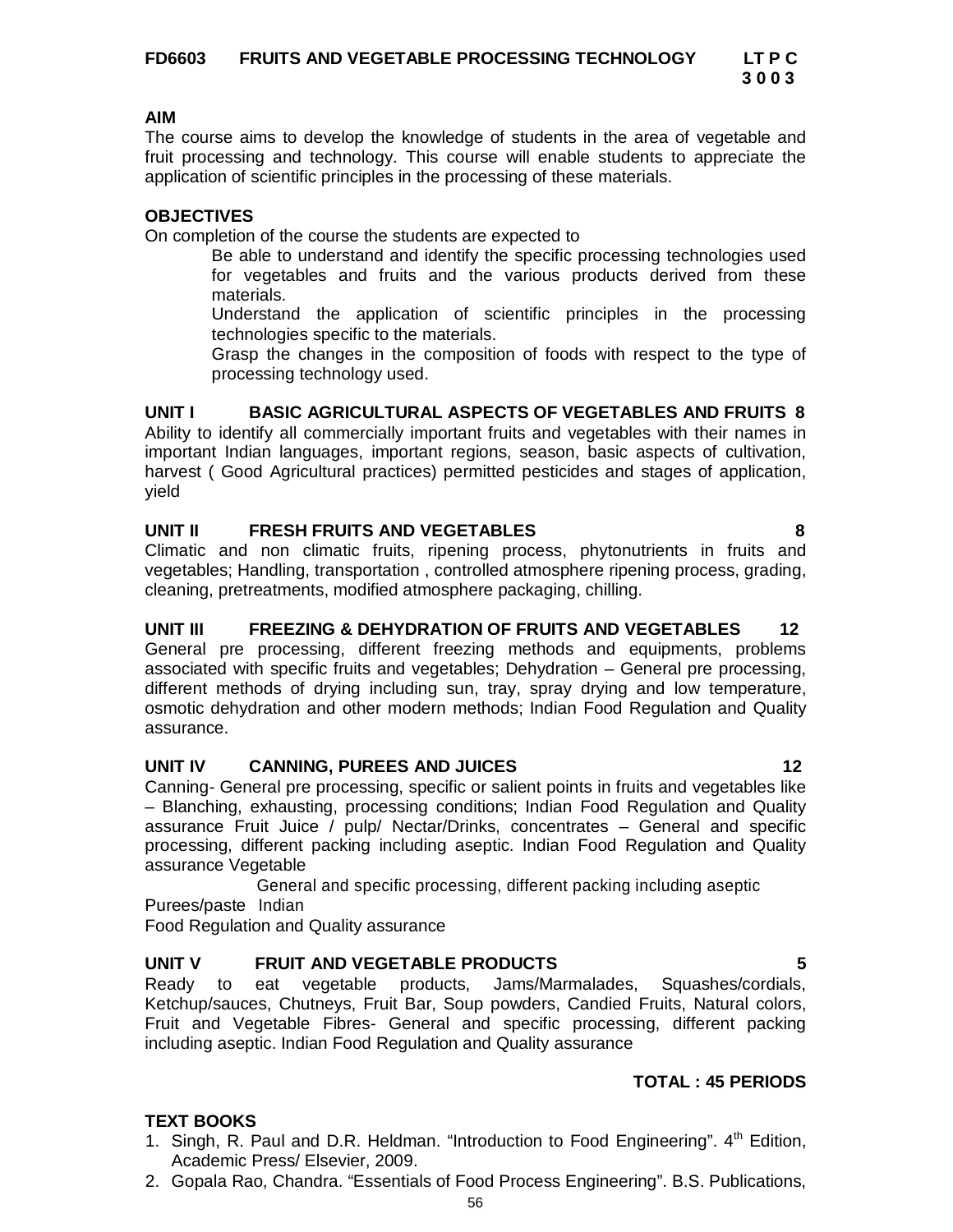2006.

- 3. Toledo, Romeo T. "Fundamentals of Food Process Engineering". 3<sup>rd</sup> Edition. Springer, 2007.
- 4. Smith, P.G. " Introduction to Food Process Engineering". Springer, 2004.
- 5. Berk, Zeki. "Food Process Engineering and Technology". Academic Press / Elsevier, 2009.

#### **GE6757 TOTAL QUALITY MANAGEMENT L T P C 3 0 0 3**

### **OBJECTIVE :**

To facilitate the understanding of Quality Management principles and process.

# **UNIT I INTRODUCTION 9**

Introduction - Need for quality - Evolution of quality - Definitions of quality - Dimensions of product and service quality - Basic concepts of TQM - TQM Framework - Contributions of Deming, Juran and Crosby - Barriers to TQM - Quality statements - Customer focus - Customer orientation, Customer satisfaction, Customer complaints, Customer retention - Costs of quality.

## **UNIT II TQM PRINCIPLES 9**

Leadership - Strategic quality planning, Quality Councils - Employee involvement - Motivation, Empowerment, Team and Teamwork, Quality circles Recognition and Reward, Performance appraisal - Continuous process improvement - PDCA cycle, 5S, Kaizen - Supplier partnership - Partnering, Supplier selection, Supplier Rating.

## **UNIT III TQM TOOLS AND TECHNIQUES I 9**

The seven traditional tools of quality - New management tools - Six sigma: Concepts, Methodology, applications to manufacturing, service sector including IT - Bench marking - Reason to bench mark, Bench marking process - FMEA - Stages, Types.

#### **UNIT IV TQM TOOLS AND TECHNIQUES II 9**

Control Charts - Process Capability - Concepts of Six Sigma - Quality Function Development (QFD) - Taguchi quality loss function - TPM - Concepts, improvement needs - Performance measures.

# **UNIT V QUALITY SYSTEMS 9**

Need for ISO 9000 - ISO 9001-2008 Quality System - Elements, Documentation, Quality Auditing - QS 9000 - ISO 14000 - Concepts, Requirements and Benefits - TQM Implementation in manufacturing and service sectors..

# **OUTCOME:**

The student would be able to apply the tools and techniques of quality management to manufacturing and services processes.

#### **TEXTBOOK:**

1. Dale H. Besterfiled, et at., "Total quality Management", Pearson Education Asia, Third Edition, Indian Reprint (2006).

#### **REFERENCES:**

- 1. James R. Evans and William M. Lindsay, "The Management and Control of Quality", 8<sup>th</sup> Edition, First Indian Edition, Cengage Learning, 2012.
- 2. Suganthi.L and Anand Samuel, "Total Quality Management", Prentice Hall (India) Pvt. Ltd., 2006.

#### **TOTAL: 45 PERIODS**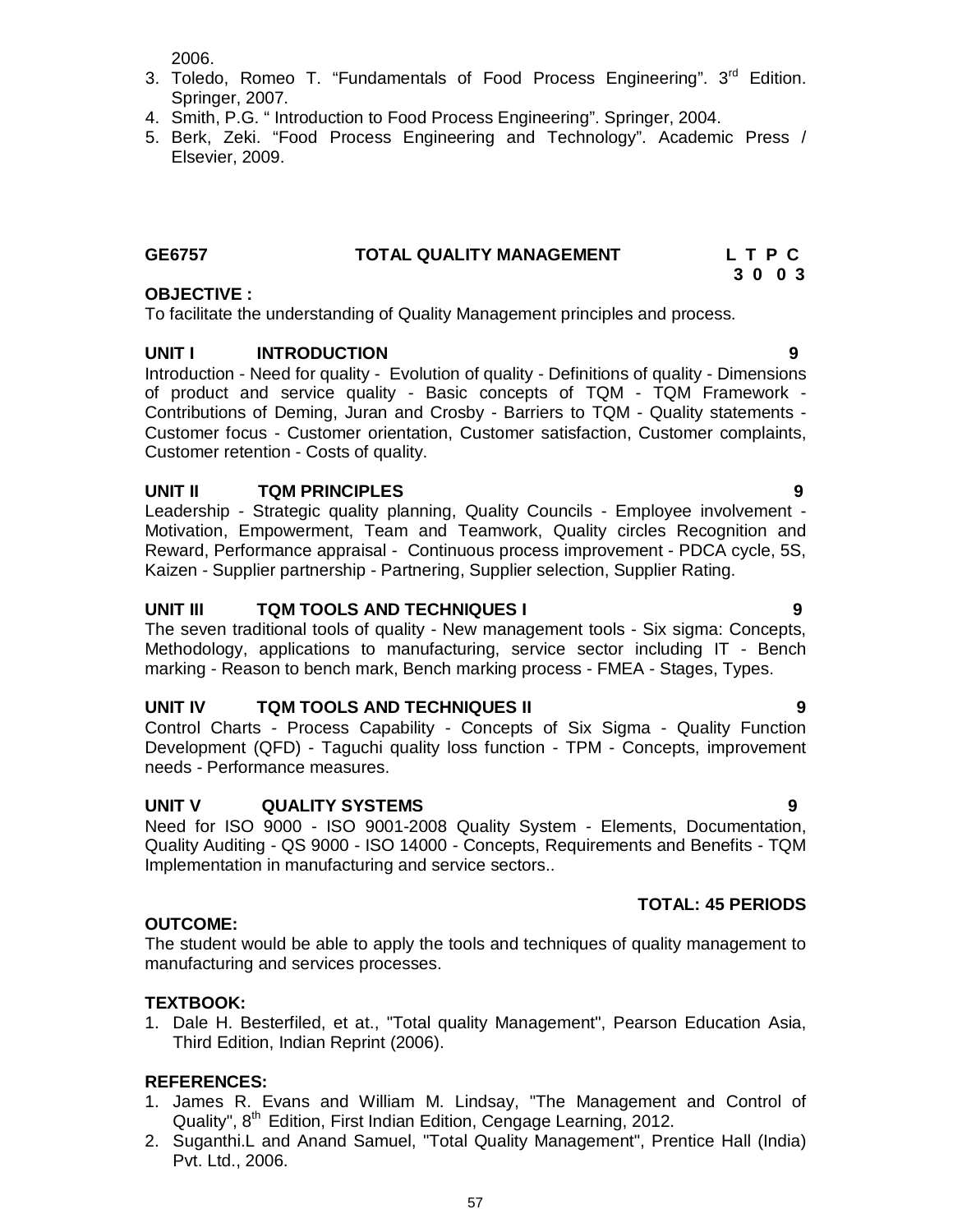3. Janakiraman. B and Gopal .R.K., "Total Quality Management - Text and Cases", Prentice Hall (India) Pvt. Ltd., 2006.

### **GE6674 COMMUNICATION AND SOFT SKILLS- LABORATORY BASED L T P C 0 0 4 2**

# **OBJECTIVES:**

To enable learners to,

- Develop their communicative competence in English with specific reference to speaking and listening
- Enhance their ability to communicate effectively in interviews.
- Strengthen their prospects of success in competitive examinations.

# **UNIT I LISTENING AND SPEAKING SKILLS 12**

Conversational skills (formal and informal)- group discussion- making effective presentations using computers, listening/watching interviews conversations, documentaries. Listening to lectures, discussions from TV/ Radio/ Podcast.

# **UNIT II READING AND WRITING SKILLS 12**

Reading different genres of tests ranging from newspapers to creative writing. Writing job applications- cover letter- resume- emails- letters- memos- reports. Writing abstracts- summaries- interpreting visual texts.

#### **UNIT III ENGLISH FOR NATIONAL AND INTERNATIONAL EXAMINATIONS AND PLACEMENTS** 12

International English Language Testing System (IELTS) - Test of English as a Foreign Language (TOEFL) - Civil Service(Language related)- Verbal Ability.

# **UNIT IV INTERVIEW SKILLS** 12

Different types of Interview format- answering questions- offering information- mock interviews-body language( paralinguistic features)- articulation of sounds- intonation.

# **UNIT V SOFT SKILLS 12**

**Motivation- emotional intelligence-**Multiple intelligences- emotional intelligencemanaging changes-time management-stress management-leadership straits-team work- career planning - intercultural communication- creative and critical thinking

# **TOTAL: 60 PERIODS**

# **Teaching Methods:**

- 1. To be totally learner-centric with minimum teacher intervention as the course revolves around practice.
- 2. Suitable audio/video samples from Podcast/YouTube to be used for illustrative purposes.
- 3. Portfolio approach for writing to be followed. Learners are to be encouraged to blog, tweet, text and email employing appropriate language.
- 4. GD/Interview/Role Play/Debate could be conducted off the laboratory (in a regular classroom) but learners are to be exposed to telephonic interview and video conferencing.
- 5. Learners are to be assigned to read/write/listen/view materials outside the classroom as well for graining proficiency and better participation in the class.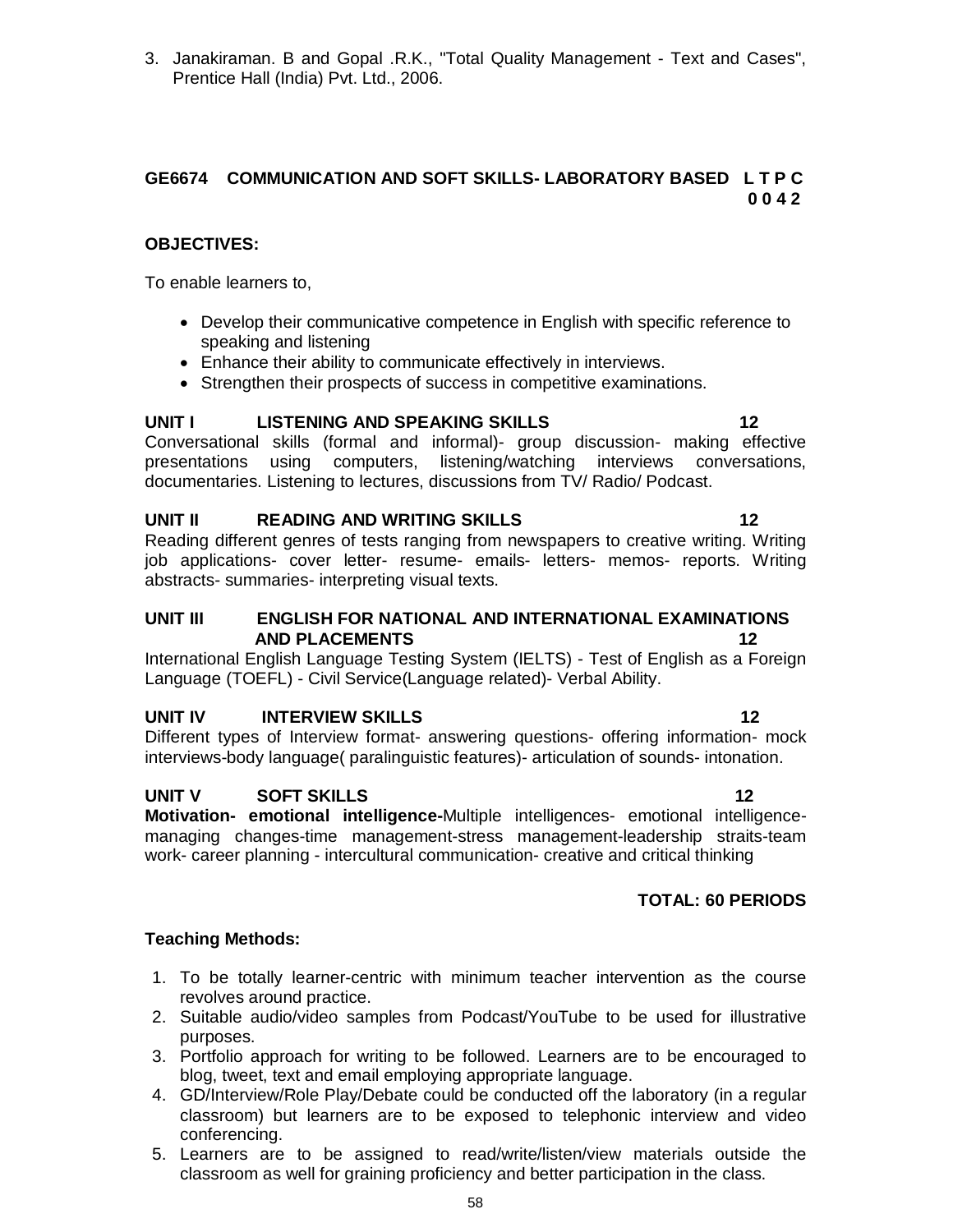#### **Lab Infrastructure:**

| S. No.         | <b>Description of Equipment (minimum configuration)</b>                         | <b>Qty Required</b> |
|----------------|---------------------------------------------------------------------------------|---------------------|
| 1              | <b>Server</b>                                                                   | 1 No.               |
|                | <b>PIV System</b>                                                               |                     |
|                | 1 GB RAM / 40 GB HDD<br>$\bullet$                                               |                     |
|                | OS: Win 2000 server<br>$\bullet$                                                |                     |
|                | Audio card with headphones<br>$\bullet$                                         |                     |
|                | <b>JRE 1.3</b>                                                                  |                     |
| $\overline{2}$ | <b>Client Systems</b>                                                           | 60 Nos.             |
|                | PIII or above<br>$\bullet$                                                      |                     |
|                | 256 or 512 MB RAM / 40 GB HDD<br>٠                                              |                     |
|                | OS: Win 2000                                                                    |                     |
|                | Audio card with headphones                                                      |                     |
|                | <b>JRE 1.3</b><br>$\bullet$                                                     |                     |
| 3              | Handicam                                                                        | 1 No.               |
| 4              | Television 46"                                                                  | 1 No.               |
| 5              | Collar mike                                                                     | 1 No.               |
| 6              | Cordless mike                                                                   | $1$ No.             |
| $\overline{7}$ | <b>Audio Mixer</b>                                                              | 1 No.               |
| 8              | DVD recorder/player                                                             | 1 No.               |
| 9              | Projector with<br>MP3/CD/DVD<br>provision<br>LCD<br>for<br>Audio/video facility | $\overline{1}$ No.  |

## **Evaluation:**

#### **Internal: 20 marks**

Record maintenance: Students should write a report on a regular basis on the activities conducted, focusing on the details such as the description of the activity, ideas emerged, learning outcomes and so on. At the end of the semester records can be evaluated out of 20 marks.

#### **External: 80 marks**

| <b>Online Test</b>                                | - 35 marks |  |
|---------------------------------------------------|------------|--|
| Interview                                         | - 15 marks |  |
| Presentation                                      | - 15 marks |  |
| <b>Group Discussion</b>                           | - 15 marks |  |
| (controlled a controlled and 国家的复数形式 国家的复数形式 化氧化物 |            |  |

# **Note on Internal and External Evaluation:**

1. Interview – mock interview can be conducted on one-on-one basis.

- 2. Speaking **–** example for role play:
	- a. Marketing engineer convincing a customer to buy his product.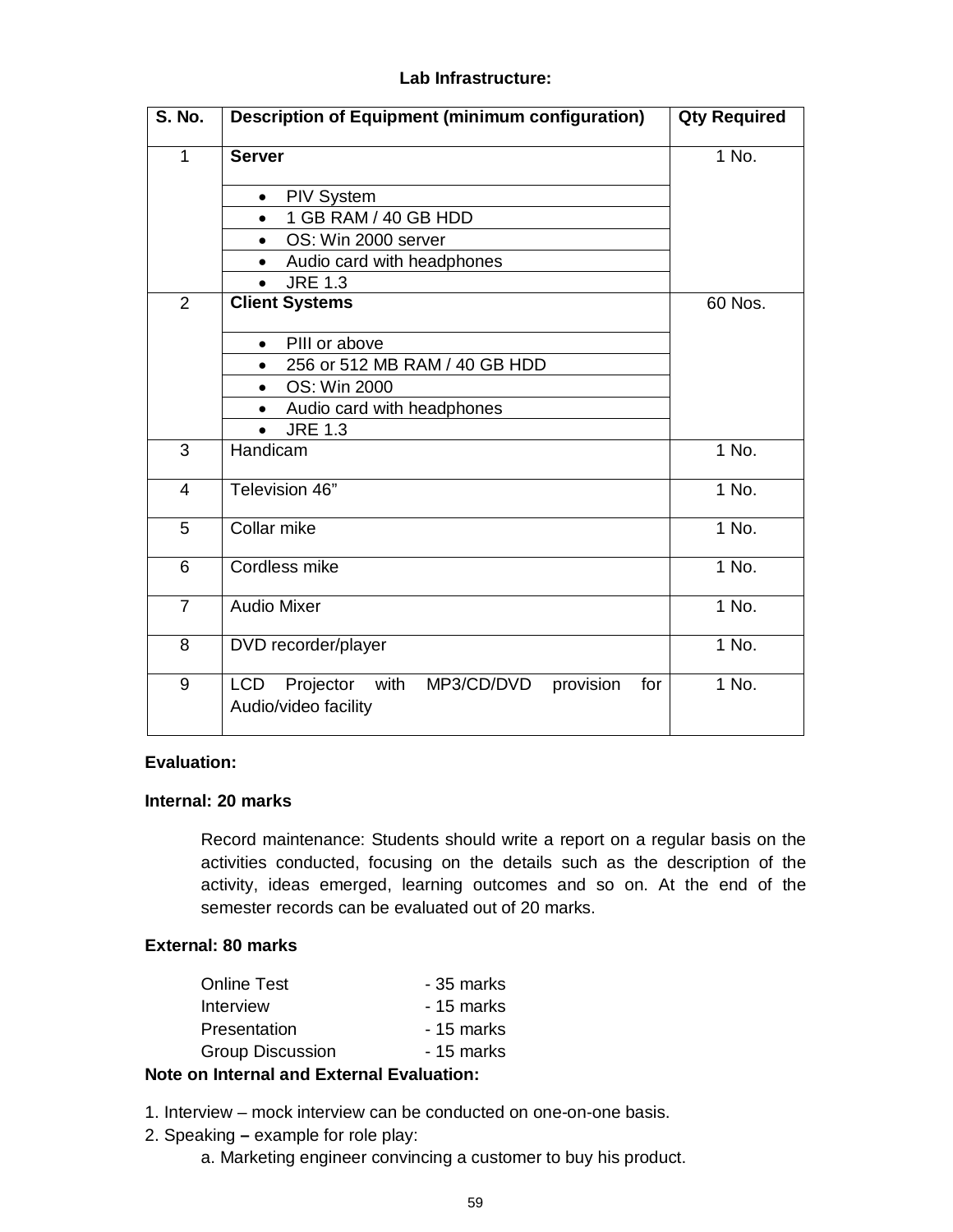b. Telephonic conversation- fixing an official appointment / placing an order / enquiring

and so on.

- 3. Presentation should be extempore on simple topics.
- 4. Discussion topics of different kinds; general topics, and case studies.

### **OUTCOMES:**

#### **At the end of the course, learners should be able to**

- Take international examination such as IELTS and TOEFL
- Make presentations and Participate in Group Discussions.
- Successfully answer questions in interviews**.**

#### **REFERENCES:**

- 1. **Business English Certificate Materials,** Cambridge University Press.
- 2. **Graded Examinations in Spoken English and Spoken English for Work**  downloadable materials from Trinity College, London.
- 3. **International English Language Testing System** Practice Tests, Cambridge University Press.
- 4. Interactive Multimedia Programs on **Managing Time and Stress.**
- 5. **Personality Development** (CD-ROM), Times Multimedia, Mumbai.
- 6. Robert M Sherfield and et al. **"Developing Soft Skills"** 4th edition, New Delhi: Pearson Education, 2009.

#### **Web Sources:**

http://www.slideshare.net/rohitjsh/presentation-on-group-discussion http://www.washington.edu/doit/TeamN/present\_tips.html http://www.oxforddictionaries.com/words/writing-job-applications http://www.kent.ac.uk/careers/cv/coveringletters.htm http://www.mindtools.com/pages/article/newCDV\_34.htm

# **FD6612 BIO PROCESS LAB L T P C**

**0 0 4 2**

# **AIM**

To enable the students to understand the concepts and operation of equipment in handling of enzymes and cultivation of microbes in industrial scale .

# **OBJECTIVE**

- To sterilize the bioreactor
- To operate the bioreactor
- To design experiments to evaluate the performance of the bioreactor
- To develop enzyme immobilized processes.
- 1. Growth of bacteria estimation of biomass, calculation of specific growth rate, yield coefficient
- 2. Medium optimization Plackett Burman design, response surface methodology
- 3. Enzyme kinetics Michelis Menton parameter, effect of temperature and pH
- 4. Enzyme immobilization gel entrapment,cross linking
- 5. Preparation of bioreactor, utilities for bioreactor operation
- 6. Thermal death kinetics
- 7. Batch sterilization design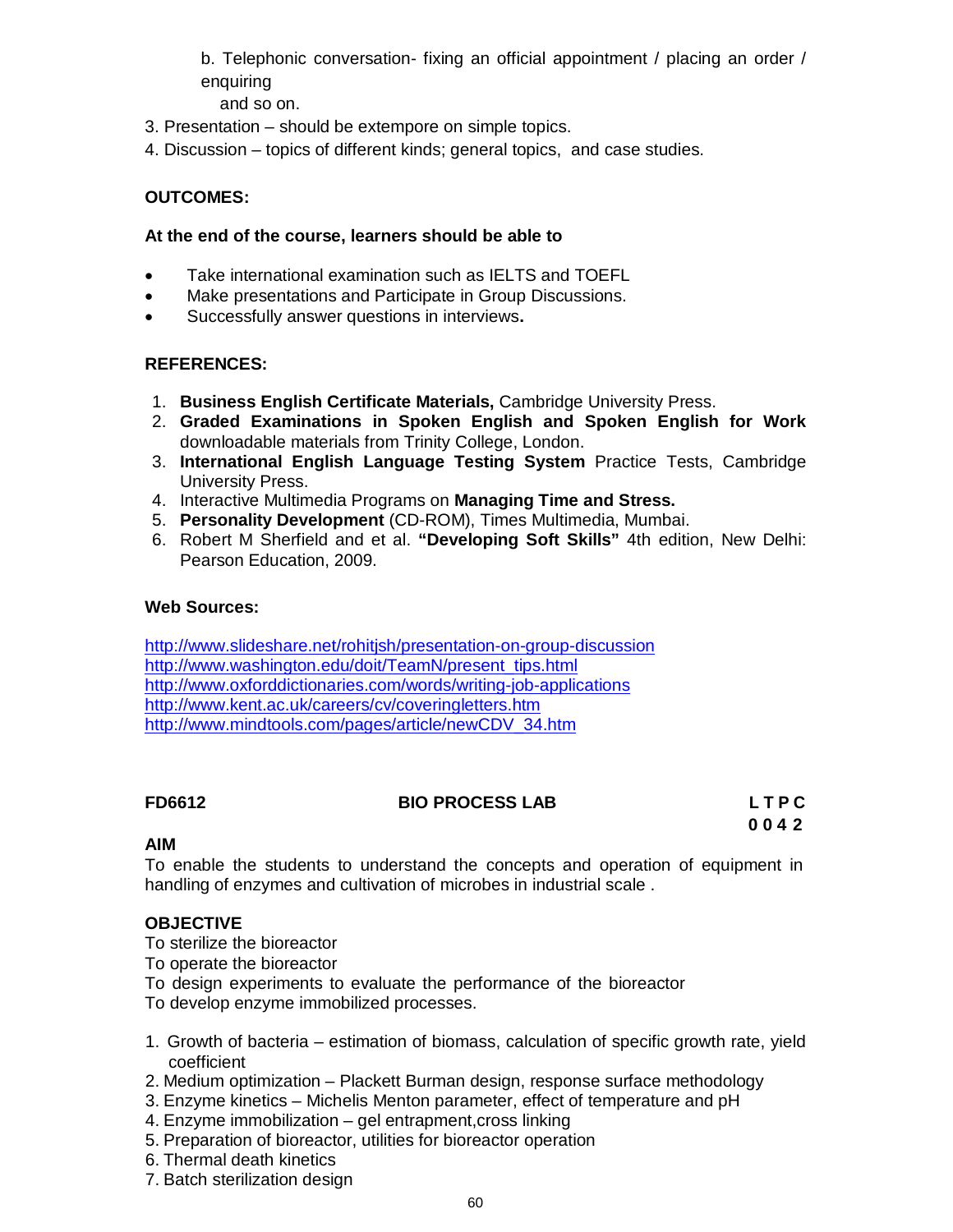- 8. Batch cultivation, estimation of kla dynamic gassing method, exhaust gas analysis – carbon balancing, gas balancing
- 9. Fed batch cultivation, exhaust gas analysis carbon balancing, gas balancing
- 10.10.Estimation of kla sulphite oxidation method
- 11.Estimation of overall heat transfer coefficient

# **REFERENCES**

- 1. Bailey, J.E. and Ollis, D.F. "Biochemical Engineering Fundamentals" 2<sup>nd</sup> Edition, McGraw – Hill, 1988.
- 2. Lee, James M. "Biochemical Engineering", PHI, U.S.A.
- 3. Stanbury, P.F. etal. "Principles of Fermentation Technology", 2<sup>nd</sup> Edition, Butterworth – Heinemann / Elsevier, 1995.
- 4. El-Mansi, E.M.T. etal., "Fermentation Microbiology and Biotechnology", 2<sup>nd</sup> Edition, CRC / Taylor & Francis, 2007.
- 5. Peppler, H.J. and D. Perlman " Microbial Technology" (vol. I Microbial Processes and Vol. I Fermentation Technology)" 2<sup>nd</sup> Edition, Academic Press / Elsevier, 2004.

#### **FD6613**

#### **BAKING AND CONFECTIONERY LABORATORY LAB L T P C**

**0 0 4 2**

- 1. Study of ingredients (major and minor): characteristics of flour, yeast, shortening, sugar, egg and salts.
- 2. Experiment on leavening action of baking powder, sodium- bicarbonate and ammonium-bi-carbonate.
- 3. Determination sedimentation value of flour
- 4. Estimation of gluten content (atta, and maida)
- 5. Estimation of water absorption power (atta, and maida)
- 6. Determination dough rising capacity of yeast
- 7. Studies of dough characteristics farinographic and extensographic
- 8. Preparation of biscuits-different types.
- 9. Preparation of bread-different types.
- 10. Preparation of toffees.
- 11. Preparation of sugar boiled confectionary.
- 12. Preparation of candy.

#### **REFERENCES / MANUALS/SOFTWARE:**

Sugar Confectionery manufacture-(Ed) E.B.Jackson, 2<sup>nd</sup> edition. Blackie Academic and professional, Glasgow(1995).

#### **TOTAL : 60 PERIODS**

#### **FD6701 GENETIC ENGINEERING AND GENETICALLY MODIFIED FOOD L T P C 3 0 0 3**

# UNIT I BASICS OF RECOMBINANT DNA TECHNOLOGY

Manipulation of DNA and RNA – Restriction and Modification enzymes, Design of linkers and adaptors. Characteristics of cloning and expression vectors based on

# **TOTAL : 60 PERIODS**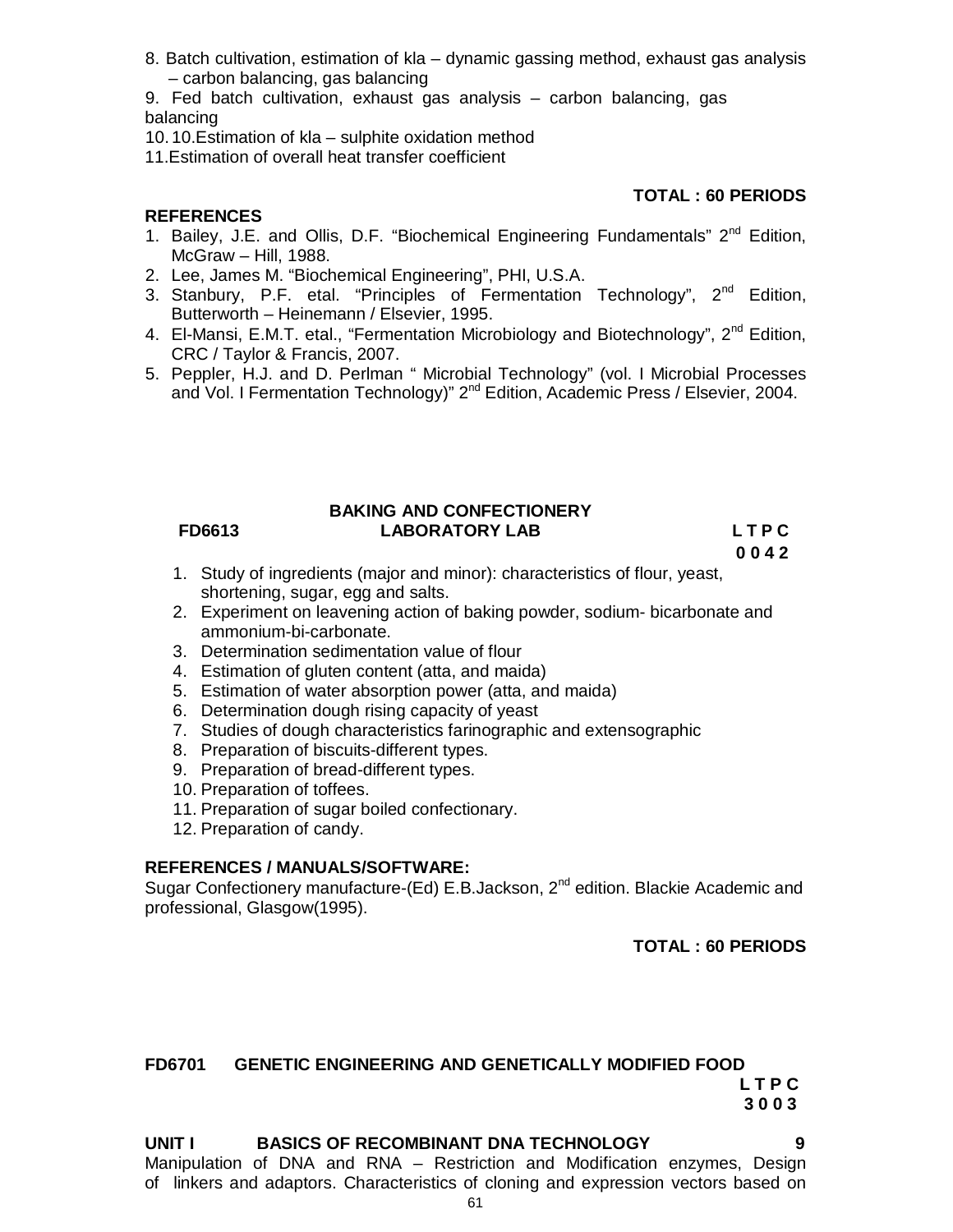**UNIT II DNA LIBRARIES 9**

plasmid and bacteriophage, Vectors for insect, yeast and mammalian system, Prokaryotic and eukaryotic host systems, Introduction of recombinant DNA in to host

Construction of genomic and cDNA libraries, Artificial chromosomes – BACs and YACs, Screening of DNA libraries using nucleic acid probes and antisera.

#### **UNIT III SEQUENCING AND AMPLIFICATION OF DNA 9**

Maxam Gilbert's and Sanger's methods of DNA sequencing. Inverse PCR, Nested PCR, AFLP-PCR, Allele specific PCR, Assembly PCR, Asymmetric PCR, Hot start PCR, inverse PCR, Colony PCR, single cell PCR, Real-time PCR/qPCR – SYBR green assay, Taqman assay, Molecular beacons. Site directed mutagenesis.

#### **UNIT IV TRANSGENIC TECHNOLOGY 9**

cells and selection methods.

DNA microinjection, Retroviral vectors, Transgenic animals – Knock in and knock out animals, Transgenic plants – Ti plasmid.

#### **UNIT V APPLICATIONS OF RDNA TECHNOLOGY IN FOODS (Remove company names) 9**

Genetically engineered proteins: Bovine Somatotropin in Milk; Genetically engineered bacteria:Chymosin Lite beer; Tryptophan; Transgenic plants: Calgene Flavr SavrTM tomato,MonsantoRound-UpTM Ready, Ciba Geigy BastaTM resistant crops; Edible vaccines:Cholera vaccine in potatoes; Transgenic Fish: Atlantic salmon.

#### **TOTAL : 45 PERIODS**

#### **TEXTBOOKS**

- 1. Rees, Andy "Genetically Modifies Food: A Short Guide for the Confused". Pluto Press, 2006.
- 2. Ahmed, Farid E. "Testing of Genetically Modified Organisms in Food". Food Products Press, 2004.

#### **REFERENCE**

1. Halford, Nigel G. "Genetically Modified Crops". Imperial College Press, 2003.

#### **FD6702 MEAT, FISH AND POULTRY PROCESS TECHNOLOGY L T P C**

**3 0 0 3**

# **UNIT I INTRODUCTION 9**

Recent trends in meat processing. Types of Meat and its sources, composition,structure, of meat and meat products. Ante mortem handling, slaughtering of animals, Mechanical deboning, inspection and grading of meat. Post-mortem changes of meat. Color, flavors, microbiology and spoilage factors of meat and meat products.

#### **UNIT II MEAT PROCESSING 9**

Factors affecting post-mortem changes, properties and shelf-life of meat.Meat tenderization and Meat quality evaluation. Modern abattoirs, slaughter house and its features. Preservation of meat- aging, pickling, smoking.Dried and Cured meat. Canned meat, Frozen meat, Cooked and Refrigerated meat, Sausages.

# **UNIT III FISH PROCESSING 9**

Types of fish, composition, structure, and spoilage factors of fish. Post-mortemchanges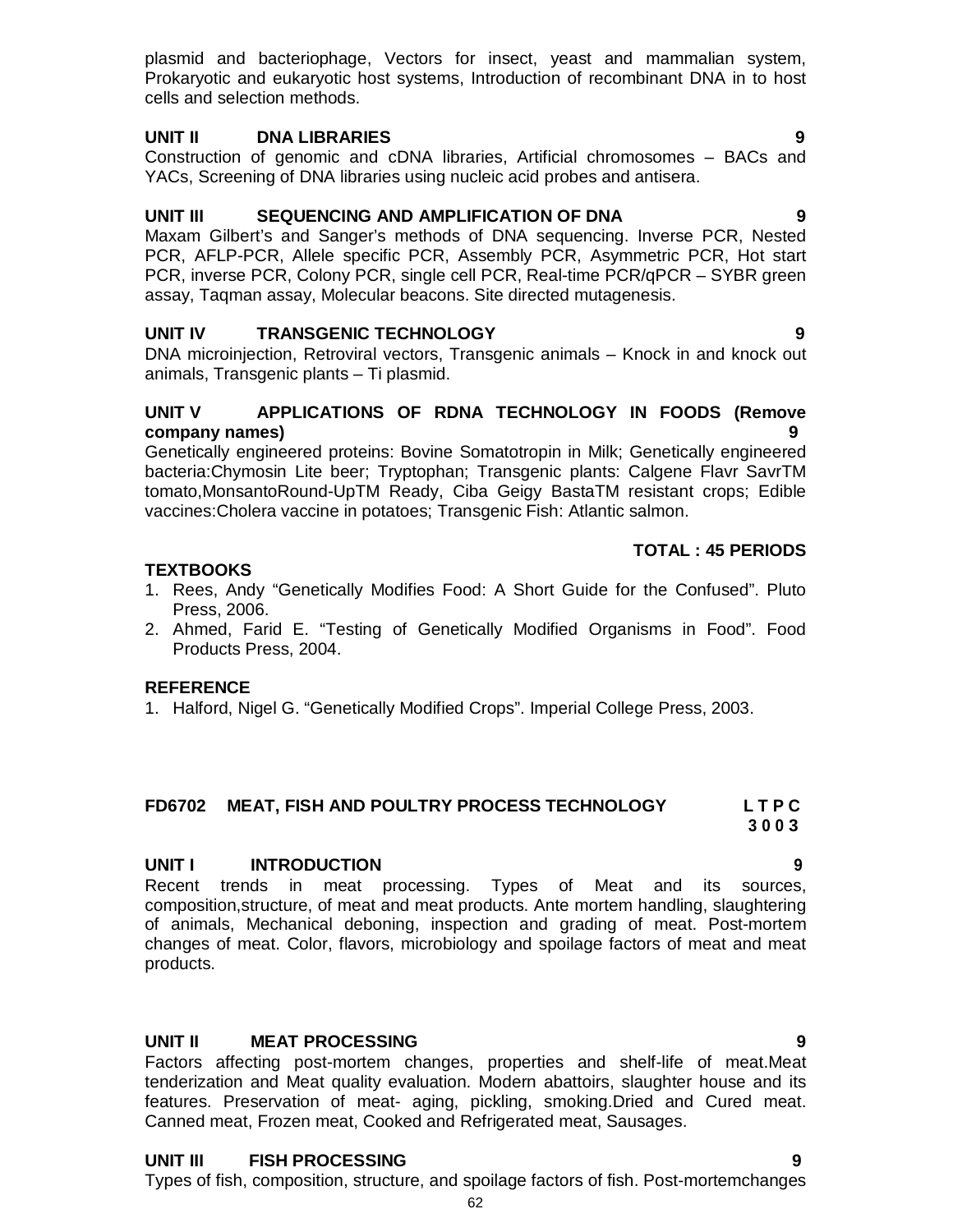in fish. Handling and transportation of fish.Bacteriology of fish, Chilling of fish, Freezing and Individual quick freezing.

Canning and smoking operations, Salting and drying of fish, pickling.Radiation processing of fish and fish products. Seafood quality Assurance, Advances in fishery by products technology.

## **UNIT IV POULTRY 9**

Introduction, Types and characteristics of poultry products,composition, nutritive value, calculation of nutritive value of poultry products.Unit operation involved in poultry processing.

# **UNIT V EGG PROCESSING 9**

Structure, composition, nutritive value, calculation of nutritive value and functional properties of eggs, Factor affecting egg quality and measures of egg quality.Preservation of egg by different methods.Egg powder processing.

# **TOTAL : 45 PERIODS**

# **TEXT BOOKS**

- 1. Govindan. T.K, —Fish Processing Technology<sup>[]</sup>, Oxford and IBH Publishers, New Delhi, 1985.
- 2. Lawrie, R.A. Meat Science D., Second Edition. Pergamon Press, Oxford, UK. 1975.
- 3. Stadelmen, W.J. and Cotterill, O.J., -Egg Science and Technology<sup>[1]</sup>, Second Edition, AVI, Westport, 1977.

## **REFERENCES**

- 1. Joseph Kerry, John Kerry and David Ledwood. —Meat Processing□, Woodhead Publishing Limited, England (CRC Press), 2002.
- 2. Mead, G. Poultry Meat Processing and Quality  $\Box$ , Woodhead Publishing, England, 2004.
- 3. Wheaton, F.W. and Lawson, T.B., —Processing of Aquatic Food Products $\Box$ , John Wiley & Sons Publishers, New York. 1985.

# **FD6703 DAIRY PROCESS TECHNOLOGY L T P C**

# **3 0 0 3**

# **OBJECTIVES:**

At the end of the course the students would be exposed to fundamental knowledge in

- Properties of Milk
- Processing of Milk and Manufacture of dairy products
- Sanitation and effluent treatment in dairy industry

#### **UNIT I PROPERTIES OF MILK 7**

Milk-Types-Composition-Physical-Chemical and Thermal Properties-Heat Capacity, Density-Freezing-Boiling point-Expansion-Agitation-Viscosity-Classification of milk Market and Special Milk Handling-effects of Merits on Milk-toxicity of metals.

# **UNIT II PROCESSING AND QUALITY PARAMETERS OF MILK 10**

Processing of Milk- Pasteurization-HTST, UHT, sterilization, Homogenization, Filtering and Clarification of Milk-cream separation-Methods and Equipment's-Emulsification – Fortification, packaging of milk and milk products, judging and grading of milk, national and international standards of milk and milk products.

# **UNIT III MILK PRODUCTS 12**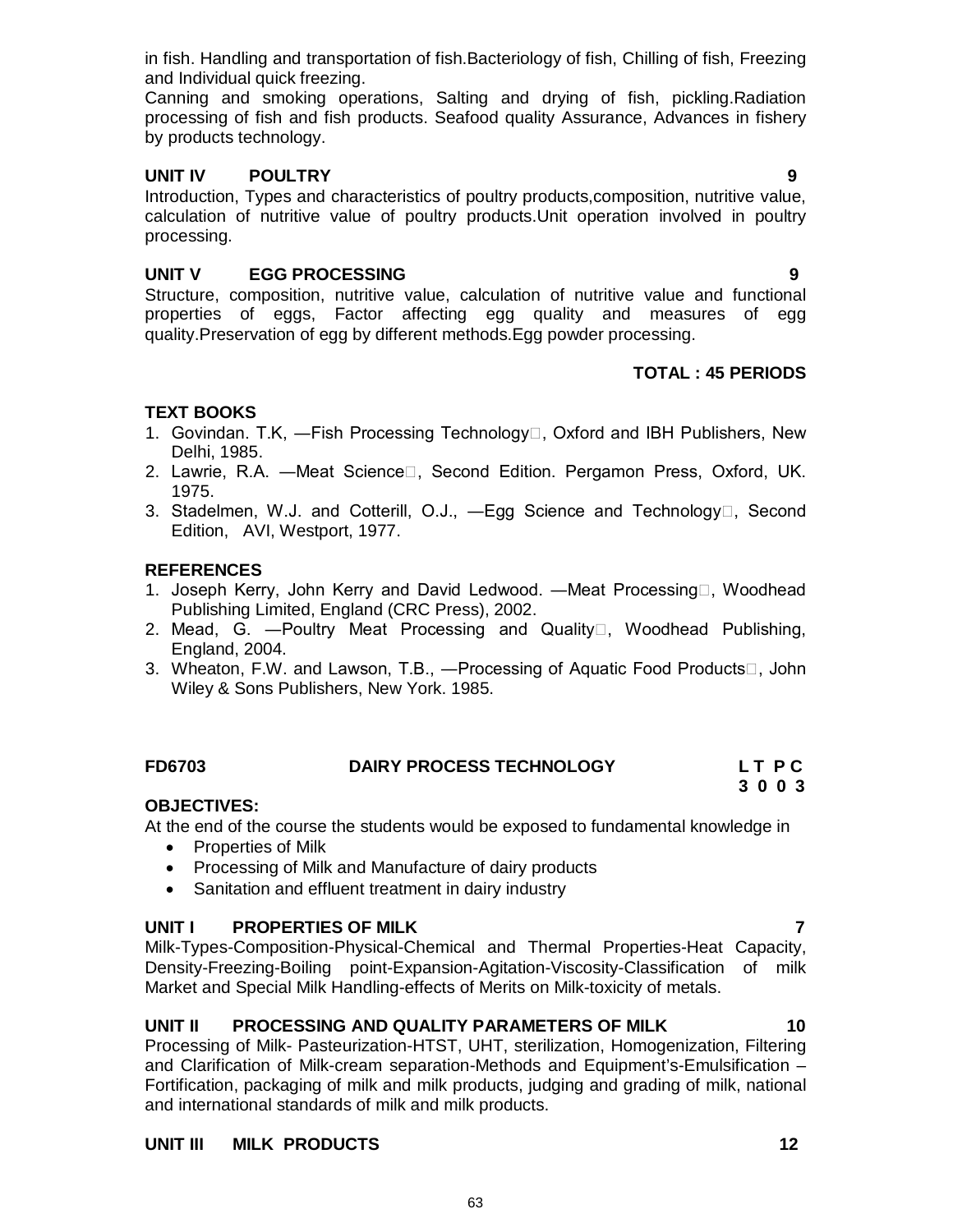Traditional dairy products, Manufacturing of Yogurt, Cheese, Butter, Ghee, Ice-cream, malted products, evaporated milk products - properties, Classification-processing Methods, Equipment used, standards and quality parameters.

### **UNIT IV MILK POWDER PROCESSING AND MILK SUBSTITUTES 9**

Processing of Milk Powder- Composition - Properties- methods of drying, substitutes for milk and milk products – casein, lactose and other by-products, weaning foods, therapeutic foods, fortification and enrichment.

## **UNIT V STORAGE SANITATION AND EFFLUENT TREATMENT 7**

Storage of Milk in Tanks-Storage of ice cream and other milk products - in cold storage -Cleaning and Sanitation-Importance-Detergents-Properties-Cleaning procedures-Cleaning in place-Dairy effluent treatment and disposal.

# **TEXT BOOKS:**

- 1. Ananthakrishnan, C.P., and Sinha, N.N., "Technology and Engineering of Dairy Plant Operations, Laxmi Publications, New Delhi. Pp.319, 1984.
- 2. Warner, J.N., "Principles of Dairy Processing", Wiley Eastern Pub. Co., New York, 1975.
- 3. Walstra, P. etal., "Diary Technology : Principles of Milk Properties and Processes". Marcel Dekker, 1999
- 4. Spreer, Edgar "Milk and Diary Product Technology". Marcel Dekker, 2005.

# **REFERENCE:**

- 1. Tufail Ahmed., "Dairy Plant Engineering and Management", Kitab Mahal Publishers, Allahabad, 1997.
- 2. Lampert, Lincoln M. "Modern Dairy Products: Composition, Food Value, Processing, Chemistry, Bacteriology, Testing, Imitation Dairy Products". Chemical Publishing Company, 1998.
- 3. Selia, Jane dos Reis Coimbra and Jose A. Teixeir "Engineering Aspects of Milk and Dairy Products". Jane Selia dos Reis Coimbra & Jose A. Teixeir, CRC Press, 2009

# **FD6704 CREATIVITY, INNOVATION AND NEW PRODUCT LT P C DEVELOPMENT 3 0 0 3**

#### **AIM**

To study the various issues related to Creativity, Innovation and New Product Development.

#### **OBJECTIVE**

To impart the knowledge of various aspects of Creativity, Innovation and New Product Development

#### **UNIT I INTRODUCTION 9**

The process of technological innovation - factors contributing to successful technological innovation - the need for creativity and innovation - creativity and problem solving - brain storming - different techniques

#### **UNIT II PROJECT SELECTION AND EVALUATION 9**

Collection of ideas and purpose of project - Selection criteria - screening ideas for new products (evaluation techniques)

#### **UNIT III NEW PRODUCT PLANNING 9**

Design of proto type - testing - quality standards - marketing research - introducing new products

 **TOTAL: 45 PERIODS**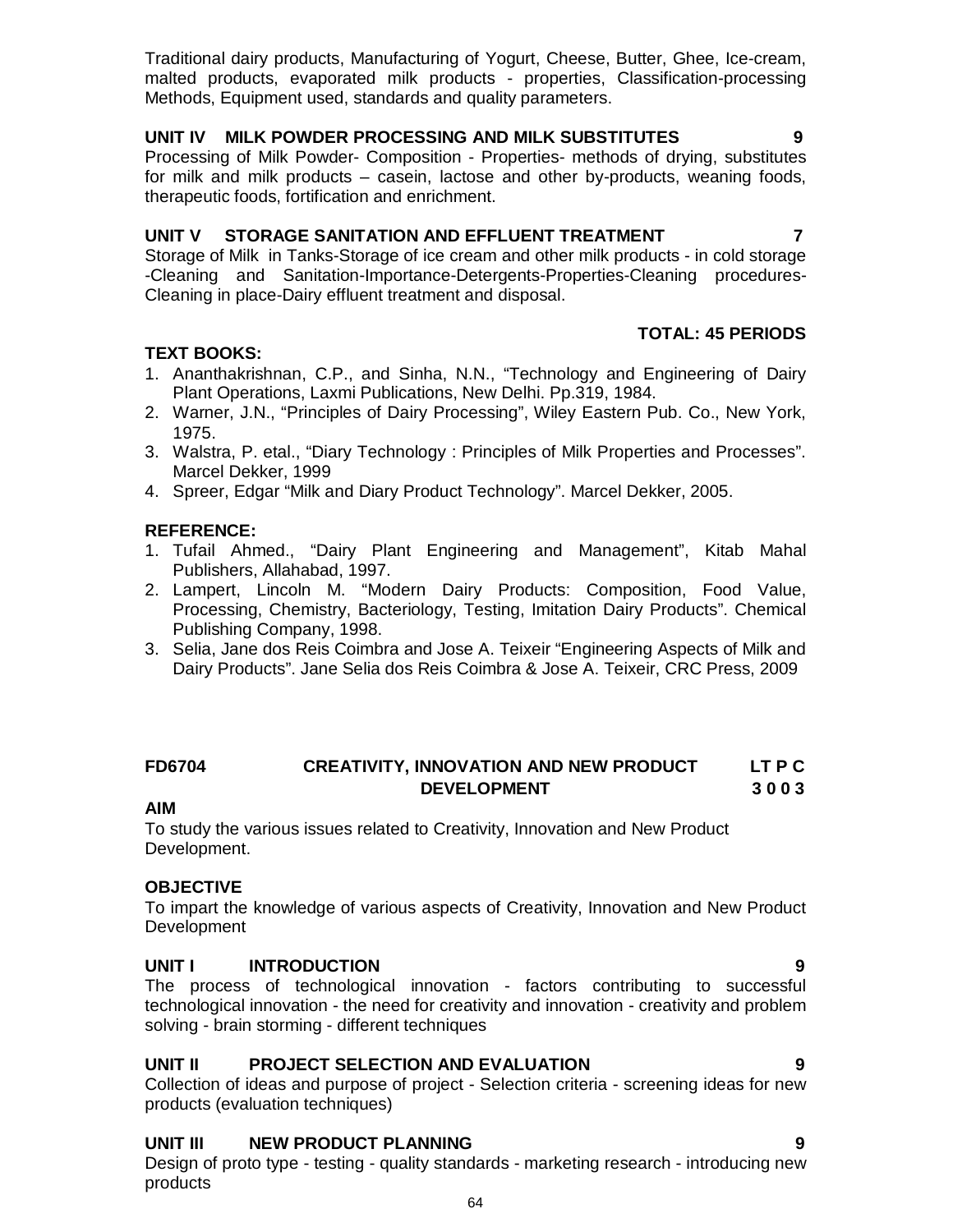### **UNIT IV NEW PRODUCT DEVELOPMENT 9**

Research and new product development - Patents - Patent search - Patent laws -International code for patents - Intellectual property rights (IPR).

# **UNIT V MODEL PREPARATION & EVALUATION 9**

Creative design - Model Preparation - Testing - Cost evaluation - Patent application

## **TOTAL: 45 PERIODS**

### **TEXT BOOKS**

- 1. Twiss, Brian. "Managing Technological Innovation", Pitman Publishing Ltd., 1992.
- 2. Watton, Harry B. "New Product Planning", Prentice Hall Inc., 1992.

## **REFERENCES**

- 1. Nystrom, Harry "Creativity and Innovation", John Wiley & Sons, 1979.
- 2. Khandwalla, N. "Fourth Eye (Excellence through Creativity) Wheeler Publishing", 1992.
- 3. I.P.R. Bulletins, TIFAC, New Delhi, 1997.

# **GE6075 PROFESSIONAL ETHICS IN ENGINEERING LT P C**

#### **3 0 0 3 OBJECTIVES:**

 To enable the students to create an awareness on Engineering Ethics and Human Values,

 to instill Moral and Social Values and Loyalty and to appreciate the rights of others.

#### **UNIT I HUMAN VALUES 10**

Morals, values and Ethics – Integrity – Work ethic – Service learning – Civic virtue – Respect for others  $-$  Living peacefully  $-$  Caring  $-$  Sharing  $-$  Honesty  $-$  Courage  $-$ Valuing time – Cooperation – Commitment – Empathy – Self confidence – Character – Spirituality – Introduction to Yoga and meditation for professional excellence and stress management.

# **UNIT II ENGINEERING ETHICS 9**

Senses of 'Engineering Ethics' – Variety of moral issues – Types of inquiry – Moral dilemmas – Moral Autonomy – Kohlberg's theory – Gilligan's theory – Consensus and Controversy – Models of professional roles - Theories about right action – Self-interest – Customs and Religion – Uses of Ethical Theories

# **UNIT III ENGINEERING AS SOCIAL EXPERIMENTATION 9**

Engineering as Experimentation – Engineers as responsible Experimenters – Codes of Ethics – A Balanced Outlook on Law.

# **UNIT IV SAFETY, RESPONSIBILITIES AND RIGHTS 9**

Safety and Risk – Assessment of Safety and Risk – Risk Benefit Analysis and Reducing Risk - Respect for Authority – Collective Bargaining – Confidentiality – Conflicts of Interest – Occupational Crime – Professional Rights – Employee Rights – Intellectual Property Rights (IPR) – Discrimination

# **UNIT V GLOBAL ISSUES 8**

Multinational Corporations – Environmental Ethics – Computer Ethics – Weapons Development – Engineers as Managers – Consulting Engineers – Engineers as Expert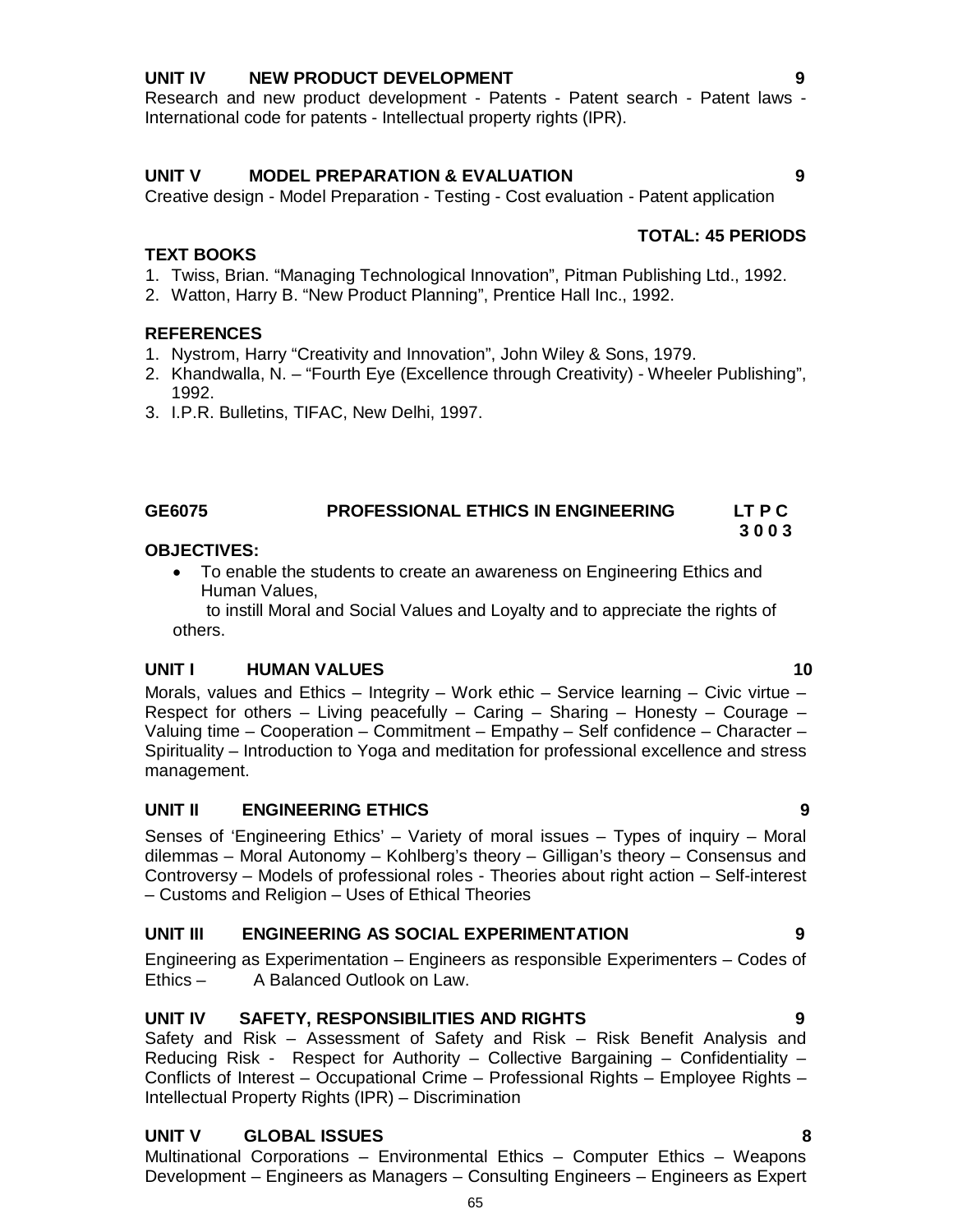Witnesses and Advisors – Moral Leadership –Code of Conduct – Corporate Social **Responsibility** 

### **TOTAL : 45 PERIODS**

#### **OUTCOME:**

 Upon completion of the course, the student should be able to apply ethics in society, discuss the ethical issues related to engineering and realize the responsibilities and rights in the society

#### **TEXTBOOKS:**

- 1. Mike W. Martin and Roland Schinzinger, "Ethics in Engineering", Tata McGraw Hill, New Delhi, 2003.
- 2. Govindarajan M, Natarajan S, Senthil Kumar V. S, "Engineering Ethics", Prentice Hall of India, New Delhi, 2004.

#### **REFERENCES:**

- 1. Charles B. Fleddermann, "Engineering Ethics", Pearson Prentice Hall, New Jersey, 2004.
- 2. Charles E. Harris, Michael S. Pritchard and Michael J. Rabins, "Engineering Ethics Concepts and Cases", Cengage Learning, 2009
- 3. John R Boatright, "Ethics and the Conduct of Business", Pearson Education, New Delhi, 2003
- 4. Edmund G Seebauer and Robert L Barry, "Fundametals of Ethics for Scientists and Engineers", Oxford University Press, Oxford, 2001
- 5. Laura P. Hartman and Joe Desjardins, "Business Ethics: Decision Making for Personal Integrity and Social Responsibility" Mc Graw Hill education, India Pvt. Ltd.,New Delhi 2013.\
- 6. World Community Service Centre, ' Value Education', Vethathiri publications, Erode, 2011

#### **Web sources:**

- 1. www.onlineethics.org
- 2. www.nspe.org
- 3. www.globalethics.org<br>4. www.ethics.org
- www.ethics.org

# **FD6711 SKILLS FOR FOOD PRODUCT DESIGN AND DEVELOPMENT L T P C 0 0 4 2**

#### **OVERVIEW (THEORY) 5**

Organization and assignment of team, Definition of roles; Product Concepts; factors to consider; concept methodology; consumer testing; Product attributes; Concept testing approaches; Development of product specifications: Prototype development; role of ingredients and processing in defining attributes; scale up; Process flow sheet development;factors to consider in process development; process optimization; Factors to consider beyond formulation and processing - shelf life requirements; product performance testing; market positioning, Packaging and labeling, costing; Marketing: developing test market strategies

#### **3. GROUP PROJECTS TO DEVELOP FOOD PRODUCTS AT LABORATORY SCALE**

**(PRACTICAL) 40**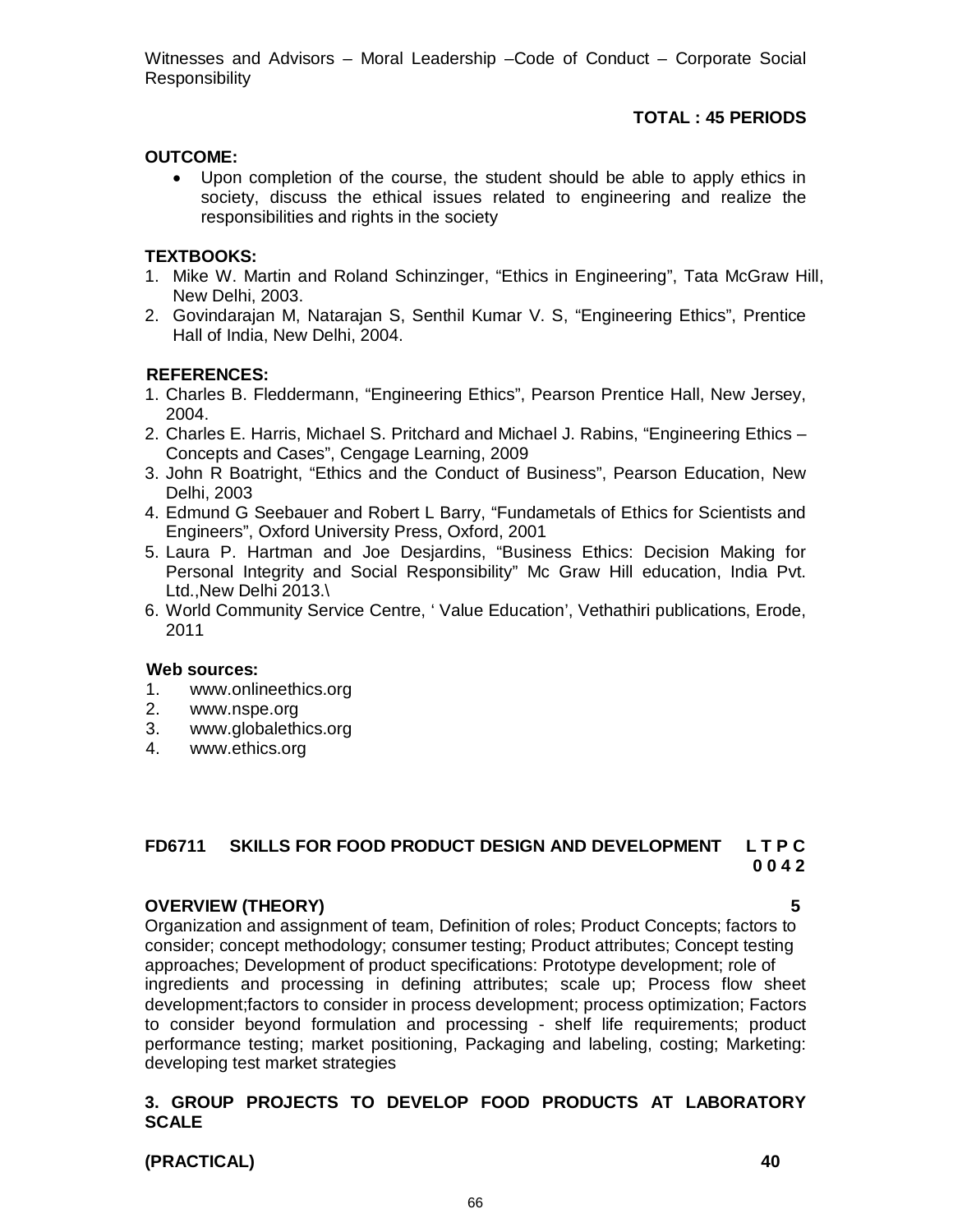**Project Identification**: Products/Processes Review, Project Feasibility, Design and Product

**Specification** 

**Project Planning**: Identifying Objectives, Identifying Tools/Methods, Use of Information/Communication Technology

**Project Execution**: Product Trials and Standardization, Product Quality Profiling – Sensory,

Microbial, Nutrient, Shelf Life, Costing, Packaging and Labeling, Product Scale up feasibility

**Project Presentation**: Documentation and Report, Viva Voce

#### **TOTAL : 45 PERIODS**

#### **TEXTBOOKS**

- 1. Brody, Aaron L. and John B. Lord. " Developing New Food Products for a Changing Marketplace". 2nd Edition, CRC Press, 2008.
- 2. Side, Catherine. "Food Product Development : Based on Experience". IOWA State Press, 2002.
- 3. MacFie, Hal. "Consumer-Led Food Product Development".CRC Press, 2007.

#### **REFERENCES**

- 1. Fuller, G. W. "New Food Product Development from Concept to Marketplace". CRC Press, 1994.
- 2. Lyon, D. H. "Guidelines for Sensory Analysis in Food Product Development and Quality Control".Chapman and Hall, 1992.
- 3. Robinson, J., H. Roberts, E. Barnard, and T. Shepard. "Design and Make It Food Technology". Nelson Thomes, 2001.
- 4. Gould, W. A."Research and Development Guidelines for the Food Industry". Woodhead, 1991.

#### **FD6712 DAIRY PROCESS TECHNOLOGY LAB L T P C**

 **0 0 6 3**

#### **Properties of milk**

- 1. Determination of viscosity, density and specific gravity of milk
- 2. Determination of redox potential, acidity and pH of milk

#### **Analysis of milk**

- 3. Platform test Methylene Blue Reduction Test, clot on boiling test
- 4. Determination of protein in milk by formol titration (pynes method)
- 5. Determination of lactose content of milk by polarimeter
- 6. Estimation of milk fat by Gerber method or Milko tester
- 7. Phosphatase test
- 8. Determination of adulterant and preservatives of milk
- 9. Efficiency of sterilization in preparation of sterilized milk by turbidity test.

#### **Milk products and Quality Analysis**

10. Preparation and analysis of Yoghurt

- 11. Preparation and analysis of Cottage cheese
- 12. Preparation and analysis of Ice-cream/ Cream
- 13. Preparation and analysis of Butter/ Ghee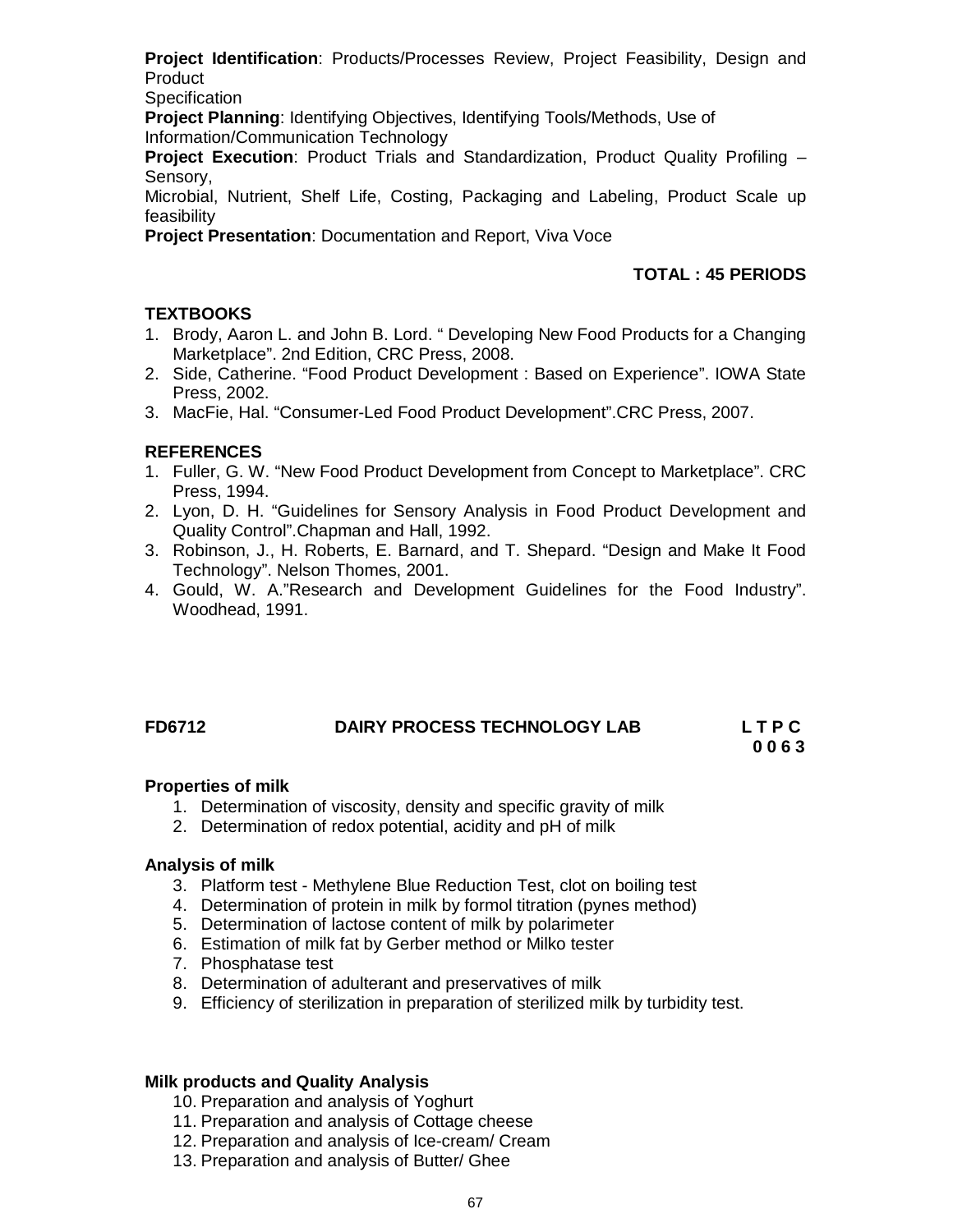#### **FD6801 FOOD LAWS & SAFETY L T P C**

### **OBJECTIVE**

To study various food laws, importance and functions of food safety management systems,to impart knowledge on food laws and safety in food processing.

#### **UNIT I HISTORICAL PERSPECTIVES INCLUDING NECESSITY OF FOOD LAWS 9**

Establishment of US Pure Food Law inearly 1900s and of Food & Drug Administration to enforce safety of food products; Urbanisation of population and necessity of processed and preserved foods and the necessity of ensuring quality of food to prevent adulteration. Prevention of Food Adulteration Act 1954 & Rules 1955 established in India to enforce safety and purity of food products; Various aspects of defining adulteration, taking samples of food for analysis by public analyst, prosecution for adulteration and punishment; Standards of various food products; FPO; Infant Milk Substitute Act; Laws relating to vegetable oils; Use of permitted additives like colours, preservatives, emulsifiers, stabilisers, antioxidants etc. Food Safety & Standards Act 2006 and the provisions therein; Integrated Food Law - Multi departmental - multilevel to single window control system, consumer protection Act.

#### **UNIT II FOOD SAFETY IN PROCESSING 9**

Building and equipment design; microbiological quality of water, air;Safety in food procurement, storage, handling and manufacture; Food safety in retail food businesses; international food service operators, institutional food service operators; application of the principals of modern hygiene; Food handlers, habits, clothes, illness;

#### **UNIT III KEY SAFETY PRINCIPLES 9**

Training & Education for safe methods of handling food; cleaning and sanitization of processing plants; principles of cleaning and sterilization ; sterilization & disinfectiondifferent methods used-detergents, heat, chemicals; selecting and installing equipment; Cleaning of equipment and premises. Safety limits of sanitizers; pest control; management and disposal of waste.

#### **UNIT IV FOOD SAFETY MANAGEMENT SYSTEM 9**

Food safety and quality management systems- Physical,chemical and Microbial hazards and their control in food industry; Good laboratory practice (GLP); Quality systems standards including ISO; - ISO 9000; total quality management (TQM); hazard analysis of critical control points (HACCP); good manufacturing practices (GMP);

#### **UNIT V MANAGEMENT 9**

**TEXT BOOKS**

Good Manufacturing Practice and HACCP; Surveillance networks, Consumer and food service operator education; GM Foods, safety and labeling; International Food Standards ISO 9000 and related standards; Impact of food safety on global trade.

#### **TOTAL : 45 PERIODS**

#### 1. Rees, Naomi and David Watson —International Standards for Food Safety<sup>[1]</sup>, Aspen Publication, 2000.

2. Schmidt, Ronald H. and Rodrick, G.E. —Food Safety Handbook□, Wiley Interscience, UK, 2005.

**3 0 0 3**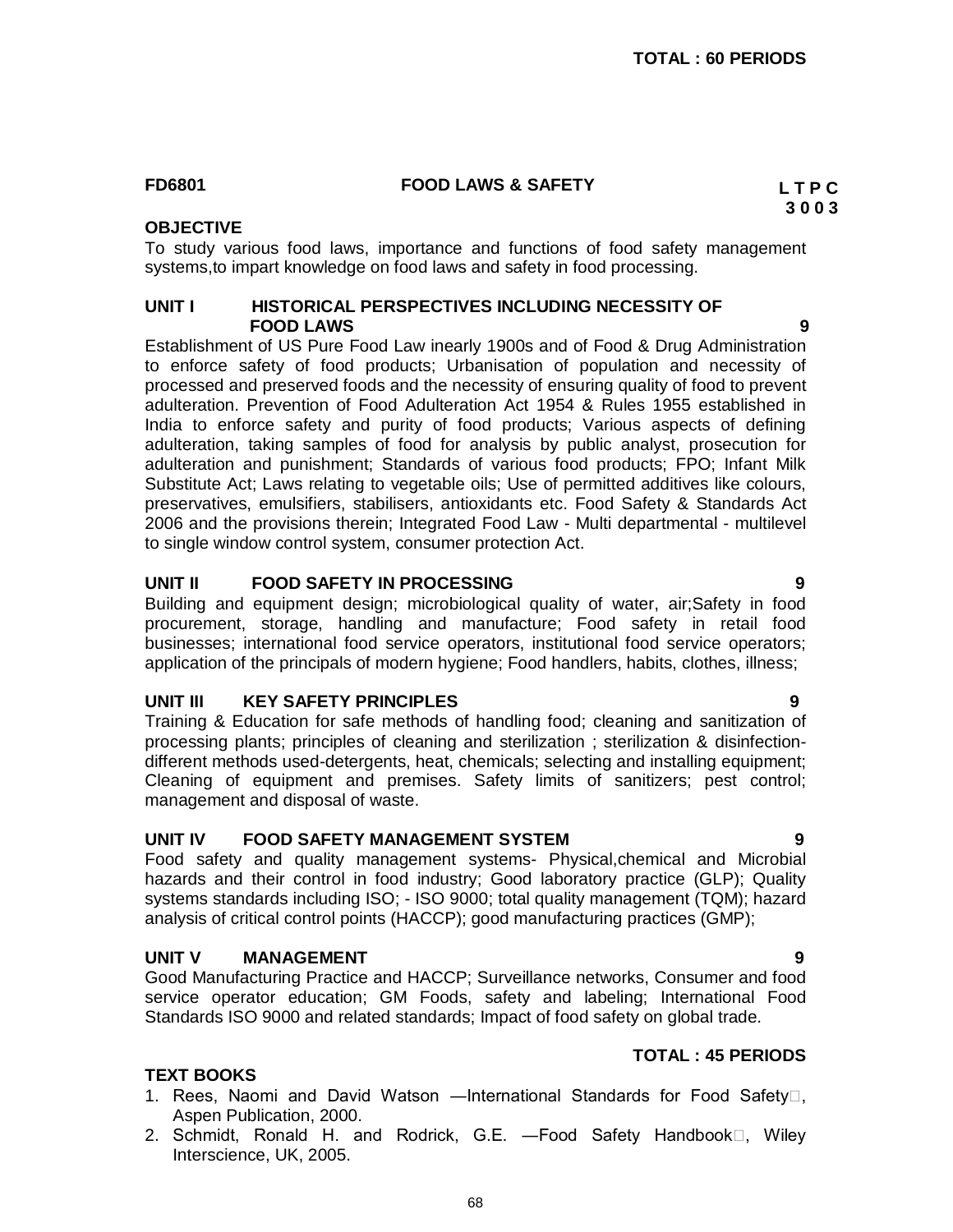#### **REFERENCES**

- 1. Mehta, Rajesh and J. George ―Food Safety Regulations, Concerns and Trade : The Developing Country Perspective<sup>∩</sup>. Macmillan, 2005.
- 2. The Prevention of Food Adulteration Act, 1954 $\Box$ , Commercial Law Publishers India) Pvt. Ltd.,

| <b>FD6811</b> | <b>PROJECT WORK</b> | LTPC  |
|---------------|---------------------|-------|
|               |                     | 00126 |

#### **AIM**

The project work aims to train the students on systematic analysis of a problem and to enable them to bring out a solution it.

#### **OBJECTIVE**

The objective of the project is to make use of the knowledge gained by the student at various stages of the degree course.

Each student is required to submit a report on the project assigned to him/her by the department. The report should be based on the literature collected from the many sources and the actual analysis done by the student on the given project.

# **FD6001 BIOLOGY AND CHEMISTRY OF FOOD FLAVOURS L T P C**

# **UNIT I INTRODUCTION 9**

Problems in flavour research – classification of food flavours; chemical compounds responsible for flavour.

#### **UNIT II FLAVOUR COMPOUNDS 9**

Chemical compound classes and their flavour responses; flavour development during biogenesis, flavour development during food processing; use of biotechnology to develop flavours.

#### **UNIT III THE CHEMICAL SENSES 9**

Anatomy of the chemical senses; neural development of the chemical senses; receptor mechanisms, neural coding; the control of eating.

#### **UNIT IV FLAVOUR ANALYSIS 9**

Subjective versus Objective methods of analysis; psychophysics and sensory evaluation; Instrumental analysis; sample handling and artifacts; data handling

#### **UNIT V TEACHING FLAVOUR CONCEPTS 9**

Problem based learning; tongue and nose; Onion-Beverage-Maillard reaction-Thiostench

#### **TOTAL : 45 PERIODS**

#### **TEXT BOOKS**

- 1. Fisher, Carolyn and Thomas R. Scott. "Food Flavours : Biology and Chemistry". The Royal Society of Chemistry, 1997.
- 2. Heath, H.B. and G. Reineccius. " Flavor Chemistry and Technology". CBS Publishers, 1996.
- 3. Reineccius, Gary. "Flavor Chemistry and Technology".  $2^{nd}$  Edition, Taylor &

**3 0 0 3**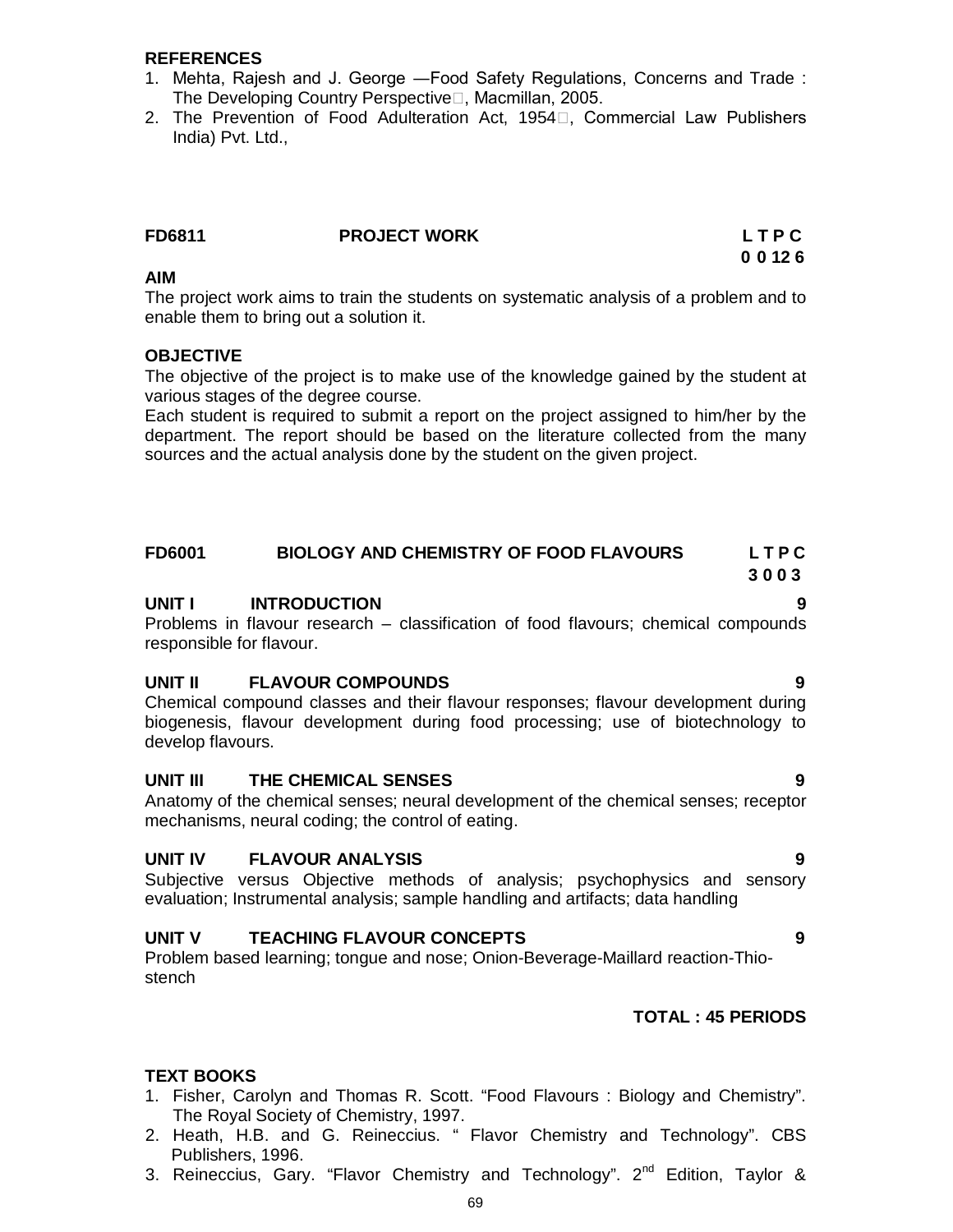Francis, 2006.

- 4. Shahidi, Fereidoon and Chi-Tang Ho. "Flavor Chemistry of Ethnic Foods". Kluwer Academic / Plenum, 1999.
- 5. Ashurst, Philip R. "Food Flavorings". 3<sup>rd</sup> Edition, Aspen Publications, 1999.

#### **REFERENCES**

- 1. Hofmann, Thomas. "Challenges in Taste Chemistry and Biology". American Chemical Society Publications, 2004.
- 2. Charalambous, G. "Food Flavors: Generation, Analysis and Process Influence". Elsevier, 1995.

#### **FD6002 BIOLOGICALLY ACTIVE PHYTOCHEMICALS IN FOOD L T P C**

## **3 0 0 3**

#### **UNIT I BIOSYNTHESIS AND SIGNIFICANCE 9**

Phytochemicals in food, the plants as chemical factories, synthesis of isotopically Labeled Phytoestrogens

#### **UNIT II ANALYSIS OF PHYTOCHEMICALS 9**

Qualitative and quantitative methods: phytoestrogens in plants; isoflavones; falavnols, polyphenols, tannins, saponins, lignans Multiresidue method for penicillins and cephalosporins in Bovine muscle.

# **UNIT III ASSESSMENT OF ANTIOXIDANT ACTIVITY 9**

In vitro and In vivo methods for the assessment of antioxidant activity, Comparison of different methods to evaluate the antioxidant , Prediction of the antioxidant activity of natural phenolics from electrotopological state indices

#### **UNIT IV CARATENOIDS 9**

Factors affecting bioavailability , chemical and characterasition of cell histochemical wall polysaccharides in almond seed in relation to lipid bioavailability.

#### **UNIT V OPTIMISING PHYTOCHEMICAL 9**

Optimising phytochemical release by process technology, Variation of Antioxidant Activity during technological treatments , new food grade peptidases from plant sources .

#### **TOTAL : 45 PERIODS**

#### **TEXT BOOKS**

- 1. Gilbert, John and H. Z. Senyuva "Bioactive Compounds in Food". Blackwell Publishing, 2008.
- 2. Meskin, Mark S., W.R. Bidlack and R.K. Randolph. "Phytochemicals : Nutrient-Gene Interactions". CRC / Taylor & Francis, 2006.

#### **REFERENCES**

- 1. Premier, Robert. "Phytochemicals in Food". Blackwell, 2010.
- 2. Johnson, Ian and Gary Williams. "Phytochemical Functional Foods". CRC Press,2003.

| <b>FD6003</b> | <b>HUMAN NUTRITION</b> | LTPC |
|---------------|------------------------|------|
|               |                        | 3003 |

#### **AIM**

The course aims to develop the knowledge of students in the basic area of Human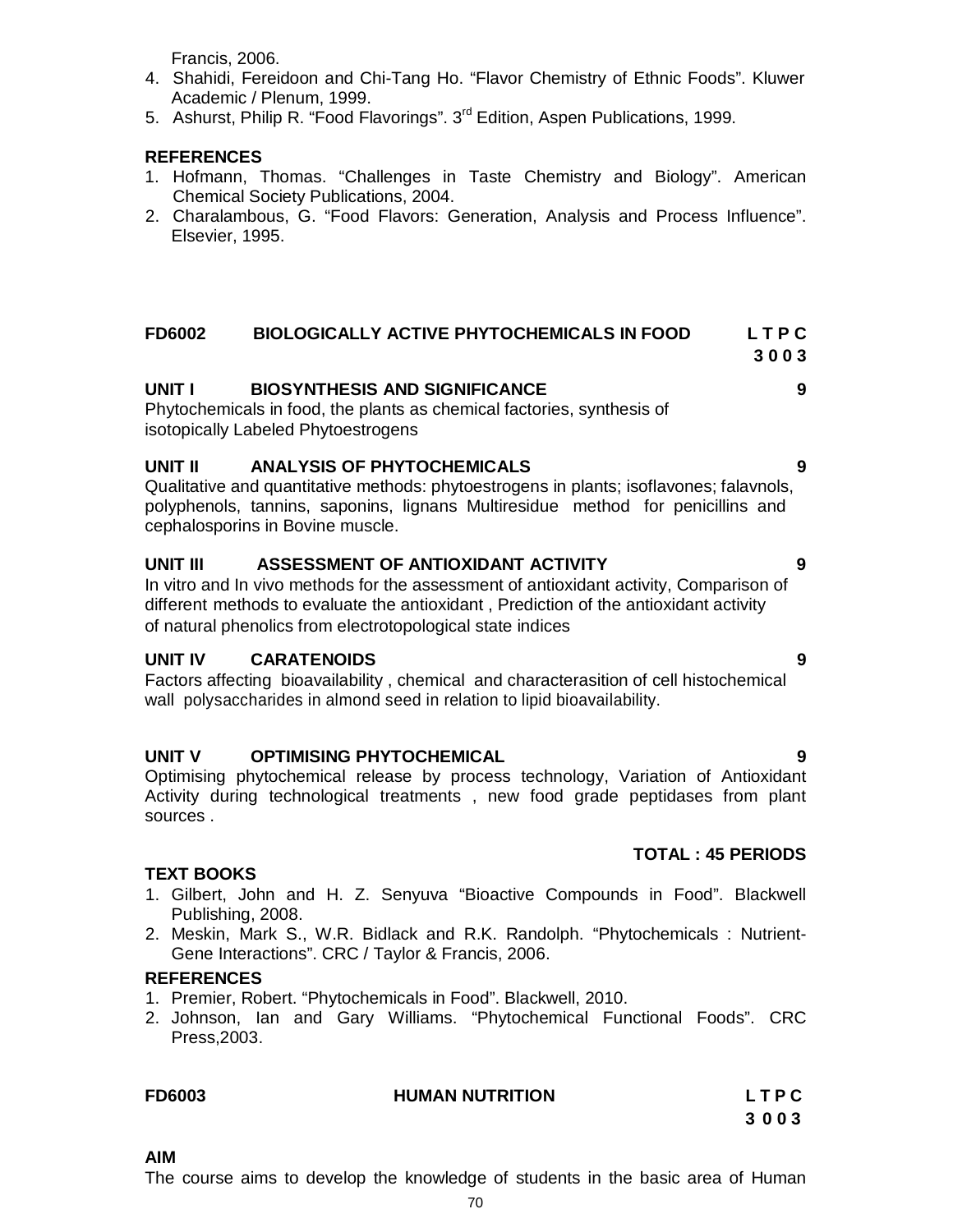Nutrition. This is necessary for effective understanding of food processing and technology subjects. This course will enable students to appreciate the relationship between food and the nutrients as well as function and contribution of nutrients to health of individuals.

# **OBJECTIVES**

On completion of the course the students are expected to

- Be able to understand the physiological and metabolic functions of nutrients.
- Be able to understand methods of nutritional assessment, RDA and Dietary Recommendations & Guidelines..
- Understand and use effectively, diet planning principles, exchange lists, food labels and nutrition facts for balanced nutrition and healthy diets.

### **UNIT I AN OVERVIEW OF NUTRITION 9**

Six classes of nutrients, calculating energy values from food, using the RDA, nutritional assessment of individuals and populations, dietary recommendations; research methods in nutrition; Planning a Healthy Diet: Diet planning principles, dietary guidelines; diet planning guides such as food groups, exchange lists, personal diet analysis; food labels: serving sizes, nutrition facts, daily values, descriptive terms, health claims.

Digestion, Absorption and Transport**:** Anatomy and physiology of the digestive tract, mechanical and chemical digestion, absorption of nutrients.

## **UNIT II CARBOHYDRATES: SUGARS, STARCH AND FIBER 9**

Digestion and absorption of carbohydrates, lactose intolerance; Glycemic and Nonglycemic carbohydrtaes, blood glucose regulation, recommendations of sugar intake for health, health effects of fiber and starch intake, artificial sweeteners; Nutrition and Diabetes: Complications of diabetes mellitus, importance of blood sugar regulation, dietary recommendations for NIDDM and IDDM

### **UNIT III LIPIDS AND PROTEINS 9**

Lipid digestion, absorption and transport;

Functions of the triglycerides; essential fatty acids- n-3 and n-6 fatty acids; trans fatty acids, Medium Chain Triglycerides, phospholipids and sterols; Health effects and recommended intakes of lipids. Hyperlipidemia, atheroselerosis and cardio vascular disease.

Digestion and absorption of proteins; Functions of the proteins; amino acids; Protein quality, methods of assessing protein quality; Recommended intakes of proteins; protein and amino acid supplements; Protein Energy Malnutrition, Marsamus and Kwashiorkor; Chronic Energy Deficiency- short term and long term effects.

#### **UNIT IV METABOLISM, ENERGY BALANCE AND BODY COMPOSITION 9**

Review of catabolic and anabolic pathways of glucose, fats and amino acids; Energy Balance and Body Composition: Energy balance; body weight and body composition; health implications; obesity, BMR and BMI calculations; Weight Control: Fat cell development; hunger, satiety and satiation; dangers of weight loss; how to identify unsafe weight loss schemes; treatment of obesity; attitudes and behaviors toward weight control.

# **UNIT V VITAMINS AND MINERALS 9**

Water Soluble Vitamins: B vitamins examined individually (Thiamine, Riboflavin, Niacin, Pyridoxine, Biotin, folate and B12, choline, pantothenic acid, carnitine) and in concert; B vitamin deficiencies, toxicities, and food sources; vitamin C roles and recommended intake, deficiency, toxicity and food sources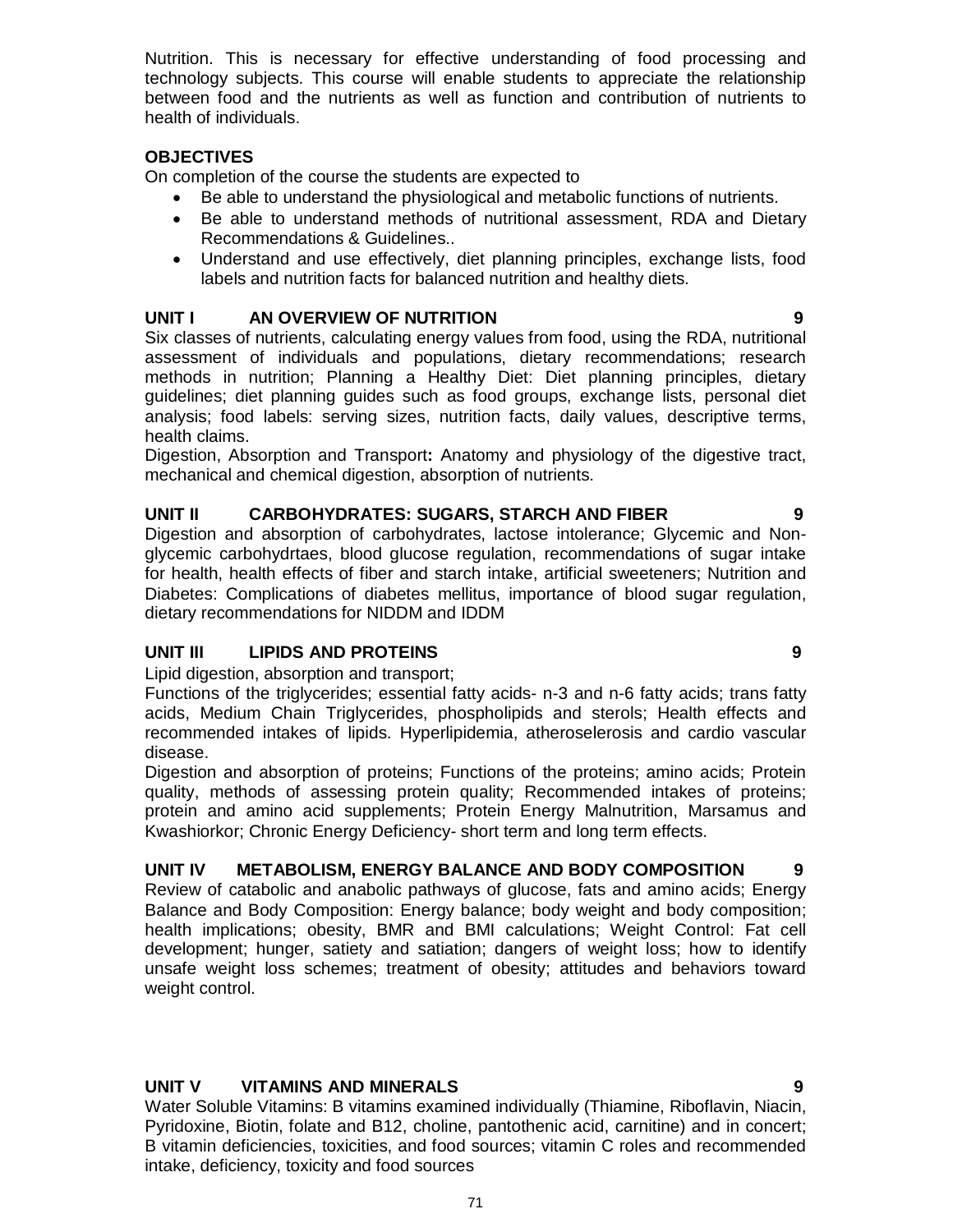Fat Soluble Vitamins: A, D, E, and K: Function, recommended intakes, toxicities, food sources of vitamin A, D, E, and K; vitamin E as antioxidant; beta carotene and vitamin A Water and the Major Minerals: Water balance and recommended intakes; fluid/electrolyte balance, acid-base balance; function, recommended intakes, and regulation of sodium, potassium, and calcium.

Trace Minerals: Food sources, function, recommended intakes, toxicities, deficiencies and transport of iron and zinc; importance of selenium, copper, fluoride, and chromium.

### **TOTAL : 45 PERIODS**

#### **TEXT BOOKS**

- 1. Gibney, Michael J. etal., "Introduction to Human Nutrition". Blackwell, 2002.
- 2. Gibney, Michael J. etal., "Public Health Nutrition". Blackwell, 2004.
- 3. Sanders, Tom and Peter Emery " Molecular Basis of Human Nutrition". Taylor & Francis, 2003.
- 4. Gibney, Michael J. etal., "Clinical Nutrition". Blackwell, 2005.

#### **REFERENCES**

- 1. Spark, Arlene. "Nutrition in Public Health : Principles, Policies, and Practice". CRC Press, 2007.
- 2. Mann, Jim and Stewart Truswell "Essentials of Human Nutrition". 3<sup>rd</sup> Edition. Oxford University Press, 2007.
- 3. Gropper, Sareen S. "Advanced Nutrition and Human Metabolism". 5<sup>th</sup> Edition, Smith Wadsworth Publishing, 2008.

### **FD6004 PROCESS ECONOMICS AND INDUSTRIAL MANAGEMENT L T P C 3 0 0 3**

#### **AIM**

To introduce process economics and industrial management principles to chemical engineers.

#### **OBJECTIVE**

The objective of this course is to teach principles of cost estimation, feasibility analysis, management, organization and quality control that will enable the students to perform as efficient managers.

#### **UNIT I PRINCIPLES OF PRODUCTION MANAGEMENT AND ORGANISATION** 15

Planning, organization, staffing, coordination, directing, controlling, communicating, organization as a process and a structure; types of organizationsMethod study; work measurement techniques; basic procedure; motion study; motion economy; principles of time study; elements of production control; forecasting; planning; routing; scheduling; dispatching; costs and costs control, inventory and inventory control.

# **UNIT II ENGINEERING ECONOMICS FOR PROCESS ENGINEERS - INTEREST, INVESTMENT COSTS AND COST ESTIMATION 10**

Time Value of money; capital costs and depreciation, estimation of capital cost, manufacturing costs and working capital, invested capital and profitability.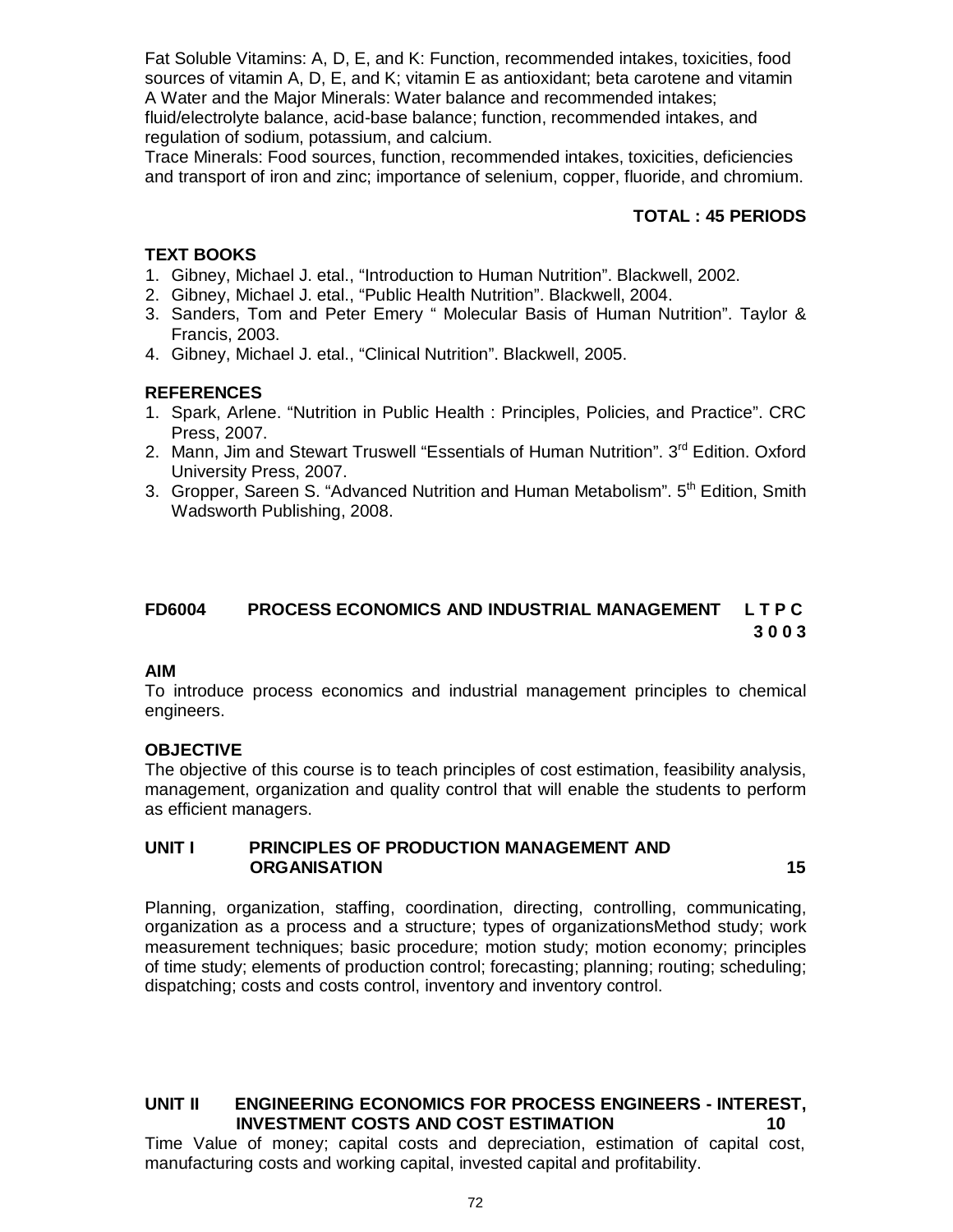73

# **UNIT III PROFITABILITY, INVESTMENT ALTERNATIVE AND REPLACEMENT**

 **8** Estimation of project profitability, sensitivity analysis; investment alternatives; replacement policy; forecasting sales; inflation and its impact.

# **UNIT IV ANNUAL REPORTS AND ANALYSIS OF PERFORMANCE 4**

Principles of accounting; balance sheet; income statement; financial ratios; analysis of performance and growth.

# **UNIT V ECONOMIC BALANCE AND QUALITY AND QUALITY CONTROL 8**

Essentials of economic balance – Economic balance approach, economic balance for insulation, evaporation, heat transfer. Elements of quality control, role of control charts in production and quality control.

# **TEXT BOOKS**

- 1. Peters, M. S. and Timmerhaus, C. D., " Plant Design and Economics for Chemical Engineers ", 5<sup>th</sup> Edn., McGraw Hill, 2002.
- 2. Holand, F.A., Watson, F.A. and Wilkinson, J.K., " Introduction to process Economics ", 2<sup>nd</sup> Edn., John Wiley, 1983.
- 3. Narang, G.B.S. and Kumar, V., " Production and Costing ", Khanna Publishers, New Delhi, 1988.

# **REFERENCES**

- 1. Allen, L.A., " Management and Organization", McGraw Hill.
- 2. Perry, R. H. and Green, D., " Chemical Engineer's Handbook ", 7<sup>th</sup> Edn., McGraw Hill.

#### **FD6005 FUNCTIONAL FOODS AND NUTRACEUTICALS L T P C 3 0 0 3**

# **OBJECTIVES**

- To understand the basic concepts of Nutraceuticals and functional food, their chemical nature and methods of extraction.
- To understand the role of Nutraceuticals and functional food in health and disease

# **UNIT I INTRODUCTION AND SIGNIFICANCE 6**

Introduction to Nutraceuticals and functional foods; importance, history, definition, classification, list of functional foods and their benefits, Phytochemicals, zoo chemicals and microbes in food, plants, animals and microbes

# **UNIT II ANALYSIS OF PHYTOCHEMICALS 12**

Qualitative and quantitative methods: phytoestrogens in plants; isoflavones; flavonols, polyphenols, tannins, saponins, lignans, Chitin; Carotenoids - Factors affecting bioavailability, chemical and histochemical characterization of cell wall polysaccharides in almond seed in relation to lipid bioavailability.

# **UNIT III ASSESSMENT OF ANTIOXIDANT ACTIVITY 12**

In vitro and In vivo methods for the assessment of antioxidant activity, Comparison of different In Vitro methods to evaluate the antioxidant, Prediction of the antioxidant activity of natural phenolics from electrotopological state indices, Optimising phytochemical release by process technology; Variation of Antioxidant Activity during technological treatments, new food grade peptidases from plant sources

**TOTAL : 45 PERIODS**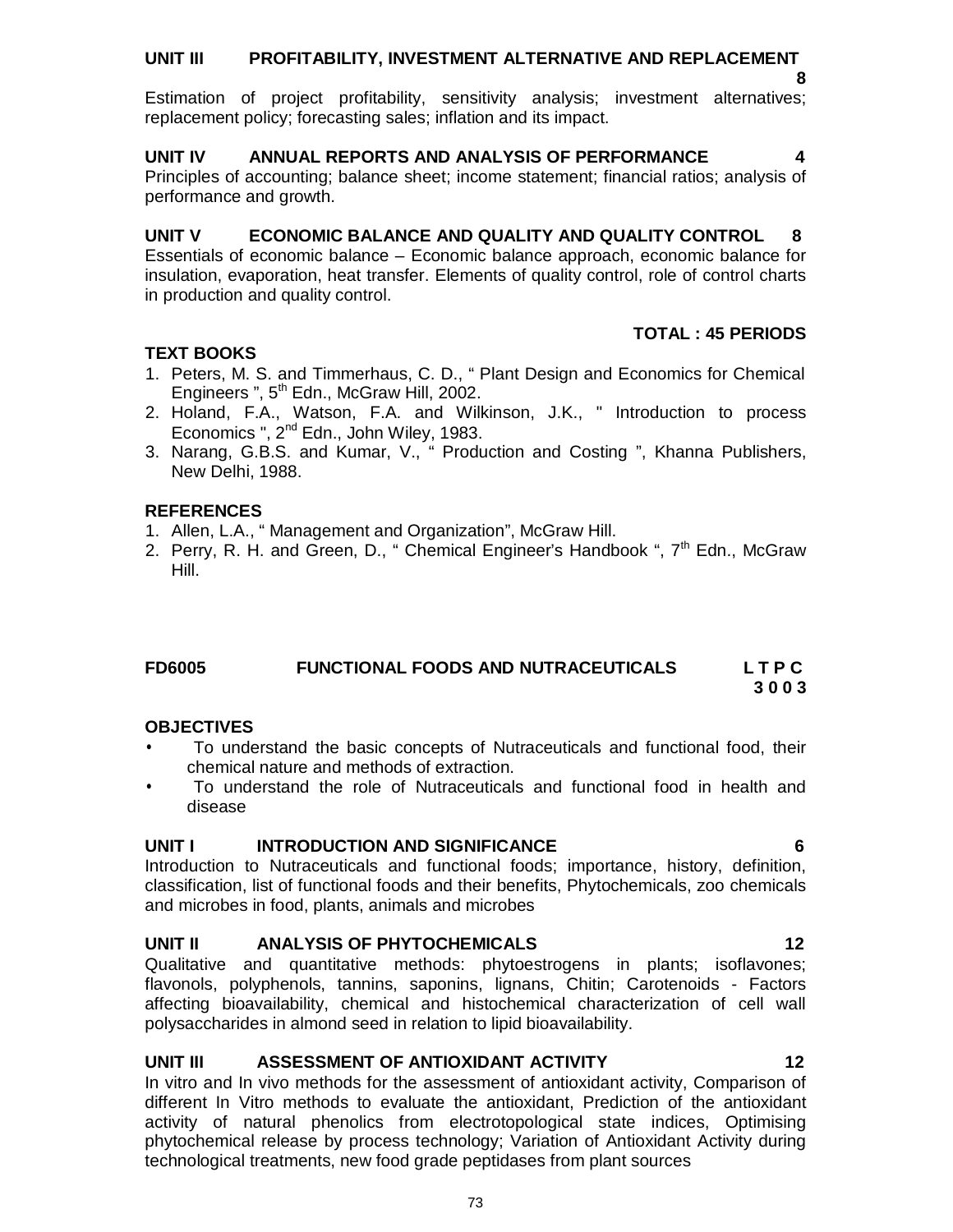# **UNIT IV ROLE IN HEALTH AND DISEASE 12**

Nutraceuticals and Functional foods in Gastrointestinal disorder, Cancer, CVD, Diabetic Mellitus, HIV and Dental disease; Importance and function of probiotic, prebiotic and symbiotic and their applications, Functional foods and immune competence; role and use in obesity and nervous system disorders.

# **UNIT V SAFETY ISSUES 6**

Health Claims, regulations and safety issues- International and national.

# **TOTAL : 45 PERIODS**

# **TEXT BOOKS**

- 1. Bisset, Normal Grainger and Max Wich H "Herbal Drugs and Phytopharmaceuticals", 2<sup>nd</sup> Edition, CRC, 2001.
- 2. Wildman, Robert "Handbook of Nutraceuticals and Functional Foods". CRC, 2006.
- 3. Webb, P P. "Dietary Supplements and Functional Foods". Blackwell, 2006.
- 4. Ikan, Raphael "Natural Products: A Laboratory Guide", 2<sup>nd</sup> Edition, Academic Press / Elsevier, 2005.
- 5. Tipnis, H.P. "Bioavailability and Bioequivalence : An Update" New Age International,

# **REFERENCES**

- 1. Shi, John, Fereidoon Shahidi and Chi-Tang Ho "Asian Functional Foods". CRC/Taylor &Francis, 2007.
- 2. Watson, Robald Ross "Functional Foods and Nutraceuticals in Cancer Prevention". Blackwell Publishing, 2007.
- 3. Gibson, G.R. and C.M.Willams. "Functional Foods : Concept to Product". Woodhead, 2000.
- 4. Hanson, James R. "Natural Products: The Secondary Metabolites", Royal Society of Chemistry, 2003.

#### **FD6006 FOOD TOXICOLOGY AND ALLERGY L T P C 3 1 0 4**

## **OBJECTIVES**

- Familiarize with hazards, and toxicity associated with food and their implications for health.
- Know the various kinds of allergens and basis of allergic reactions
- Be familiar with various natural toxins in food.

## **UNIT I** INTRODUCTION 12

Definition and need for understanding food toxicology; Hazards - Microbiological, nutritional and environmental.

Basics of immune resources - humoral and cell media resources.Allergen and mechanism of allergic resources.

# **UNIT II FOOD ALLERGY AND SENSITIVITY 12**

Chemistry of food allergens, celiac disease, food disorders associated with metabolism, lactose intolerance, and asthma

# **UNIT III PRINCIPLES OF TOXICOLOGY 12**

Natural food toxicants - toxicity of mushroom alkaloids, seafood, vegetables, fruits, pulses, and antinutritional compounds. Biological factors that influence toxicity, toxin absorption in theG.I.track, Industrial microflora, blood, brain barrier, storage and excretion of toxins

## **UNIT IV DETERMINATION OF TOXICANTS IN FOOD SAMPLING 12**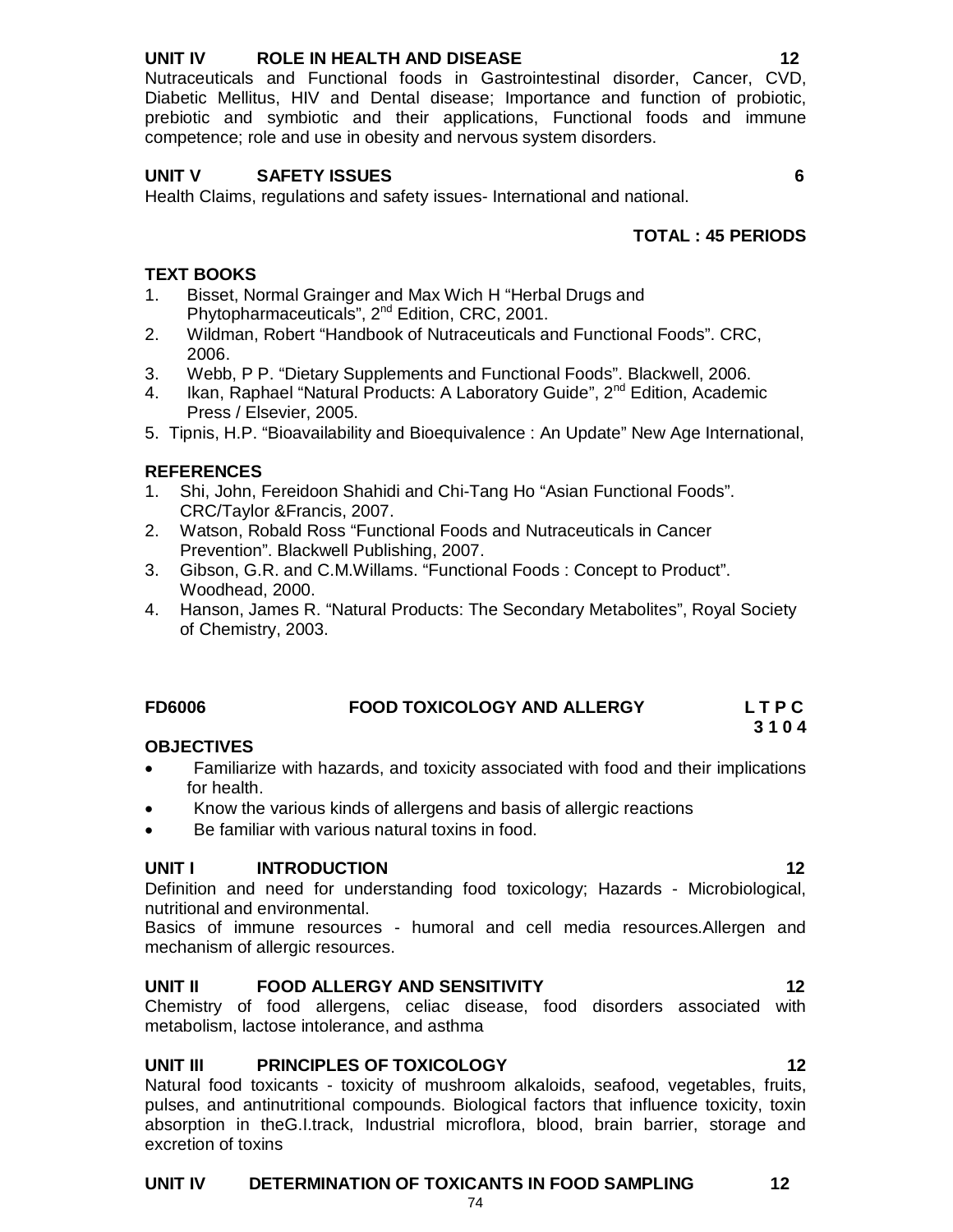Quantitative and qualitative analysis of toxicants in foods; Biological determination of toxicants Assessment of food safety – Risk assessment and risk benefit indices of human exposure, acute toxicity, mutagen city and carcinogenicity, reproductive and developmental toxicity, neurotoxicity and behavioural effect, immunotoxicity.

# **UNIT V TOXICANTS FORMED DURING FOOD PROCESSING 12**

Intentional direct additives, preservatives, nitrate, nitrite, and N- nitroso compound flavour enhancers, food colours, indirect additives, residues and contaminants, heavy metals, other organic residues and packaging materials.

Toxicity of heated and processed foods, food carcinogens and mutagens - Polycyclic aromatic hydrocarbons, N - nitrosamines, Acrylamide and their mode of action

# **TOTAL : 45 PERIODS**

# **TEXTBOOKS**

- 1. Helferich, William and Carl K.Winter "Food Toxicology" CRC Press, 2001.
- 2. Alluwalia, Vikas "Food Hygiene and Toxicology" Paragon International Publishers, 2007
- 3. Shibamoto, Taka yuki and Leonard F.Bjeldanzes "Introduction to Food Toxicology" 2<sup>nd</sup> Edition.Academic Press, 2009.
- 4. Maleki, Soheila J. A.Wesley Burks, and Ricki M.Helm "Food Allergy" ASM Press, 2006.

# **REFERENCES**

- 1. Labbe, Ronald G. and Santos Garcia "Guide to Food Borne Pathogens" John Wiley & Sons, 2001.
- 2. Cliver, Dean O. and Hans P. Riemann "Food Borne Diseases" 2<sup>nd</sup>Edition., Academic Press/Elsevier, 2002.
- 3. Riemann, Hans P. and Dean O. Cliver "Food Borne Infections and Intoxications" 3<sup>rd</sup> Edition., Academic Press/Elsevier, 2006.

| <b>FD6007</b>                                                                                                                                                                               | <b>ENTREPRENEURSHIP</b> | LTPC<br>3 00 3 |
|---------------------------------------------------------------------------------------------------------------------------------------------------------------------------------------------|-------------------------|----------------|
| UNIT I<br>Should You Become an Entrepreneur?<br>What Skills Do Entrepreneurs Need?<br>Identify and Meet a Market<br>Need<br>Entrepreneurs in a Market Economy<br>Select a Type of Ownership |                         | 9              |
| UNIT II<br>Develop a Business Plan                                                                                                                                                          |                         | 9              |
| UNIT III<br>Choose Your Location and Set Up for Business<br><b>Market Your Business</b><br>Hire and Manage a Staff                                                                          |                         | 9              |
| UNIT IV<br>Finance, Protect and Insure Your Business<br>Record Keeping and Accounting<br><b>Financial Management</b>                                                                        |                         | 9              |

# **UNIT V 9**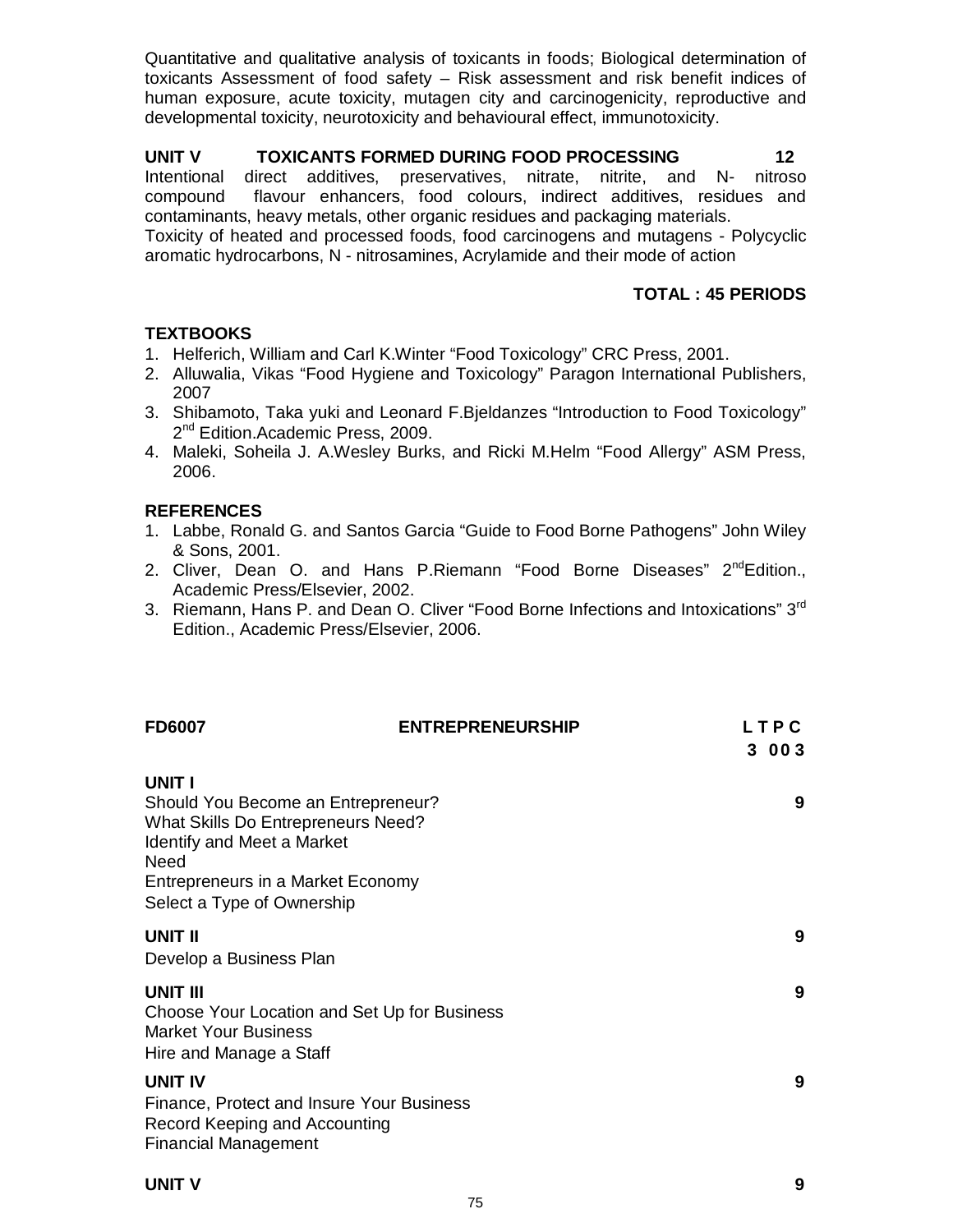# **TEXT BOOK**

1. Entrepreneurship Ideas in Action—South-Western, 2000.

# **FD6008 TRADITIONAL FOODS L T P C**

**3 0 0 3**

**TOTAL : 45 PERIODS**

# **AIM**

To help students understand the diversity of foods, food habits and patterns in India with focus on traditional foods.

# **OBJECTIVES**

- To understand the historical and traditional perspective of foods and food habits
- To understand the wide diversity and common features of traditional Indian foods and meal patterns.

# **UNIT I HISTORICAL AND CULTURAL PERSPECTIVES 9**

Food production and accessibility - subsistence foraging, horticulture, agriculture and pastoralization, origin of agriculture, earliest crops grown. Food as source of physical sustenance, food as religious and cultural symbols; importance of food in understanding human culture - variability, diversity, from basic ingredients to food preparation; impact of customs and traditions on food habits, heterogeneity within cultures (social groups) and specific social contexts - festive occasions, specific religious festivals, mourning etc. Kosher, Halal foods; foods for religious and other fasts.

# **UNIT II TRADITIONAL METHODS OF FOOD PROCESSING 9**

Traditional methods of milling grains – rice, wheat and corn – equipments and processes as compared to modern methods. Equipments and processes for edible oil extraction, paneer, butter and ghee manufacture – comparison of traditional and modern methods. Energy costs, efficiency, yield, shelf life and nutrient content comparisons. Traditional methods of foodpreservation – sun-drying, osmotic drying, brining, pickling and smoking.

# **UNIT III TRADITIONAL FOOD PATTERNS 9**

Typical breakfast, meal and snack foods of different regions of India.Regional foods that have gone Pan Indian / Global. Popular regional foods; Traditional fermented foods,pickles and preserves, beverages, snacks, desserts and sweets, street foods; IPR issues in traditional foods

# **UNIT IV COMMERCIAL PRODUCTION OF TRADITIONAL FOODS 12**

Commercial production of traditional breads, snacks, ready-to-eat foods and instant mixes, frozen foods – types marketed, turnover; role of SHGs, SMES industries, national and multinational companies; commercial production and packaging of traditional beverages such as tender coconut water, neera, lassi, buttermilk, dahi. Commercial production of intermediate foods – ginger and garlic pastes, tamarind pastes, masalas (spice mixes), idli and dosa batters.

# **UNIT V HEALTH ASPECTS OF TRADIONAL FOODS 6**

Comparison of traditional foods with typical fast foods / junk foods – cost, food safety, nutrient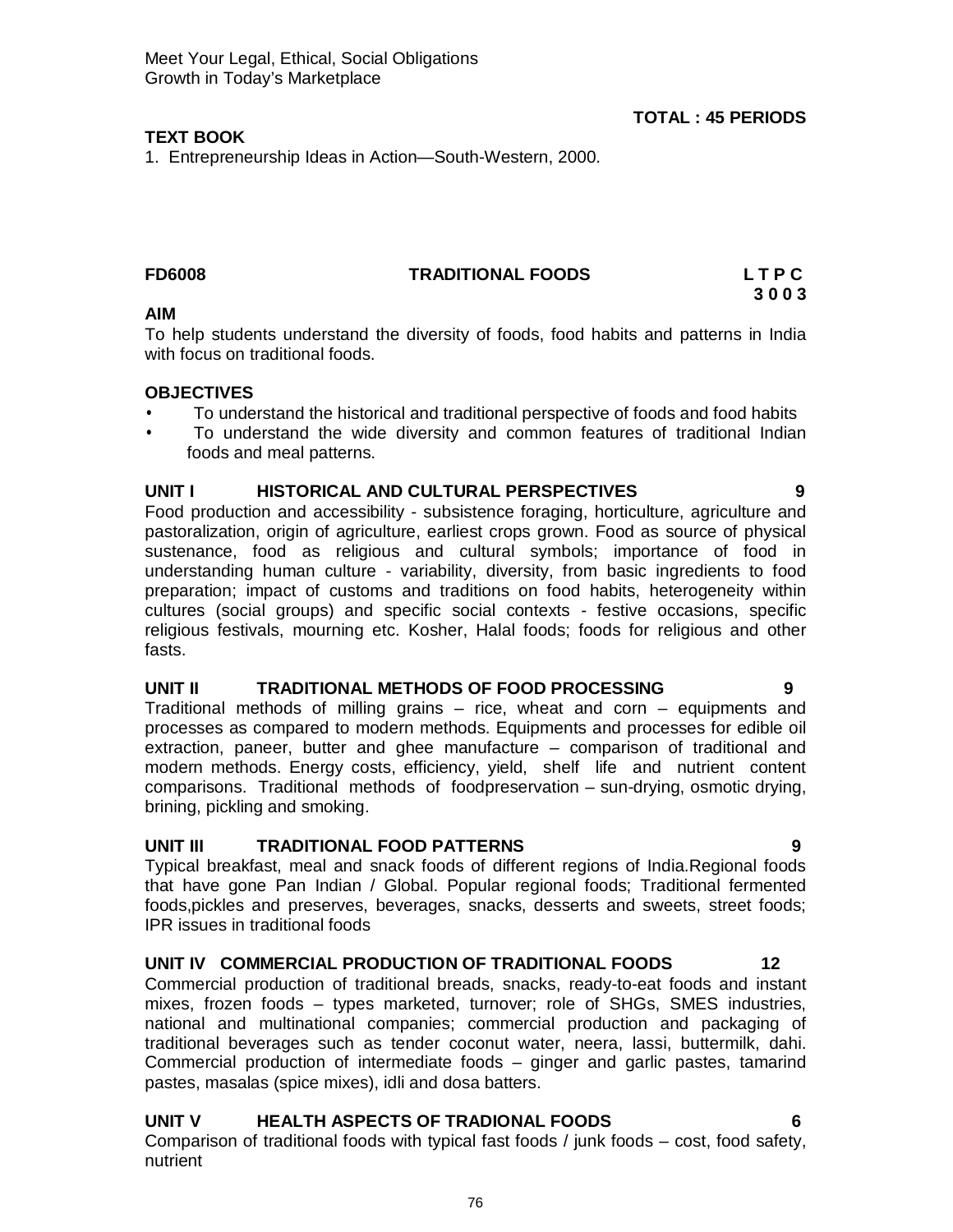composition, bioactive components; energy and environmental costs of traditional foods; traditional foods used for specific ailments /illnesses.

### **TEXT BOOKS**

- 1. Sen, Colleen Taylor "Food Culture in India" Greenwood Press, 2005.
- 2. Davidar, Ruth N. "Indian Food Science: A Health and Nutrition Guide to Traditional Recipes: East West Books, 2001.

#### **FD6009 CEREAL, PULSE & OIL SEED TECHNOLOGY L T P C 3 0 0 3**

#### **AIM**

The course aims to develop the knowledge of students in the area of Cereal, pulse and oil seed processing and technology. This is necessary for effective understanding specific aspects of food processing related to these foods. This course will enable students to appreciate the application of scientific principles in the processing of these materials.

### **OBJECTIVES**

On completion of the course the students are expected to

- Be able to understand and identify the specific processing technologies used for cereals, pulses and oil seeds and the various products derived from these materials.
- Understand the application of scientific principles in the processing technologies specific to the materials.
- Grasp the changes in the composition of foods with respect to the type of processing technology used.

## **UNIT I CEREALS 15**

Cereal Grains- Basic agricultural aspects, structure and composition; Storage, Insect control; Processing: Wheat- milling, (Atta and maida), quality aspects of flour, wheat proteins and their function, rheology of flour; wheat based baked products – Bread, Biscuit, Cakes, Extruded products, Pizza, Chapatis, malting and malt products; Rice-Milling, Parboiling, Quick cooking rice, Traditional Indian Products- Puffed Rice, flaked rice, Idli/Dosa/vada mixes and other savouries; Corn- Wet and dry milling, Corn Products – Corn flakes, Corn starch, canned corn products, puffed product; Oats-Milling, Oat Products – Steel cut, rolled oats, quick cooking; Traditional and Fermented cereal products

#### **UNIT II OTHER CEREALS AND MILLETS 6**

Sorghum, Pearl Millet, Finger millet, Foxtail Kodo Millet - Basic agricultural millet, aspects, structure and composition; storage, insect control; processing - pearling, Milling, Malting, Malt based foods, flaked and fermented products; Traditional and Nutritional products based on finger millet.

#### **UNIT III SUGARS 6**

Honey- Composition and Quality aspects; Sugars- Manufacture of table sugar, High Fructose corn syrup and Glucose syrup; Jaggery – sources, manufacture, uses in traditional food products; stages of sugar saccharine products

#### **UNIT IV PULSES AND LEGUMES 12**

# **TOTAL : 45 PERIODS**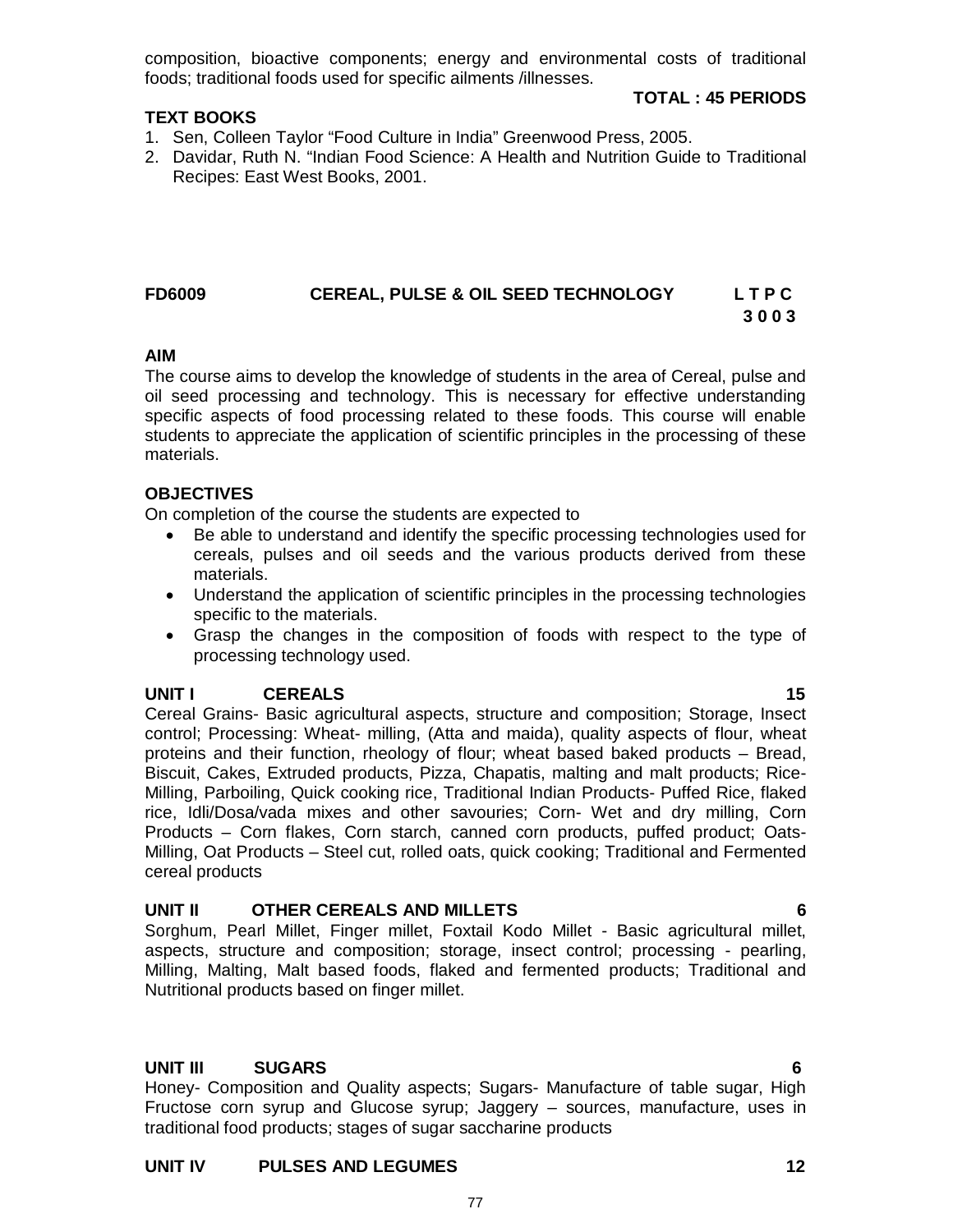Basic agricultural aspects, structure, composition, storage, insect control, processing-Milling/splitting, dhal milling, products – puffed, flakes, flour, legume-based traditional products, flour based Indian sweets and savouries, soya milk, soy protein Isolate, soya paneer

# **UNIT V OIL SEEDS AND NUTS 6**

Basic agricultural aspects structure, composition, Storage, Insect control; processing: traditional and modern methods of oil extraction, refining, bleaching, deodorizing, hydrogenation; oil blends; applications of different oils and fats in food processing & products.

# **TOTAL : 45 PERIODS**

# **TEXTS BOOKS**

- 1. Matz, Samuel A. "The Chemistry and Technology of Cereals as Food and Feed". 2<sup>nd</sup> Edition, CBS, 1996.
- 2. Morris, Peter C. and J.H. Bryce. " Cereal Biotechnology". CRC/Wood head Publishing, 2004.

# **REFERENCES**

- 1. Delcour, Jan A. and R. Carl Hoseney. " Principles of Cereal Science and Technology". 3rd Edition. American Association of Cereal Chemists, 2010.
- 2. Hosney, R.C. "Principles of Cereal Science and Technology"2<sup>nd</sup> Edition, American Association of Cereal Chemists, 1994.
- 3. Karl Kulp. "handbook of Cereal Science and Technology". 2<sup>nd</sup> Rev. Edition. CRC Press, 2000.
- 4. Kole, Chittaranjan. Genome Mapping and Molecular Breeding in Plants". Springer, 2006

# **GE6083 DISASTER MANAGEMENT L T P C**

 **3 0 0 3** 

## **OBJECTIVES:**

- To provide students an exposure to disasters, their significance and types.
- To ensure that students begin to understand the relationship between vulnerability,

disasters, disaster prevention and risk reduction

- To gain a preliminary understanding of approaches of Disaster Risk Reduction (DRR)
- To enhance awareness of institutional processes in the country and
- To develop rudimentary ability to respond to their surroundings with potential disaster response in areas where they live, with due sensitivity

# **UNIT I INTRODUCTION TO DISASTERS 9**

Definition: Disaster, Hazard, Vulnerability, Resilience, Risks – Disasters: Types of disasters – Earthquake, Landslide, Flood, Drought, Fire etc - Classification, Causes, Impacts including social, economic, political, environmental, health, psychosocial, etc.- Differential impacts- in terms of caste, class, gender, age, location, disability - Global trends in disasters: urban disasters, pandemics, complex emergencies, Climate change- Dos and Don'ts during various types of Disasters.

# **UNIT II APPROACHES TO DISASTER RISK REDUCTION (DRR) 9**

Disaster cycle - Phases, Culture of safety, prevention, mitigation and preparedness community based DRR, Structural- nonstructural measures, Roles and responsibilities of- community, Panchayati Raj Institutions/Urban Local Bodies (PRIs/ULBs), States,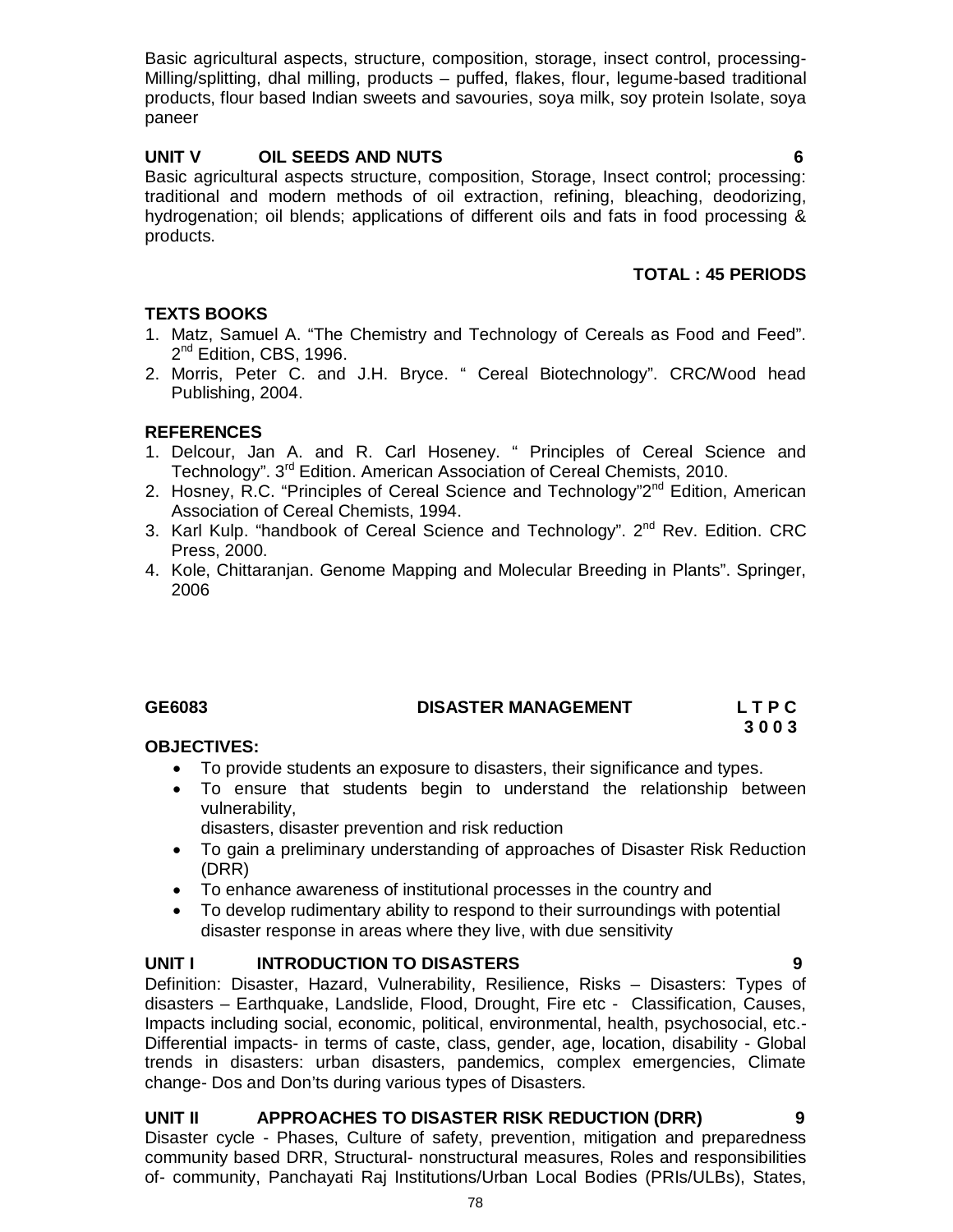Centre, and other stake-holders- Institutional Processess and Framework at State and Central Level- State Disaster Management Authority(SDMA) – Early Warning System – Advisories from Appropriate Agencies.

### **UNIT III INTER-RELATIONSHIP BETWEEN DISASTERS AND DEVELOPMENT 9**

Factors affecting Vulnerabilities, differential impacts, impact of Development projects such as dams, embankments, changes in Land-use etc.- Climate Change Adaptation-IPCC Scenario and Scenarios in the context of India - Relevance of indigenous knowledge, appropriate technology and local resources.

# **UNIT IV DISASTER RISK MANAGEMENT IN INDIA 9**

Hazard and Vulnerability profile of India, Components of Disaster Relief: Water, Food, Sanitation, Shelter, Health, Waste Management, Institutional arrangements (Mitigation, Response and Preparedness, Disaster Management Act and Policy - Other related policies, plans, programmes and legislation – Role of GIS and Information Technology Components in Preparedness, Risk Assessment, Response and Recovery Phases of Disaster – Disaster Damage Assessment.

# **UNIT V DISASTER MANAGEMENT: APPLICATIONS AND CASE STUDIES AND FIELD WORKS 9**

Landslide Hazard Zonation: Case Studies, Earthquake Vulnerability Assessment of Buildings and Infrastructure: Case Studies, Drought Assessment: Case Studies, Coastal Flooding: Storm Surge Assessment, Floods: Fluvial and Pluvial Flooding: Case Studies; Forest Fire: Case Studies, Man Made disasters: Case Studies, Space Based Inputs for Disaster Mitigation and Management and field works related to disaster management.

# **TOTAL: 45 PERIODS**

# **OUTCOMES:**

The students will be able to

- Differentiate the types of disasters, causes and their impact on environment and society
- Assess vulnerability and various methods of risk reduction measures as well as mitigation.
- Draw the hazard and vulnerability profile of India, Scenarious in the Indian context,
- Disaster damage assessment and management.

# **TEXTBOOK:**

- 1. Singhal J.P. "Disaster Management", Laxmi Publications, 2010. ISBN-10: 9380386427 ISBN-13: 978-9380386423
- 2. Tushar Bhattacharya, "Disaster Science and Management", McGraw Hill India Education Pvt. Ltd., 2012. **ISBN-10:** 1259007367, **ISBN-13:** 978-1259007361]
- 3. Gupta Anil K, Sreeja S. Nair. Environmental Knowledge for Disaster Risk Management, NIDM, New Delhi, 2011
- 4. Kapur Anu Vulnerable India: A Geographical Study of Disasters, IIAS and Sage Publishers, New Delhi, 2010.

# **REFERENCES**

- 1. Govt. of India: Disaster Management Act , Government of India, New Delhi, 2005
- 2. Government of India, National Disaster Management Policy,2009.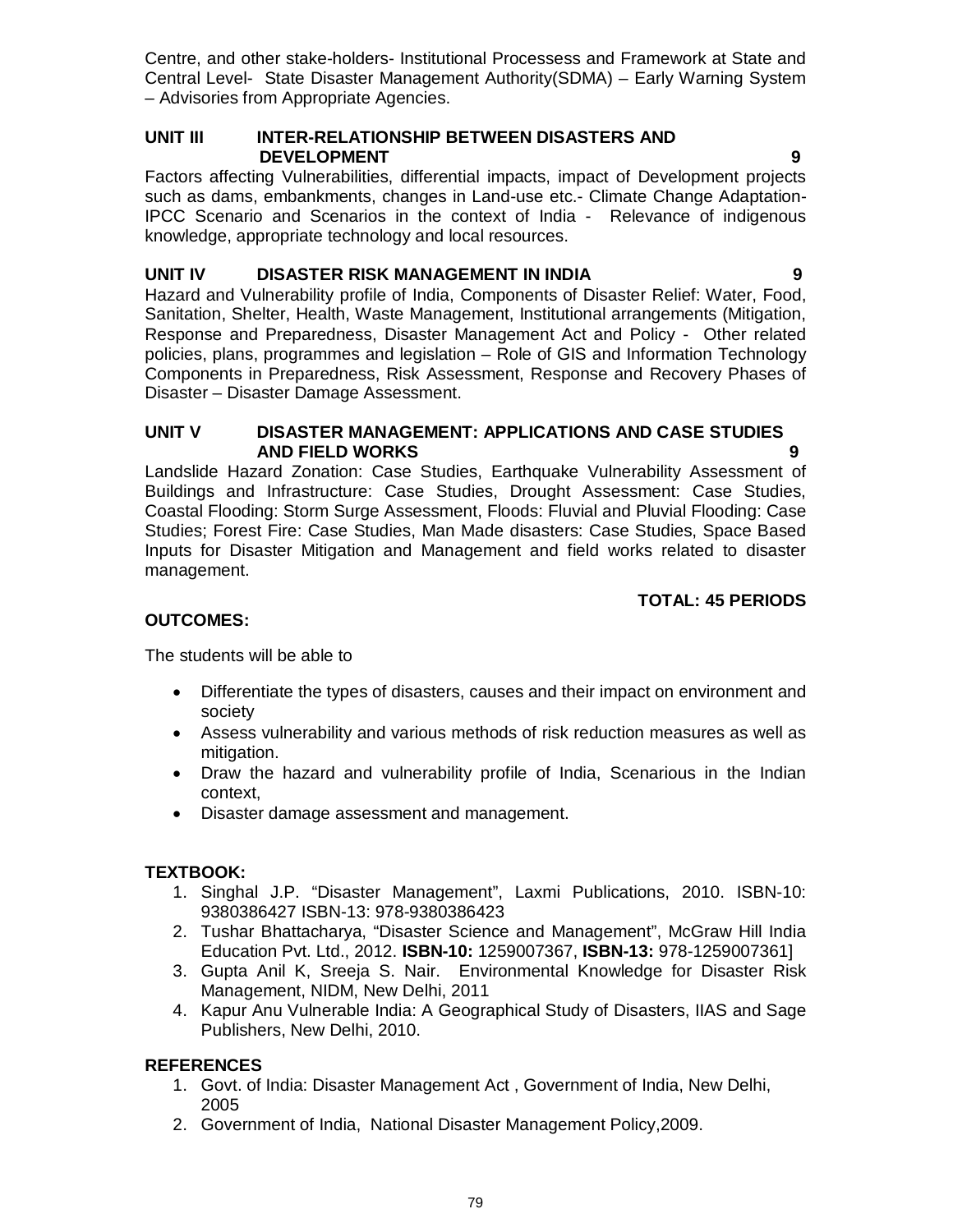### **FD6010 FOOD PROCESS EQUIPMENT DESIGN L T P C**

## **OBJECTIVE**

To understand the construction requirements, process design, fabrication and installation of equipments and to enhance the knowledge in the design of food processing equipments.

### **UNIT I INTRODUCTION 9**

Material of construction: Introduction to materialselection; Material properties; Environmental effects on material selection; Mechanical properties & strength of materials.

### **UNIT II CONSTRUCTION REQUIREMENTS 9**

Design basis: Design code; Design pressure, stress & factor of safety; Corrosion allowance; Weld joint efficiency factor; Design loadings; Criteria of failure.

### **UNIT III DESIGN OF PIPES AND PRESSURE VESSELS**

Design of pipe and pipe fittings. Process vessels under internal and external pressure; Design of attachments and closures;

### **UNIT IV DESIGN OF SUPPORTS 9**

Design of flange connections & threaded fasteners; Design of supports; Bracket or Lug supports, Leg Supports, Skirt Supports

# **UNIT V DESIGN OF PROCESS EQUIPMENTS 9**

Process Design of double pipe heat exchanger; Shell &Tube Heat Exchanger. Design of Evaporator; Agitation Vessels and centrifugal separator. Design of Rotary Dryer.

## **TOTAL : 45 PERIODS**

#### **TEXT BOOKS**

- 1. B. C. Bhattacharya. ―Introduction to Chemical Equipment Design Mechanical Aspects, CBS Publishers, Delhi.1991.
- 2. Ananthakrishnan.C.P. and M.N.Sinha. ―Technology and Engineering of Dairy Plant Operations, Laxmi Publications, New Delhi, 1997.

#### **REFERENCE BOOKS**

- 1. Groff, Gane K. and Muthu, John F., ―Operations Management Selected Readings, D.B.Taraporevala Sons and Co, Bombay, 1975.
- 2. Thuesen, H.G., Febrycky, W.J. and Thuesen, G.J., -Engineering Economy<sup>[]</sup>, Prentice –Hall Inc, New Jersey, 1978.
- 3. Stoner, A.F. James. Management<sup>[]</sup>, Prentice-Hall of India, New Delhi, 1994.

#### **FD6011 FOOD PACKAGING L T P C**

# **3 0 0 3**

**AIM**

The course aims to develop the knowledge of students in the area of packaging of foods and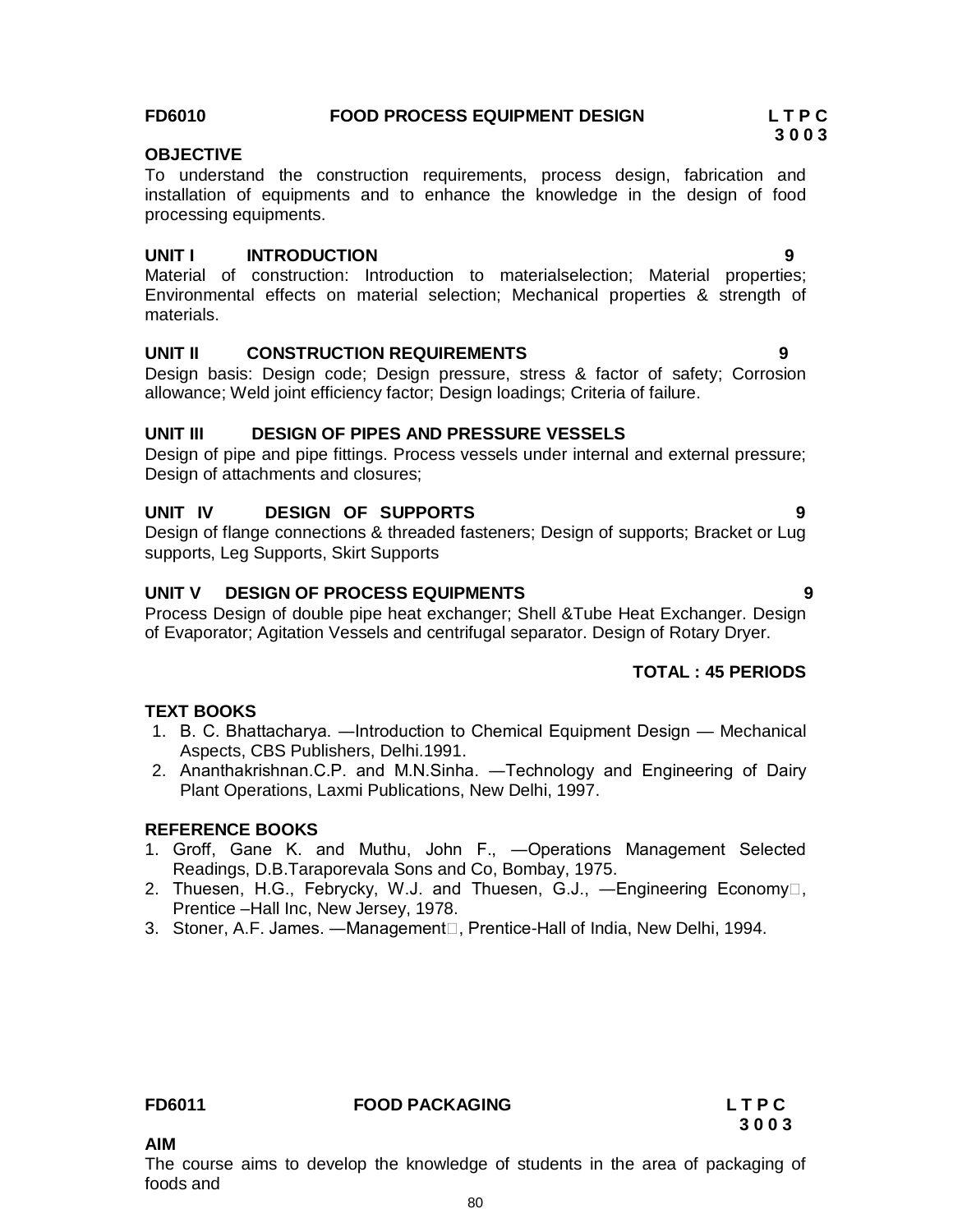application of scientific principles in the packaging of foods.

#### **OBJECTIVES**

To gain knowledge on

- The different types of materials and media used for packaging foods.
- Hazards and toxicity associated with packaging materials and laws, regulations and the monitoring agencies involved food safety, labeling of foods

the related technology used. This course will enable students to appreciate the

• Methods of packaging, shelf life and food factors affecting packaging

#### **UNIT I BASICS OF PACKAGING 6**

Packaging –Concepts, definition, Significance, classification. Packaging – Development, Retail/Unit; Packaging of foods –fresh and processed

#### **UNIT II PACKAGING MEDIA & MATERIALS 12**

Primary packaging media – Properties and application, Paper boards, metals, plastics, wood and plywood, glass, flexible materials Labels, caps and closures and adhesives, inks and lacquers, cushioning materials, reinforcements; Testing & evaluation of packaging media – retail packs & transport packages

#### **UNIT III PACKAGING SYSTEMS AND METHODS 12**

Vacuum packaging, gas flush packaging, CAP & MAP, aseptic & retort packaging, box in box. Food products-General classification and packaging types, varieties and trends Storage handling and distribution of packages-including pallets & containers

### UNIT IV PACKAGING DESIGN **7**

Food marketing and role of packaging; Packaging aesthetic and graphic design; Packaging – Laws and regulations

#### **UNIT V ENVIRONMENTAL ISSUES IN PACKAGING 8**

Coding and marking including bar coding and Environmental, ecological & Economic issues, recycling and waste disposal.

### **TOTAL : 45 PERIODS**

#### **TEXT BOOKS**

- 1. Robertson, G.L. "Food Packaging : Principles and Practice". 2nd Edition. Taylor & Francis, 2006.
- 2. Han, Jung H. "Innovations in Food Packaging". Elsevier, 2005.
- 3. Ahvenainen, Raija. "Novel Food Packaging Techniques". Wood Head Publishing, 2003.
- 4. Mathlouthi, M. "Food packaging and Preservation". Aspen Publications, 1999.

81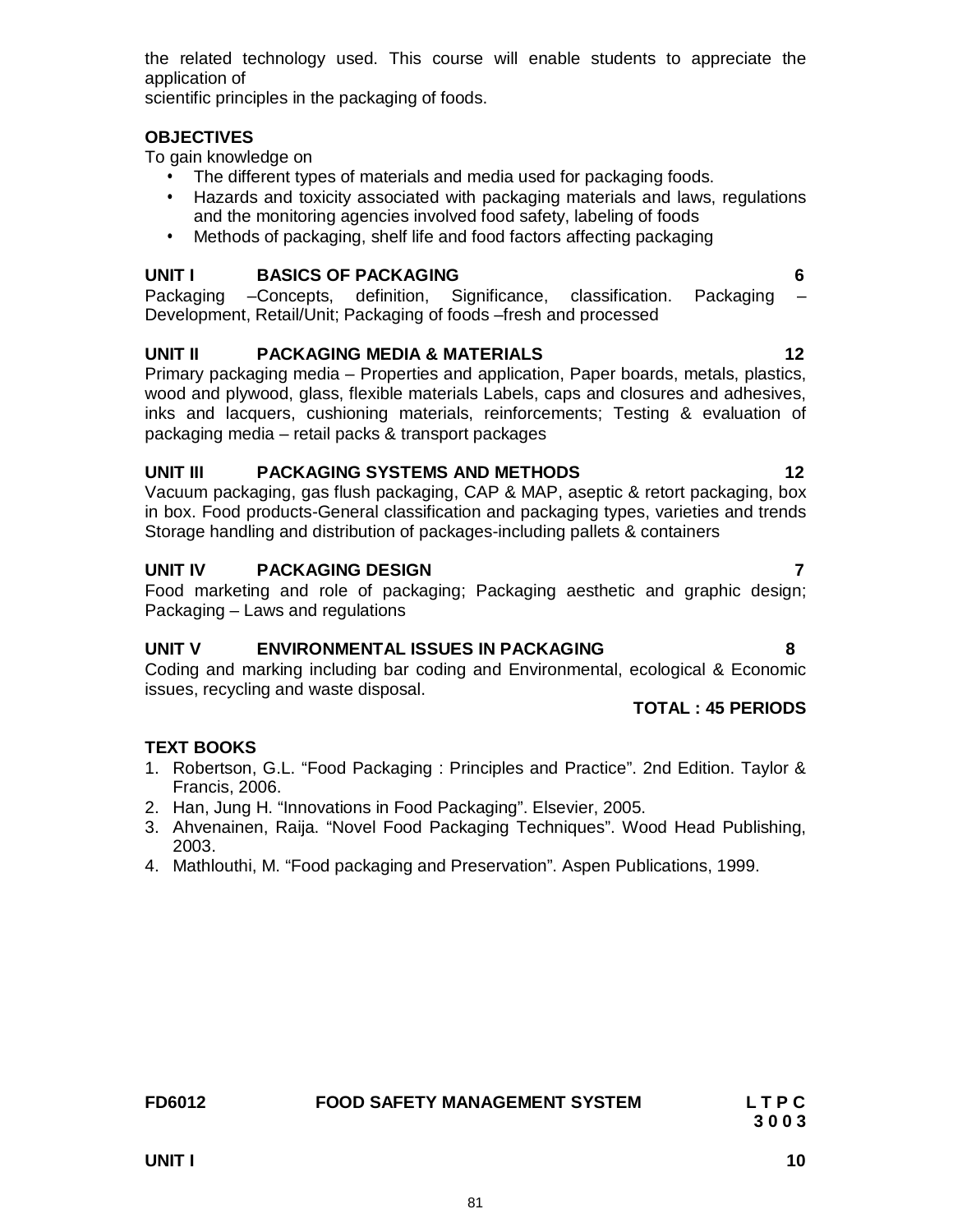Introduction to food safety and security: Hygienic design of food plants and equipments, Food Contaminants (Microbial, Chemical, Physical), Food Adulteration (Common adulterants), Food Additives (functional role, safety issues), Food Packaging & labeling. Sanitation in warehousing, storage, shipping, receiving, containers and packaging materials.Control of rats, rodents, mice, birds, insects and microbes. Cleaning and Disinfection, ISO 22000 – Importance and Implementation

# **UNIT II 8**

Food quality: Various Quality attributes of food, Instrumental, chemical and microbial Quality control. Sensory evaluation of food and statistical analysis.Water quality and other utilities.

**UNIT III 9** Critical Quality control point in different stages of production including raw materials and processing materials. Food Quality and Quality control including the HACCP system. Food inspection and Food Law, Risk assessment – microbial risk assessment, dose response and exposure response modelling, risk management, implementation of food surveillance system to monitor food safety, risk communication

**UNIT IV 9** Indian and global regulations: FAO in India, Technical Cooperation programmes, Biosecurity in Food and Agriculture, World Health Organization (WHO), World Animal Health Organization (OIE), International Plant Protection Convention (IPPC)

# **UNIT V** 9

Codex Alimentarius Commission - Codex India – Role of Codex Contact point, National Codex contact point (NCCP), National Codex Committee of India – ToR, Functions, Shadow Committees etc.

# **TOTAL : 45 PERIODS**

# **REFERENCES**

- 1. Handbook of food toxicology by S. S. Deshpande
- 2. The food safety information handbook by Cynthia A. Robert, 2009
- 3. Nutritional and safety aspects of food processing by Tannenbaum SR
- 4. Microbiological safety of food by Hobbs BC, 1973
- 5. Food Safety Handbook by Ronald H. Schmidt, Gary E. Rodrick

# **GE6084 HUMAN RIGHTS L T P C**

# **OBJECTIVES :**

To sensitize the Engineering students to various aspects of Human Rights.

**UNIT I 9** Human Rights – Meaning, origin and Development. Notion and classification of Rights – Natural, Moral and Legal Rights. Civil and Political Rights, Economic, Social and Cultural Rights; collective / Solidarity Rights.

 **3 0 0 3**

**UNIT II 9** Evolution of the concept of Human Rights Magana carta – Geneva convention of 1864. Universal Declaration of Human Rights, 1948. Theories of Human Rights.

# **UNIT III 9**

Theories and perspectives of UN Laws – UN Agencies to monitor and compliance.